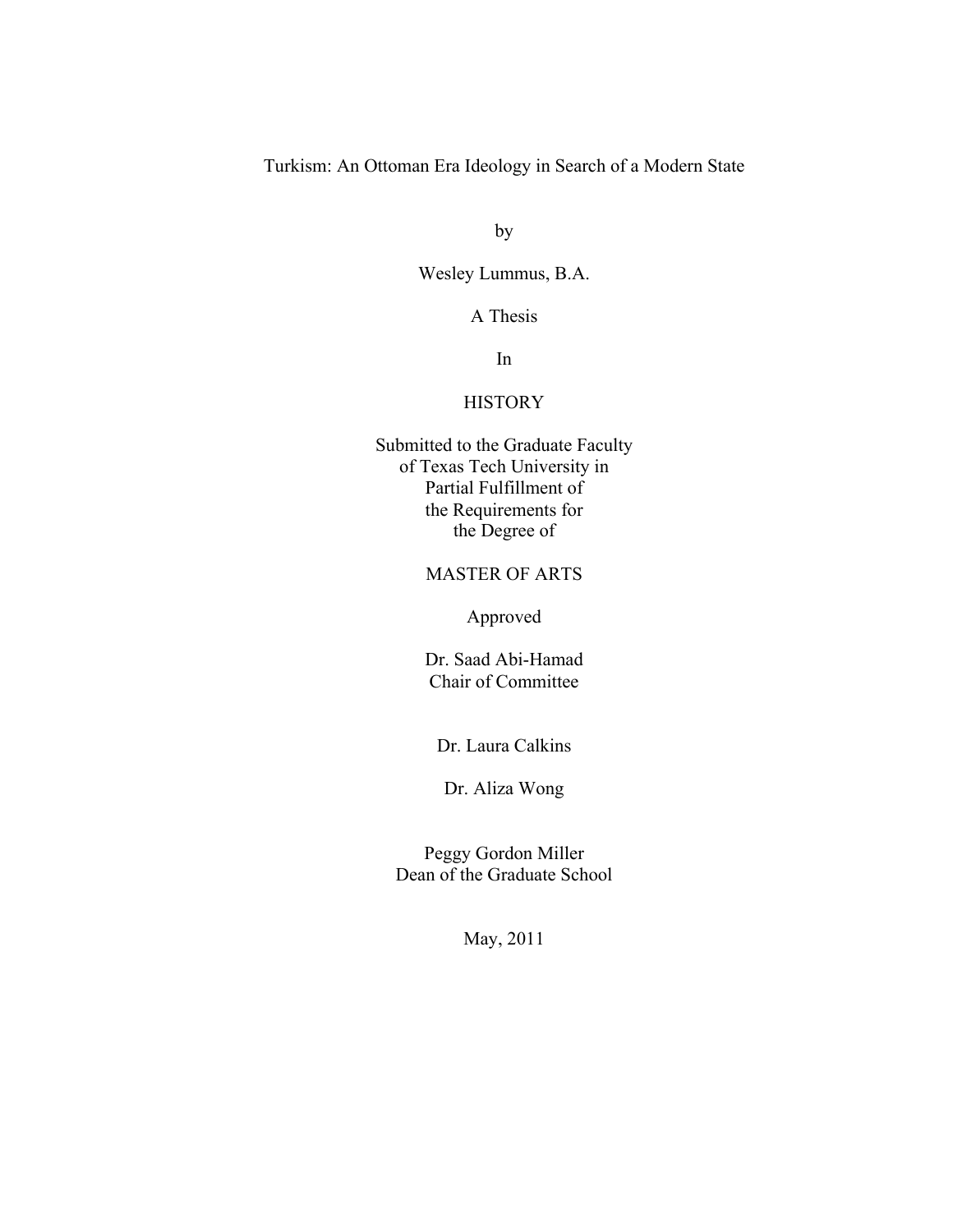Copyright 2011, Wesley Lummus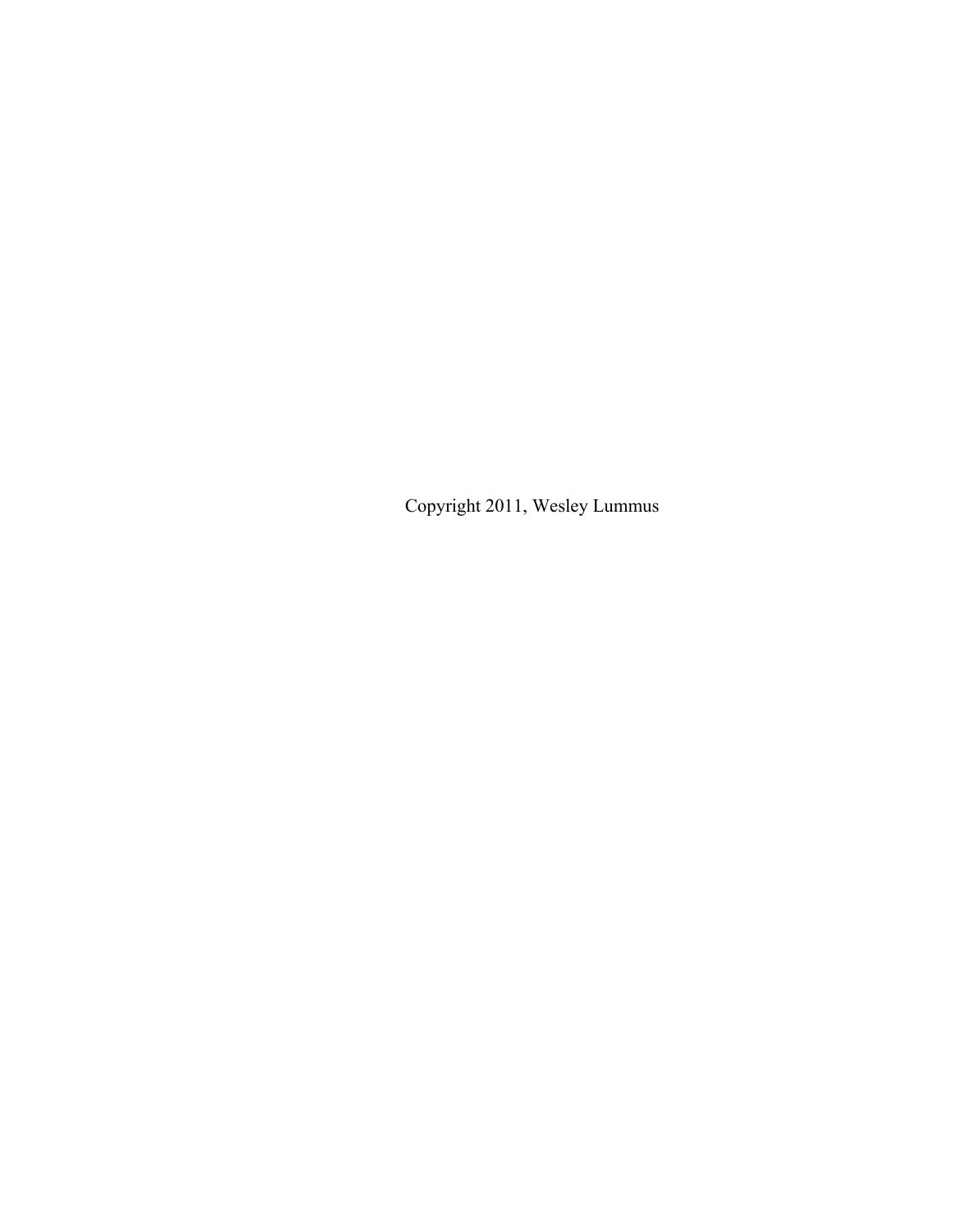#### **ACKNOWLEDGEMENTS**

This thesis is the product of four years of intensive study under the direction Prof. Saad Abi-Hamad. As both an undergraduate and graduate student, I have benefited immensely from Prof. Abi-Hamad's expertise on the history of the Modern Middle East. Prof. Abi-Hamad's instruction has been fundamental to my conception of Turkey during the Kemalist period. For his four years of continued support for the research, Turkish language acquisition, reading and writing it took to produce this thesis, I am truly grateful.

In addition, Profs. Alan Barenberg, Paul Bjerk, Laura Calkins, Stefano D'Amico, Lynne Fallwell, and Aliza Wong were instrumental in my academic development during this period. Profs. Barenberg, Bjerk and Fallwell were influential in forming my conception of the inner workings of seemingly monolithic nationalizing states (Soviet, Post-Colonial, and National Socialist respectively). Profs. Calkins, D'Amico and Wong guided me through various theoretical perspectives (Marxist, Nationalist, Post-Modern) so indelible to the field of history.

I also extend my deepest appreciation to the History Department's Idris Traylor European Research Travel Fellowship for providing support for my archival research in Paris. This fund allowed me to collect the materials necessary for analysis of the Kemalist state. My thanks are also extended to the American Research Institute in Turkey for providing me with a fellowship to study Turkish in Istanbul for the summer of 2010.

I would also like to thank Profs. Meltem Kelepir, Günizi Kartal, Mine Nakipoğlu Demiralp as well as Mr. Onur Uludağ, for their invaluable instruction in Turkish language and grammar.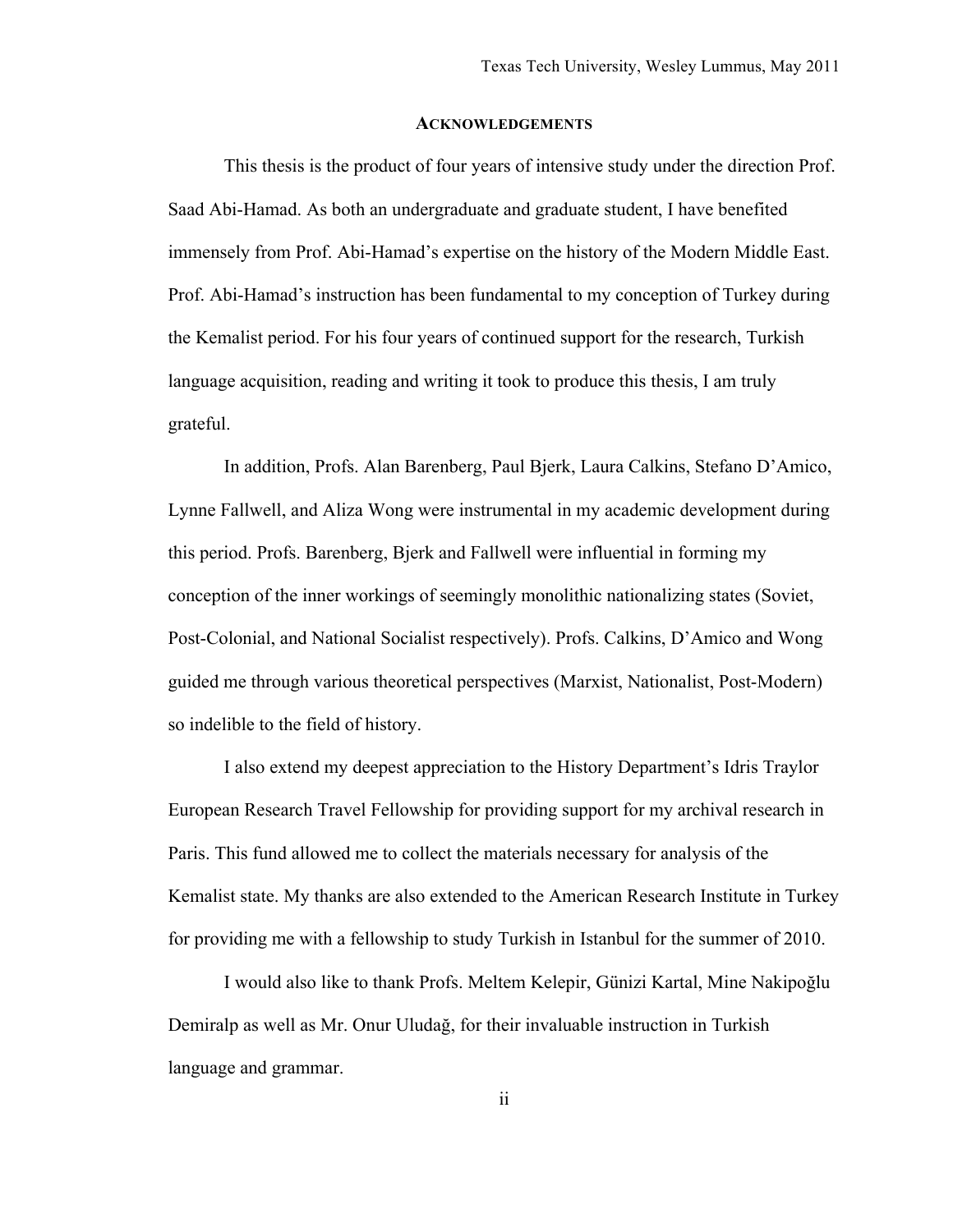# **TABLE OF CONTENTS**

| <b>ACKNOWLEDGEMENTS</b>                                                                         | 11           |
|-------------------------------------------------------------------------------------------------|--------------|
| I. INTRODUCTION                                                                                 | $\mathbf{I}$ |
| HISTORIOGRAPHY OF THE KEMALIST STATE'S REVOLUTION                                               | 8            |
| <b>EARLY HISTORIOGRAPHY: SINGLE PARTY PERIOD</b>                                                | 9            |
| HISTORIOGRAPHY DURING THE RULE OF THE                                                           |              |
| DEMOCRAT PARTY (1950-1960)                                                                      | 13           |
| THE 1960S: THE COUP, POLITICAL INSTABILITY                                                      |              |
| AND HISTORIOGRAPHY                                                                              | 15           |
| 1980-1985: VIOLENCE AND HISTORIOGRAPHY                                                          | 22           |
| IS TURKEY PART OF EUROPE OR THE MIDDLE EAST:                                                    |              |
| COMPARATIVE HISTORIOGRAPHY                                                                      | 27           |
| <b>CONCLUSION</b>                                                                               | 30           |
| II. IMPLEMENTING TURKISM: THE CONSTRUCTION OF<br>NATIONAL IDENTITY IN ANATOLIA                  | 32           |
| THE FRENCH CONNECTION                                                                           | 34           |
| THE NEW TURKISH STATE                                                                           | 39           |
| MOBILIZATION OF THE YOUTH OF THE IZMIR HALKEVI                                                  | 42           |
| TURKISM, MODERNIZATION AND SINGLE PARTY GOVERNANCE                                              | 49           |
| <b>CONCLUSION</b>                                                                               | 53           |
| III. GÖKALP'S "PROPRE" TURK: MUSTAFA KEMALS AS A<br><b>COLLECTIVE REPRESENTATION OF TURKISM</b> | 55           |
| DURKHEIM, GÖKALP AND COLLECTIVE REPRESENTATION                                                  | 58           |
| MUSTAFA KEMAL: GÖKALP'S "GREAT TURK"                                                            | 63           |
|                                                                                                 |              |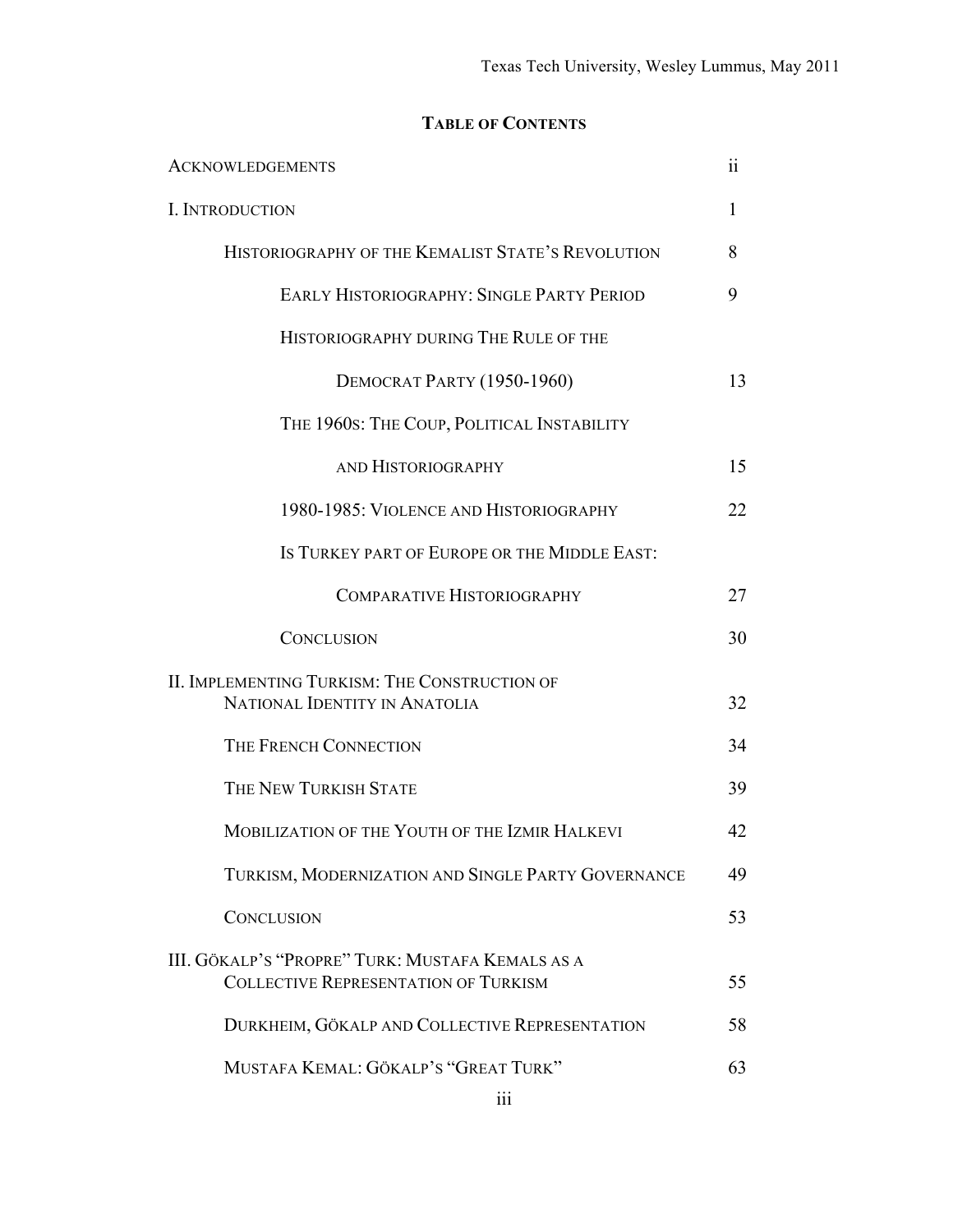| MUSTAFA KEMAL'S ANATOLIA TOURS                                              | 70  |
|-----------------------------------------------------------------------------|-----|
| "ATATÜRK"                                                                   | 78  |
| <b>CONCLUSION</b>                                                           | 82  |
| IV. KEMALIST LAIKLIK: AN IDEOLOGY OF IMPROVISATION<br><b>AND PRAGMATISM</b> | 83  |
| <b>GÖKALP AND SECULARISM</b>                                                | 84  |
| GÖKALP AND RIDA: TURKIST AND ISLAMISTS' VIEWS OF                            |     |
| THE "NEW" CALIPHATE                                                         | 86  |
| ABOLISHING THE CALIPHATE: THE FIRST PHASE OF                                |     |
| <b>KEMALIST LAIKLIK</b>                                                     | 90  |
| AMERICAN MISSIONARIES AND TURKISH SECULARISTS                               | 95  |
| <b>KEMALIST "PATRONS" OF ISLAM: TURKISH LAIKLIK</b>                         |     |
| 1930-1938                                                                   | 99  |
| <b>CONCLUSION</b>                                                           | 106 |
| V. CONCLUSION                                                               | 108 |
| <b>BIBLIOGRAPHY</b>                                                         | 112 |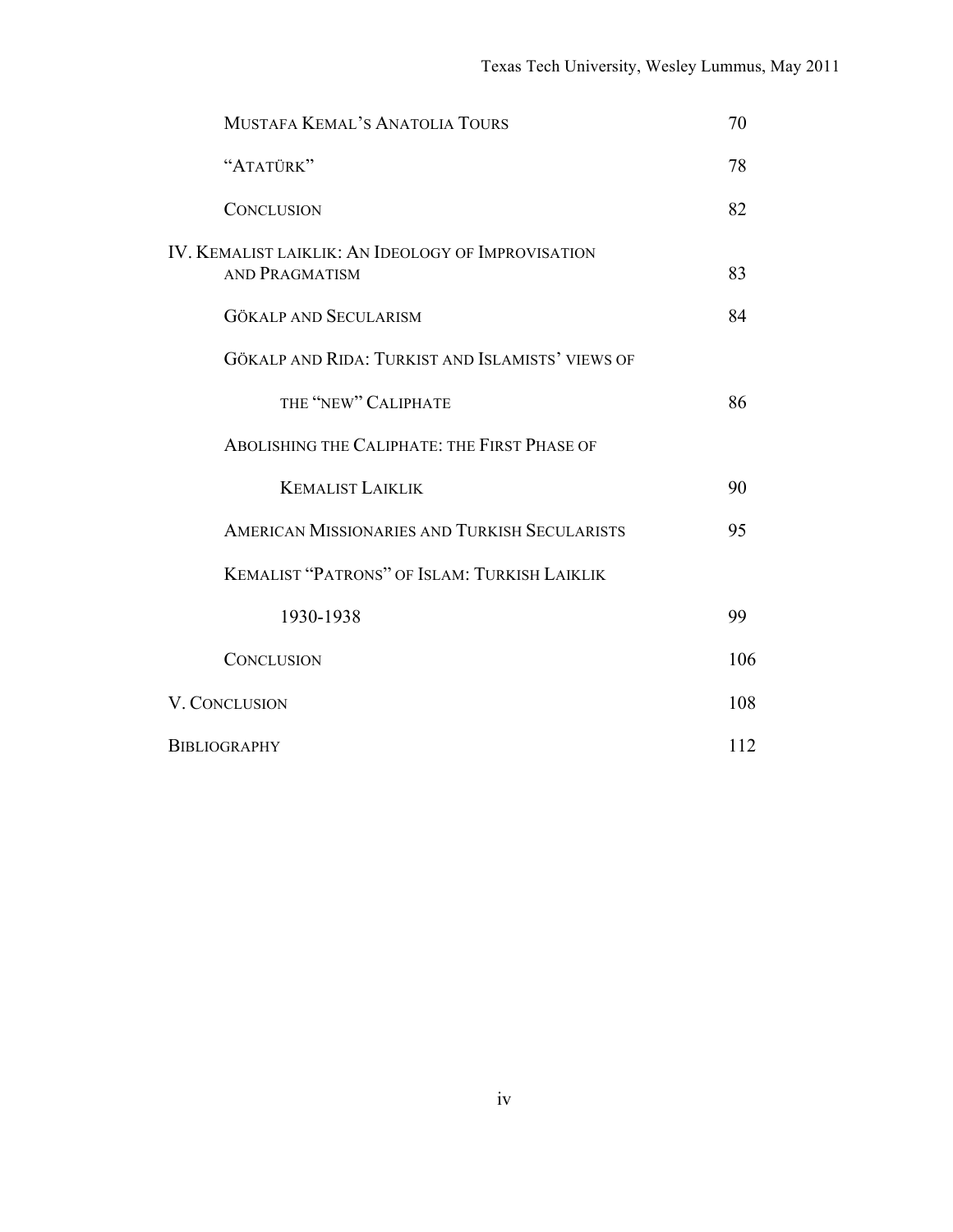## **CHAPTER I**

### **INTRODUCTION**

"Nationalism" writes Elie Kedourie, "…is a comprehensive doctrine which leads to a distinctive style of politics."1 Kedourie uses the qualifiers *comprehensive* and *distinctive* to differentiate political nationalism from mere patriotism or xenophobia, because it is nationalism alone that "…asserts a particular doctrine of the state [and] of the individual's relation to it."<sup>2</sup> This characterization of nationalism defines the Kemalist state from 1919 until the death of Mustafa Kemal in November of 1938. During this period, the state employed both a comprehensive doctrine and a distinctive style of politics in order to foment a full-scale social revolution aimed at the complete Turkification of its populace. The state's comprehensive doctrine was known as *Turkism*, and its distinctive style of politics was the single party state. The term *Turkism*, rather than *Kemalism*, will be used for two specific reasons. The first is that *Turkism* provides continuity with the ideology of the Turkist intellectuals whose theoretical writings were the foundation for the Kemalist state's nationalist doctrine. These intellectuals, writing in the Tanzimat and Late Ottoman periods, were distinct from previous generations of intellectuals due to their new *function<sup>3</sup>* in society; namely "[their] active participation in practical life, as constructor[s], organizer[s], 'permanent persuader[s]' and not [acting as]

 $\frac{1}{1}$  Elie Kedourie, "Nationalism and Self Determination," in *Oxford Readers: Nationalism*, ed. John Hutchinson and Anthony D. Smith (Oxford: Oxford University Press, 1994), 50. <sup>2</sup> Kedourie, "Nationalism and Self Determination," 50.<br><sup>3</sup> For mars an the differentiation of "nove" intellectuals

 $3$  For more on the differentiation of "new" intellectuals from "old" by social function, see *Selections from the Prison Notebooks of Antonio Gramsci* (New York: International Publishers, 1971).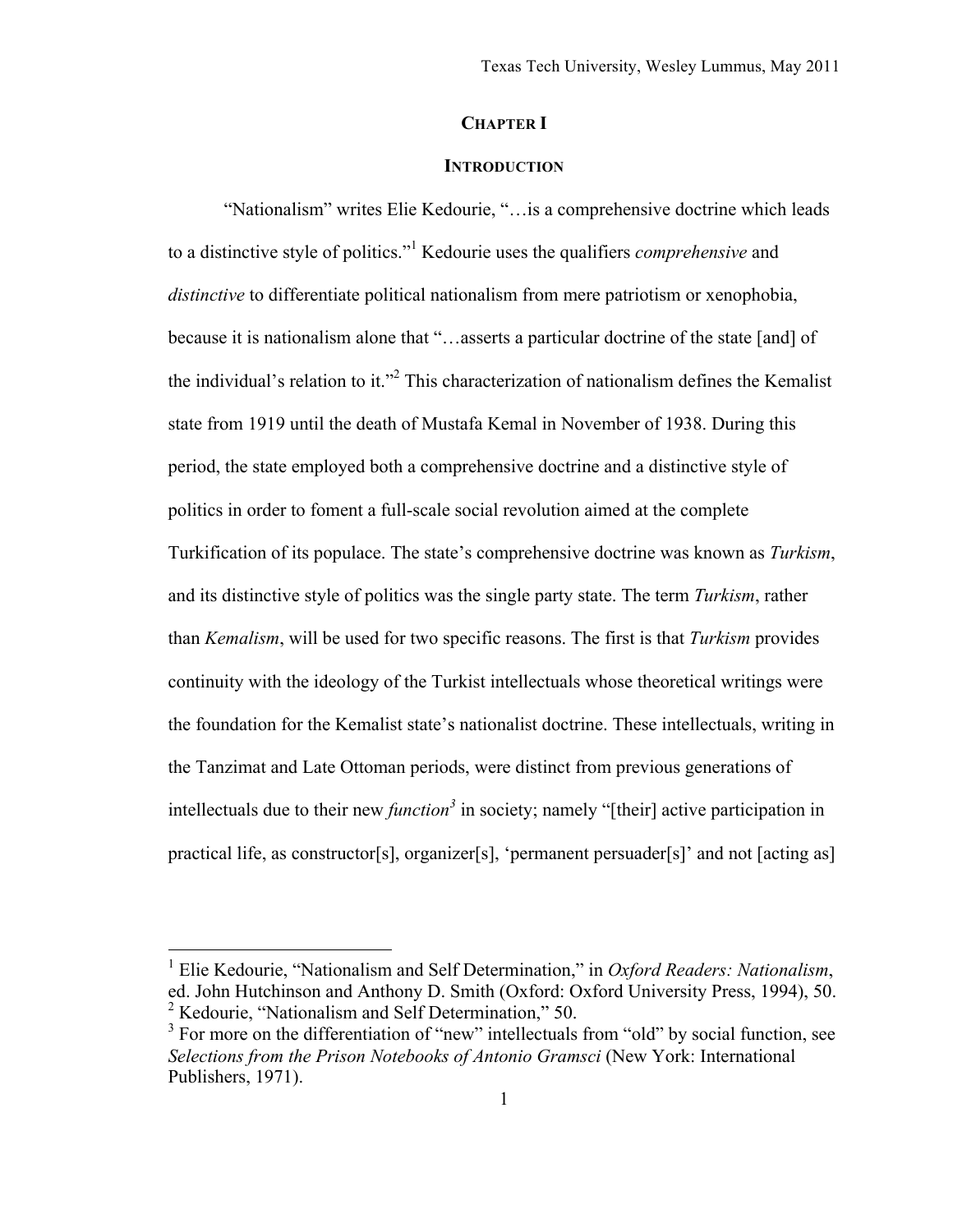just simple orator[s]."<sup>4</sup> In other words, the Turkist intellectuals of the Late Ottoman period sought to capitalize on their elite status, distinguished by their employment in the state's bureaucracy and their extensive western education, to fundamentally alter state and society in Anatolia along Turkist lines. Their writings were received, modified and implemented by the Kemalist state in the effort to spread Turkism and its tenets in post-Ottoman Anatolia. In particular, the works of one particular Ottoman-era Turkist, Ziya Gökalp, exerted considerable influence on the Kemalists with regard to the formation of a comprehensive doctrine and its application. Gökalp stood out from other Ottoman-era Turkists not only because he was the most prolific contributor to the ideology of Turkism, but also because he drew up a workable *blueprint*, the 1923 treatise *The Principles of Turkism*, from which the future Kemalist state would implement this ideology.

The second reason to use the term *Turkism*, rather than *Kemalism*, is that, though Mustafa Kemal played an instrumental role in implementing this ideology, it is necessary to keep with the latest historiographic trends by focusing on how the state as a whole defined and enacted Turkism. *Kemalism* refers specifically to the six principles (republicanism, secularism, nationalism, etatism, populism, and reformism) enshrined as late as 1937 in the Turkish constitution. During the period from 1924 to 1938, these six principles were yet to be fully solidified as the state's comprehensive doctrine. Therefore, to be as exact as possible, this thesis will avoid speaking about *Kemalism* in order to

 <sup>4</sup> Quinton Hoare and Geoffrey Nowell Smith, trans., *Selections from the Prison Notebooks of Antonio Gramsci* (New York: International Publishers, 1971), 10.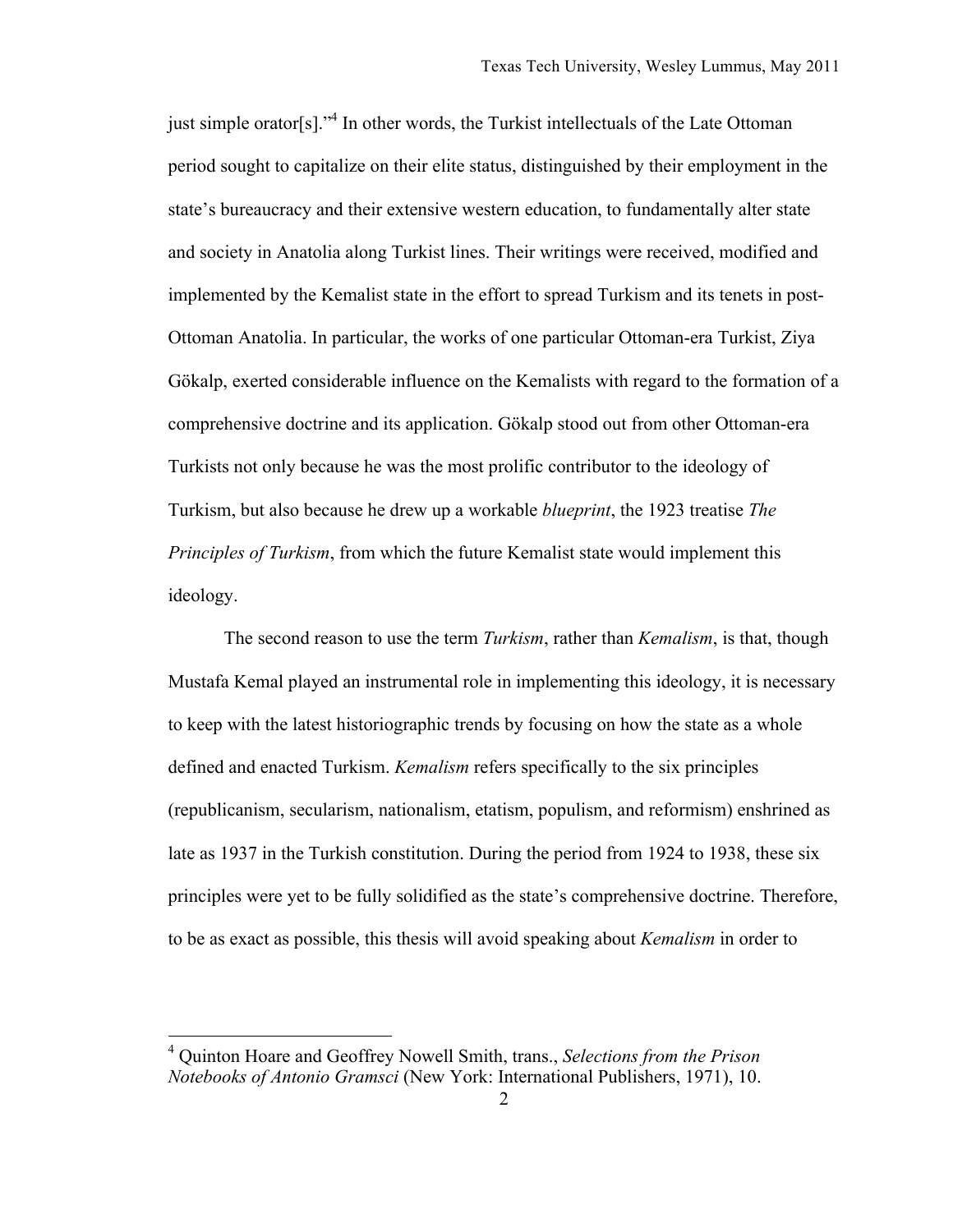illustrate that *Turkism*, the ideology of the Ottoman-era Turkists, served as the state's doctrine from 1924-1938.

The use of *Turkism* over *Kemalism* may prompt several historiographic concerns; namely, how can a *Kemalist* state not enact *Kemalism*? The response to this concern lies in the specific way this work will use the term "Kemalist." This thesis will use the term "Kemalist" as Erik J. Zürcher, the leading scholar on Late Ottoman and Early Republican Turkish history, used it: to denote a specific faction that emerged from bloc of Turkish nationalists during the War of Independence.<sup>5</sup> The partisans of this faction were more radical and uncompromising with regard to nationalist ideology than other, more moderate nationalists. Operating under the leadership of Mustafa Kemal, these ideologues, soldiers and bureaucrats labeled themselves as *Kemalists*. Upon the "election" of Mustafa Kemal as *başkumandan* [generalissimo] of the nationalist forces in 1921, the Kemalist faction wrestled total political control from the moderate nationalists. Then, after securing autonomy for Anatolia in 1923, the Kemalists declared the *Turkish* Republic that same year. Capitalizing on their monopoly on power, the Kemalist governing elites set their sights on the implementation of Turkist ideology within the borders of the newly declared republic. The Kemalist state, then, denotes *their* state, governed by *their* dictates, and pursuing *their* revolution. It was only after the culmination of fifteen years in power that the six specific principles of *Kemalism* were realized. However, during the time frame analyzed by this work, the specifics of Kemalism were yet to be fully determined. Therefore, it was *Turkist* ideology, set down

 <sup>5</sup> See Erik J. Zürcher, *The Young Turk Legacy and Nation Building From the Ottoman Empire to Atatürk's Turkey* (London: I.B. Tauris, 2010).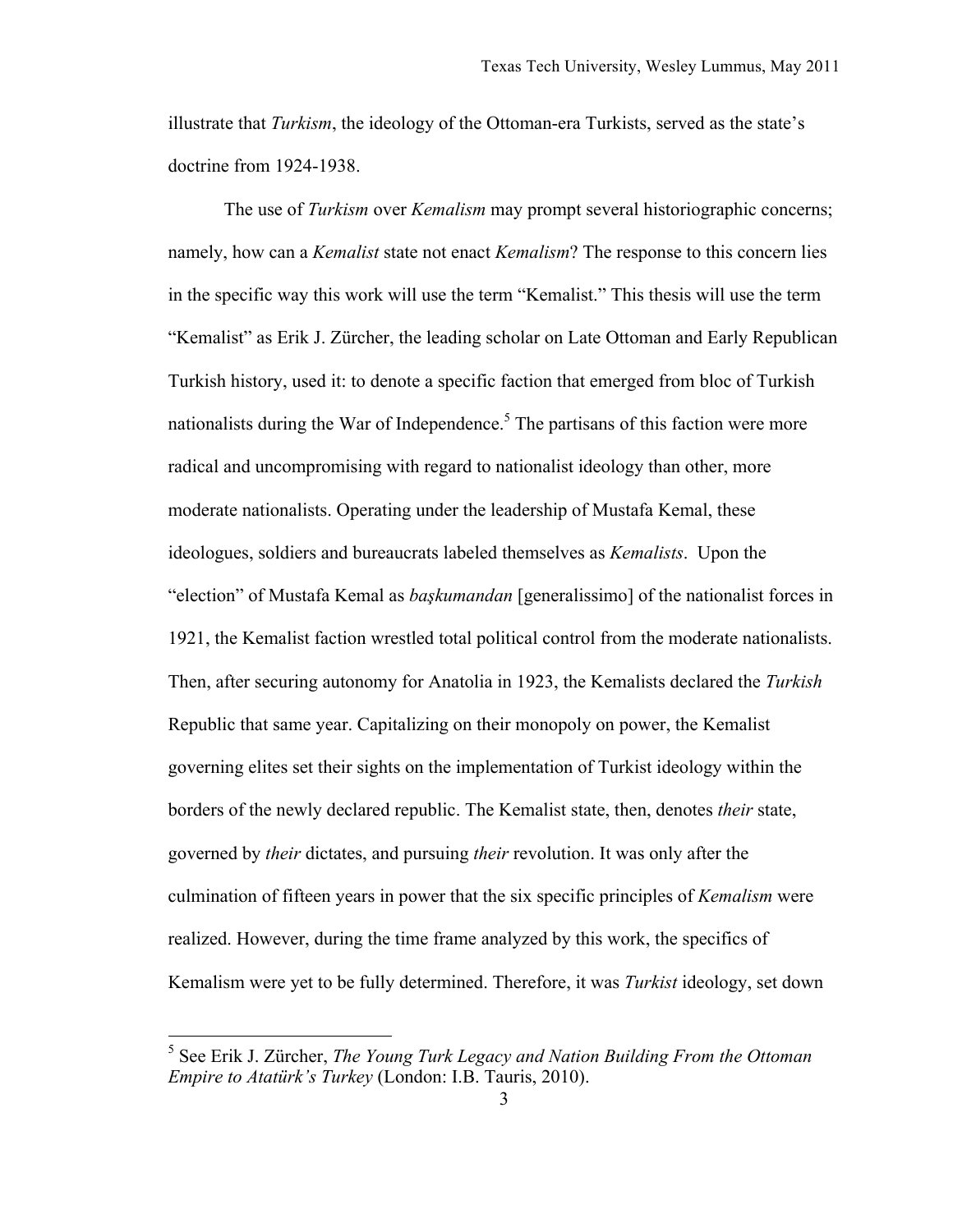by the Ottoman Turkist intellectuals, that acted as the Kemalists' comprehensive doctrine during the time frame analyzed by this work.

The Kemalist state was fundamentally an *ideological* one. The Turkist intellectuals of the Late Ottoman Empire provided the framework by which their ideology could empower the historically "oppressed" Turks and elevate them to the dignity of residing within their own Turkish state. One may indeed find fault with this ideology considering that Turks governed the Ottoman state and the Ottoman sultan claimed legitimacy through lineage from the House of Osman, the Turkish bey, *warlord,* who founded the Ottoman dynasty. However, in order to understand the grievances of Turkist intellectuals in the late Ottoman period and their ideological descendants in the Kemalist period, one must look at Turkism as the product of nationalist *ethos*, not a historical inquiry. Affirmation of the state's ideological character, however, does not suggest that the state implemented its comprehensive doctrine of Turkism purely as Gökalp and other Turkists had outlined. On the contrary, the Kemalists modified, omitted, even expanded upon Turkist ideology in order to facilitate its application. Concerned primarily with illustrating how the Kemalists modified Turkist ideology, this thesis will analyze three specific instances where the state-enacted ideology was taken from its original source and modified, often times heavily, for implementation. In the historiography of the Kemalist state, no attempt has been made to juxtapose the theoretical writings of the Ottoman-era Turkists with the Kemalist-enacted policies they inspired. The original contribution of this thesis, therefore, will be to employ this methodology (juxtaposition of Turkist theory and Kemalist application) to show that the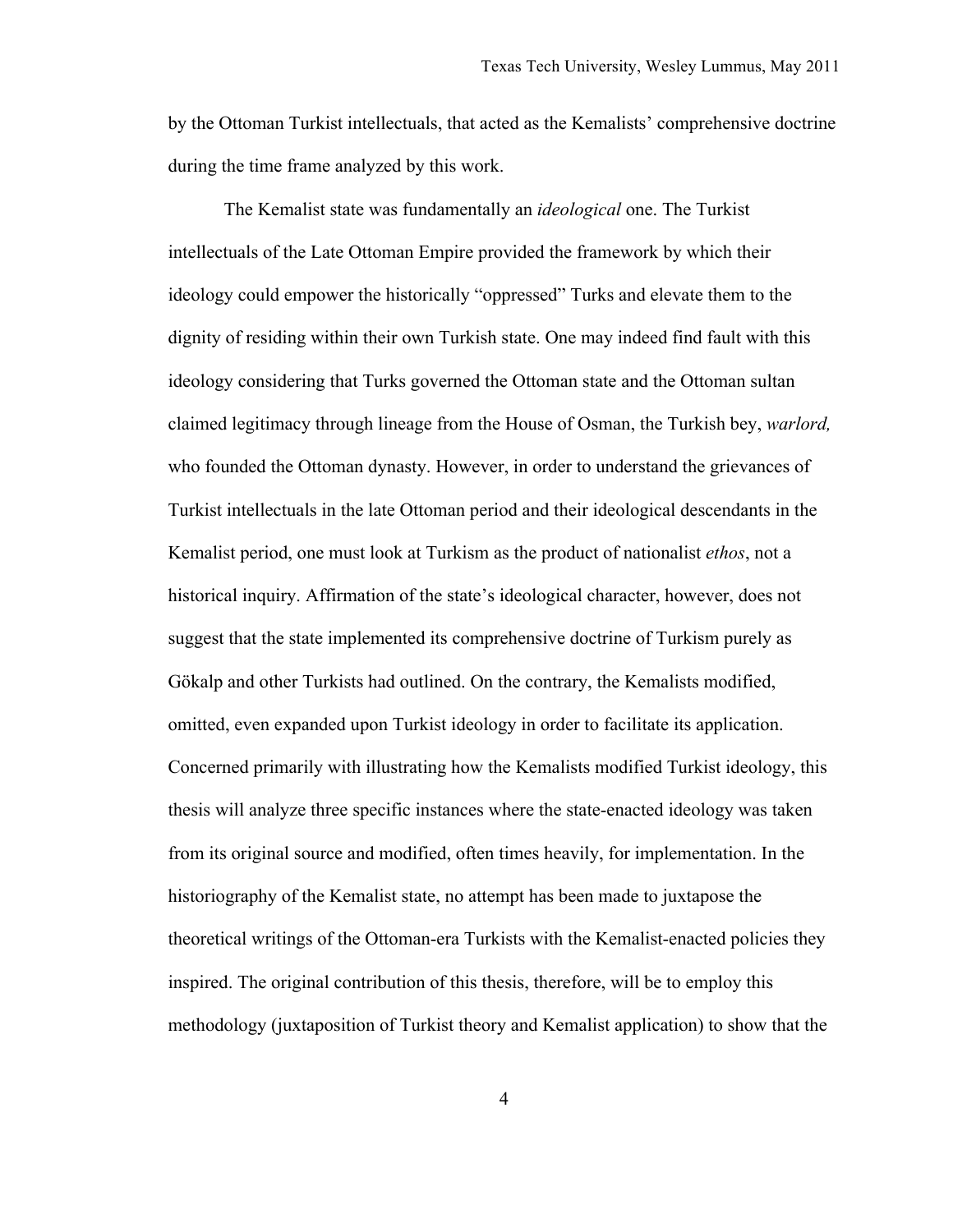Kemalist program of Turkification underwent constant negotiation and adjustment as opposed to direct implementation.

Chapter One explains the state's modification of ideology as seen in *halka doğru,*  Gökalp's proposed program for the urban elites to go "towards the people" of the countryside in order to blend urban "civilization" with rural "culture." Gökalp envisioned this to be a reciprocal exchange between urban elites and rural peasants that would result in the full Turkification of both parties. However, in its implementation, *halka doğru* became a way for the urban elites to impose their vision of Turkish identity upon the peasants. Chapter Two deals with the state's attempts to mold Mustafa Kemal into the sole *collective representative* of the Turkish nation. Gökalp theorized that, if Mustafa Kemal would use his prominence to cast himself as the undisputed symbol of the nation, the state would be able to spread Turkist ideology effortlessly and quickly among the populace of Anatolia. The Kemalists did successfully achieve this, as Mustafa Kemal became, and remains, the enduring symbol of Turkey. However, it was not without armtwisting and the use of intimidation tactics to garner support from skeptical governing elites that collective representation was achieved. The reality was anything but effortless, as, once again, the state had to significantly modify and expand upon Gökalp's original theory in order to attain its implementation.

Chapter Three, focused on *laiklik*, provides the most problematic example of how the Kemalists modified Turkist theory for application. This is due to the fact that neither Gökalp nor any other Ottoman-era Turkist advocated or outlined a coherent program for the secularization of Turkish society. Nevertheless, the Kemalist state pushed secularism hard. In discussing Kemalist *laiklik*, Chapter Three's contribution to the historiography of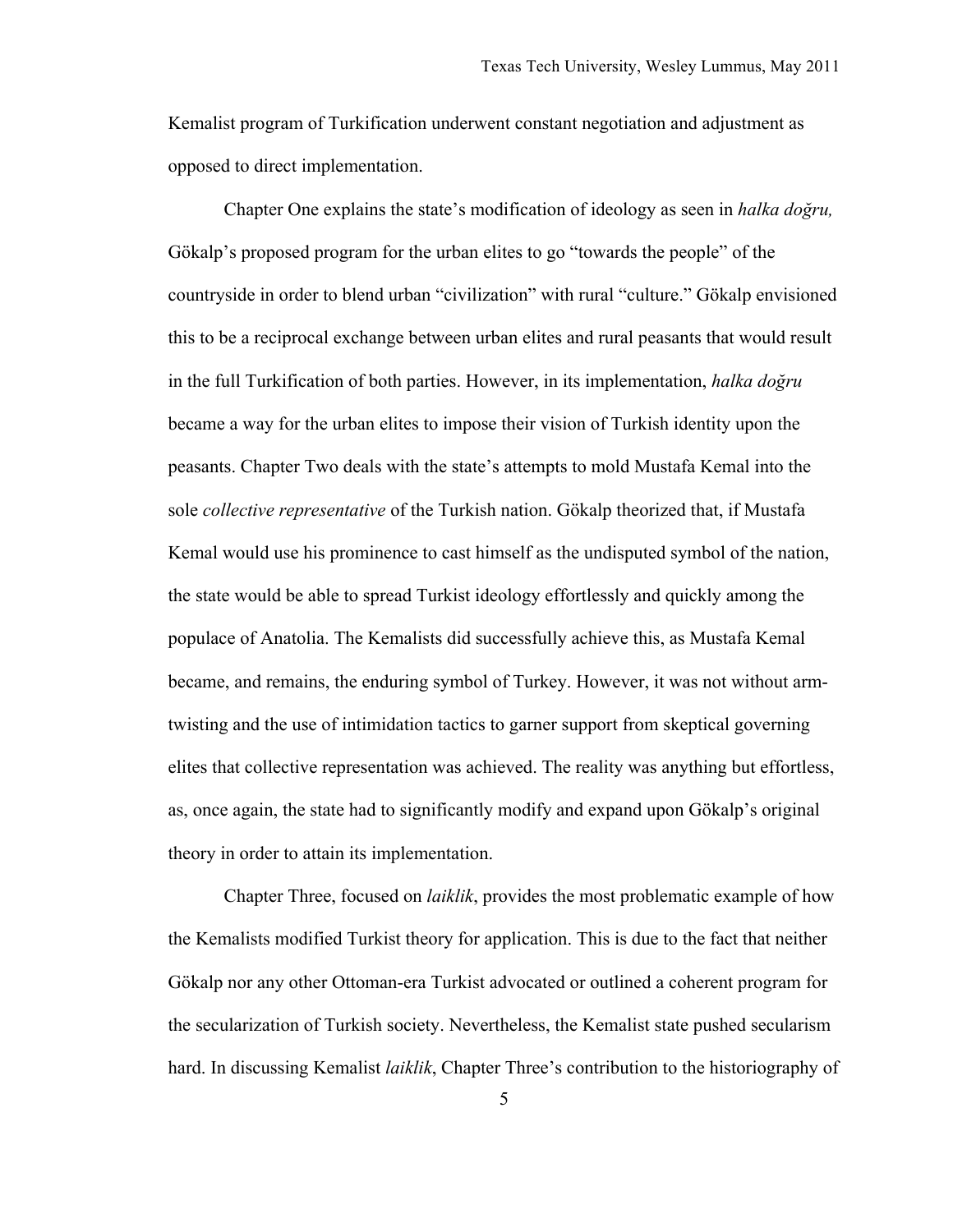the Kemalist period and of *laiklik* is to divide the span of *laiklik* into two distinct periods. The first, from 1924-1930, was characterized by the state's attempt to completely relegate religion to the private sphere. During this period, both the Islamic caliphate as well as Christian schools were the target of the state *laiklik*. However, in the wake of two major ethno-religious rebellions, the 1925 Şeyh Sait rebellion and the 1930 Menemen rebellion, the Kemalist state modified its program of *laiklik* to encompass a semi-official program of Turkifying of Islam for inclusion in the public sphere. This chapter will argue that, while Gökalp did not provide a coherent program of secularism, his insistence on a unique Turkish Islam provided the state with some ideological precedent to modify *laiklik* during this second phase*.* In addition, Chapter Three argues that because the Turkist movement was derived from inherently western, "secular" notions of ethnic nationalism, the Kemalist state sought to pattern its own program of *laiklik* along western lines, namely French laïcité, during the first phase. Gökalp did not advocate the radical secularism that the Kemalists were to enact; he did, however, advocate for the moderate separation of Islam from the state as well as for Islam's complete Turkification. These undeveloped generalities of separation of religion and state and Turkification of Islam provided only minimal groundwork for the Kemalist state. *Laiklik*, therefore, is the Kemalist state's unique contribution to Turkism.

In any historical work, primary and secondary sources are the cornerstone of inquiry and analysis. The sources used by this work may be divided into two major categories. The first category comprises a truly impressive and diverse collection of French diplomatic correspondence on Turkey. This particular collection, housed at France's Ministry of Foreign Affairs archive in Paris, spans a ten-year period, 1924 to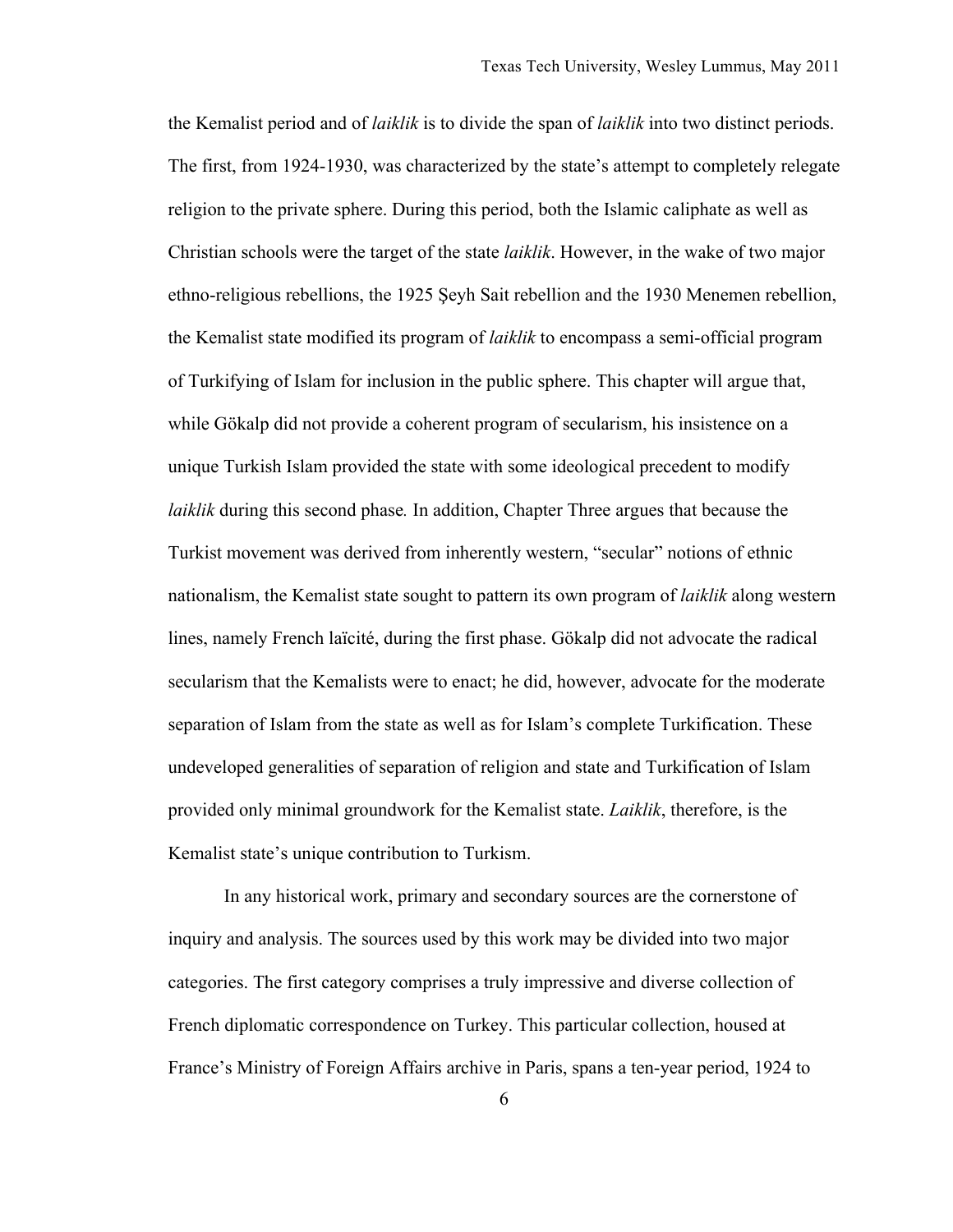1934. These documents on Turkey, written by French ambassadors, consuls and administrators, have provided this thesis with a diverse array of source material: cables on Izmir's halkevi, newspaper editorials on Turkism, Muslim reaction to the abolition of the caliphate, Atatürk's travels around Anatolia, the celebration of Republic's  $10^{th}$ Anniversary, etc. As it was French nationalism in particular the Turkist ideologues and Kemalist governing elites sought to emulate, the use of French diplomatic correspondence commenting on these efforts offers sobering insights into the Kemalist state's efforts to simultaneously Turkify and westernize. To date, no major historiographic work has used French diplomatic correspondence to juxtapose the Kemalist negotiation between Turkist theory and its real life application.<sup>6</sup> French diplomatic correspondence, in addition to being astonishingly candid and comprehensive, is particularly meticulous with regard to details on the workings of the state.

In addition to French diplomatic correspondence, this thesis will use Turkish literary works from the Late Ottoman Period. Because Ottoman-era Turkists advanced their ideas primarily through the *written word*, it is pertinent to incorporate these works in the analysis of Turkism's progression from ideology to implementation. Turkish works, penned by such notable ideologues as Ahmet Vefik and Süleyman Paşa, continually shaped conceptions of Turkish identity, particularly in its differentiation from other ethnicities of the Ottoman Empire. Analyzing these authors in their own idiom, and reading the very words they used such as *millet, memleket, vatan*, to conceive of and

<sup>&</sup>lt;sup>6</sup> This thesis' use of French diplomatic correspondence is inspired partially by the methodology employed in Gavin D. Brockett's article "Collective Action and the Turkish Revolution: Towards a Framework for the Social History of the Atatürk Era, 1923-1938," *Middle Eastern Studies, Vol. 34, No. 4* (1998).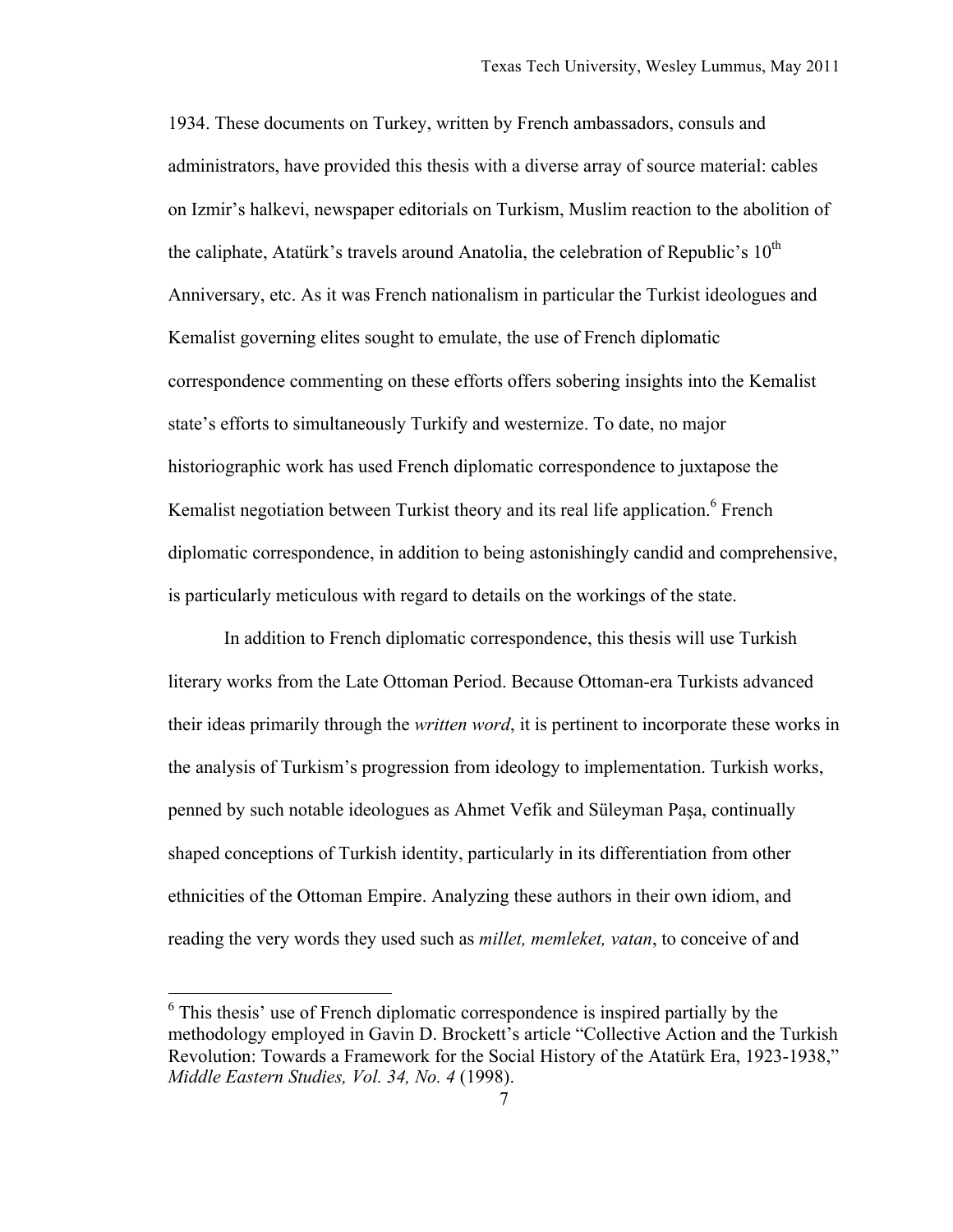explain Turkism, greatly enhances the conceptualization of Turkism as it was originally conceived in the Late Ottoman period and then modified during the Kemalist period.

### The Historiography of the Kemalist State's Revolution

The historiography of the social and political revolution enacted by the Kemalist state deals with the events that took place in the emerging Turkish nation-state from 1919 to 1938. During this period, the broken and defeated Ottoman Empire was overthrown in 1922 as the Turkish nationalist movement secured its own state during the final years of the Turkish War of Independence. From within the Turkish national movement, a radical faction had gained a monopoly on power when the title of *başkumandan* [generalissimo] was bestowed upon its leader, Mustafa Kemal, in 1921. This faction was the Kemalist faction, named after its leader. Not satisfied with merely winning independence from the post-WWI European forces who had set out to carve up Anatolia for their own imperial purposes, the Kemalists then turned to a set of internal reforms that were to radically overhaul all facets of the former Ottoman society: language, politics, economy, education, religion and most of all national identification. These reforms, enacted from 1923 to 1938, were designed by the new governing elites to modernize and westernize the new Turkish Republic. The historiography generally designates this period as having been concluded in 1938 with the death of the nation-state's authoritarian leader Mustafa Kemal.

The object of this section is to examine the historiography of the Kemalist state's revolution, from 1939 to the present. Turkey's historical development subsequent to the revolution has made as profound an impact on the historiography as the revolution itself.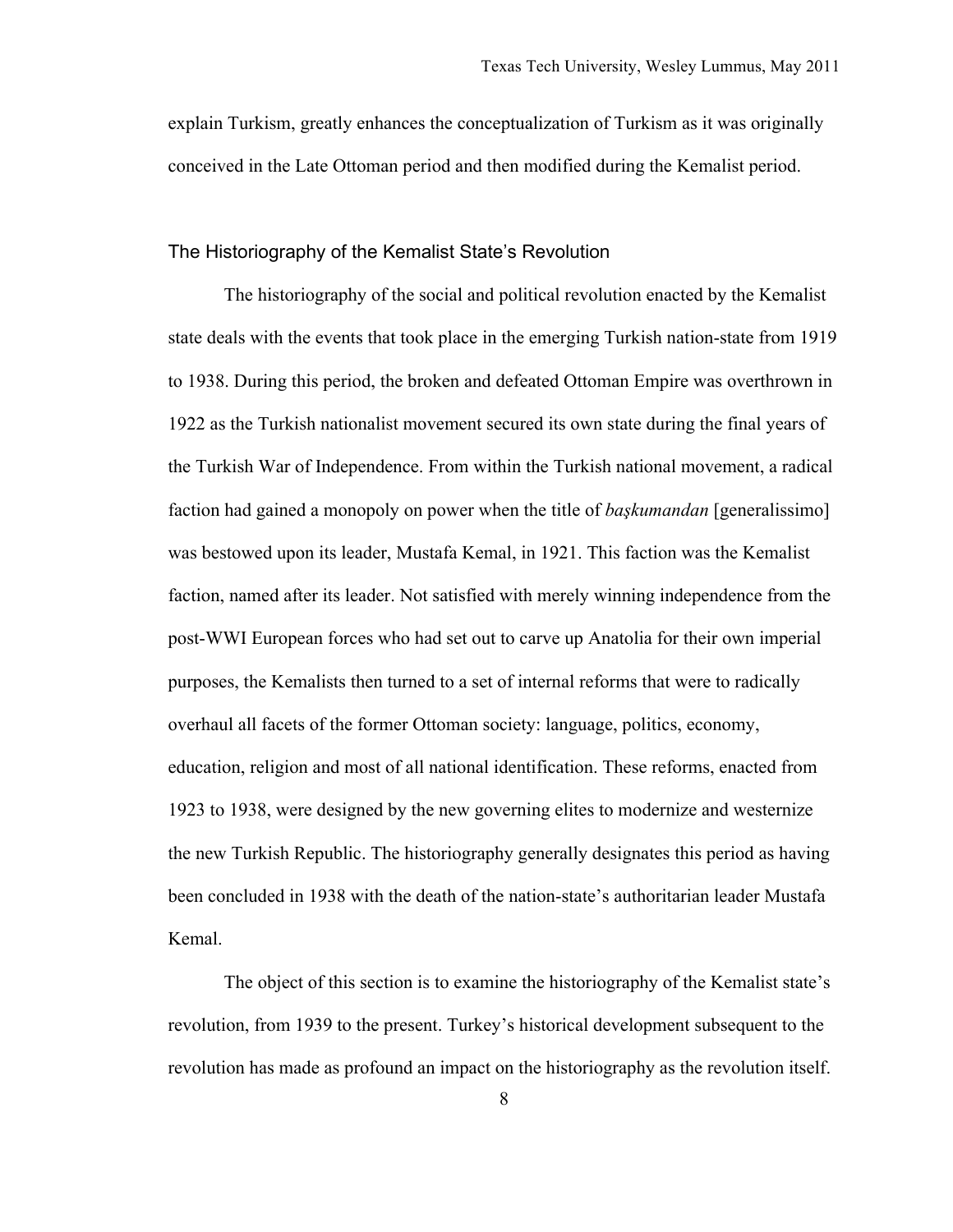In fact, Turkey's varied and dynamic internal politics have exerted more of an impact on the historiography than even Western theoretical trends, such as Marxism and Post-Modernism. Historians writing on the Kemalist Revolution are at once engaged in both historiographical and political debates. For this reason, analysis of the literature on this subject will run chronologically, noting the political and historical developments that shaped each author's argument. A chronological assessment of the historiography will also expose gaps in the literature that this thesis will seek to fill in.

#### Early Historiography: Single Party Period

Upon the death of Mustafa Kemal in November of 1938, the formal Kemalist Period reached its conclusion. Despite this end, the single party state, led by the Republican People's Party, remained completely intact. In fact, İsmet İnönü, who had been Mustafa Kemal's most loyal supporter during the Revolution, successively assumed leadership of the country in 1939. This new period in Turkey, beginning with İnönü's rise to power in 1939 and ending with the introduction and eventual triumph of the oppositional Democrat Party in 1950, will be referred to as the "Post-Atatürk Single Party Period."

İnönü's peaceful ascension to power was due to the success of the governing elites in institutionalizing Kemalist ideology within the state apparatus. The authoritarian rule of Mustafa Kemal had facilitated the state's acceptance, institutionalization and eventual dissemination of this ideology. For Kemal and his followers, the single party system, under which "The Republican People's Party established a governing monopoly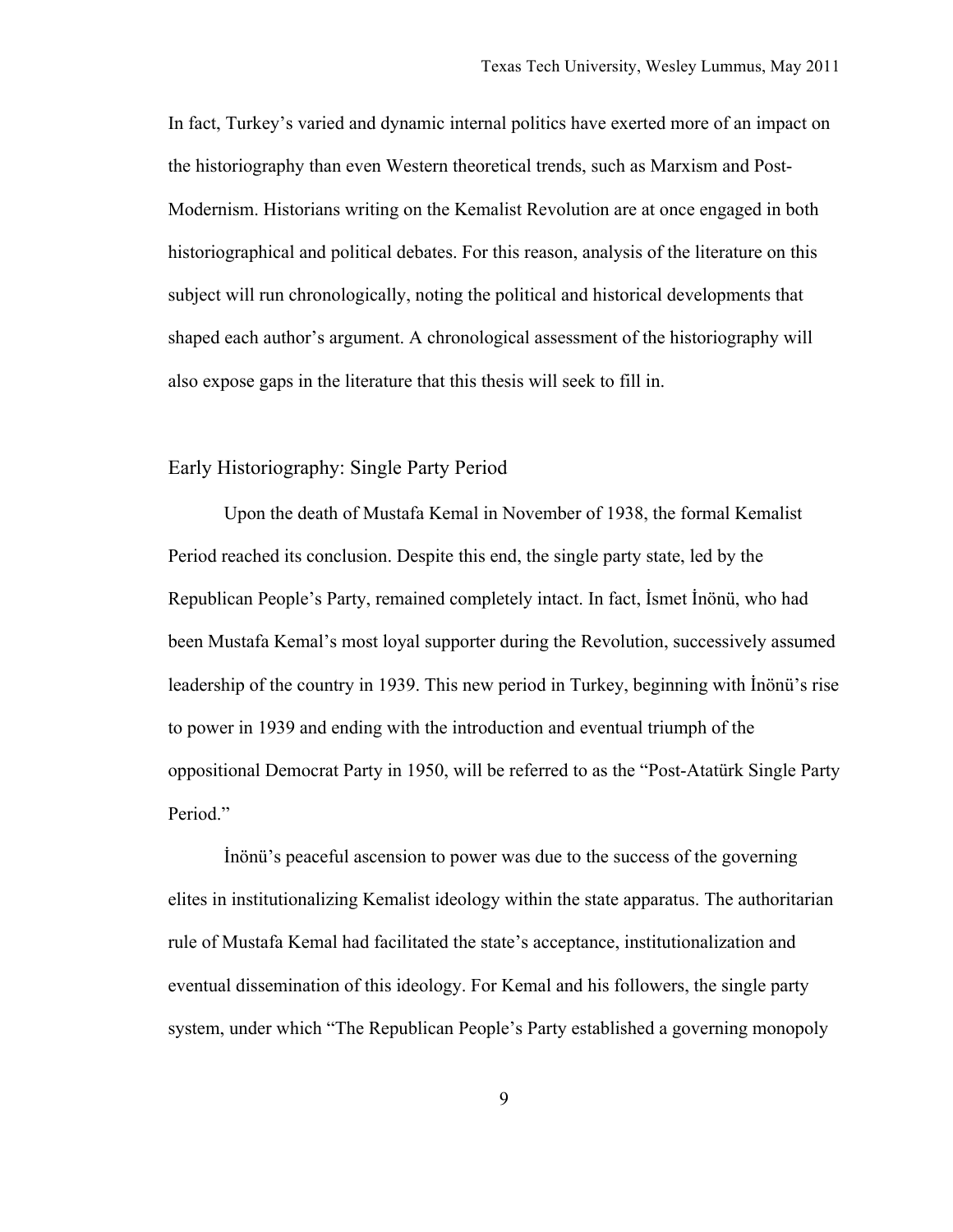[over the country] in every aspect,"<sup>7</sup> became the surest way to ensure a prompt and steady application of state-sponsored ideology. The RPP's hold on power became solidified "at the 1931 party congress in which it was officially announced that Turkey's political system would be a single party system."<sup>8</sup> Under this system, "voting [was to become] a mere formality,"<sup>9</sup> used only to affirm support of the state's methods of implementing Kemalist reforms. In other words, the ratification of reformist legislation in the Grand National Assembly was always a foregone conclusion; however, voting for the legislation became a way to signal support for the state's programs.

During the "Post-Atatürk Single Party Era," the state continued its program of reform for an uninterrupted six-year period, 1939-1945. Cracks in the ideological solidarity of the governing elites, however, would begin to surface in the post-World War II period when the state decided to allow a multiparty political system. For this 1939- 1950 period, two publications by Donald E. Webster emerge as the foremost academic commentary on the Kemalist state's revolution. In his book, *The Turkey of Atatürk*, and article, *State Control of Social Change in Republican Turkey,* both published in 1939, Webster focuses on explaining how the Kemalists' "revolution from above" during the rule of Mustafa Kemal solidified the state's reformist agenda.

*State Control of Social Change in Republican Turkey* emphasizes the central role of the Republican People's Party in enacting this series of reforms so integral to the revolution. To identify the primary goal of the reforms, Webster quotes a 1936 speech

 <sup>7</sup> Eric Jan Zürcher, *Modernleşen Türkiye'nin Tarihi*. (Istanbul: İletişim Yayınları, 2008), 261.

 $8$  Zürcher, 261.

 $<sup>9</sup>$  Zürcher, 262.</sup>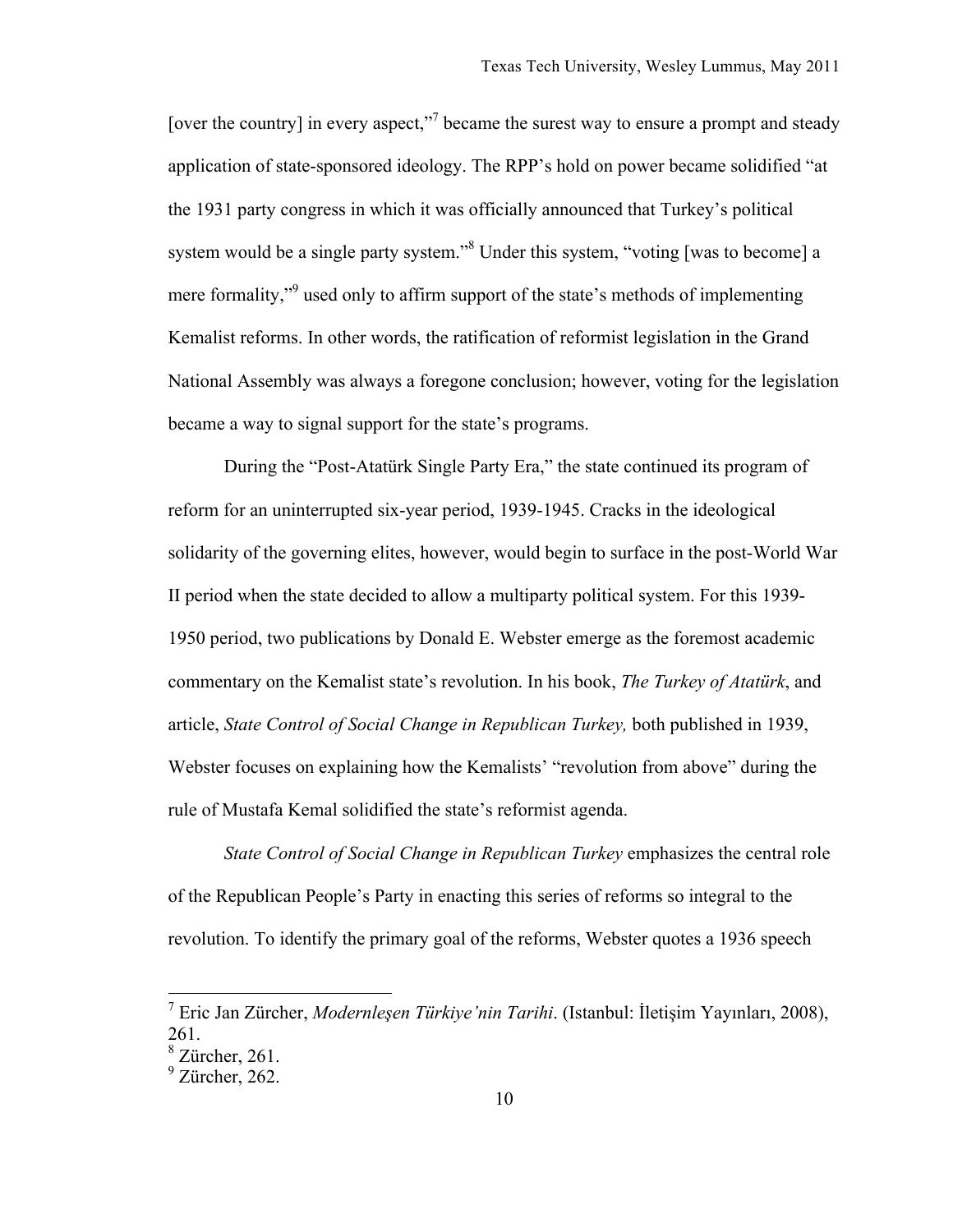given by Recep Peker, the secretary of the party, which stated that "avoiding the wastes of laissez-faire individualism, the [sic] class struggle, and the 'agony of liberalism'" were major concerns of the Kemalist Revolution.<sup>10</sup> For Turkish historians today, Webster's primary emphasis on the socio-economic nature of the Kemalist Reforms stands as an anomaly to other works on the subject as the economic nature of the revolution is largely viewed by modern-day historians as tangential to the principles of Turkish nationalism and secularism. However, historians must take the period in which Webster wrote into account in order to understand the reasons for which he gives priority to economic issues. In the late 1930s, the effects of the Great Depression could still be felt in the developing world. In response to the apparent failure of capitalism, governing elites in Kemalist Turkey looked upon the command economy featured in Stalin's Soviet Union as the ideal economic model under which they would be able to industrialize the Turkish economy within a decade. Though the party elites in Turkey sought to emulate the Soviet command economy, they also sought to avoid wholesale adoption of a Marxist economic system just as much as laissez-faire Capitalism. The party viewed both systems as contradictory to the ultimate goals of Turkism.

Webster, in his explanation of the Kemalist state's aversion to both laissez-faire and Marxist economic models, is keenly aware of the theoretical writings of so-called 'grandfather' of the Kemalist Revolution, the bureaucrat, participant in the 1908 Young Turk Revolution and poet of the Late Ottoman Empire, Ziya Gökalp. Gökalp's writings certainly inspired the Kemalist elites as many sought to apply his theories which, in the

 <sup>10</sup> Donald E. Webster, "State Control of Social Change in Republican Turkey*,*" *American Sociological Review* (1939), 247.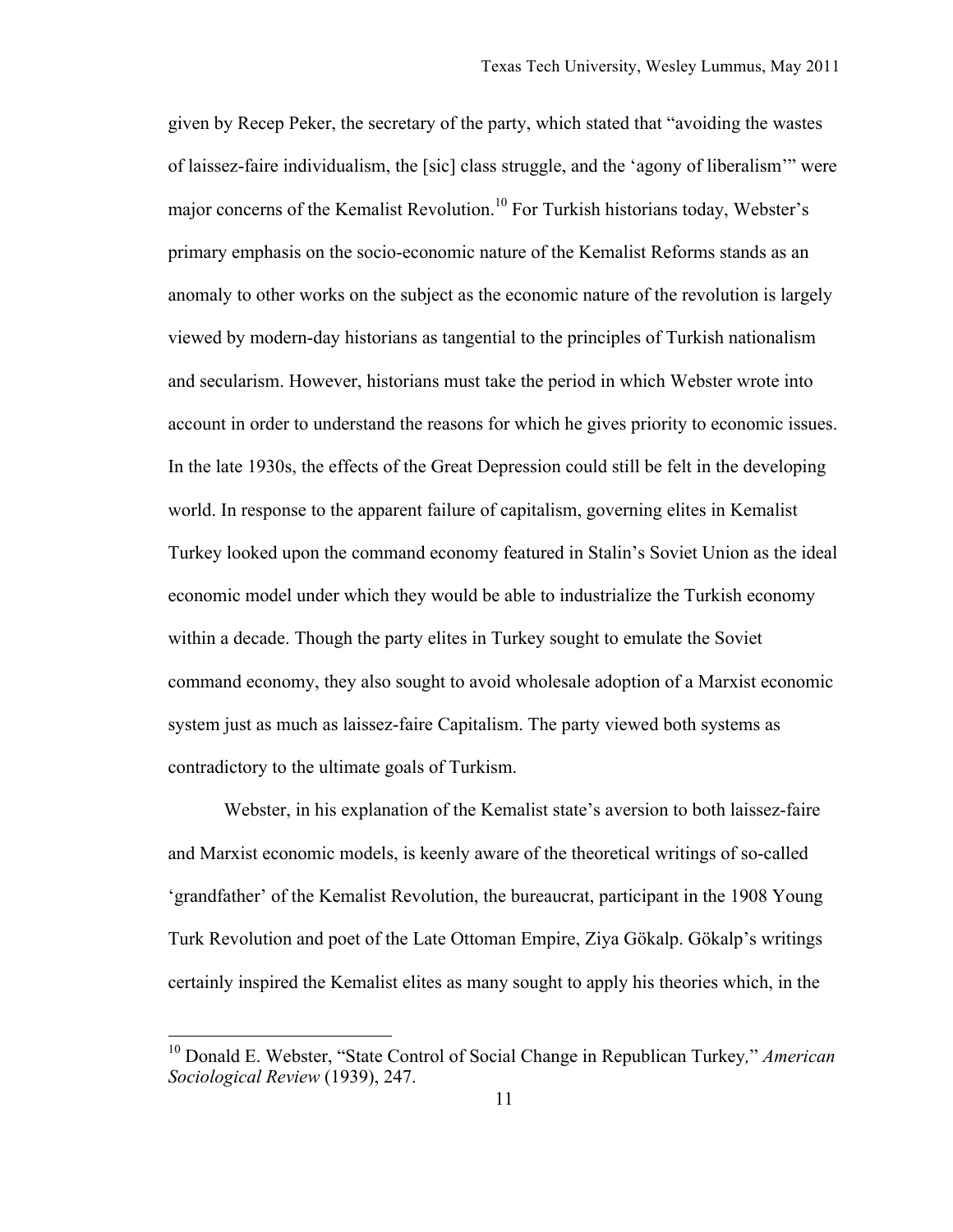area of economics, were concerned with establishing neither a capitalist nor a Marxist economic system for Turkey. In his 1923 treatise, *The Principles of Turkism*, Gökalp identified Turkey's ideal economic system as "*solidarism"* for which "The economic ideal of the Turks [would be] to prevent the appropriation of social wealth by individuals without abolishing private ownership and to try to preserve and increase this wealth for use in the interest of the whole."<sup>11</sup> Webster, familiar with Gökalp's theory, makes a connection between the Kemalist state's etatism and Gökalp's "solidarism."

In his article, Webster also begins the historiographic trend of contrasting the reforms of the Late Ottoman Period, collectively called the *Tanzimat*, with the Kemalist reforms. Webster writes, "The chief differences between the Ottoman constitutional period and the era of the Republic are that the latter benefits from remarkable leadership, has learned from the mistakes of its predecessors and enjoys a national integrity as contrasted with the Ottoman disintegration."12 Beginning with Webster's article, the historiography of the Kemalist period has always included a discussion of the Ottomanera reforms before it. Whether to affirm the success of the Kemalist reforms over the failure of the *Tanzimat* reforms or to characterize the Ottoman-era *Mesrutivet*<sup>13</sup> as a precursor to the Republican period, historians, taking Webster's lead, have often linked the Late Ottoman Period to the Kemalist Period. This is quite ironic, given that the

 <sup>11</sup> Ziya Gökalp, *The Principles of Turkism,* ed. Robert Devereux (Leiden: E.J. Brill, 1968), 123.

 $12$  Webster, 248.

<sup>&</sup>lt;sup>13</sup> The two periods of *Mesrutiyet*, or Constitutionalism, in the Ottoman period span from 1876-1879 until Sultan Abdülhamit II abolished the Ottoman Constitution, and from the 1908 Young Turk Revolution, which overthrew Abdülhamit II, to the collapse of the Ottoman Empire in 1918.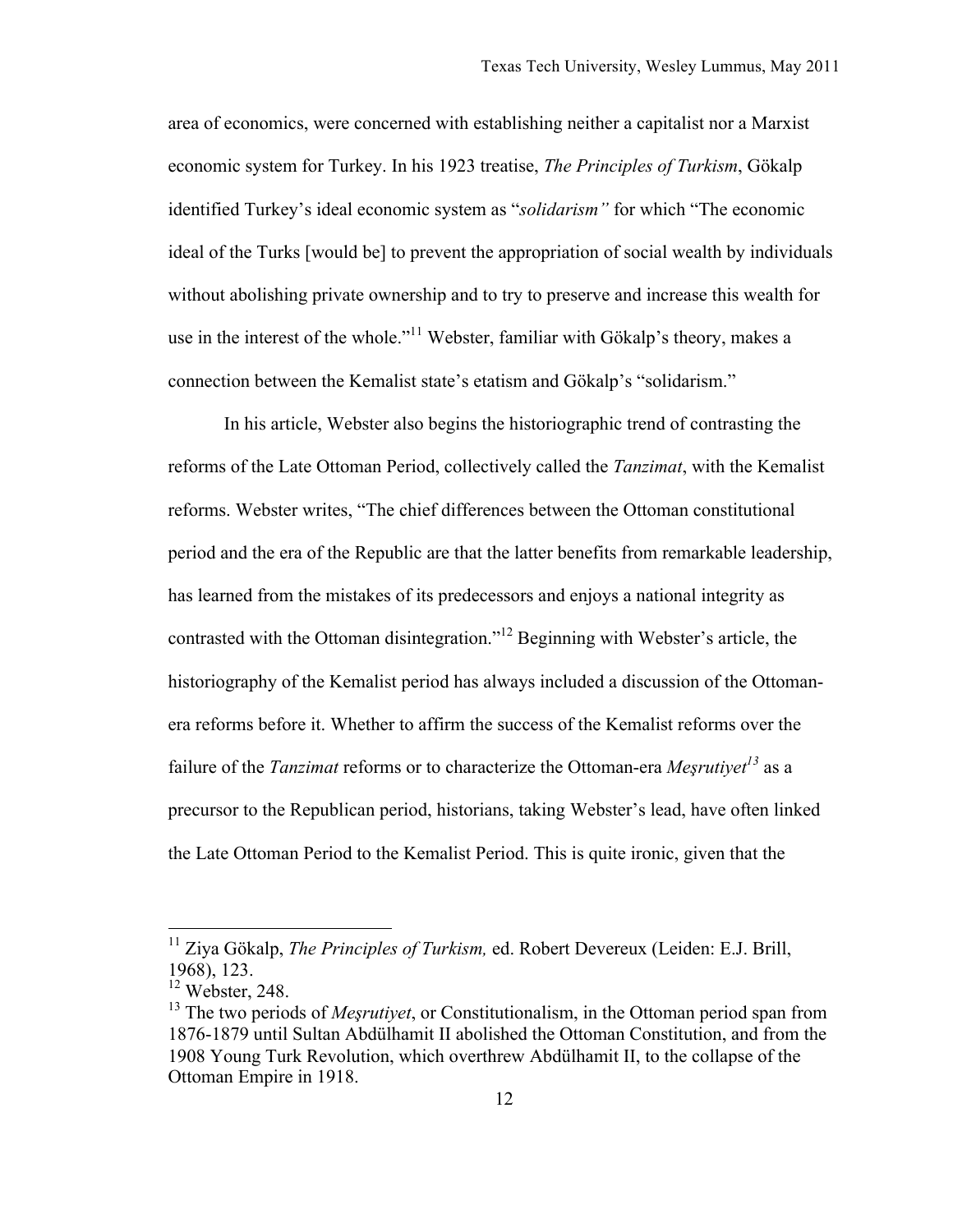Kemalist elites aimed for the wholesale rejection of the Ottoman past, a rejection that

included willing "forgetfulness" of its existence.

Webster offers further explanation of the reasons for which the Kemalist's revolution succeeded where the Ottoman-era reforms failed by stating that

Leaders and led [in Kemalist Turkey] were accustomed to state responsibility for all action, so there was legislation for all large-scale changes. The single-party system [was] a logical consequence of the failure of the first [Ottoman] parliaments to get beyond debate to concerted action, and the lethargy of the masses could be overcome only by preaching a doctrine and practicing devices in contrast to do-nothing fatalism.<sup>14</sup>

Thus, for Webster, the success of the Kemalist reform programs was based primarily on a-priori notions the Turks held for an all-encompassing state that took the initiative to dictate political and social norms. According to Webster, the single party governance of the Republican People's Party was a "logical consequence" of the stagnation of former Ottoman parliamentary procedures, not an independent entity arising of its own accord. As the historiography of the Kemalist Revolution progresses, Webster's analysis of the revolution would be challenged by historians seeking to give credit to the Ottoman Constitutional periods that they saw as having provided a positive and workable precedent for the Kemalist state's Turkist reforms.

Historiography during The Rule of the Democrat Party (1950-1960)

The immediate post-WWII era in Turkey marked the first instance of cracks beginning to surface in the single-party structure of government. As Bernard Lewis, the noted historian of Turkey, explained in his 1951 article *Recent Development in Turkey*,

 $14$  Webster, 249.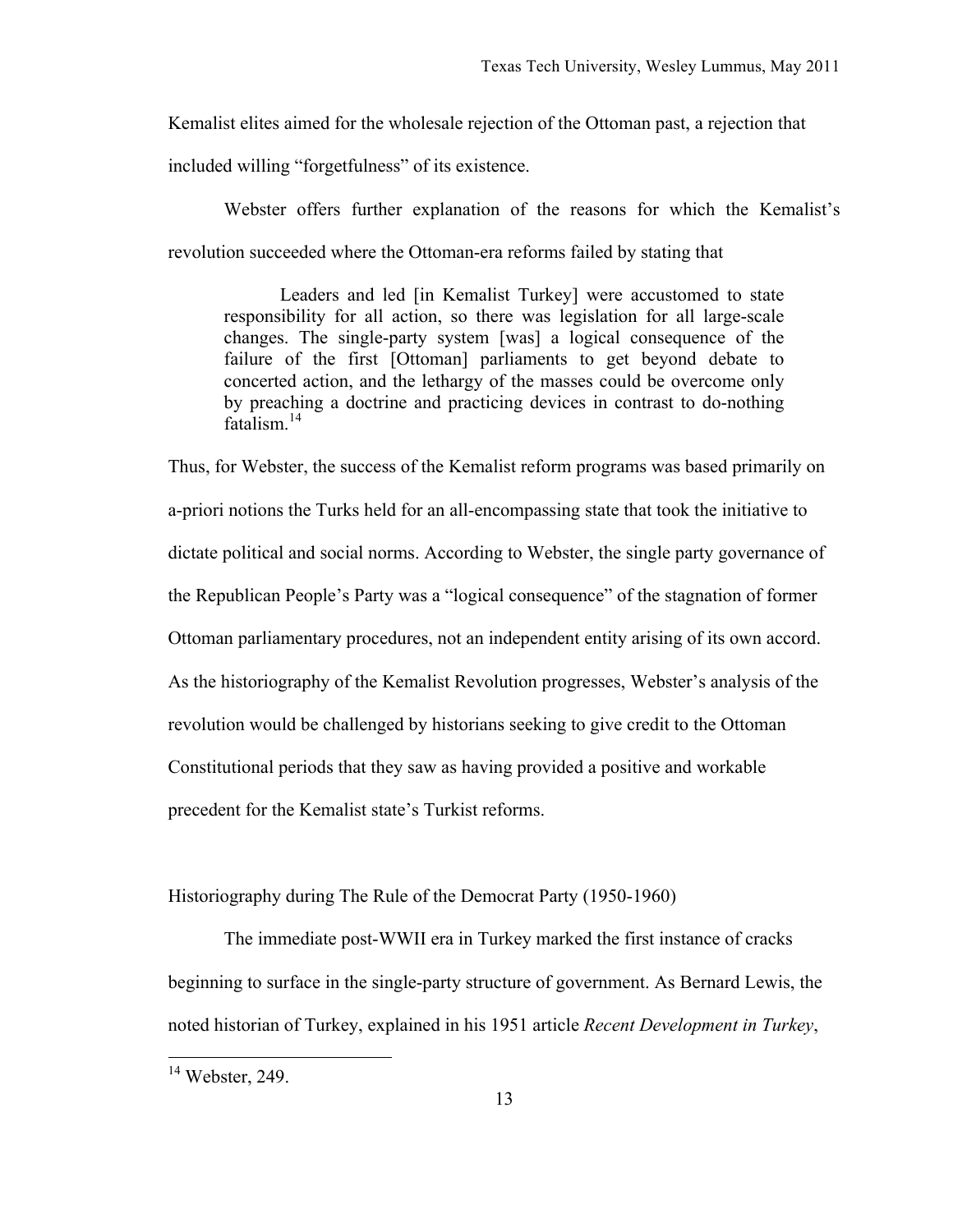the most significant instances of opposition to the program of the Republican People's Party came when the government announced its plans to join the United Nations. Three particular members of parliament, among whom the deputy Adnan Menderes would become the most significant, tabled the motion because they felt Turkey had not carried out the proper democratic reforms that the UN Charter had called for its potential members to enact. Though the three deputies were expelled from the party, they seized the chance to form their own opposition party, the Democrat Party, in 1946 after President İnönü announced the abandonment of the single party system in Turkey. In the 1950 elections, the Democrat Party inflicted a crushing defeat upon the Republican People's Party and Menderes became the new prime minister of Turkey. The rule of the Kemalists had been abruptly terminated by the election and under the rule of the Democrat Party, the Kemalists transitioned from official enactors of state policy to the state's most formidable opposition.

Though Bernard Lewis' article *Recent Development in Turkey* serves primarily as a commentary on the political events in surrounding the victory of the DP in Turkey, it offers new insight into the Kemalist's Turkist reform era. For Lewis, and other historians writing in the 1950s, the Kemalist state was simply a "dictatorship."<sup>15</sup> However, historians writing during the Menderes period were careful to qualify their application of the term "dictatorship" to the Kemalist state. Lewis stated in his 1951 article that "force and repression were no doubt used to establish" the state, but that after this establishment,

<sup>&</sup>lt;sup>15</sup> Bernard Lewis, "Recent Development in Turkey," Royal Institute of International Affairs 1944-, (1951), 320.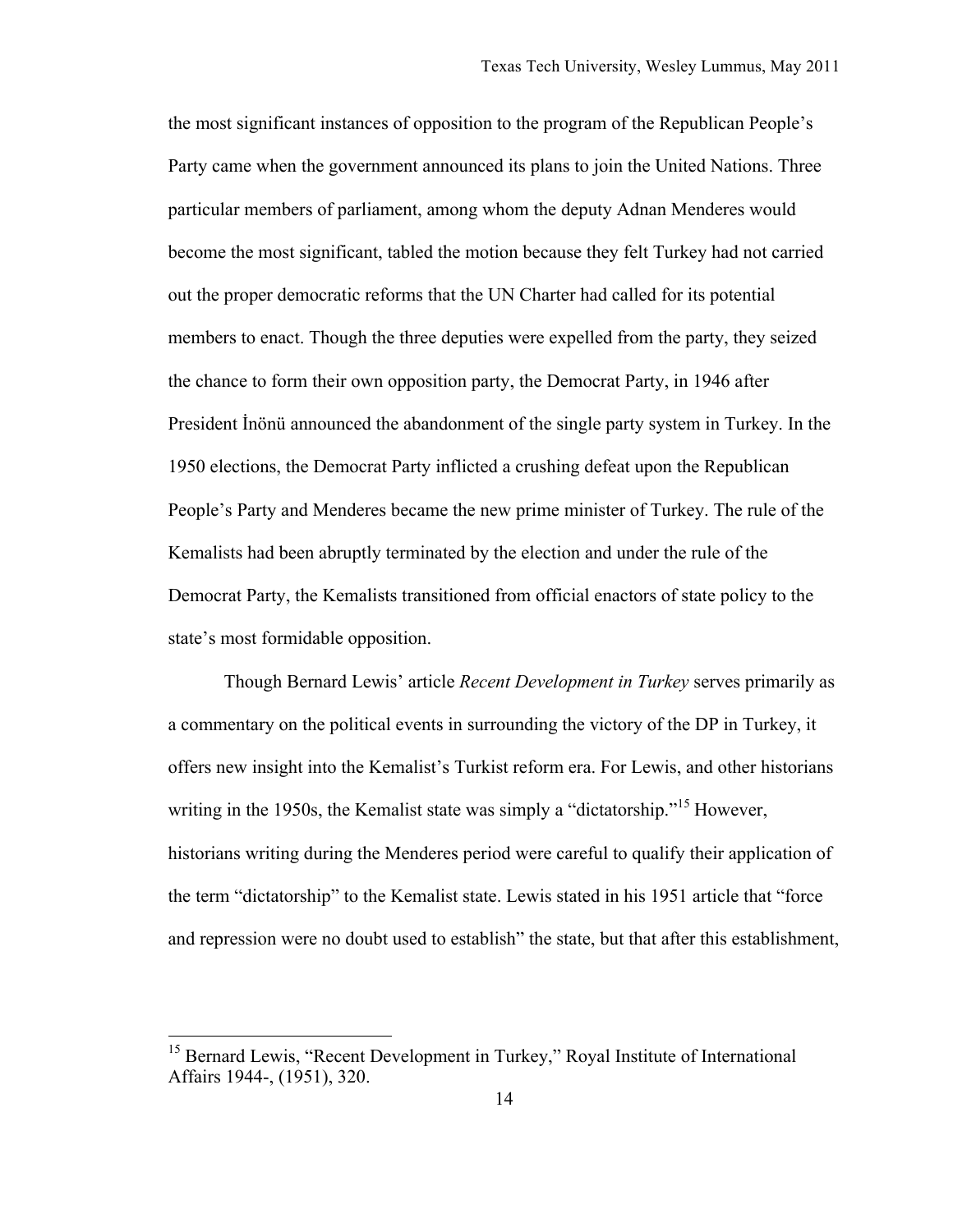"violence was rare, and was usually in answer to violent opposition."16 Unlike Webster's characterization of Atatürk as a mere leader of the revolution, Lewis' characterized Atatürk as an explicitly "authoritarian and paternalist" mastermind behind the "dictatorship" of the Kemalist state.<sup>17</sup> Furthermore, Lewis linked the Kemalist state to the Ottoman past in a novel way: he explained the authoritarianism of the Kemalists as stemming from "roots [found] deep in the Islamic past" of the Turks.<sup>18</sup> For Lewis and other historians of this period, Atatürk's secular rule was a mere variation of the authoritarian paternalism exercised by the Ottoman Sultans under the guise of Islamic governance. In other words, Lewis viewed the Kemalist state as one that had inherited deep-rooted authoritarian notions of governance from its immediate Islamic past. Lewis' article intimately linked the secular Turkish state to its past Muslim predecessor. Webster had attempted to affirm the success of the Kemalist Revolution *in spite of* failed attempts by the Ottomans to reform. Lewis, on the other hand, attributed the success of the Revolution to the authoritarianism *resulting from* Turkey's Ottoman, and by definition Islamic, past.

The 1960s: The Coup, Political Instability and Historiography

In May of 1960, fearing the Democrat Party had deviated too far from the Kemalist principles upon which the Republic was "founded," the Turkish military staged a coup d'état against the government of Menderes. After the trial and execution of Menderes and other officials from his cabinet, the military junta appointed General

 <sup>16</sup> Lewis, 320.

<sup>&</sup>lt;sup>17</sup> Lewis, 320.

<sup>&</sup>lt;sup>18</sup> Lewis, 320.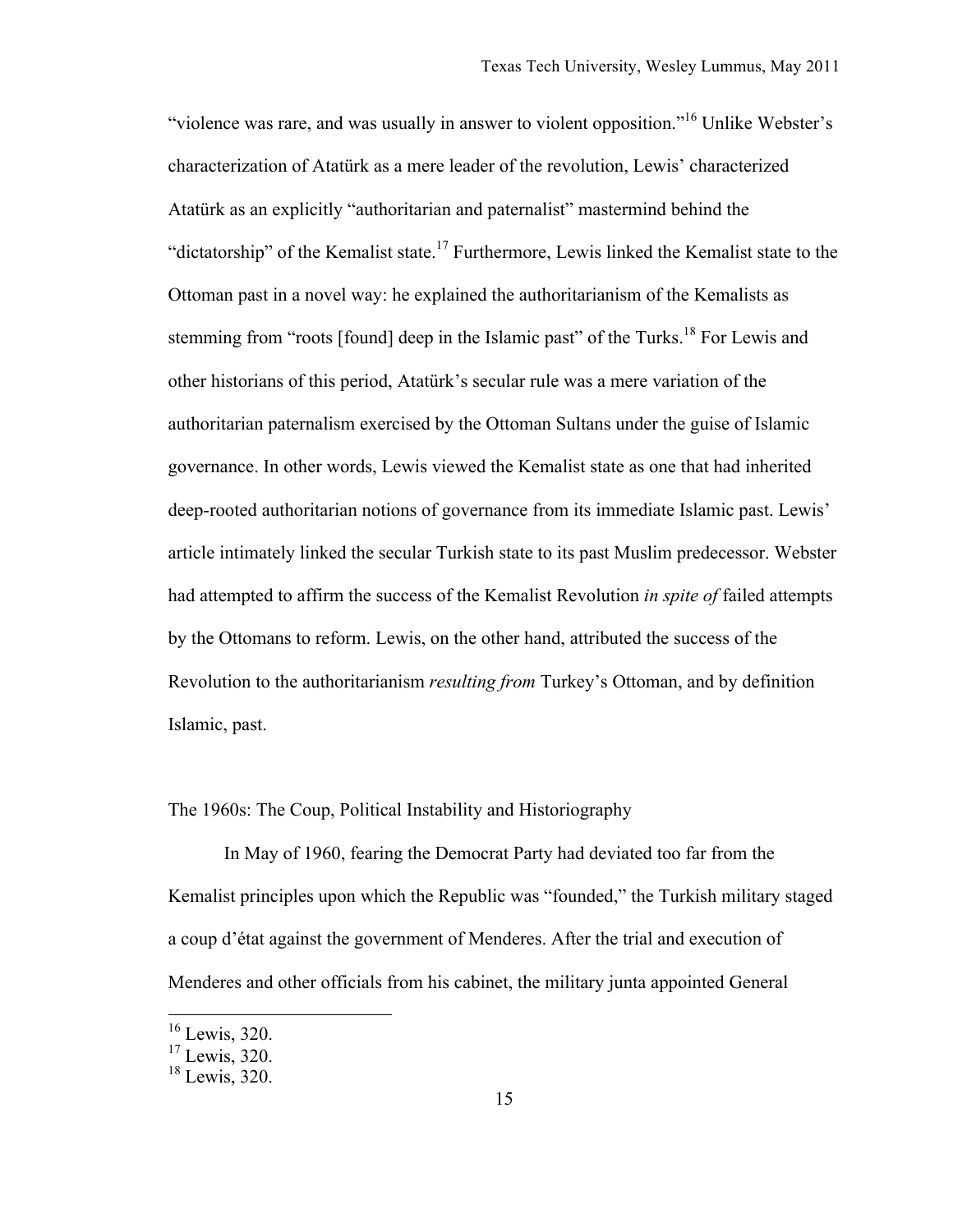Cemal Gürsel as the new prime minister of Turkey. The military junta proclaimed a new constitution in 1961 that strongly reaffirmed the six Kemalist principles as the foundation for the Turkish state. After the new constitution was proclaimed, the junta transferred power back to the civilian government.

The 1960 coup effectively created a new political environment in Turkey that was characterized by a radicalization of ideologies. Though the Democrat Party was now banned from being elected to the assembly by law, the RPP and its Kemalist sympathizers had to contend with other parties that had formerly resided on the radical fringe of the political scene. After the 1960 coup, these parties had become more vocal as the mainstream began to embrace them. One of the parties was the leftist *Türkiye İşçi Partisi,* or the *Workers' Party of Turkey*, which espoused a radical Marxist agenda that included severing ties with NATO and joining the Warsaw Pact. The other was the staunchly Islamist *Milli Selamet Partisi*, or *National Salvation Party*, that advocated a return to shari'ah law. In addition to the rise of radical politics, numerous student and faculty demonstrations, workers' strikes and street clashes between leftist and rightist groups created a climate where Kemalism and the RPP were forced on the sidelines as their ideology became drowned out as merely "left of center" in the midst of more polarizing political ideologies. For the historiography of the revolution enacted by the Kemalists, the 1960s offered a chance for academics to experiment with different historical concepts and alternate explanations of the Kemalist period.

The first major historian to emerge from the 1960s was the prolific Şerif Mardin. Obtaining his PhD from Stanford University, Mardin went on to become a professor at Turkey's prestigious Boğaziçi Üniversitesi before eventually settling at Sabancı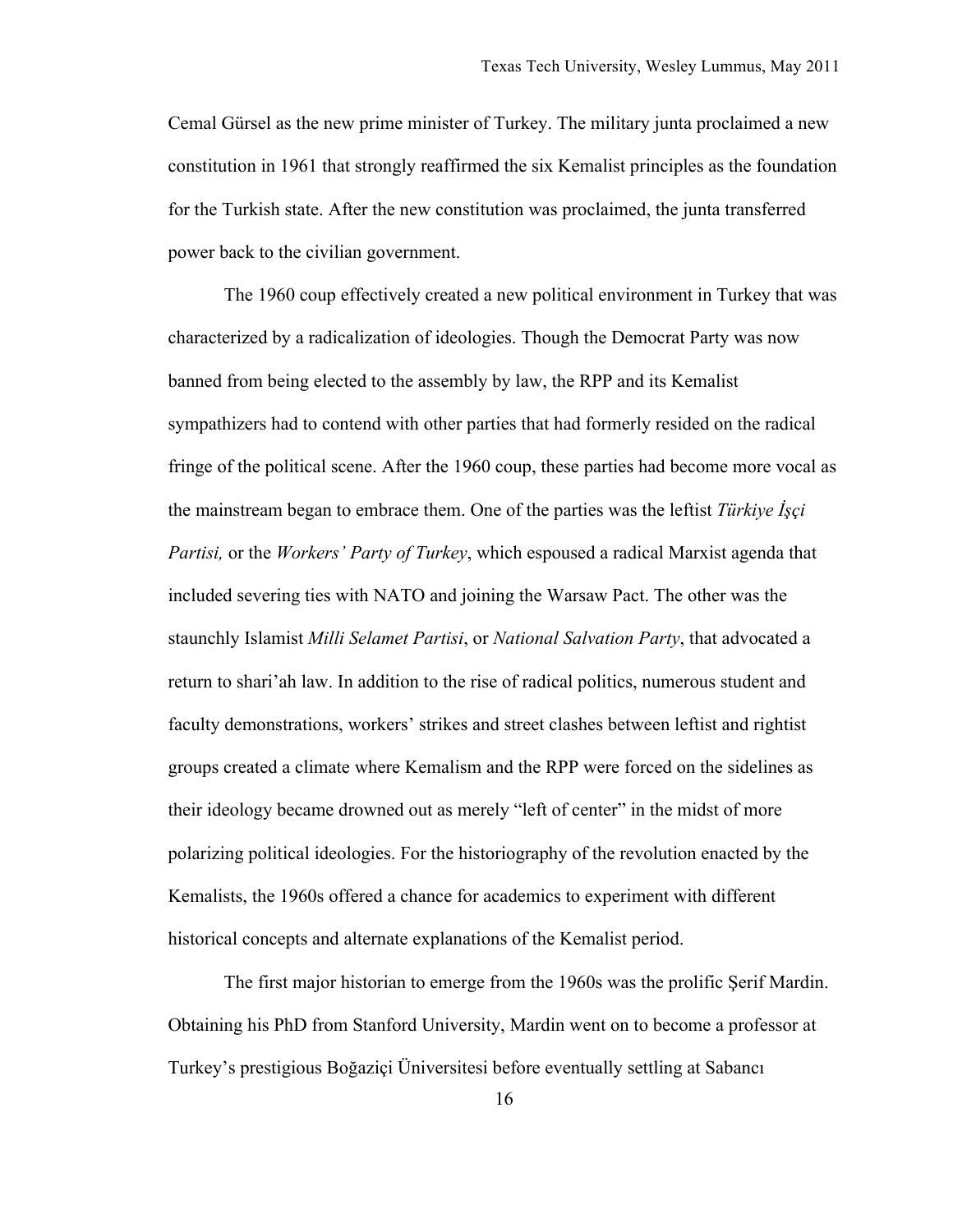Üniversitesi, both in Istanbul. Mardin's 1962 book, *The Genesis of Young Ottoman Thought*, revised from his doctoral dissertation entitled "*The Young Ottoman Movement: A Study in the Evolution of Turkish Political Thought in the Nineteenth Century*," revolutionized the field of Turkish Studies and has become a staple of the discipline. One should hardly classify Mardin's book as part of the historiography of the Kemalist's revolution, as Atatürk and the Kemalists are barely visible. Instead, Mardin focuses exclusively on Ottoman intellectual thought as the genesis for modern Turkish political thought.

For Mardin, who shares Lewis' idea that paternalistic authoritarianism was linked to Turkey's Islamic past, the notion of constitutional rule for the Ottomans was rooted not in western conceptions of constitutionalism but in the Islamic principle of *biat*, or "the ruler's supposed obligation to consult with his community.<sup>" 19</sup> Thus, Mardin affirms that Ottoman notions of constitutionalism, and hence the successive ideas of republicanism for the Kemalist period, owes its origins to the very Islamic thought the Kemalist state attempted to discard. Mardin extends his thesis further to mention that *biat* means a "government *for* the people" not *by* the people*. <sup>20</sup>* This definition of *biat* indirectly references the Turkist, and later Kemalist, principle of populism, where the elites were to enact reformist legislation with the best interests of the greater population in mind.

One may ask how Mardin links these *thoughts* of the Islamic-oriented Young Ottomans, who came about in the 1860s, to the secular-oriented Kemalist state in the 1920s and 30s. Mardin explains that "the link between the Young Ottomans, the

 <sup>19</sup> <sup>Ş</sup>erif Mardin, *The Genesis of Young Ottoman Thought* (Princeton: Princeton University Press, 1962), 399.

 $20$  Mardin,  $399$ .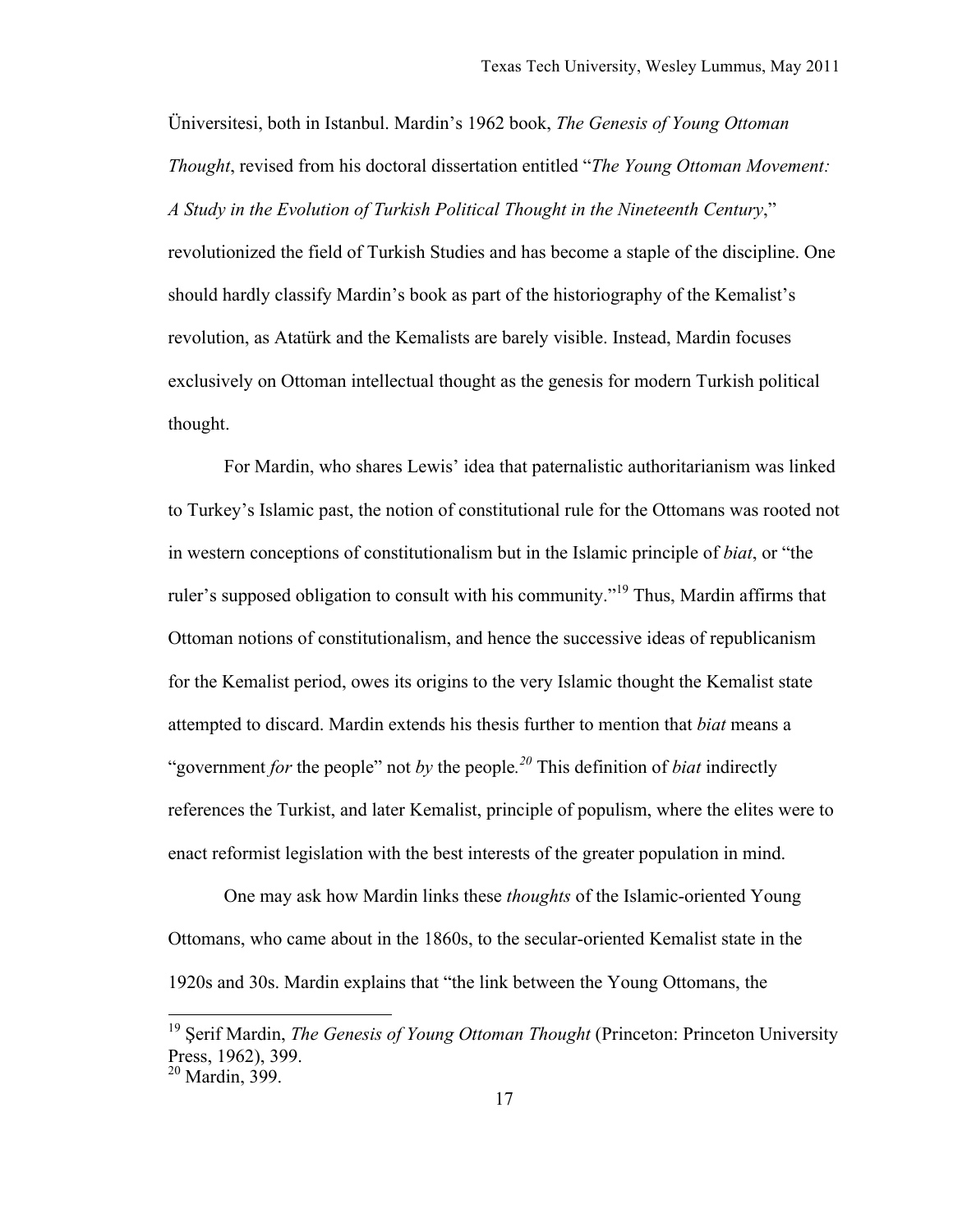[successive] Young Turks and [finally] Atatürk, [came with] the weakening of Islamic content" with regard to notions of governance.<sup>21</sup> In other words, the gradual weakening of Islamic identity and principles in the governance of the state is what in fact binds the Kemalist state to its Ottoman past. The Kemalists, according to Mardin, did not escape their Ottoman heritage by excluding its Islamic precepts; instead, the Kemalist state was, in effect, bound further to its past via this exclusion.

Mardin draws another astonishing conclusion in his book: he attributes the success of Kemalist reforms to the *conservative* nature of Ottoman-Islamic society. In his discussion of a particular Islamic conservative activist, Ali Suavi, Mardin explains how like-minded Young Ottomans were "disappointed by Abdülhamit's failure to lead 'the nation in arms' in an inch-by-inch defense of the Ottoman soil against the Russian invaders."22 Under the reign of Sultan Abdülhamit II, the Ottoman Empire fought the Turko-Russian War which resulted in territorial defeat for the Ottomans. According to the empire's Islamic ideology, the yielding of Ottoman territory, conceived as belonging to the domain of Islam, to the Christian Russians went against the religious norms of the Muslim society. The defeat of the Ottomans in WWI and the partition of their land by other "Christian" Europeans served as a rallying cry for the Turks to support Mustafa Kemal's national resistance. In fact, Mardin states in his book that for the religious conservatives, Mustafa Kemal embodied the "apocalyptic figure" yearned for by the Islamists who would resist "Christian" European territorial advances. Thus, for Mardin, Mustafa Kemal, in the early years of the Turkish War for Independence, "was

 $21$  Mardin, 404.

 $22$  Mardin, 364.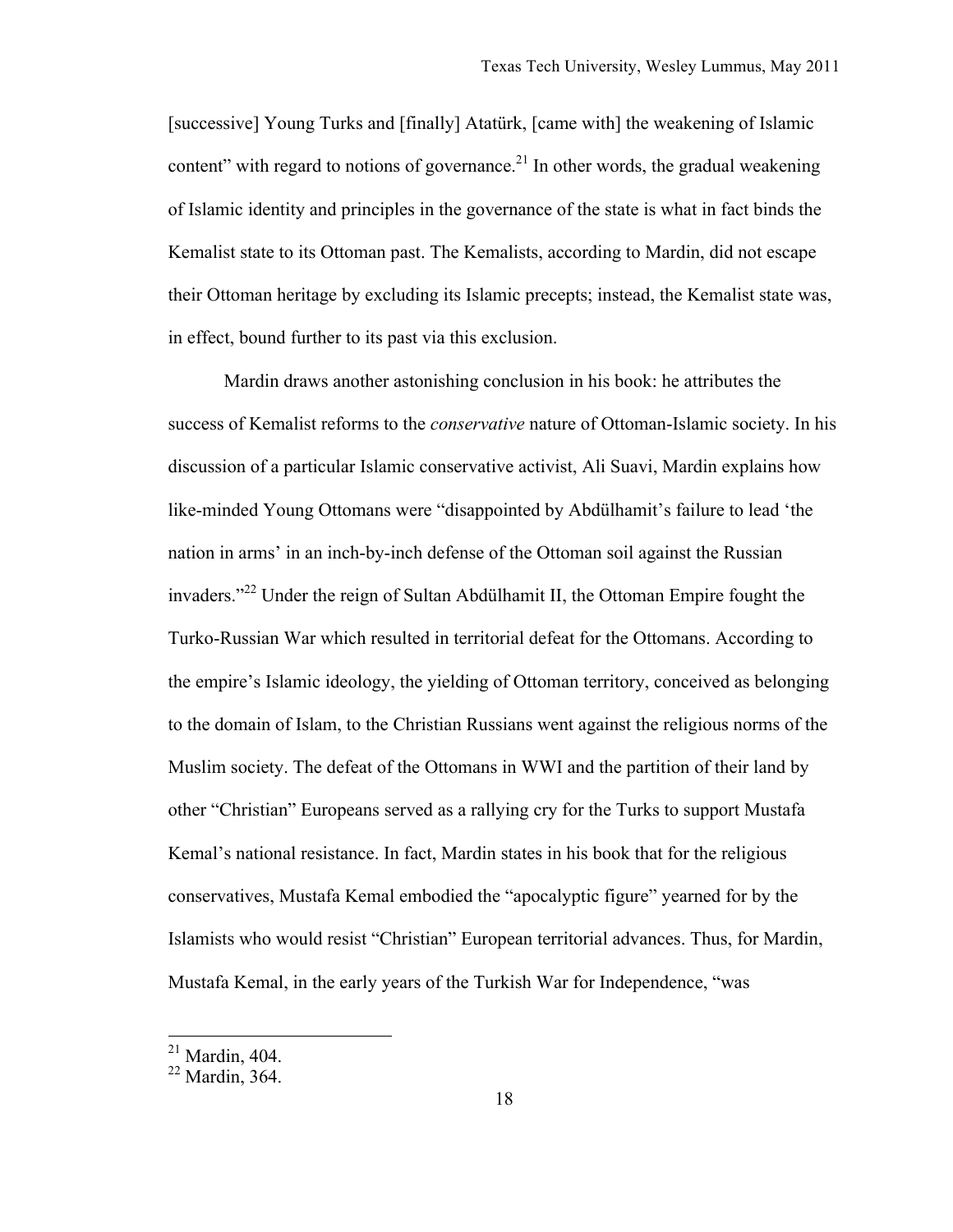[eventually] able to ride over popular conservatism and carry modernization much farther than anybody had dared" due to his success in persuading Islamists that he fulfilled the role of this particular "apocalyptic figure" who would protect the domain of Islam. The figure of Mustafa Kemal, in Mardin's analysis, is a figure that skillfully engages the expectations of his conservative contemporaries. Mardin's Atatürk is not merely an idealist bent on secularization of society, but a skillful manipulator who uses Islam to his political advantage. This historiographic view Mardin has of Atatürk is similar to Gökalp's theory of collective representation to be discussed in Chapter Two. Both Mardin and Gökalp emphasize Mustafa Kemal's manipulation of his "savior" status among the Turks as ensuring the success of his regime and its revolution.

In much the same way Mardin examined the Islamic and Ottoman precedents to Kemalist revolutionary thought, so too does Niyazi Berkes research possible Ottoman influences on Kemalism. In his 1964 book, *The Development of Secularism in Turkey,* Berkes comes as close to Braudel's concept of *histoire totale* as any Turkish historian has ever come. As the title indicates, Berkes' book is concerned with tracing the roots of secularism in Turkey and showing its long development over the centuries. Like Mardin, Berkes finds the roots of secularism to be in the Ottoman Empire. In fact, the Kemalist state's application of secularism only receives a brief chapter at the end of the book.

Berkes traces the origins of Turkish secularism to a "New Worldliness" exhibited in the Ottoman Empire from 1718 to 1768. In this time, the Ottoman high society exhibited what Berkes explains as "cynicism, moral turpitude, selfishness, and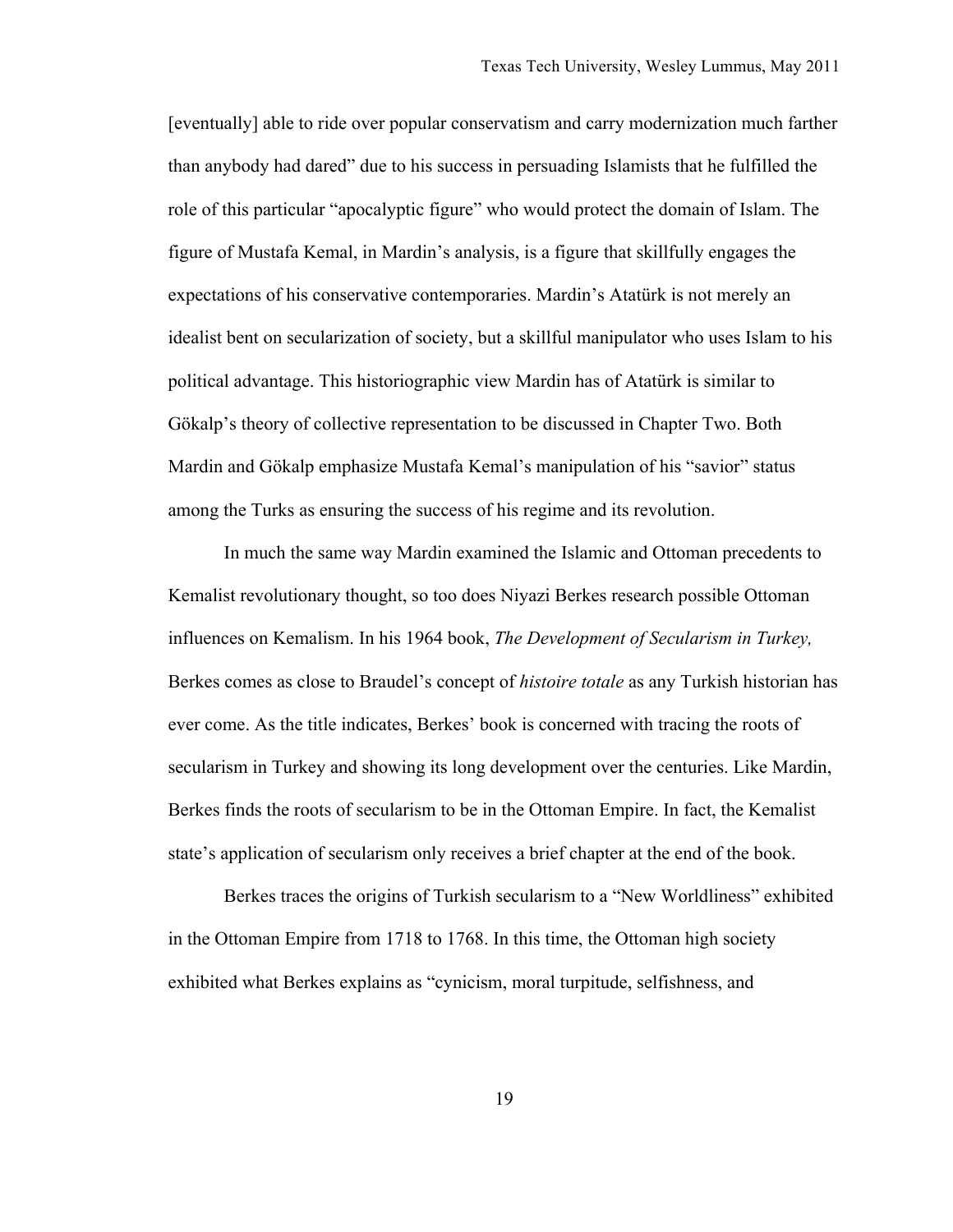materialism."<sup>23</sup> Along with this gradual societal shift from Islamic piety to "New" Worldliness," "the coffee house, the tavern, and the brothel [appeared] to have become established places of pleasure."<sup>24</sup> Along with the Ottoman "New Worldliness," a keen interest in western science, especially astronomy, as well as the discovery of the New World spurred Ottoman orientation from strict religious observance to a gradual secular worldview.

Unlike Mardin, who linked the Kemalist's overall program of Turkism to the Islamic society of the Ottomans, Berkes sees the particular principle of secularism as originating from the Ottomans *deviation* from this traditional Islamic society. In Berkes' narrative, Sultan Mahmud II, who reigned from 1808 to 1839, served as the vanguard for the realization of secularism in Turkey. During his reign, Mahmud II took unprecedented steps to Europeanize education in the Ottoman Empire. For Berkes, however, Mahmud's real contribution to the development of secularism came with his "farsighted sense of national consciousness to predict that the scientific language of the future would not be Arabic—as it was [in Turkey] during the pre-modern period—but Turkish..."<sup>25</sup> Attributing Turkish "national consciousness" to an Ottoman Sultan was a bold move on Berkes' part, as the traditional historiography characterized the Sultan as concerned foremost with preserving Islamic orthodoxy. Berkes explains that although scholars of the Turkish national movement have traditionally failed to credit Mahmud II, he was indeed a "prophet" of nationalism "insofar as the importance of language in national

 <sup>23</sup> Niyazi Berkes, *The Development of Secularism in Turkey* (Montreal: McGill University Press, 1964), 27.

 $^{24}$  Berkes, 27.

<sup>&</sup>lt;sup>25</sup> Berkes, 113-114.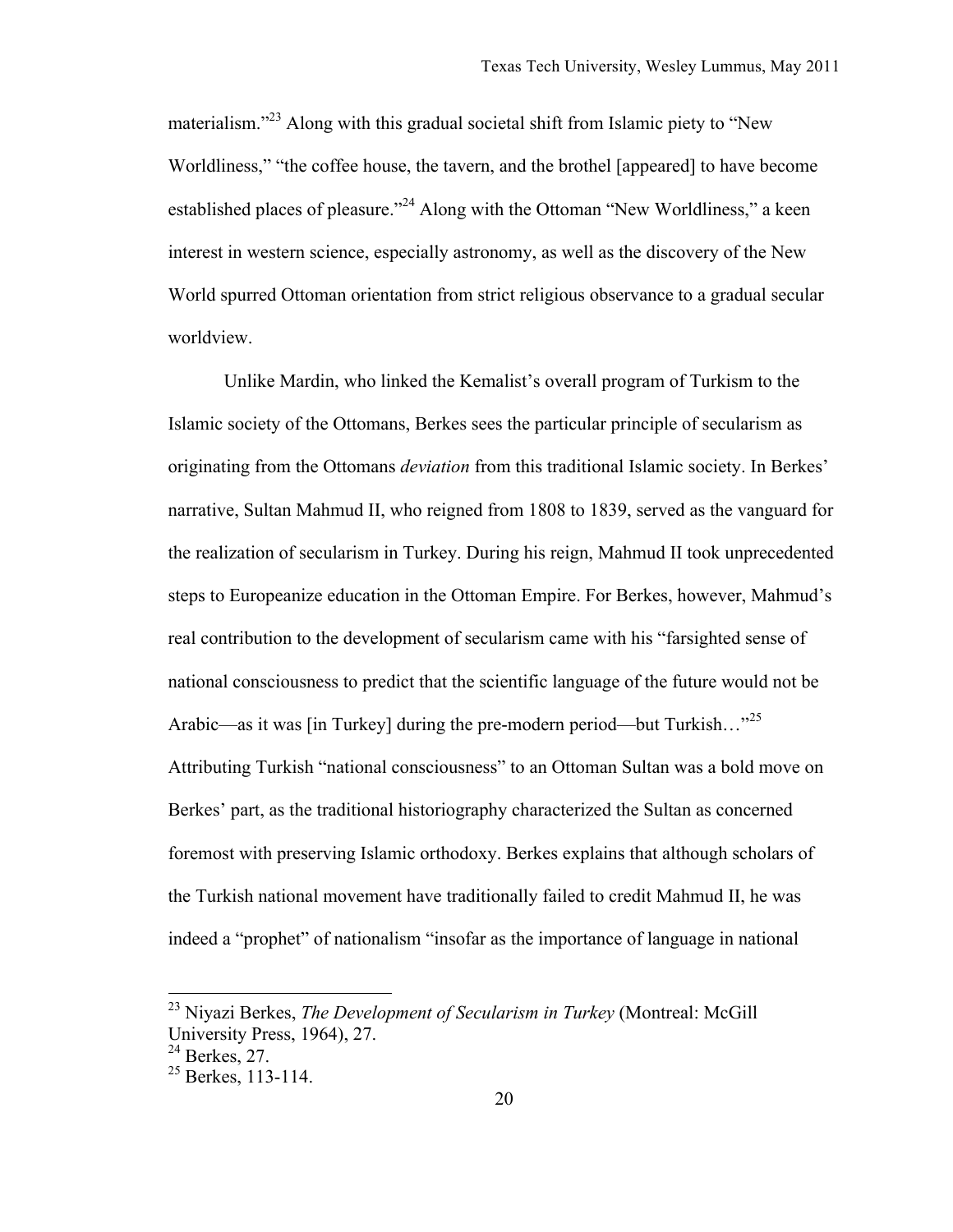revivals is concerned."<sup>26</sup> For Berkes, the principle of nationalism for the Kemalists, particularly as implemented in the Language Revolution of 1928, owed its origins to the reign of the "radical" Mahmud II.

In his discussion of the secular reforms of the Kemalist state, Berkes emphasizes the role of secular education, which developed over the previous hundred years, as cementing the authority of the secular state. Berkes states that the Kemalist *contribution*  to secularism was its "elimination of the dichotomy between the religious and secular educational institutions…[and its] focalization upon universal secular primary education as the basic education policy."<sup>27</sup> Unlike Mardin, who fully credits the Ottomans for Turkist ideology to the exclusion of the Kemalists themselves, Berkes acknowledges that the Kemalist's state did play a major role in the process of finalizing the development of secularism in Turkey. The Kemalists retain their traditional revolutionary status in Berkes' narrative. They still play a profound role in secularizing the country; however, the Kemalists achieve this only after the culmination of a long process that had taken several hundred years to develop. In contrast to Webster's article, the Kemalists in Berkes' book are not "independent variables" in the development of secularism in Turkey.

Bernard Lewis' 1968 book, *The Emergence of Modern Turkey*, marks the third important historiographical work on the Kemalist period to emerge from the 1960s. The book's main contribution comes with Lewis' dating of the revolution. Lewis does not use the traditional term "Kemalist" to describe the Revolution, but instead classifies the

 $26$  Berkes, 114.

 $27$  Berkes, 476.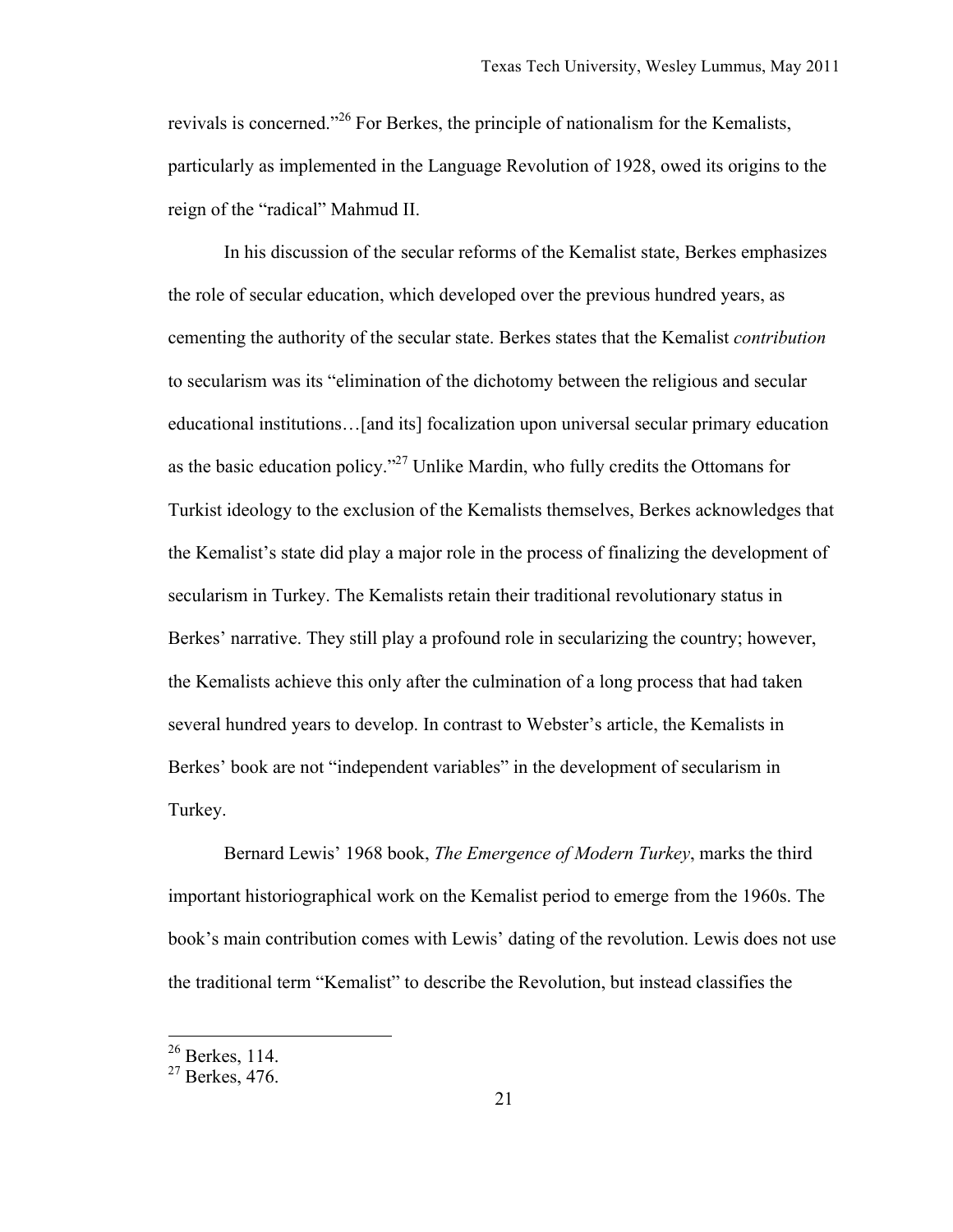Revolution as "Turkish." The use of "Turkish Revolution" instead of "Kemalist Revolution" allowed Lewis to push the date of the movement's beginning back to 1908. In the conclusion of his book, Lewis states that "The Turkish Revolution began, in the formal sense, with the forcible overthrow of an old political order and an establishment of a new one in 1908.<sup>728</sup> For Lewis, the overthrow of the autocratic rule of Sultan Abdülhamit II by the Young Turk revolutionaries in 1908, not the Turkish War of Independence in 1919, marked the "formalized" beginning of the revolution. Like Berkes, Lewis both affirms that the "Turkish Revolution" did not originate with the Kemalist state under Atatürk but that it did play a fundamental role in consolidating the reforms for the country. From 1908 to 1938, Lewis sees Turkey as transforming "from an Islamic Empire to a national Turkish state, from a medieval theocracy to a constitutional republic, [and] from bureaucratic feudalism to a modern capitalist economy…"29 Lewis' assessment of Turkey's transformation does not extend as far back in the past as Berkes', however, Lewis' analysis of the Revolution is closer to Berkes', especially when compared to Mardin's assessment in his *Genesis of Young Ottoman Thought.*

### 1980-1985: Violence and Historiography

After further political instability that continued to plague Turkey throughout the 1960s, the military once again staged a coup d'état in 1971 by sending a memorandum to the civil government instructing it to resign. When the civilian government was restored two years later, it had become clear that the radicalism of the extreme right and left had

 <sup>28</sup> Bernard Lewis, *The Emergence of Modern Turkey.* (London: Oxford University Press, 1968), 480.

 $29$  Lewis, 481.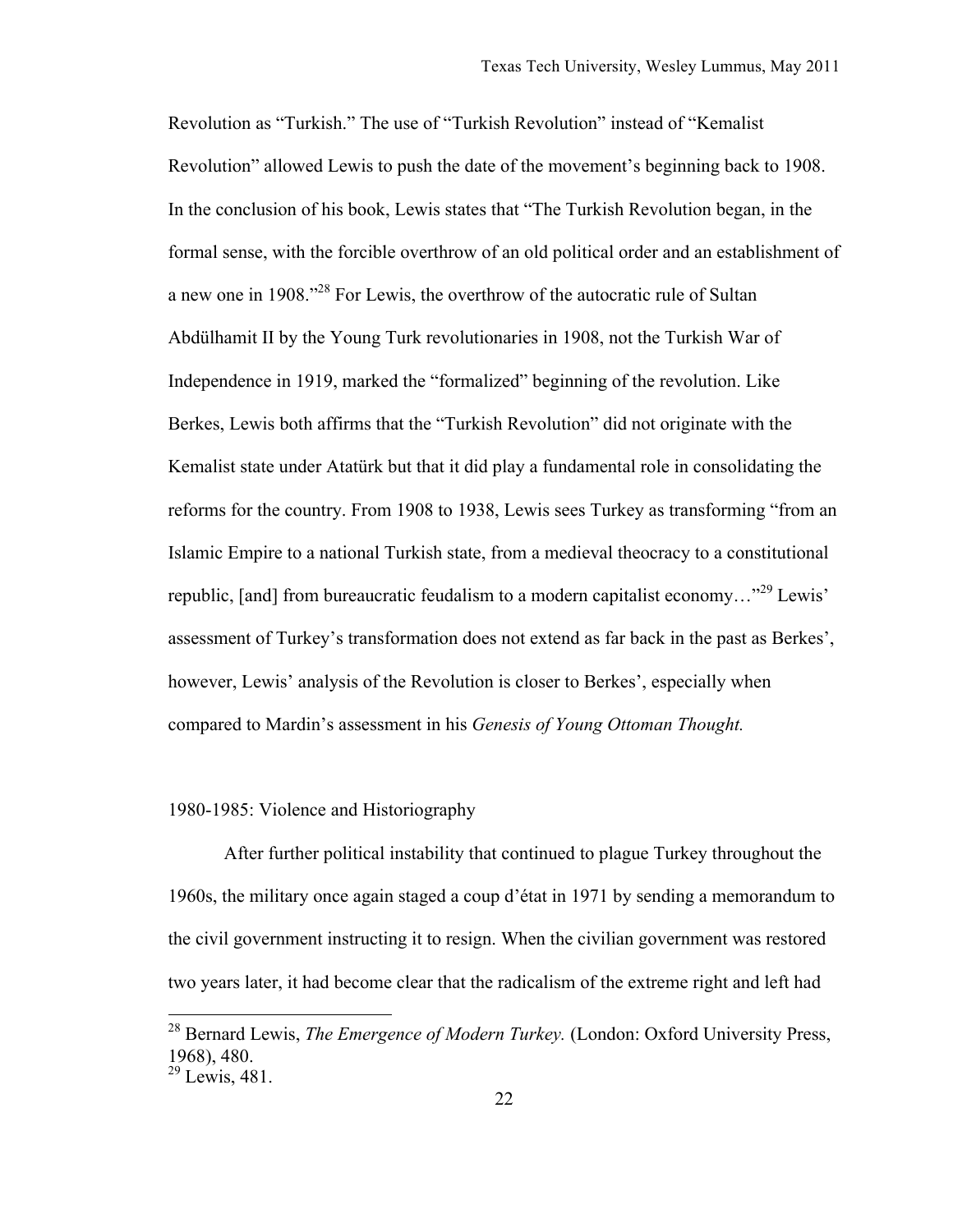only worsened in the intervening years. The period between 1971 and 1980 saw an increase in student and worker demonstrations, supported by the left, which continually crippled the economy. To add fuel to the fire, this period saw the rise of two parties that were to exacerbate the already fragile political situation. In 1976, the emergence of the Kurdistan Workers' Party (abbreviated as PKK in Turkish) marked the beginning of violent Kurdish insurrections staged across Anatolia that were aimed at complete Kurdish secession from Turkey. Following suit in 1977, the *Milliyetçi Hareket Partisi*, or *Nationalist Movement Party*, rose to represent the extreme right of the country's political scene. Throughout this period, the extreme left and right carried out numerous assassinations, bloody street riots, kidnappings (the left had even managed to kidnap an Israeli diplomat and hold him hostage), and even organized paramilitary activity.

The late 1970s saw Turkey's heterodox Shi'ite minority, the Alevis, increase their demands for further political participation. In 1978, several thousand Alevis were massacred in the town of Maraş by a Sunni mob, a massacre that greatly alarmed the secularists who were afraid old religious tensions were resurfacing. To add to this, 1979 saw Turkey's neighbor, Iran, overthrow the pro-western shah and replace him with the Islamist cleric Ayatollah Khomeini. Khomeini, in an effort to export his Islamic Revolution, declared that Turkey would be the scene for the second wave of Islamic revolutionary activity. Faced with political chaos from the left and the right, the increased violence of the PKK's insurrection and the threat of a continuance of Sunni-Alevi tensions, the military, for the third time in Turkey's history, staged a coup in 1980. This coup became the most infamous as its leader, Kenan Evren, ruthlessly suppressed all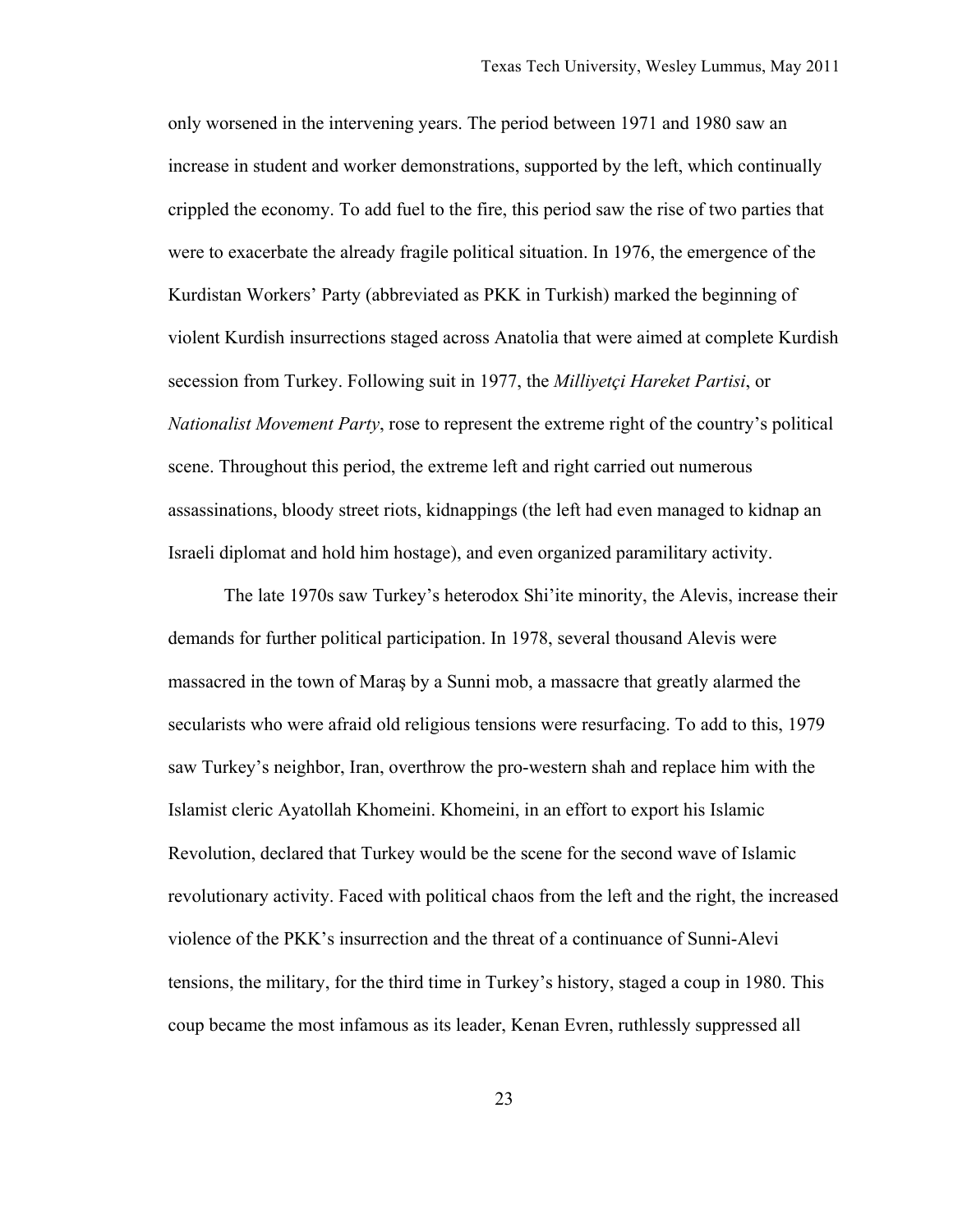political, ethnic and religious factions. Thousands disappeared under Evren's junta, but the coup did succeed in restoring stability to the country.

The historiography from 1980 to 1985 marked a return to the focus on the ideology of the Kemalists and the personality of Atatürk as central players in the revolution. The 1980s historiography rejected most of the observations made by Turkish historians of the 1960s, especially the links between the Ottoman past and the Kemalist state. The abandonment of 1960s contributions to the historiography can be interpreted as a product of the conservative nature of the political scene following the restoration of civilian government in 1982. While in power, the junta stressed Atatürk's "conservatism" as the model for the post-1982 government.

The 1981 anthology, *Atatürk, Founder of a Modern State*, embodies this historiographical trend of emphasizing the central role of Atatürk in the revolution. In the introduction to the anthology, the editors Ergun Özbudun and Ali Kazancıcıl present their view of Atatürk:

Like all great men in history, Mustafa Kemal Atatürk can be viewed from a number of different perspectives: as the founder of a state, as a nation builder, as a creator of political institutions, as a modernizer of his society, as an extraordinarily capable political leader, as a successful military commander, as an educator of his nation, as one of the first successful anti-imperialist leaders of the Third World, as a statesman who deeply believed in and contributed to world peace.<sup>30</sup>

Thus, one can see from the introduction that the editors of this anthology intended to return to a more "conservative" interpretation of the "Kemalist" Revolution than their predecessors of the 1960s. Mustafa Kemal is presented as an "everyman," who has the

 <sup>30</sup> Ali Kazancıcıl and Ergun Özbudun, "Introduction," in *Atatürk, Founder of a Modern State*, ed. Ali Kazancıcıl and Ergun Özbudun (Hamden: Archon Books, 1981), 1.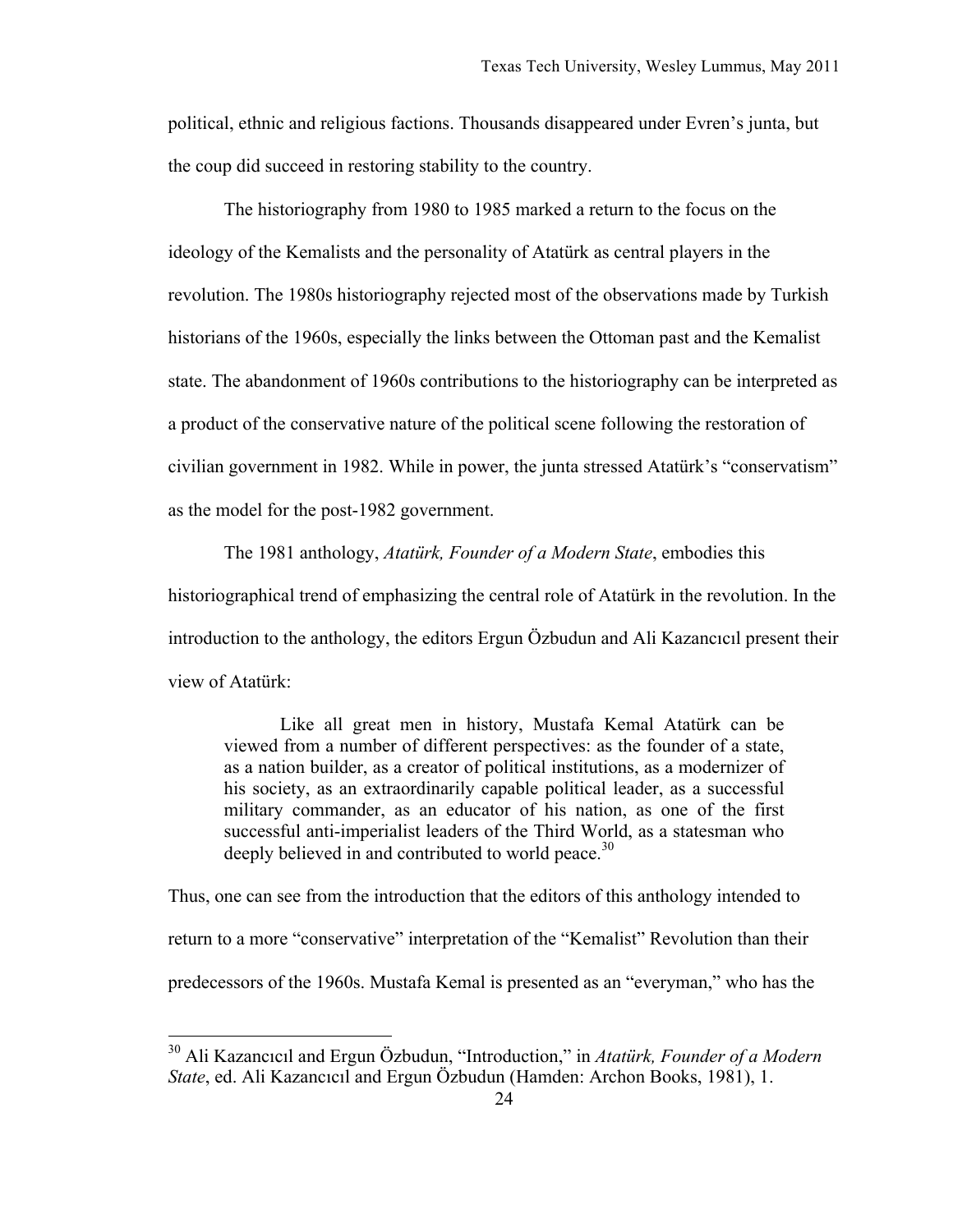ability to achieve impressive goals both internally and externally. Atatürk, for the historians in this anthology, is truly the "great man" of Turkish history.

In his chapter entitled "*The Ottoman-Turkish state and Kemalism*," Ali Kazancıcıl addresses the previous historiography concerning links between the Ottoman past and the "Kemalist" Revolution when he writes that "the Kemalists were successful in one strategic aspect of state-building, which the Ottoman reformers failed to even perceive: the capacity to narrow the gap between the political centre and the periphery and to mobilize societal resources in building the modern state.<sup>31</sup> For Kazancıcıl, this ability of the Kemalists to narrow the gap between the political elites and the populace was due to the Kemalist economic model of etatism. Thus, for the first time since Webster, historians returned to an inclusion of etatism in their analysis of the "Kemalist" Revolution. However, the discussion of etatism by historians in the 1980s did not share Webster's assessment that the model rejected capitalism. In fact, Kazancıcıl claims that it was etatism's inclusion of aspects of free enterprise and capitalism that closed the gap between the political elites and the populace in Kemalist Turkey.

In the following chapter of the anthology, Dankwart A. Rostow builds upon Kazancıcıl's assessment of the Kemalist state's break from the Ottoman past. Rostow states that Atatürk was singlehandedly responsible for "the transformation of a decadent empire into a vigorous nation-state…" as well as victory in war and the building of modern institutions in Turkey. Rostow's assessment of Atatürk harkens back to the Ottoman political theorist, Ziya Gökalp, who decried the "decadence" and "corruption"

 <sup>31</sup> Ali Kazancıcıl, "The Ottoman-Turkish state and Kemalism," in *Atatürk, Founder of a Modern State*, ed. Ali Kazancıcıl and Ergun Özbudun (Hamden: Archon Books, 1981), 49.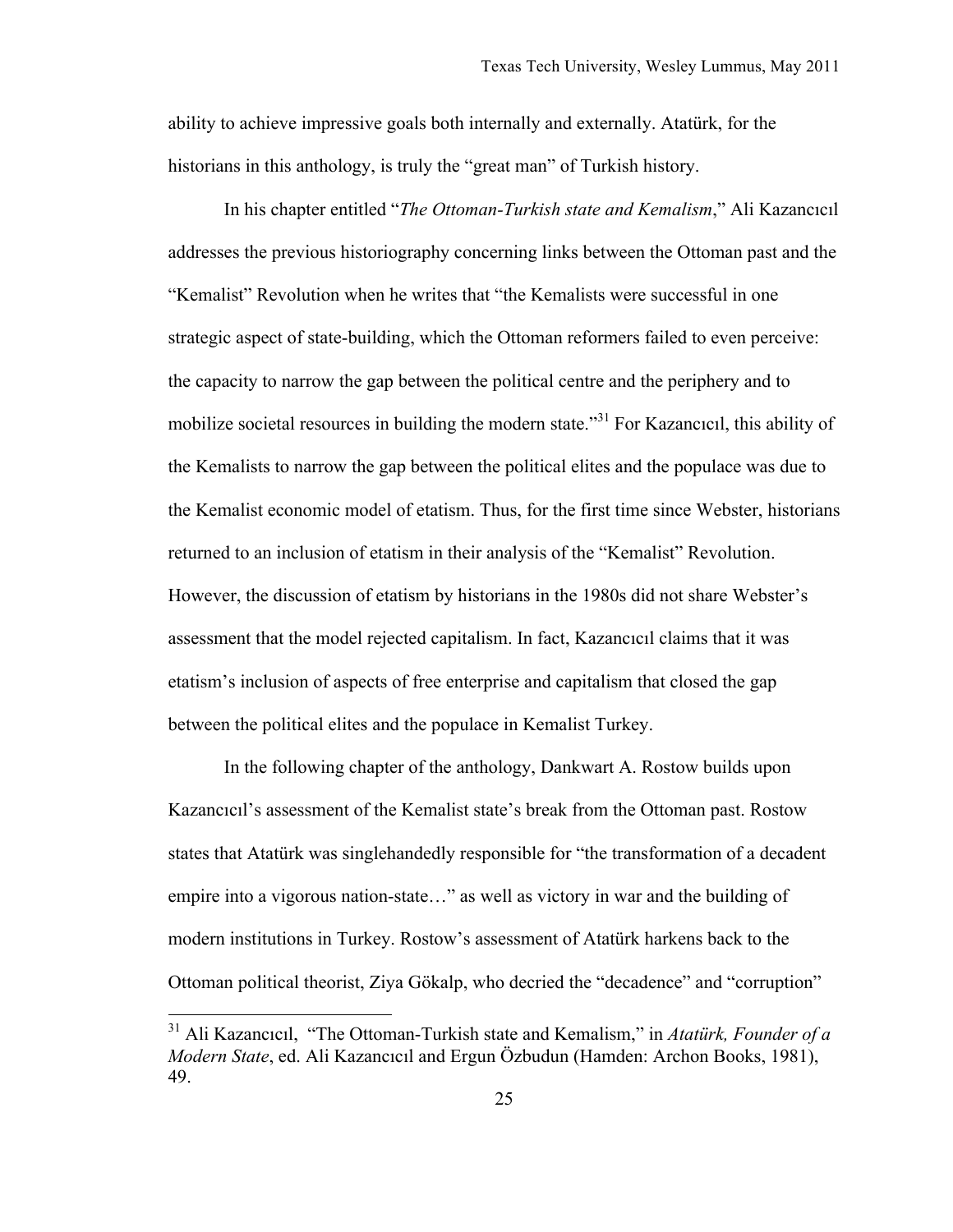of the Ottoman Empire and yearned to form a Turkish nation based on justice and rule of law. Rostow and Kazancıcıl affirm that such a nation was created by the genius of its leader, Atatürk.

The personality of Atatürk was further analyzed in the 1984 anthology, *Atatürk and the Modernization of Turkey*. In the introduction, the book's editor, Jacob M. Landau states the central question of the scholarly contributions to the anthology: "what was the secret of Atatürk's success?"<sup>32</sup> By stating this question, the reader can be certain of the goals of the book: to paint Atatürk as a successful genius in establishing the modern Turkish state. Landau describes the "adoration" the Turks unanimously feel for Atatürk by writing that "it is the Turks who most cherish him and his service to Turkey. Like George Washington, Atatürk has remained 'great in war, great in peace, great in the hearts of his fellow countrymen."<sup>33</sup>

In the anthology's central chapter, "*Atatürk's Quest for Modernism*," historian Osman Okyar makes an innovative observation of Mustafa Kemal and the Ottoman past: he places Kemal at the center of events in the political development of Turkish nationalism in the Ottoman Empire. Okyar writes that "Mustafa Kemal was one of the very few military leaders [of the Empire] who perceived that the only solution [to the Empire's stagnation] was retrenchment into the basic Turkish homeland."<sup>34</sup> This marks a definite break with the historiography of the 1960s as Okyar attempts to bridge the gap between the Ottoman period and Kemalist period by presenting Atatürk as this bridge.

 <sup>32</sup> Jacob M. Landau, "Introduction," in *Atatürk and the Modernization of Turkey*, ed. Jacob M. Landau (Leiden: E.J. Brill, 1984), xiii.

<sup>&</sup>lt;sup>33</sup> Landau, xiii.

<sup>34</sup> Osman Okuyar, "Atatürk's Quest for Modernism," in *Atatürk and the Modernization of Turkey*, ed. Jacob M. Landau (Leiden: E.J. Brill, 1984), 47.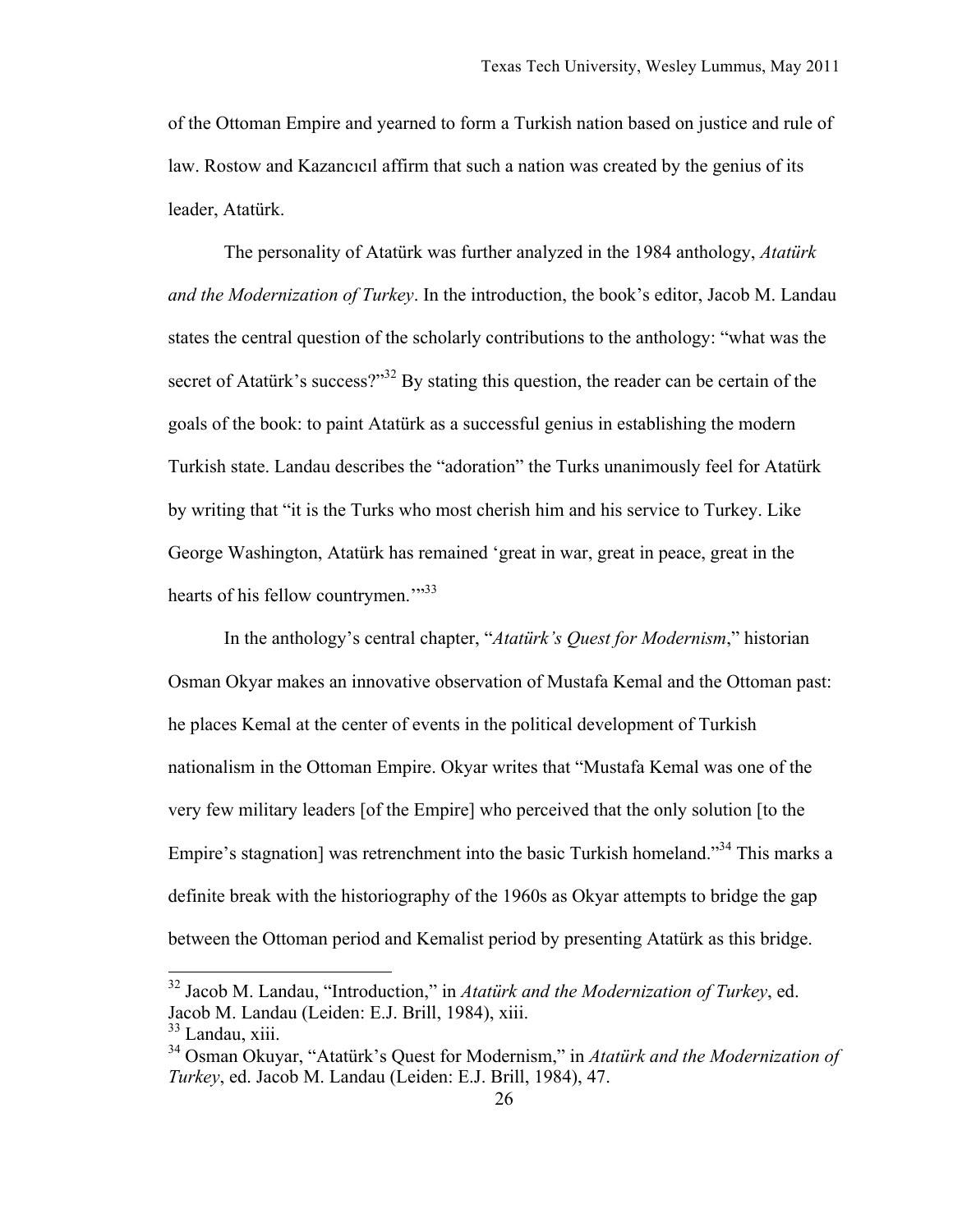According to Okyar, it was Atatürk who conceived of Turkish nationalism, it was Atatürk who played a defining role in the Young Turks constitutionalist program and it was Atatürk who eventually liberated the Turkish homeland from the yoke of European imperialism. Okyar's assessment seems farfetched, but one must remember that he is deliberately exaggerating Atatürk's presence in the Ottoman period to perpetuate the "great man" myth of the conservative 1980s establishment. Like Kazancıcıl and Rostow, Okyar summarizes Atatürk's legacy as "liberating Turks from the various social, cultural, economic and psychological constraints of the Ottoman Islamic system..."<sup>35</sup>

The return to the central figure of the "Kemalist" Revolution, Atatürk, in the historiography of the 1980s reflects the conservative nature of the post-coup political establishment. The 1980s marks the rejection of the intimate link between the Ottoman and Kemalist periods made by Mardin, Berkes and to a lesser extent Lewis. The Kemalist state, while influenced by the Ottomans to a minor degree on matters of nationalism and economics, *broke* completely from the "decadent" Ottoman past.

Is Turkey part of Europe or the Middle East: Comparative Historiography

In modern Turkish politics, the rise of the Islamic-oriented Justice and Development Party has caused historians of Turkey to question whether Turkey's future will ultimately rest in Europe or in the Middle East. Though the JDP has vowed to forge ahead with Turkey's accession to the European Union, widespread skepticism both in Turkey and in Europe have cast serious doubts on the reality of Turkey's acceptance. At

 <sup>35</sup> Osman Okuyar, "Atatürk's Quest for Modernism," in *Atatürk and the Modernization of Turkey*, ed. Jacob M. Landau (Leiden: E.J. Brill, 1984),53.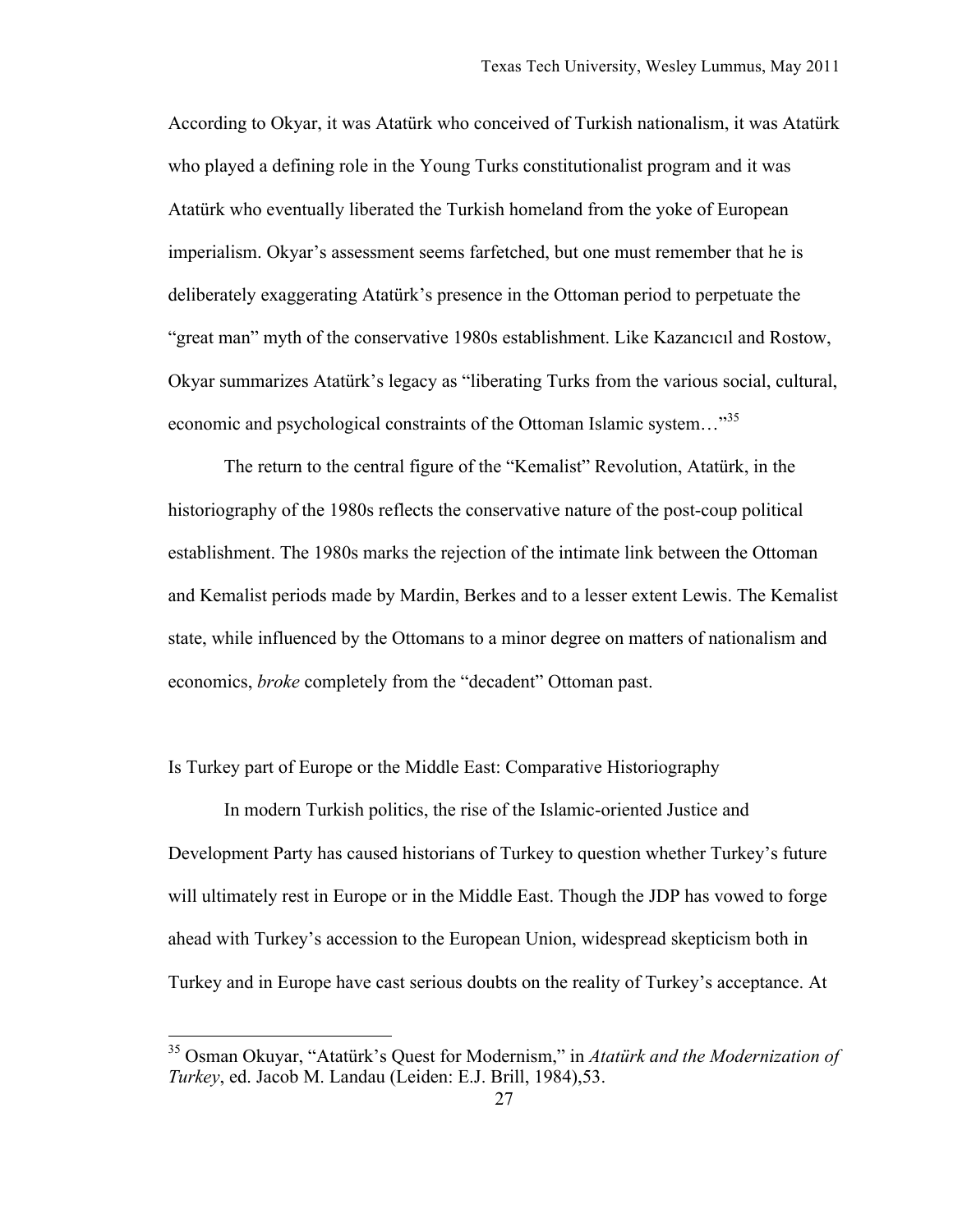the same time, Turkey's increasingly strong relations with its Middle Eastern neighbors has caused many to say that Turkey's ultimate future lies in this region. The JDP has taken bold steps to strengthen Turkey's relations with Iran and Syria, including sponsoring Persian and Syrian cultural centers. Though relations are strained due to the recent incident with the Turkish flotilla, Turkey continues to do business with Israel, a partnership that has been mutually beneficial to both states.

In this climate of uncertainty over Turkey's destiny, historians have either portrayed the Kemalist's revolution as a European one or they have tried to situate the revolution within a greater series of revolutions in the Middle East. Two books exemplify this reality. Sina Akşin's *Turkey: From Empire to Revolutionary Republic* orients Turkey towards Europe whereas Touraj Atatbaki and Eric Jan Zürcher's anthology, *Men of Order: Authoritarian Modernization under Atatürk and Reza Shah*, places the revolution alongside the modernizing and secularizing efforts of Atatürk's contemporary in Iran Reza Shah, who reigned from 1921 to 1941. In the historiography of the Kemalist period, these two books stand as the most important scholarly contributions to the field in the last ten years.

Akşin, tying Turkey to Europe, carefully points out that "after Germany, Austria and Hungary, Turkey too became a republic [post-WWI]" upon the declaration of the Turkish Republic in 1923.<sup>36</sup> In his chapters on the Kemalist reforms, Aksin states Atatürk's main objective was "to westernize Turkey."37 This marks a departure from the

 <sup>36</sup> Sina Akşin, *Turkey From Empire to Revolutionary Republic: The Emergence of the Turkish Nation from 1789 to Present* (New York: New York University Press, 2007), 190.

<sup>37</sup> Akşin, 202.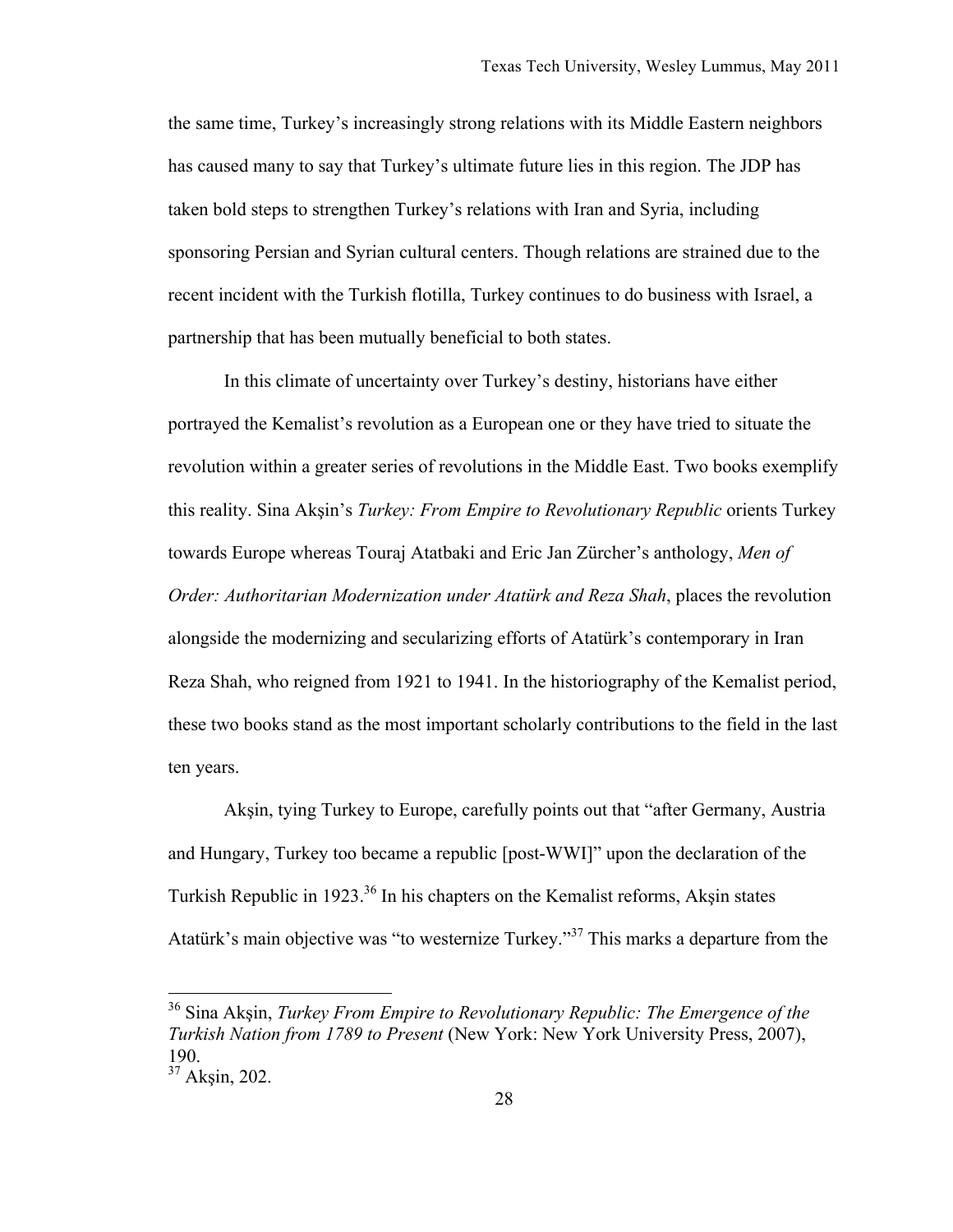historians of the 1980s for whom "Turkification" or "nationalization" of Turkey, not "westernization" was the key objective of the Kemalist reforms. Likewise, Akşin breaks from the historiography of the 80s by returning to an assessment of Ottoman influence on the Kemalist state. In an assessment close to Lewis', Akşin states that the Ottoman "Second Meshrutiyet [Constitutional Period]…was the Turkish equivalent of the French Revolution, a period that catapulted the Turks into the modern age...<sup>38</sup> Thus, in Aksin's analysis, The Young Turk Revolution and the "Kemalist" Revolution, while not encompassing a single and comprehensive movement that Lewis' had once characterized, both attempted to enact a process of "westernization" that was aimed at orienting Turkey towards Europe.

Conversely, Touraj Atabaki and Eric Jan Zürcher's anthology *Men of Order* orients the Kemalist's revolution towards the Middle East by placing it in a regional context and comparing it to the contemporaneous Pahlavi dynasty in Iran. In his chapter, "*The Caliphate, the Clerics and Republicanism in Turkey and Iran: Some Comparative Remarks*," Atabaki states that "the success of Kemal Atatürk in terminating the Sultanate/Caliphate and establishing a republic in Turkey" runs concurrent "to the failure of Reza Shah in his earlier attempts to abolish the Qajar's rule by establishing a republic in Iran."39 Atabaki is placing the success of Atatürk's revolution in dialog with the failures of Reza Shah's movement. This is not to glorify Atatürk in any way, but to attempt to explain the broader implications of secularizing regimes in the Middle East in

 $38$  Aksin, 53.

<sup>&</sup>lt;sup>39</sup> Erik J. Zürcher, "The Caliphate, the Clerics and Republicanism in Turkey and Iran: Some Comparative Remarks," in *Men of Order: Authoritarian Modernization Under Atatürk and Reza Shah,* ed*.* Touraj Atatbaki and Erik Jan Zürcher. (London: I.B. Tauris, 2004), 45.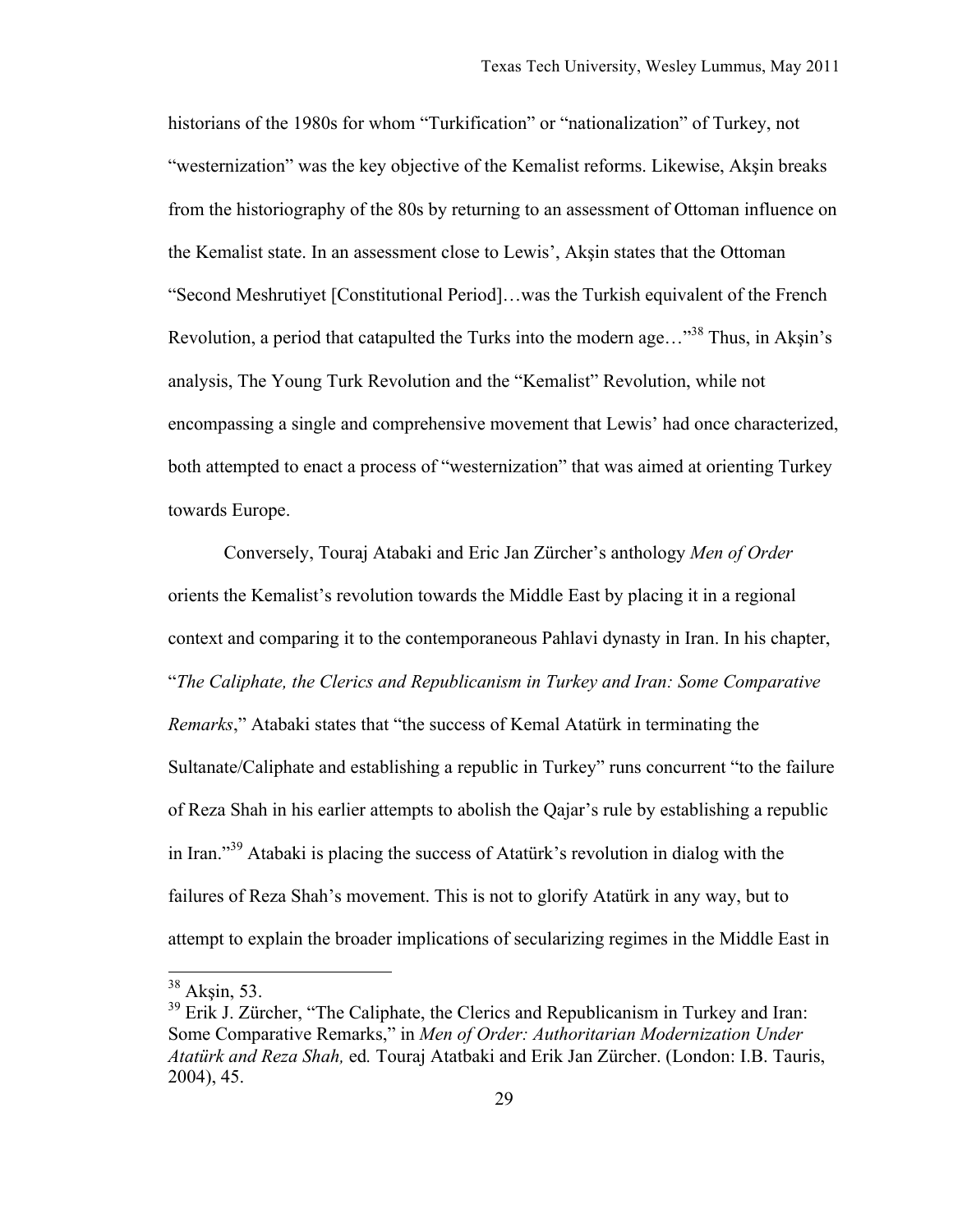the  $20<sup>th</sup>$  Century. Why did Iran's secular monarchy fail where Turkey's secular republic succeeded? Questions such as this one are an example of where future scholarship of Kemalist Turkey is headed, even more so than Akşin's European-oriented scholarship.

Zürcher's chapter, "*Institution Building in the Kemalist Republic: The Role of the People's Party*," is also a sign of where scholarship on Kemalist Turkey is headed. In this chapter, Zürcher analyzes the role of the unique role the RPP played in modernization during the single party era. Zürcher claims that Kemalist Turkey did indeed inherit the institutions of the Ottoman bureaucracy, but that it was an innovative regime because it used mass mobilization, organized by the RPP, in its revolutionary goals. Zürcher's analysis of the party and its relationship to the Kemalist state is indicative of recent scholarly focus on various Kemalist institutions.

#### **Conclusion**

*Turkism: An Ottoman Ideology in Search of a Modern State* will build on the recent scholarship of Atabaki and Zürcher, presented in such works as *Men of Order*. This work seeks to analyze, as both scholars have, the *application* of ideology by the Kemalist state. Zürcher's scholarship on the role of the RPP during the single party era has greatly informed my own research on the period. The role of the RPP, especially in the spread of Turkism to the rural peasants by establishing "People's Houses," is the subject of Chapter One. Zürcher's scholarship has served to inform and steer the argument of Chapter One towards affirming that the Revolution did indeed enjoy broad support from intellectuals and university youth.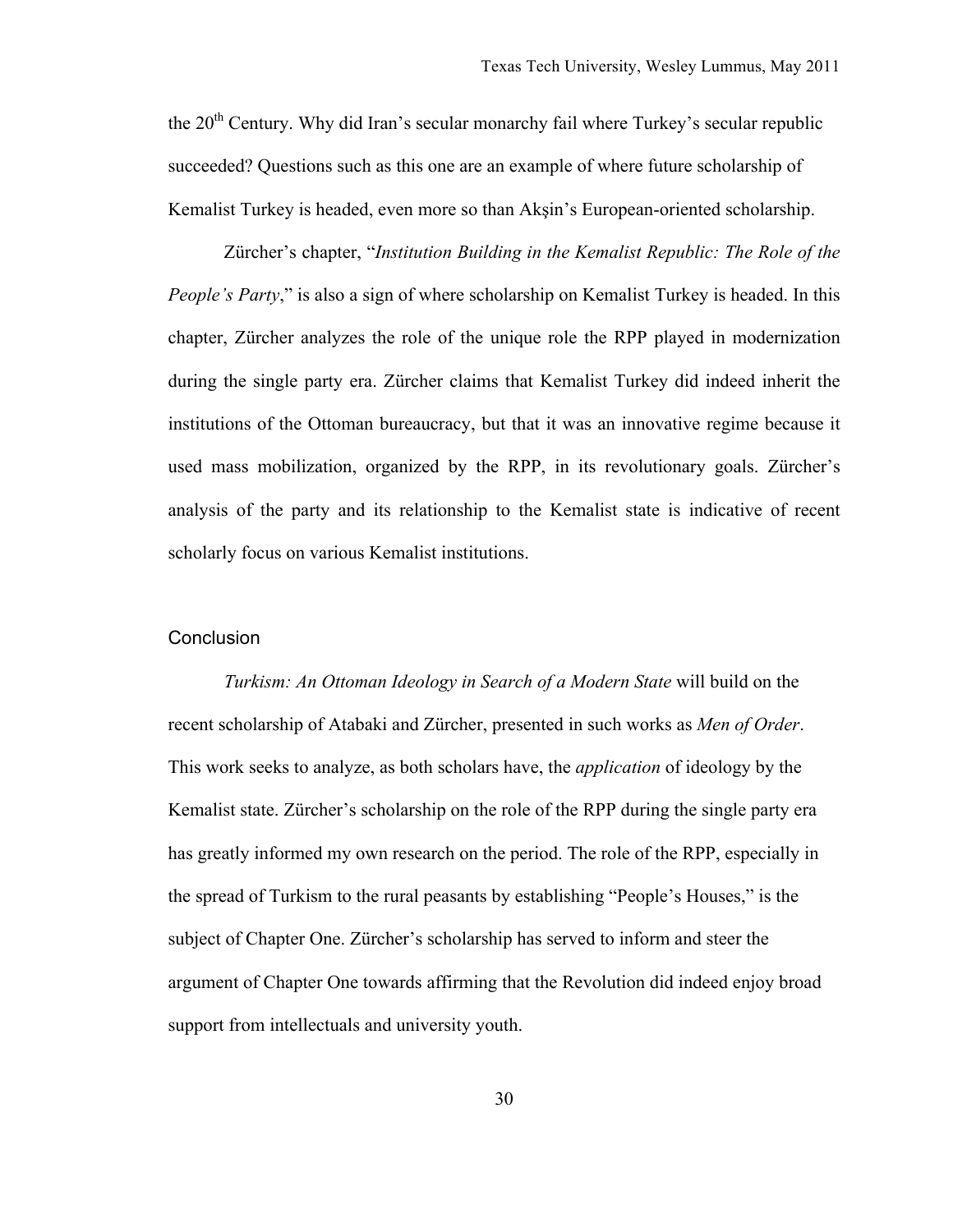As for orienting Turkey towards Europe or the Middle East, both Akşin and Zürcher's arguments are equally convincing. The Kemalists, while holding their Turkish identity to be the most sacred, did see their movement as an effort to "westernize." In that sense, Akşin is correct. However, in reality, the Kemalists mirrored a trend occurring in the contemporaneous Middle East, i.e. Iran, Egypt and to a lesser extent, Iraq. This trend was the "revolution from above" enacted to modernize and westernize the societies, economies and political structures of these countries. These movements were always enacted by the political elites. In that regard, Zürcher is correct in placing Kemalist Turkey alongside Pahlavi Iran in this effort to modernize.

The historiography of the Kemalist period has been directly influenced by the subsequent historical events that have shaped Turkey since the death of Mustafa Kemal in 1938. The 1960s represented the first major trend in the field of tying the Kemalist state to its Ottoman past. The 1980s represented the second trend of reaffirming Turkey's unique leader, Atatürk, and his success in creating a modern state. Modern historiography represents a third trend of attempting to answer the question of Turkey's ultimate orientation by explaining its past. All of these trends have shaped understanding of the Revolution by providing the lens through which Turkish historians view it.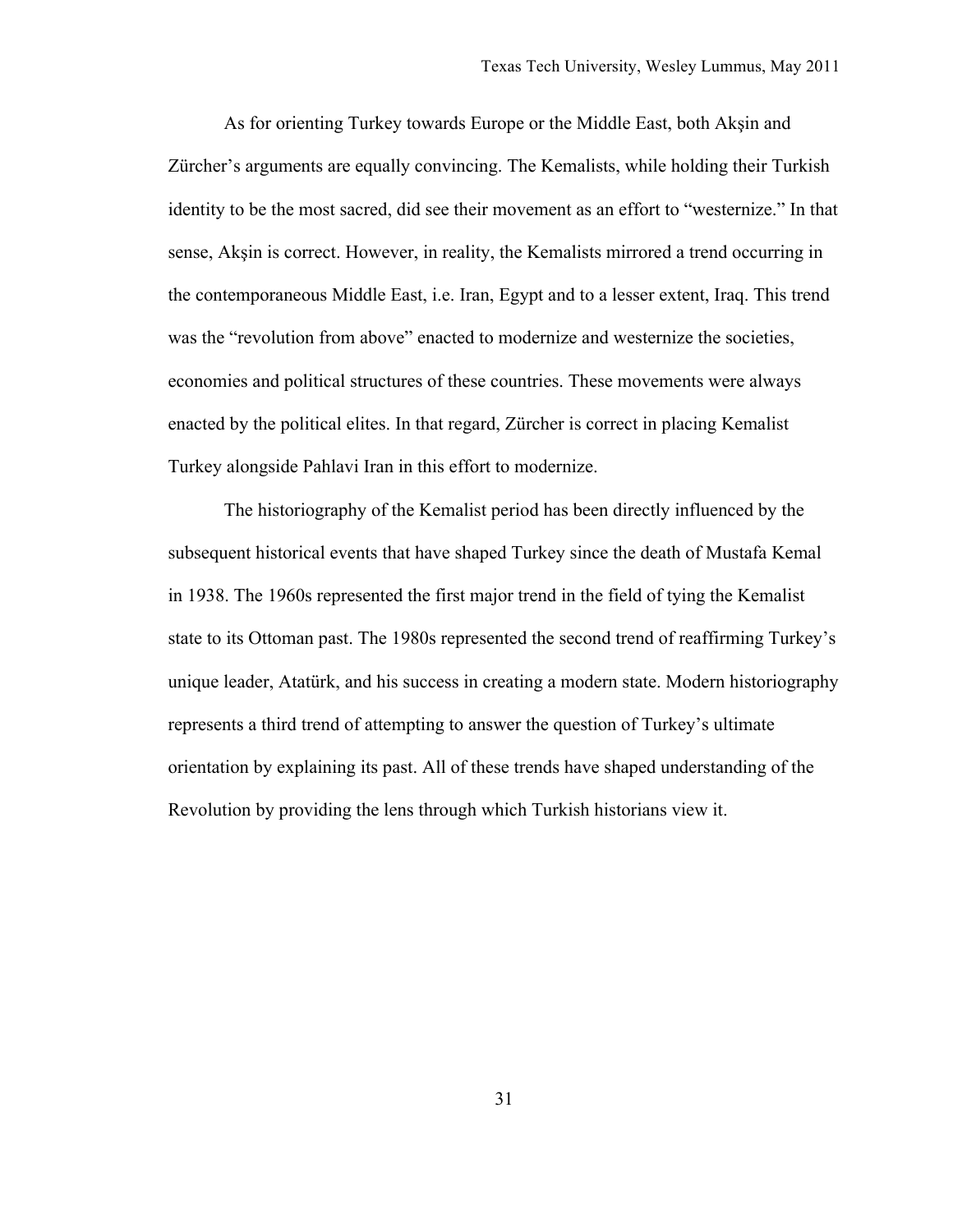#### **CHAPTER II**

# **IMPLEMENTING TURKISM: THE CONSTRUCTION OF NATIONAL IDENTITY IN ANATOLIA**

The Turkish newspaper, *Milliyet,* printed an article in April of 2009 documenting an archeological excavation centered near Istanbul's Yenikapı Marmaray station. This dig was reported to have unearthed a Neolithic gravesite dating back 8,500 years.<sup>40</sup> The advanced technology employed as well as the expertise of the Turkish archeologists was clearly defined in the article leaving the reader with little doubt that this discovery was an impressive achievement. What was curious about the article, however, was a conclusion drawn by the head archeologist, Dr. Yaşar Anılır, concerning what he deduced to be the *en önemli keşif*41 of this particular archeological venture. Dr. Anılır concluded, "that great clans [from Hungary and the Balkans] during the course of their migration were able to come and settle [Istanbul]" some  $8,500$  years ago.<sup>42</sup> Dr. Anılır's "…most important conclusion made clear [that] the Greeks' theory that [they, the Greeks] founded Istanbul was completely defunct."<sup>43</sup>

One must ask if Dr. Anılır's conclusion was based exclusively on archeological concerns, or whether other considerations, such as nationalist sentiment, played a contributing role in formulating this conclusion. By seeking to debunk the 'theory' that the Greeks founded Istanbul, he discredited the historical claims that Hellenic

 <sup>40 &</sup>quot;En Eski İstanbullu," April 11, 2009, in *Okuma Kitabı TK S30*, ed. Dr. Özlem Öğüt, Dr. A. Sumru Özsoy, Dr. Sabahat Sansa, Dr. Eser E. Taylan. Boğaziçi University's Türk Dili ve Kültürü Programı, 2010.

<sup>&</sup>lt;sup>41</sup> 'most important discovery'<br><sup>42</sup> "En Eski Istanbullu," Okuma Kitabı TK S30.

<sup>&</sup>lt;sup>43</sup> The Turkish reads: "*…netlesen en önemli sonuc; Yunanlıların, 'İstanbul'u Yunanlılar kurdu' tezi tamamen bitti.*"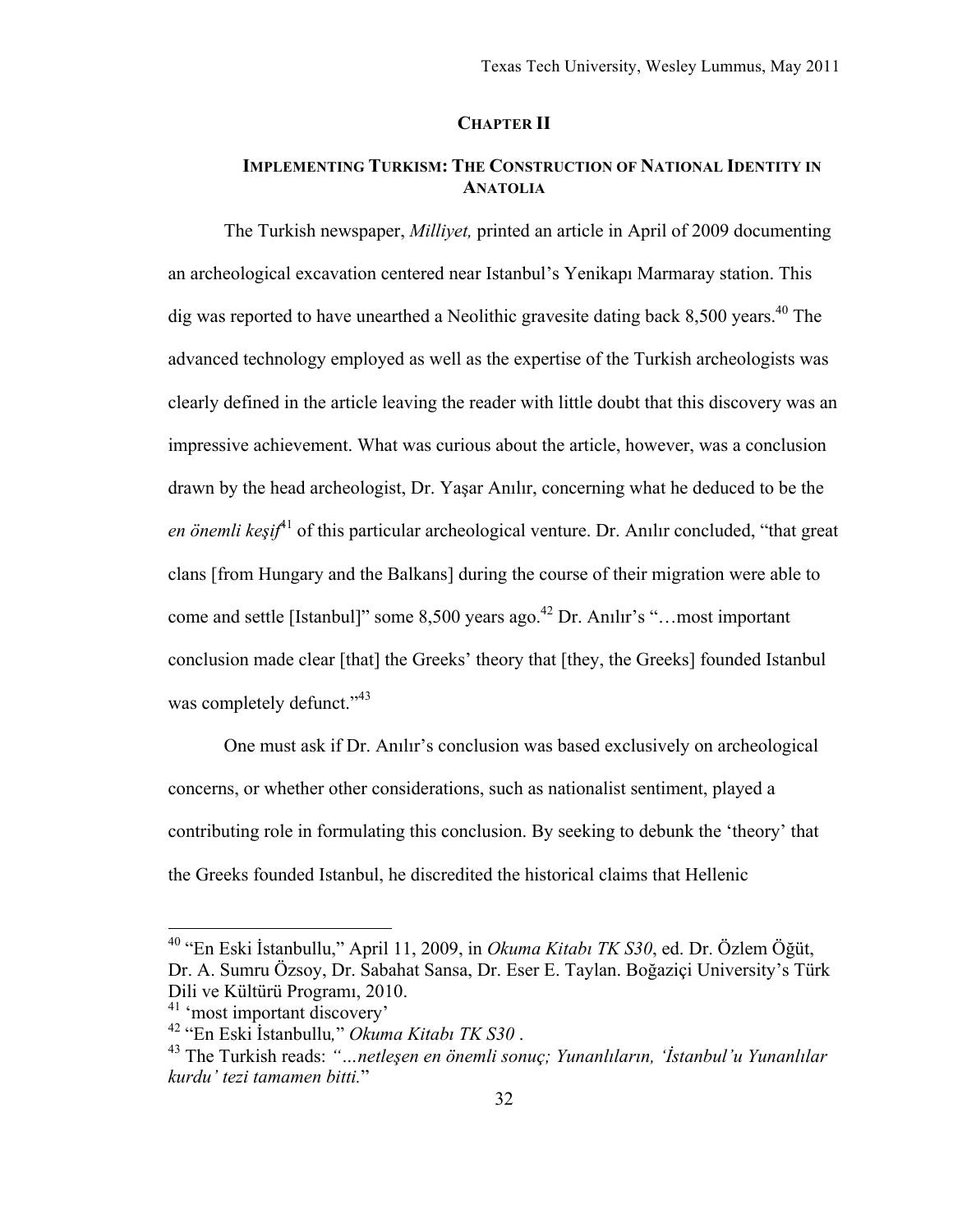Civilization makes to this ancient and contested metropolis. To validate Turanic claims to Istanbul, the article used an intellectual discipline, in this case archeology, to give credit to the proto-Turkic Turan peoples for founding the city. Dr. Anılır used his academic prowess to introduce his "most important discovery" that has empowered Turkish identity to both interact with European Civilization and claim precedent over it. Dr. Anılır's conclusion sought to construct a proto-Turkic claim to the city at the expense of Hellenic claims. In the history of Turkey, constructions of the Turkish identity have traditionally been perpetuated by a nationalist ethos that historians call *Turkism.* Dr. Anılır's convenient conclusion did much to reinforce a Turkish claim to Istanbul and a sense of *Turkic* pride integral to Turkism. The origins of Turkism can be traced to the Late Ottoman period when intellectuals, bureaucrats and upper echelons of the military conceived it to differentiate themselves from the Empire's non-Turkish subjects. This ideology was used in the Kemalist Era, 1923-1938, to validate and empower the fragile Turkish nation. Dr. Anılır's *en önemli keşif* represents a modern-day example of the perpetuation of Turkish national identity.

This chapter analyzes the process of construction and promulgation of Turkish national identity during the Kemalist period as carried out by important social groups in the society. One such group was the Kemalist ruling elite who enacted legislation to promote Turkish identity. Another was made up of intellectuals who employed the language and methods of "science"- or more accurately the pseudo sciences in vogue across contemporaneous Europe- to legitimize Turkism. These Turkist principles became a tool for the governing elites to mobilize the newly educated youth who were charged with spreading this elite-constructed identity among the Anatolian peasants. The

33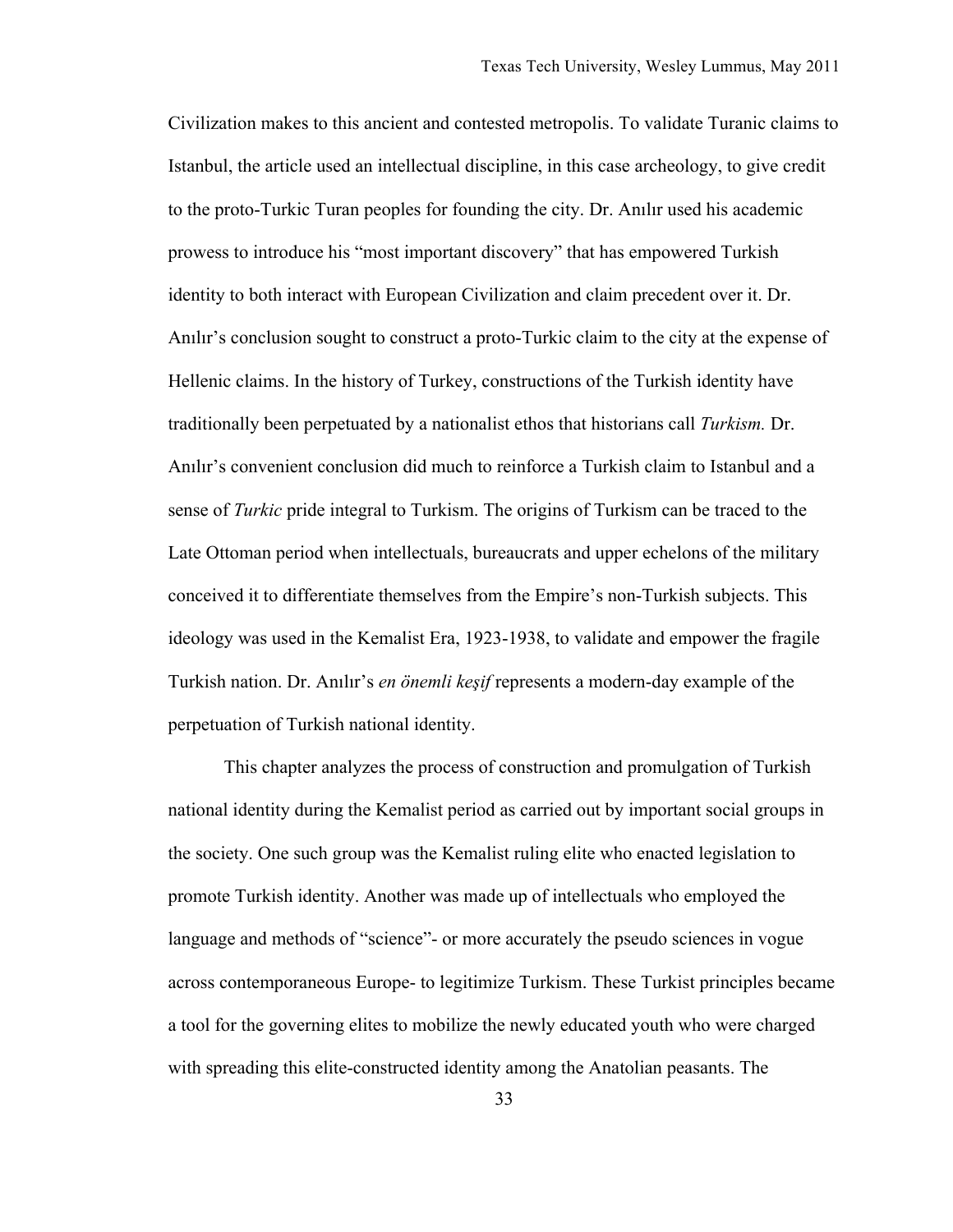Kemalist elites, the intelligentsia and the youth worked in tandem to spread Turkist ideology in Anatolia. Many works, focusing on the governing elites, have been written on the high politics of this movement during the Kemalist period. However, only in the course of the last two decades have historians begun to analyze the nationalizing mission of the Kemalists by assessing its effect on the other classes of Anatolian society.<sup>44</sup> Though an understanding of the political elites is necessary for any meaningful examination of the Kemalist period, this chapter will focus primarily upon the intelligentsia and mobilized youth acting on the directive of the governing elites.

### The French Connection

From its inception, the Turkish national movement emulated French nationalism. This was due in part to the rise of the Ottoman bureaucratic class who were the product of the Tanzimat Reforms from 1839 to 1876. For the Ottoman elites of this period, command of the French language became necessary for their positions within the state's new bureaucracy. The emphasis on knowing French led Ottoman bureaucrats to absorb French nationalist ideals as they encountered French literature, political thought and history; for example, the Tanzimat era introduced western theatre to Istanbul featuring plays "patterned on patriotic French plays of the period…[which were] indeed, quite effective on a Turkish audience."<sup>45</sup> Therefore, the French nationalist model profoundly influenced the nascent Turkist movement conceived by the members of this bureaucratic

 <sup>44</sup> Particularly Gavin D. Brockett's article *Collective Action and the Turkish Revolution* and Asım Karaömerlioğlu's article *The Village Institute's Experience*. 45 Serif Mardin, *The Genesis of Young Ottoman Thought*. (Princeton: Princeton

University Press, 1962), 67. Mardin's book provides a great reference of French influence on Young Ottoman intellectuals.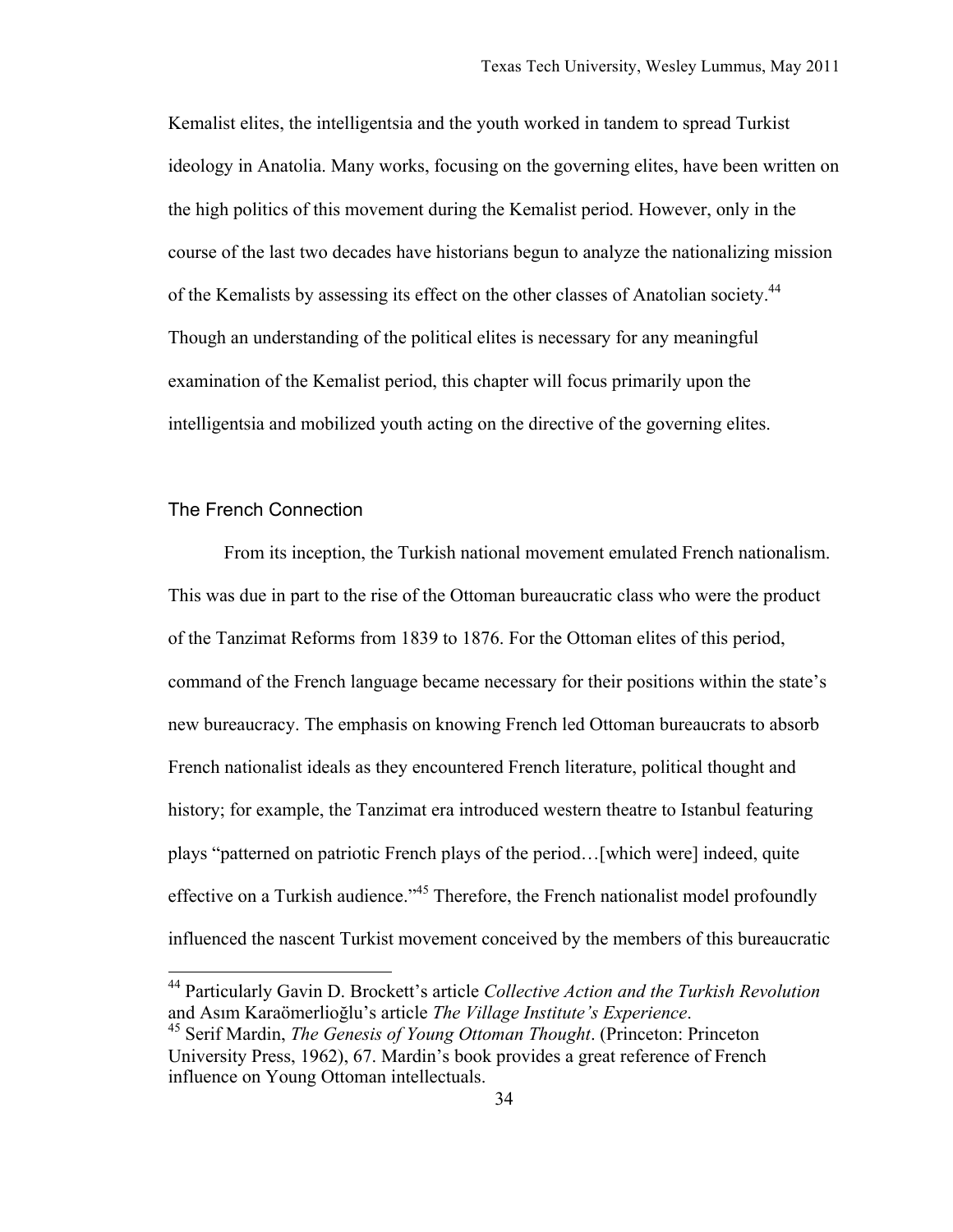elite in the Ottoman Empire. France's national army was also a source of emulation for the Ottomans as many French military manuals were translated into Turkish during Sultan Mahmud II's modernization of the military in the 1820s. The result of French influence on the Turkist movement was that its proponents idealized the West and sought to orient their national movements towards finding a place within the West. The most influential of the Ottoman Turkists was the poet, sociologist and bureaucrat Ziya Gökalp. Born in Diyarbakır in 1876, Gökalp moved to Istanbul in 1896 to study veterinary science. Soon after arriving in the capitol, Gökalp became absorbed in the intellectual currents sweeping the empire, namely Turkism, Islamism, and Ottomanism. Abandoning his studies, Gökalp joined the Young Turks society and used his writing talent to advocate Turkist ideology.<sup>46</sup> In 1919, in the aftermath of the Ottoman Empire's defeat in World War I, Gökalp was exiled to British-controlled Malta, and resided there until 1922. Upon returning to Turkey in the wake of the victory of the Turkish nationalist forces, Gökalp wrote his 1923 manifesto, *The Principles of Turkism*, which would become particularly important for the Kemalist governing elites of the recently founded Turkish Republic.

Much like his Ottoman contemporaries of the bureaucratic class, Gökalp was profoundly influenced by the intellectual, artistic and literary currents flowing from France. For example, he cited the French artistic movement *La Turquerie* as the genesis of Turkish national thought:

"…forming part of this *Turquerie* were paintings of Turkish life by European artists and books describing Turkish moral values written by

<sup>35</sup> 46 For more on Gökalp's life see Mardin's *The Genesis of Young Ottoman Thought.*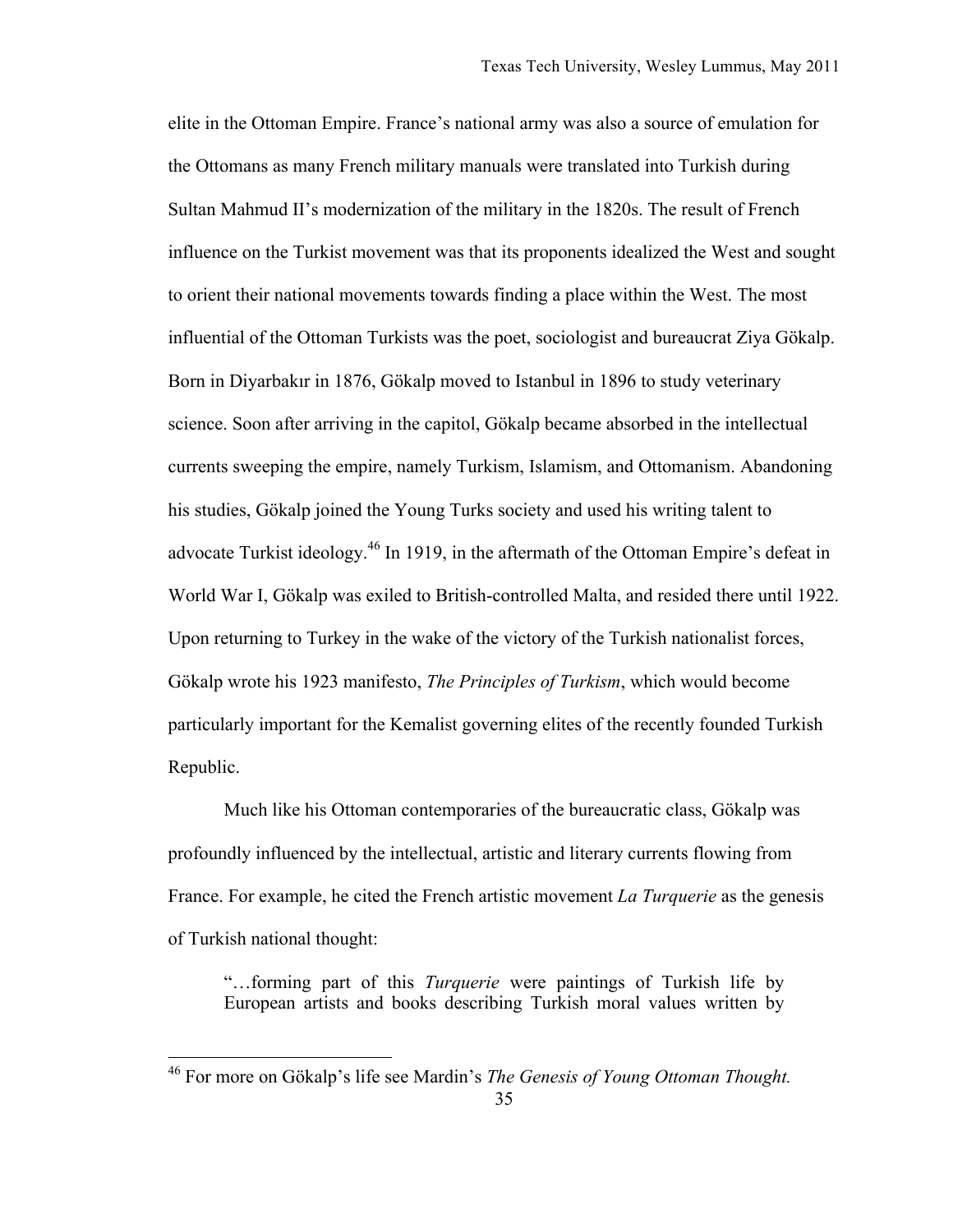poets and philosophers. The sympathetic writings of Lamartine, Comte, Laffitte, Mismer..., Loti and Farrère are examples."<sup>47</sup>

Thus, Gökalp credits the French depictions of 'the Turk' in art, literature and philosophy as awakening the nationalist spirit among many of the Ottoman intellectuals. What Gökalp and other Turkist intellectuals took for granted, however, was that French national consciousness had been slowly acquired through an evolutionary process, rather than being accepted as a primordial constant. In fact, even as the Ottoman Turkists borrowed from the French model, France itself was still in the process of exporting its nationalism from Paris to the surrounding countryside. This type of nationalism, whose origins were found in the French Revolution of 1789, was an urban, *Parisian* nationalism that had not completely taken root across France even as the Ottoman Turkists began to emulate it.<sup>48</sup> In France, the metropole (Paris) believed that the periphery (rural areas, especially the Loire Valley) was not sufficiently "civilized" and therefore not capable of understanding its own national identity.<sup>49</sup> In fact, the urban elites in Paris believed that "Civilization [was] what the [rural] peasants lacked" altogether.<sup>50</sup> Thus, urban elites, government officials, priests, and schoolteachers alike launched a campaign to civilize the French peasantry. This campaign took shape in numerous ways, an example of which was to make "the ill-treatment of domestic animals a misdemeanor…to 'civilize people'

 <sup>47</sup> Ziya Gökalp, *The Principles of Turkism*, ed*.* Robert Devereux (Leiden: E.J. Brill, 1968), 1.

<sup>48</sup> See Eugen Weber, *Peasants into Frenchmen: The Modernization of Rural France 1870-1914* (Stanford: Stanford University Press, 1976).

<sup>&</sup>lt;sup>49</sup> For a general discussion of urban metropole and rural periphery relations, see Ernest Gellner, "Nationalism and Modernization," in *Oxford Readers Nationalism*, ed. John Hutchinson and Anthony D. Smith (Oxford and New York: Oxford University Press, 1994), 55-63.

 $50$  Weber, 5.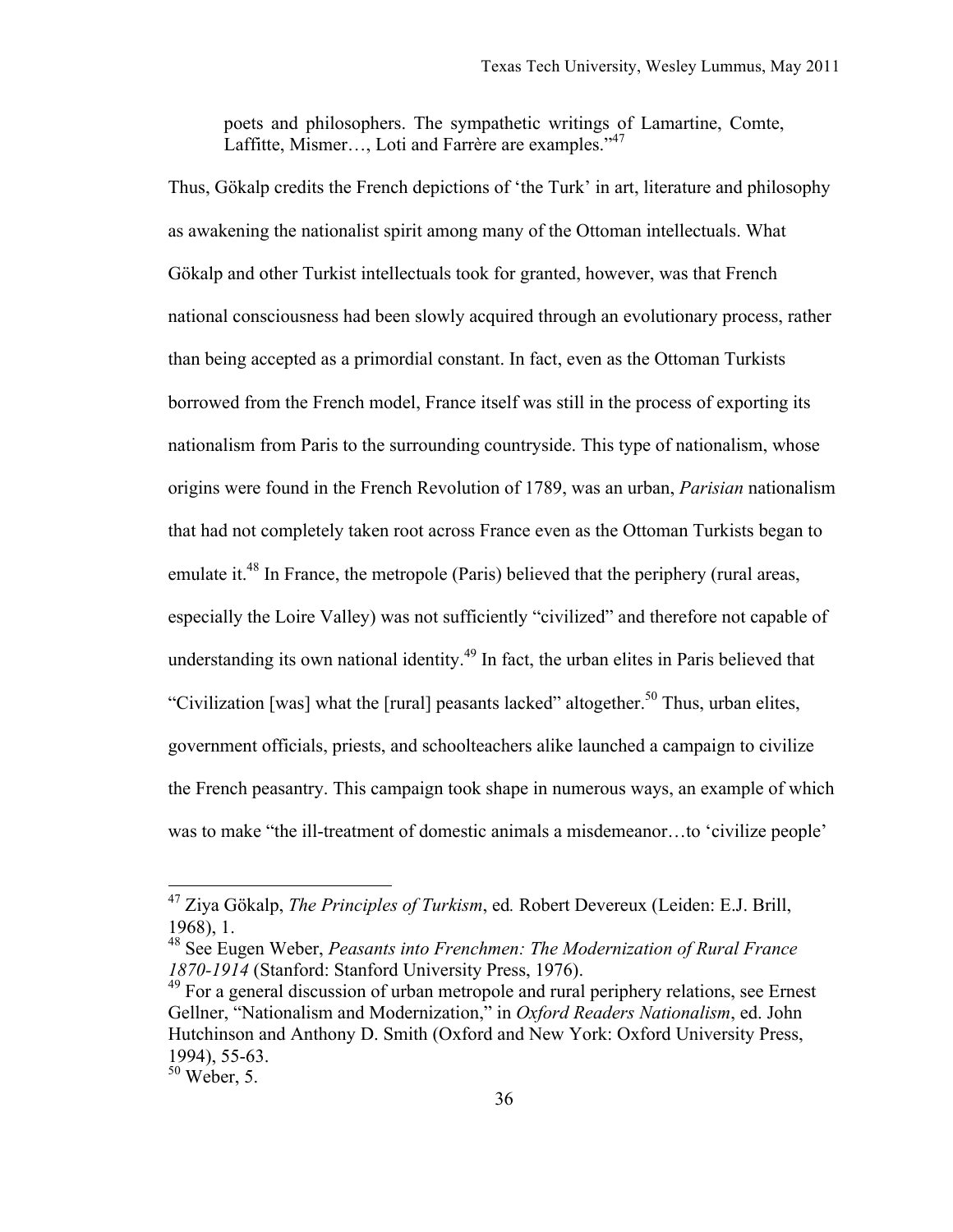and children."<sup>51</sup> To further illustrate this undertaking, Eugen Weber reports that "Between the 1860's and the 1880's [there were] repeated references in the reports of primary school inspectors to the progress of civilization and the role of the schools in civilizing the populations in whose midst they operated."52 Thus contemporaneously, as Ottoman elites, such as Ahmet Vefik or Namık Kemal, traveled to France, they resided exclusively in Paris and therefore had exposure to the rhetoric of urban intellectuals, priests and government officials who advocated for a program of reform, civilization and *nationalization* to be launched in the "savage" French countryside.<sup>53</sup>

The influence of this urban nationalist rhetoric on the Ottoman bureaucratic and military elites reached its zenith during the Young Turk Revolution of 1908. An article appearing in the *New York Times* in July of 1908 reported on the celebrations held after the Sultan reinstated the Constitution by noting that "The people of Salonika paraded in the streets shouting 'Long Live Liberty!' Soldiers to the number of 2000 joined with the populace in singing 'The Marseillaise.'"<sup>54</sup> In French intellectual circles, the Young Turk Revolution was considered a success because "the Young Turks, with their hands on the army, were able to strike at the heart of absolutism."<sup>55</sup> Thus, both the Young Turks and their co-nationalizing French counterparts employed terminology of the French Revolution and French nationalism, including words such as 'absolutism,'

<sup>&#</sup>x27;constitutionalism,' and 'old regime' to describe the 1908 uprising staged by the Young

 $51$  Weber, 5.

 $52$  Weber, 5.

<sup>53</sup> See Weber *Peasants into Frenchmen*, Chapter I.

<sup>54 &</sup>quot;Sultan, in Panic, Gives Constitution." *New York Times (1857-1922);* Jul 25, 1908; ProQuest Historical Newspapers The New York Times (1851 - 2007) pg. 1 55 "Article 6 -- No Title." *New York Times (1857-1922)*; Jul 26, 1908; ProQuest

Historical Newspapers The New York Times (1851 - 2007) pg. C3.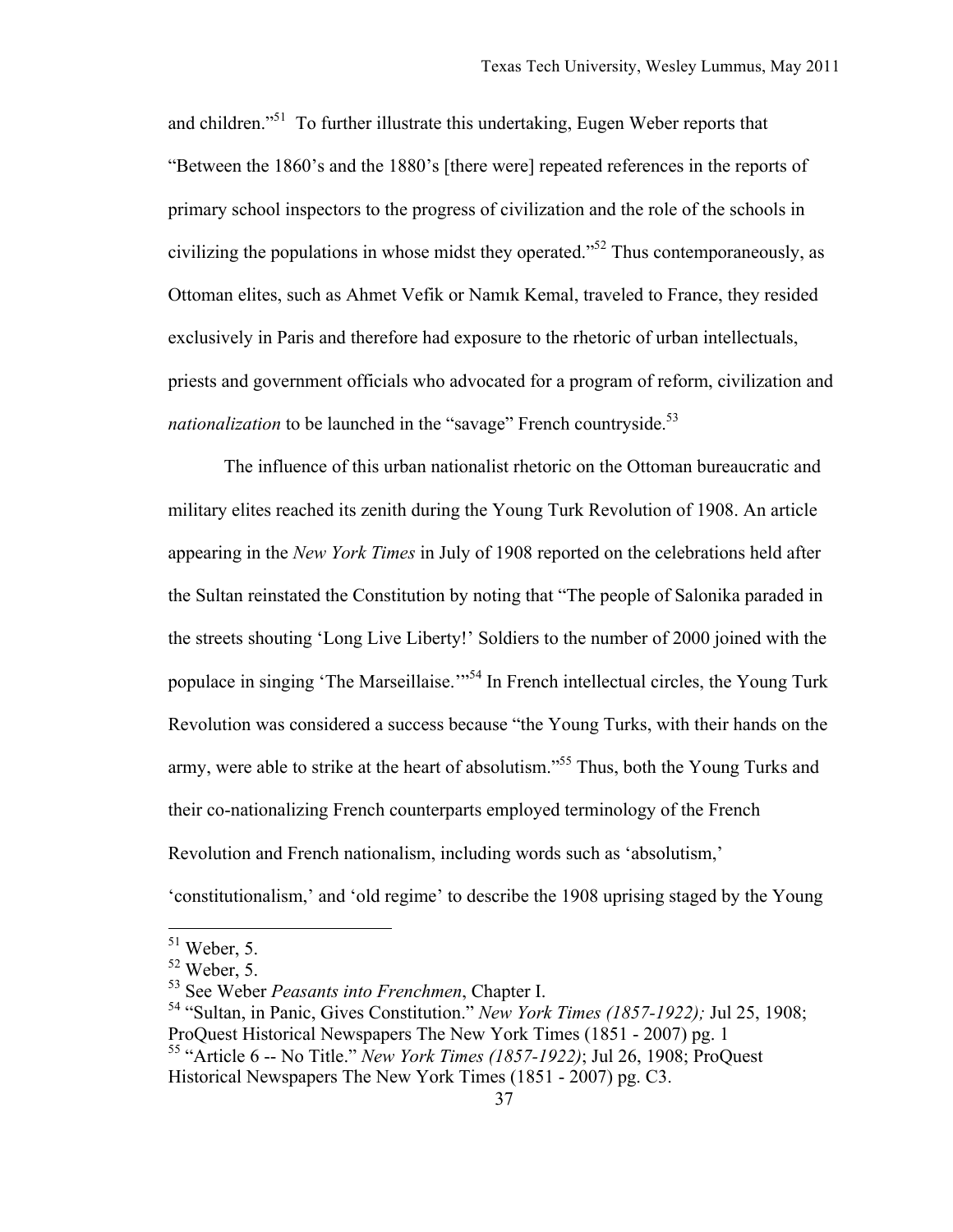Turk officers. Gökalp, who was affiliated with the Young Turk's political regime, the *Committee of Union and Progress*, used the term "24 July Revolution" when describing the events of 1908. This was a deliberate attempt on Gökalp's part to link the events in the Ottoman Empire to the French 'July Days' of 1830, where the absolutist monarch Charles X was overthrown in favor of the liberal monarch Louis-Philippe. The Young Turks, using rhetoric and terminology, attempted to place the 1908 Revolution within the greater trajectory of European nationalist revolutions.

As monumental as the 1908 Young Turk Revolution was, however, it remained incomplete from the standpoint of the Turkists because it did not advance their ideology. In fact, Gökalp states that it was "the idea of Ottomanism [that] gained the ascendancy in Turkey" in the aftermath of 1908, not Turkism.<sup>56</sup> The Young Turks "were...intent on retaining…a multi-ethnic Empire. Many of [in the Committee of Union and Progress] wished to strengthen their 'Turkishness' but were afraid of alienating non-Turks."<sup>57</sup> It would not be until the victory of the Turkish forces in the War of Independence that the writhing Ottomanist ideology would be dealt a *coup de grâce* and that Turkism would gain ascendency as the ideology of the emergent Turkist movement.

The French influence on Ottoman Turkists illustrates the extent to which national identity was constructed among the urban elites. What had been essentially a military coup staged by a selected group of Ottoman officers was translated as a populist 'July Revolution' that overthrew tyranny and ensured liberty. Though Ottomanism triumphed over Turkism in the years after the 1908 uprising, the proponents of Turkism learned the

 <sup>56</sup> Gökalp, ed. Devereux, 8.

<sup>57</sup> Justin McCarthy, *The Ottoman Turks: An Introductory History to 1923.* (Harlow: Addison Wesley Longman, 1997), 209.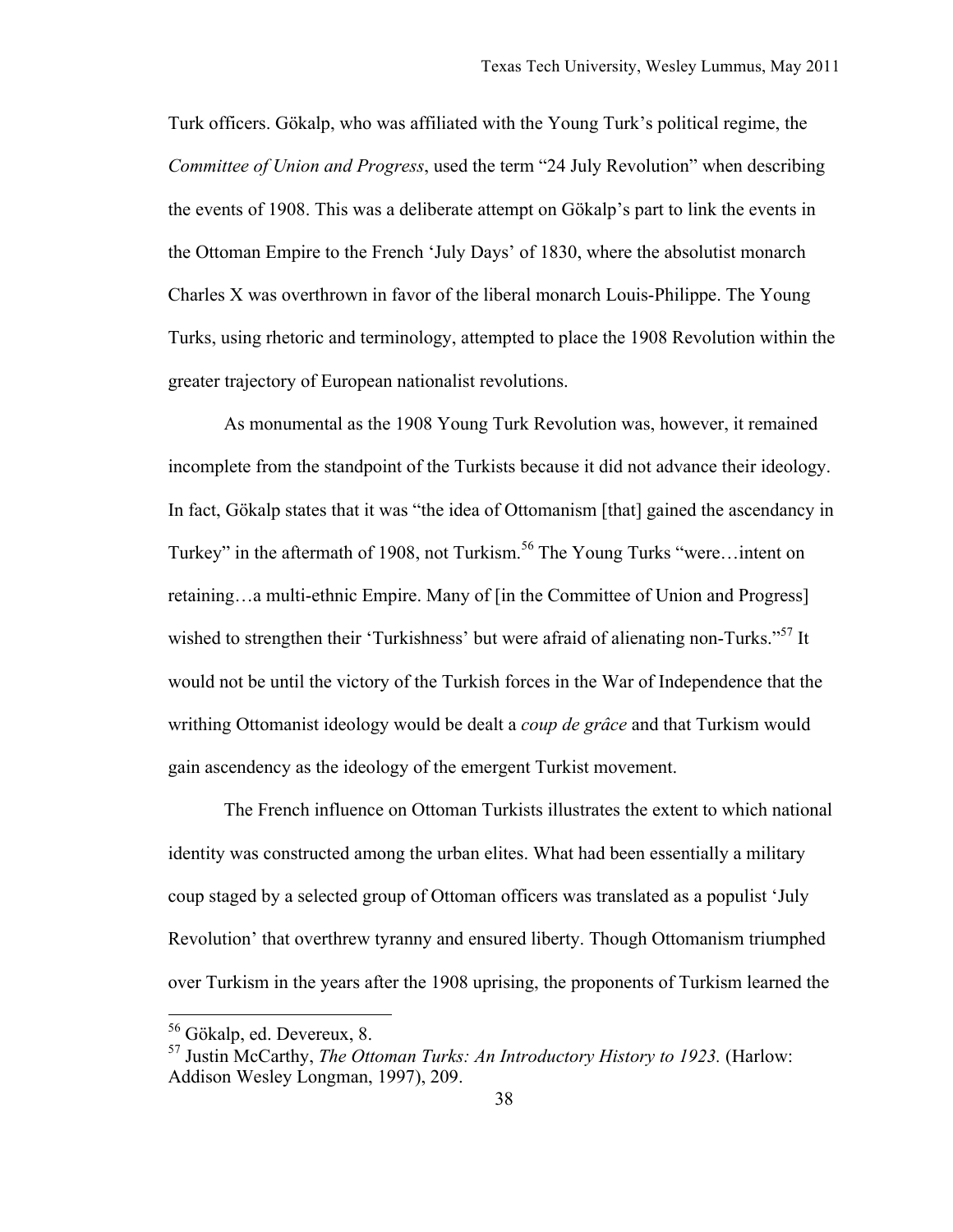power of French nationalist rhetoric to civilize and export urban nationalist thought to the surrounding countryside during their sojourns in Paris. The Turkists also learned that identity could be molded and more importantly *exported* from the urban centers to rural ones. To undertake such a feet, however, required something the Ottomans did not have: a modernist and nationalist state.

### The New Turkish State

A prominent trend in the historiography of Turkey is to classify the Turkish State, founded in 1923, as a continuation of, and not a break from, the Ottoman past. Authors such as Şerif Mardin and Niyazi Berkes stress that Kemalist secularism, language reform and construction of national identity owed its origins to the intellectual, political and economic developments of the Late Ottoman Empire. In an interview with *Asharaq Alawsat* in 2007, Mardin discussed the origins of secularism in Turkey identifying 'exceptionalism' in the national character of the Turks that led to the development of this policy. This exceptionalism, according to Mardin, steered "the Ottoman Empire [to be] cautious to distance the religion from the state."58 Though Mardin focused on secularism in the interview, his book *The Genesis of Young Ottoman Thought* includes nationalism, the attempt for linguistic purity and secularism as the *genesis* of future Kemalist policy.

What Mardin failed to acknowledge, however, was that the Turkish state represented a *break* from the Ottoman past. While the new state's ideology owed its origins to Ottoman bureaucrats, military leaders and intellectuals who became

 <sup>58</sup> Manal Lotfi, "Turkish Exceptionalism: Interview with Serif Mardin." *Asharaq Alawsat*. December 12, 2007.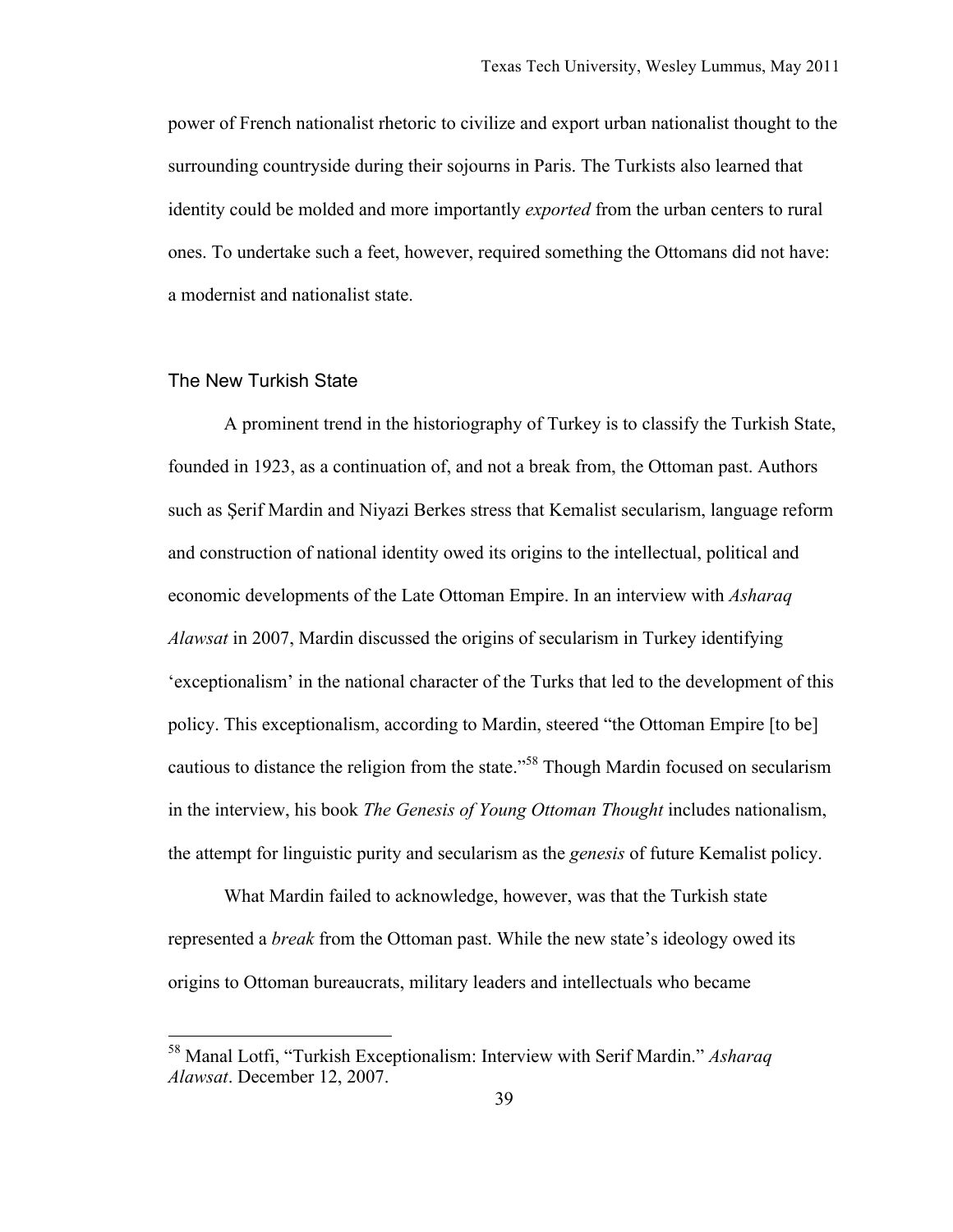increasingly conscious of their 'Turkishness,' the Turkish state did not attempt to salvage Ottoman identity or political institutions. Instead, the new state sought to create an entirely novel system based on its construction of Turkish identity. In affirming the point that "…modern Turkey during Ataturk's era…neglected the particularities of the Ottoman experience," Mardin contradicts his notion that somehow 'Turkish Exceptionalism' transferred smoothly from empire to republic.<sup>59</sup> On the contrary, the Republic turned its back on the Ottoman past in its pursuit of Turkism.

The political and social organization of the newly formed republic represented a novelty in Turkish history. Unlike the Committee of Union and Progress under the Young Turks where the sultan still wielded considerable political power, the ultimate political authority of the Turkish nation was theoretically vested in a legislative assembly called the Grand National Assembly established in 1923. Though Mustafa Kemal's charisma and personality made him the unquestioned ruler of the new state, he was adamant about using the organ of the Assembly to legitimize the implementation of his social reforms that constructed Turkish identity. Rather than the monarchical office of the sultan, it was the political assembly, in theory, that enacted legislation for the new Republic.

Furthermore, unlike the Ottoman state, the Kemalist Republic employed a political party, the Republican People's Party, to oversee the implementation of this new Turkish identity. As historian Erik Jan Zürcher explains, the Republican People's Party, though it started out relatively distant from political participation, eventually became

 <sup>59</sup> Manal Lotfi, "Turkish Exceptionalism: Interview with Serif Mardin." *Asharaq Alawsat*. December 12, 2007.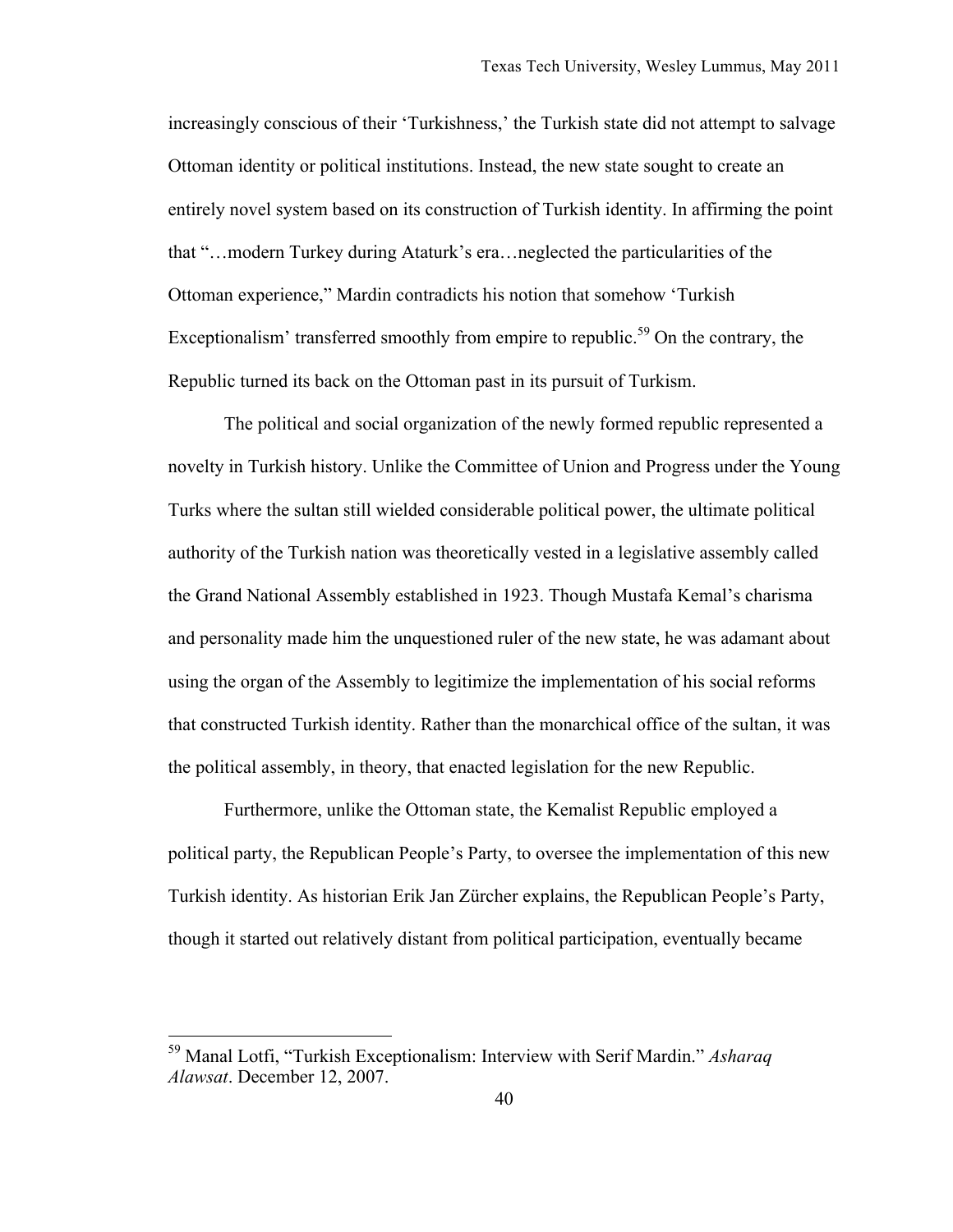"active in education and propaganda" in the  $1930s$ .<sup>60</sup> The use of a political party to help implement the state's social programs marked certainly a novelty that broke with the tradition of the Ottoman state.

The Grand National Assembly and the Republican People's Party became the instruments used by the Kemalist governing elite to mold Turkish society along the ideological lines of Turkism. The governing elites, in turn, relied on the writings of prominent Turkists, such as Ziya Gökalp, to legitimize their reforms. The observation that "Gökalp's ideals influenced the governance of the Republic," made by historian Turhan Feyzioğlu cannot be understated.<sup>61</sup> In fact, the governing elites of the new Republic relied on specific ideas of Turkists such as Gökalp to steer their social revolution. One such idea was Gökalp's *halka doğru,* or proposed program of going 'towards the people.' Gökalp wrote that Turkish identity could only be discovered through the program of *halka doğru,* meaning a reciprocal exchange between the urban elite and the rural peasantry. Gökalp explained the need for this exchange by writing, "…there can only be two reasons for the elite to go to the people: (1) to receive a cultural education from them, and (2) to carry civilization to them.<sup> $162$ </sup> Thus, Gökalp envisioned a situation in which the elites, whose consciousness had been polluted by 'Ottoman' culture, would live among the peasants to soak up 'Turkish' culture. In return, the elites would educate the peasantry in the ways of civilization. *Halka doğru* thus mirrors the

 <sup>60</sup> Erik-Jan Zürcher, "Chapter IV: Institution Building in the Kemalist Republic, the Role of the People's Party," in *Men of Order: Authoritarian Modernization under Atatürk and Reza Shah*, ed. Touraj Atabaki and Erik-Jan Zürcher (London: I.B. Tauris, 2004), 108. 61 Turhan Feyzioğlu, "Türk İnkılabının Temel Taşı: Lâiklik," in *Atatürk Düşüncesinde Din ve Lâiklik*, ed. Atatürk Araştırma Merkezi. (Ankara: Divan Yayıncılık Ltd. Şti., 1999), 169.

<sup>62</sup> Gökalp, ed. Devereux, 34.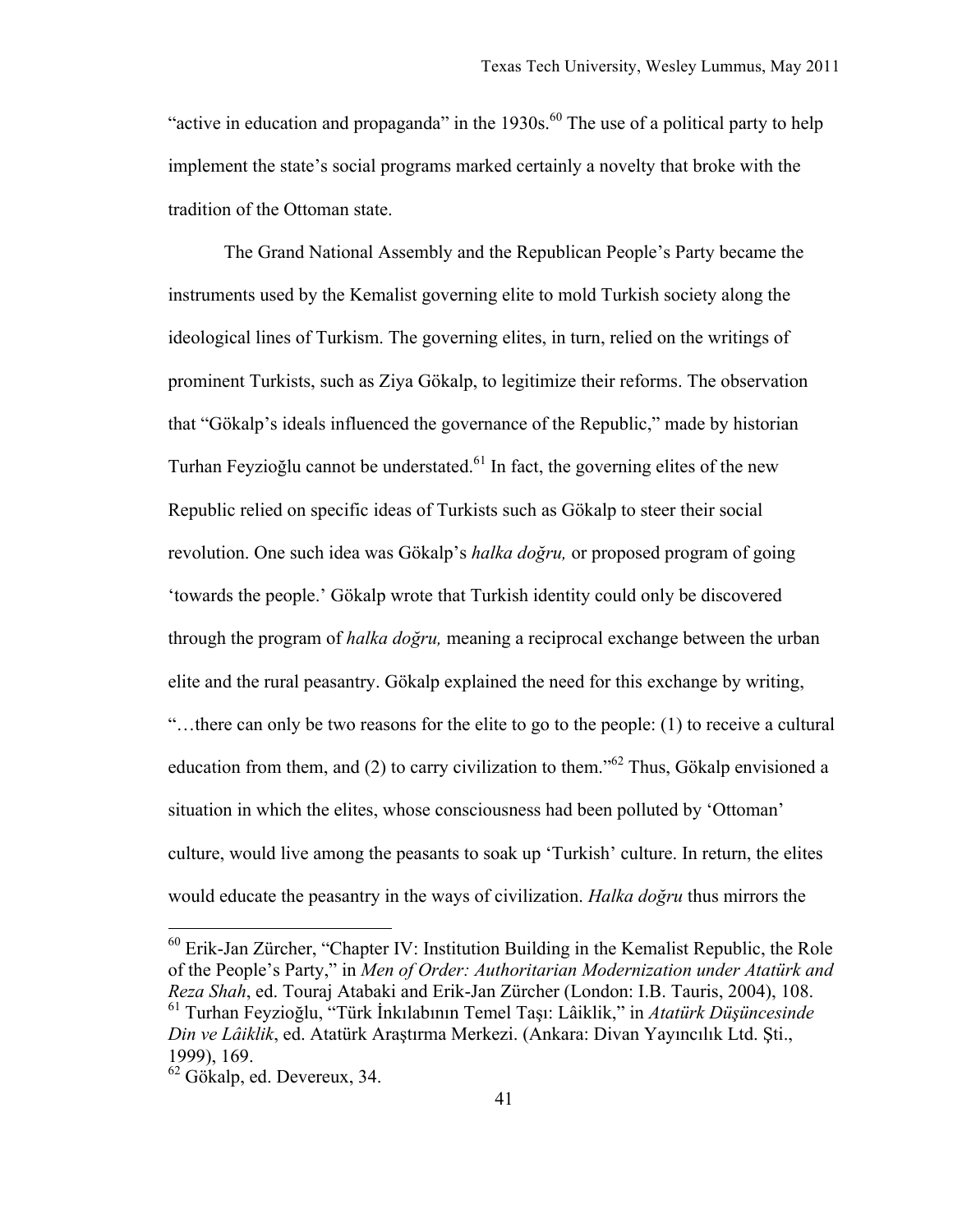civilizing campaigns of the Parisian urban elites in during the French Third Republic as it too sought to bring civilization to the "savage" and "ignorant" peasants of the French countryside.

As *halka doğru* played out in real life, however, it was not the urban elites who were ultimately mobilized, but instead the generation of youth recently graduated from universities, to participate in campaigns sponsored by the state. Nor would "cultural exchange" be the prime reason for the mobilization of this youth; instead, the Kemalist state's language policies would serve as the prime motivation for youth mobilization. As outlined in the succeeding section, the actualization of *halka doğru* by the Kemalist state would leave a gap between the way in which Gökalp envisioned the program would play out and the reality of how it actually progressed. Nevertheless, the Turkish Republic and its Republic People's Party sponsored a mobilization of youth that was unprecidented in Turkey's history.

## Mobilization of the Youth of the Izmir Halkevi $63$

One of the motivations for the "state sponsored campaign" of mobilizing the youth was to compel the inhabitants of Anatolia to use what the state deemed as *Öztürkçe* or '*pure Turkish*.'64 Although Gökalp advocated the need to *create Öztürkçe* as early as 1923, the Turkish language would not undergo reform until the Language Revolution of the late 1920s and early 1930s. Gökalp's writings had certainly inspired the Language Revolution, specifically in passages where he states that "In order to create a national

<sup>63</sup> *halkevi,* people's house. The plural is *halkevleri*. 64 Aslı Göksel and Celia Kerslake, *Turkish: A Comprehensive Grammar*. (New York: Routledge Taylor & Francis Group, 2005), vii.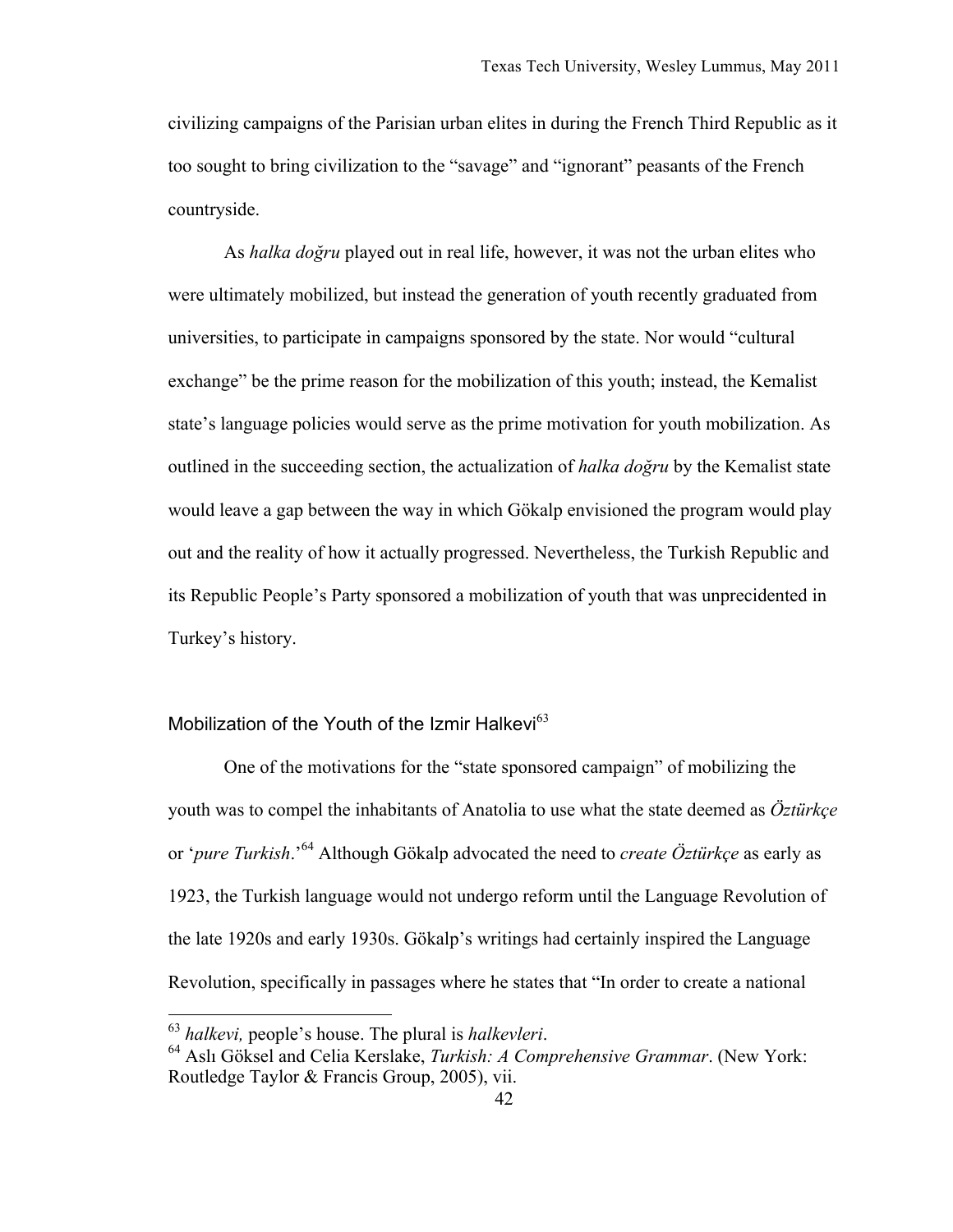language, [Turks] must discard Ottoman as if it had never existed and accept the Turkish language which serves as the medium of the people's literature." <sup>65</sup> *Creating* a national language is indeed what the Kemalist state did, and using Gökalp's suggestion to "write this language as people, especially the women, of Istanbul speak it," the Istanbul dialect eventually did become the standard upon which a national language was constructed.<sup>66</sup> Gökalp had considered the language spoken by the women of the bazaars in Istanbul to have been *corrupted* the least by Ottoman.

The promotion of this newly constructed *Öztürkçe* became a political act, not only because it reinforced Turkish identity, but also because the state spread its own construction of the Turkish language. Ottoman Turkists such as Ziya Gökalp had advocated for modest grammatical reforms of Turkish, but deemed purism with regard to vocabulary as impractical. Gökalp's conception of language reform mostly entailed the abandonment of Arabic and Persian *grammatical* elements in Turkish syntax. The Kemalist Language Reform of the late 1920s, in contrast, amounted to a complete overhaul of the language, including both grammar and vocabulary. The standard Arabic script was abolished in November of 1928 in favor of the Latin script. A year later, the Kemalist state made Arabic and Persian language instruction illegal. Building on the Alphabet Reform of 1928, the Kemalist state established the *Türk Dili Tetkik Cemiyeti*, or *Turkish Linguistic Society*, in 1932 to oversee the purification of Turkish vocabulary. This purification process consisted of removing Arabic and Persian words from dictionaries and publications and replacing them with words "from the popular language

 <sup>65</sup> Gökalp, ed. Devereux, 93.

<sup>66</sup> Gökalp, ed. Devereux, 93.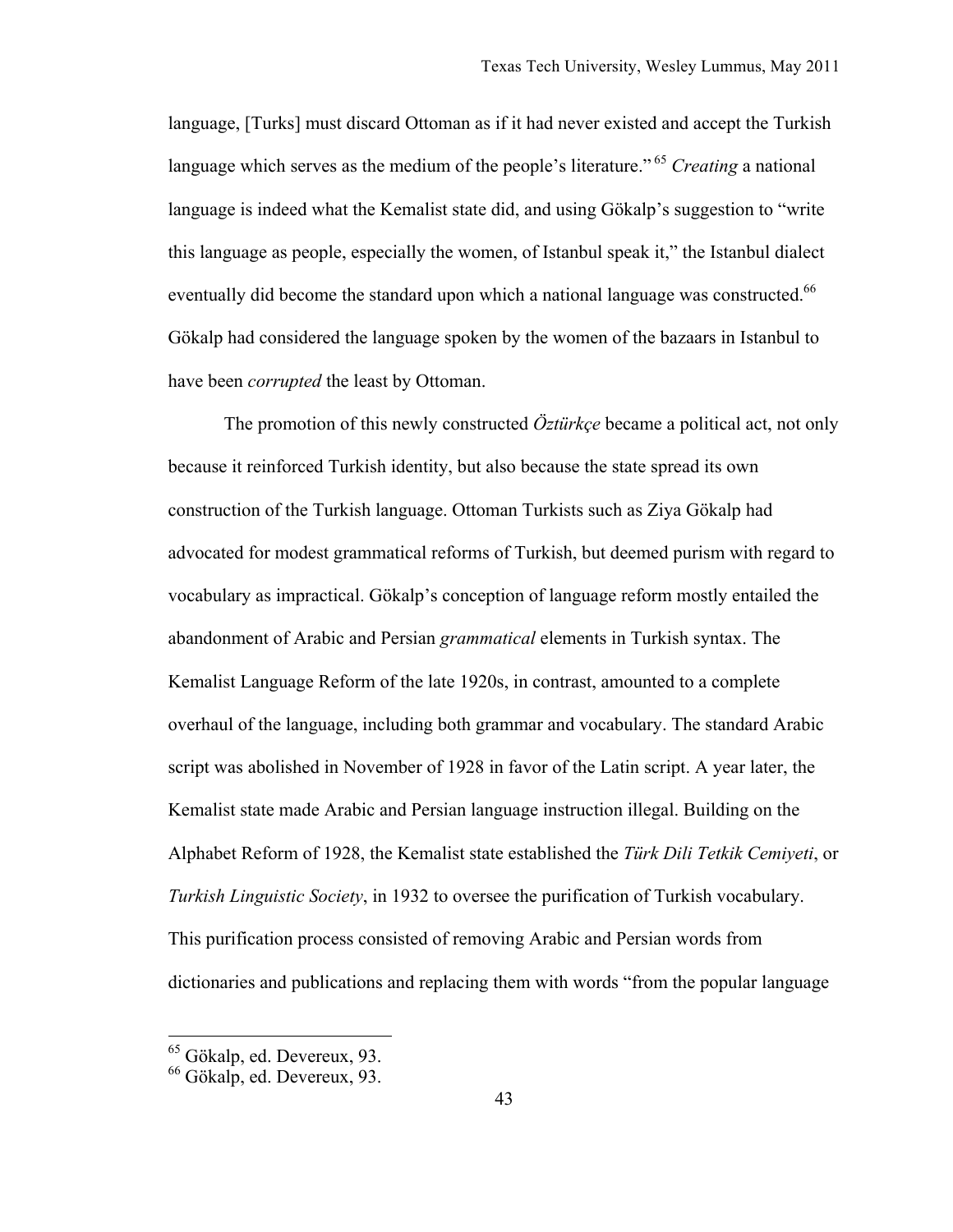and from old Turkish texts."67 This linguistic revolution reached its height in 1934 as the mobilized youth of the *halkevleri* went out among the population and pressed them to adopt this state-constructed Turkish as their sole language.

In 1934, however, it was not only the desire to spread *Öztürkçe*, but also to reclaim *Turkish pride* that pushed the governing elites to mobilize Kemalist youth. The utterance of a foreign language on sacred Turkish soil was an insult to this fragile and newly created Turkish pride. An editorial in the *İzmir Postası* dated July of 1934 speaks of the threat of foreign languages used in Turkey:

There are foreigners, in this country for many generations, who do not know five words of Turkish. They learn every other language except Turkish. On the train, on the bus they speak foreign languages in a loud voice and feel no shame. If by chance someone reminds them they have to speak in Turkish or remain silent, they frown [and] respond 'I'm English, I'm Italian,' etc. These *messieurs* should know that if they are English or Italian, we are also Turkish.<sup>68</sup>

The editorialist went on to state, "those who live here must respect without exception the Turkish language and Turkism."69 Thus, the editorialist justified his resentment against those in Izmir speaking a foreign language by stating that the ideology of Turkism was not respected. The construction of *Öztürkçe* became linked to the spread of Turkist ideology and to the very formation of the new and proud Turkish nation state. The insecurity of the young Turkish nation in the 1920s and 30s, as it was still undergoing the

 <sup>67</sup> Charles F. Gallagher, "Language Reform and Social Modernization in Turkey." In: Bjorn H. Jernudd and Joan Rubin, *Can Language Be Planned? Sociolinguistic Theory and Practice for Developing Nations*. (Honolulu: Bow Historical Books, 1971), 165.

<sup>&</sup>lt;sup>68</sup> Author Unknown, July 4, 1934. "La lutte pour la propagation du turc et les étrangers (de l'Izmir Postasi 4/7)." Microfilm Collection: P2250. Pp. 236. *Ministère des Affaires Etrangères, Archives Diplomatiques.* La Courneuve, Paris.

 $69$  Author Unknown, July 4, 1934. "La lutte pour la propagation du turc et les étrangers (de l'Izmir Postasi 4/7)."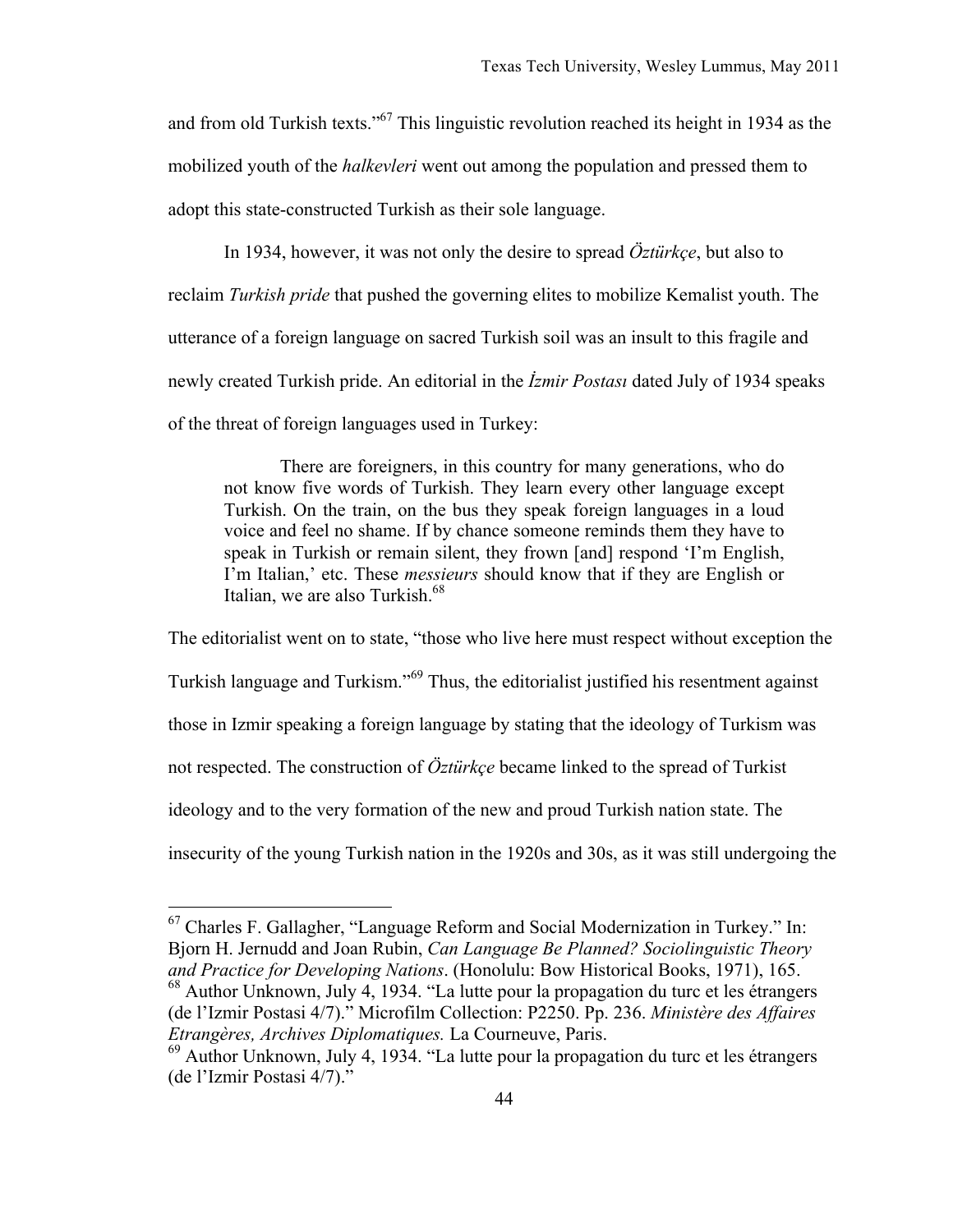fundamental process of creation and self-definition, could not help but render it extremely sensitive. Scenarios such as the one cited above highlight the extent to which even minor challenges to the idea of an all Turkish Turkey became sources of anxiety and resentment.

Much like Dr. Anılır's *en önemli keşif*, the editorial from the *İzmir Postası* espoused a Turkish national identity that sought to distance itself from the former failed Pan-Ottomanist multicultural identity. Speaking languages other than Turkish was seen as 'shameful' at the height of Kemalist application of Turkism. When reprimanded, the Europeans using public transportation cited their national identities as reason enough to claim special allowance for speaking in a foreign language. The editorialist, however, did not see someone's British or Italian identity as sufficient reason for failing to speak Turkish while residing in Turkey. Instead, he displayed an assertive national sentiment that sought to champion Turkish identity at the expense of other nationalisms. This was in keeping with the general trends of the period as assertive national pride was on the rise in Europe, the Middle East, and in fact globally in the 1930s.

To ensure that Turkish alone would be the only legal language spoken in Turkey, the Kemalist government passed legislation in 1934, called *Installation*<sup>70</sup> by the French Consul General in Izmir, Jean Beguin Billencocq. This legislation both made it unlawful to speak another language and also directed the youth to mobilize in order to spread knowledge of Turkish. Billencocq's report on *Installation* insightfully included the institutions to which this new law was communicated:

 <sup>70</sup> The term *Installation* seems to be a French translation of the 1934 Law.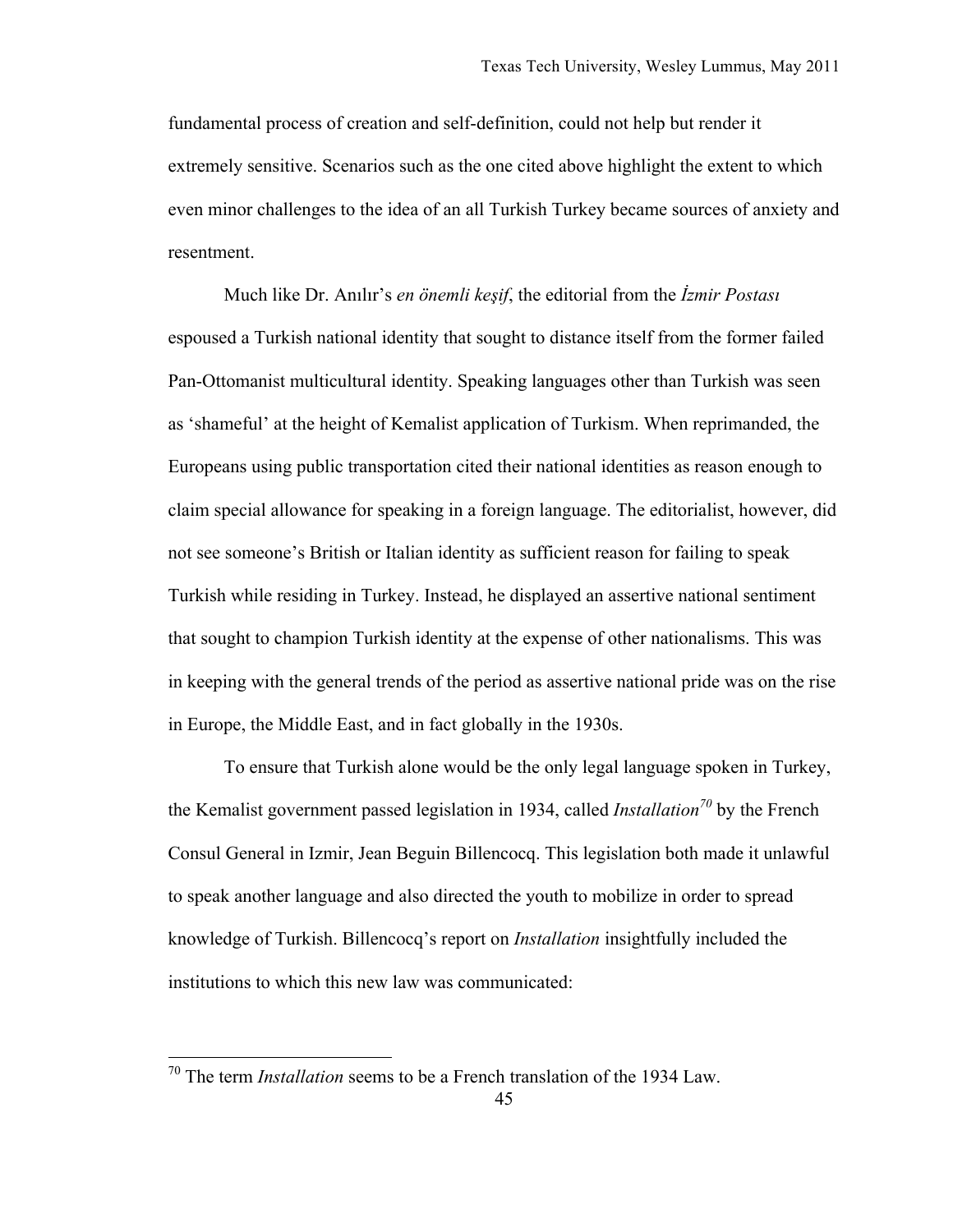Inspired by the sentiment…to ensure that all Turks speak Turkish, this law, communicated to the *valiyet* [of Izmir] and to the *halkevi* (seat of the Republican People's Party) has received an immediate and somewhat amazing application... $^{71}$ 

What stands out from this quote is that both the *valiyet* and the *halkevi* in Izmir received notification concerning the new legislation from Ankara. This was significant because the local government in Izmir, the *valiyet*, was charged with implementing this language policy along with the *halkevi*. Set up by the Republican People's Party to sufficiently "embody an educational attempt…to transform the Turkish countryside," 72 the *halkevleri* in Turkey were usually staffed with "students [who] were financed by the state and paid [this] debt…by compulsory employment in the public sector."73 Thus, *Installation* prompted both government and party to educate the peasants in this newly constructed *Öztürkçe*.

The *function* of the students in the *halkevleri* was to instruct the masses with a means to discover their Turkish identity. To achieve this, the youth conducted Turkish language courses, staged patriotic theatrical plays, and held public readings of nationalist literature. All of these events centered on Turkish identity and were designed to provide the masses with a means of conceptualizing and adopting this identity. Instruction in the Turkish language became one of many ways to teach the masses what Turkishness meant including the way a Turk spoke, thought and conducted himself. In the area of language, Billencocq illustrates this point,

 $71$  M. Jean Beguin Billencocq, July 17, 1934. "L'obligation de parler exclusivement le turc à Smyrne." Microfilm Series: P2250. Pp. 234. *Ministère des Affaires Etrangères, Archives Diplomatiques.* La Courneuve, Paris.

<sup>72</sup> M. Asım Karaömerlioğlu, *The Village Institutes Experience in Turkey.* British Journal of Middle Eastern Studies, (1998), 47.

<sup>73</sup> Karaömerlioğlu, 54.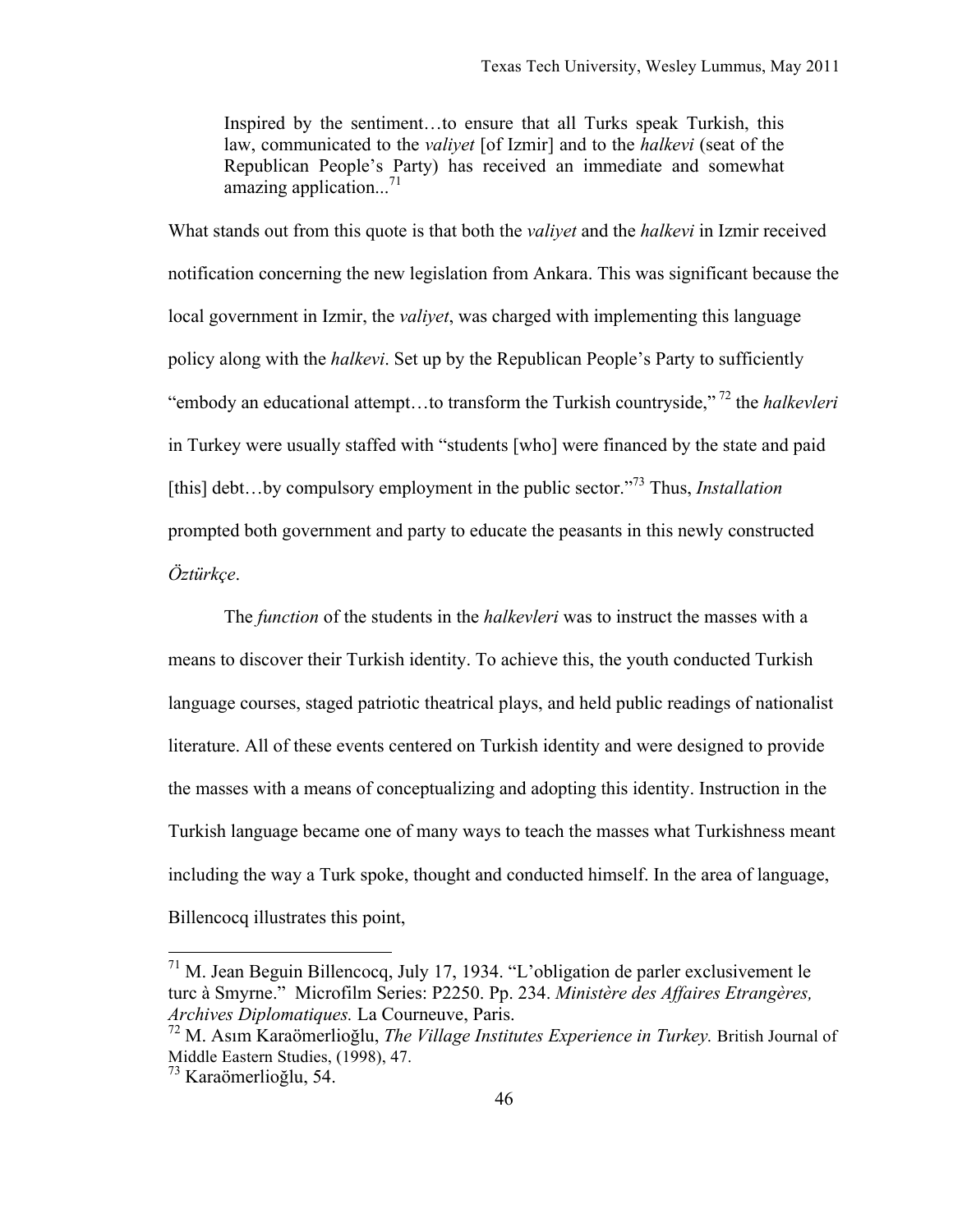…all the members of the *halkevi* has been entrusted to require that Turkish be the sole language practiced in the streets of Izmir. In all public places signs have been posted to remind [people] that 'A Turk speaks only Turkish' or 'those who do not speak Turkish do not deserve to be a Turk,' or still 'In Turkey, everyone must speak Turkish.<sup>74</sup>

Billencocq continues, "The youth of the [Republican] People's Party have set out for the countryside inviting [people] everywhere who use a language other than Turkish to speak exclusively in [Turkish]. We [French consulate employees] can confirm that it has been recommended [to the youth] to show courtesy and not address foreigners."<sup>75</sup> The 'courtesy' in not addressing foreigners indicated the exclusive nature of youth mobilization. This was intended as a program for the benefit of Turks and therefore non-Turks were not included in this movement, though as discussed above, they were compelled to speak Turkish in public.

This mobilization of the youth to enforce Kemalist language policy marks an interesting twist on Gökalp's proposed *halka doğru* program. Originally, *halka doğru* was devised as a reciprocal exchange between the urban elite and the rural peasantry. When implemented by the Kemalist state, however, the policy of going 'to the people' took on another form. From Billencocq's report, there is no evidence of a reciprocal exchange between the youth of the *halkevi* and the peasantry. The mobilized youth seemed to already be infused with Turkish identity, thus negating the need to acquire cultural education from the peasants. In fact, it was the peasantry itself that was deemed by the Kemalist state as not being sufficiently Turkified. The youth of the *halkevi* were far from the 'somnambulists' Gökalp had once predicted they would be. The documents

 <sup>74</sup> Billencocq, July 17, 1934. "L'obligation de parler exclusivement le turc à Smyrne."

<sup>75</sup> Billencocq, July 17, 1934. "L'obligation de parler exclusivement le turc à Smyrne."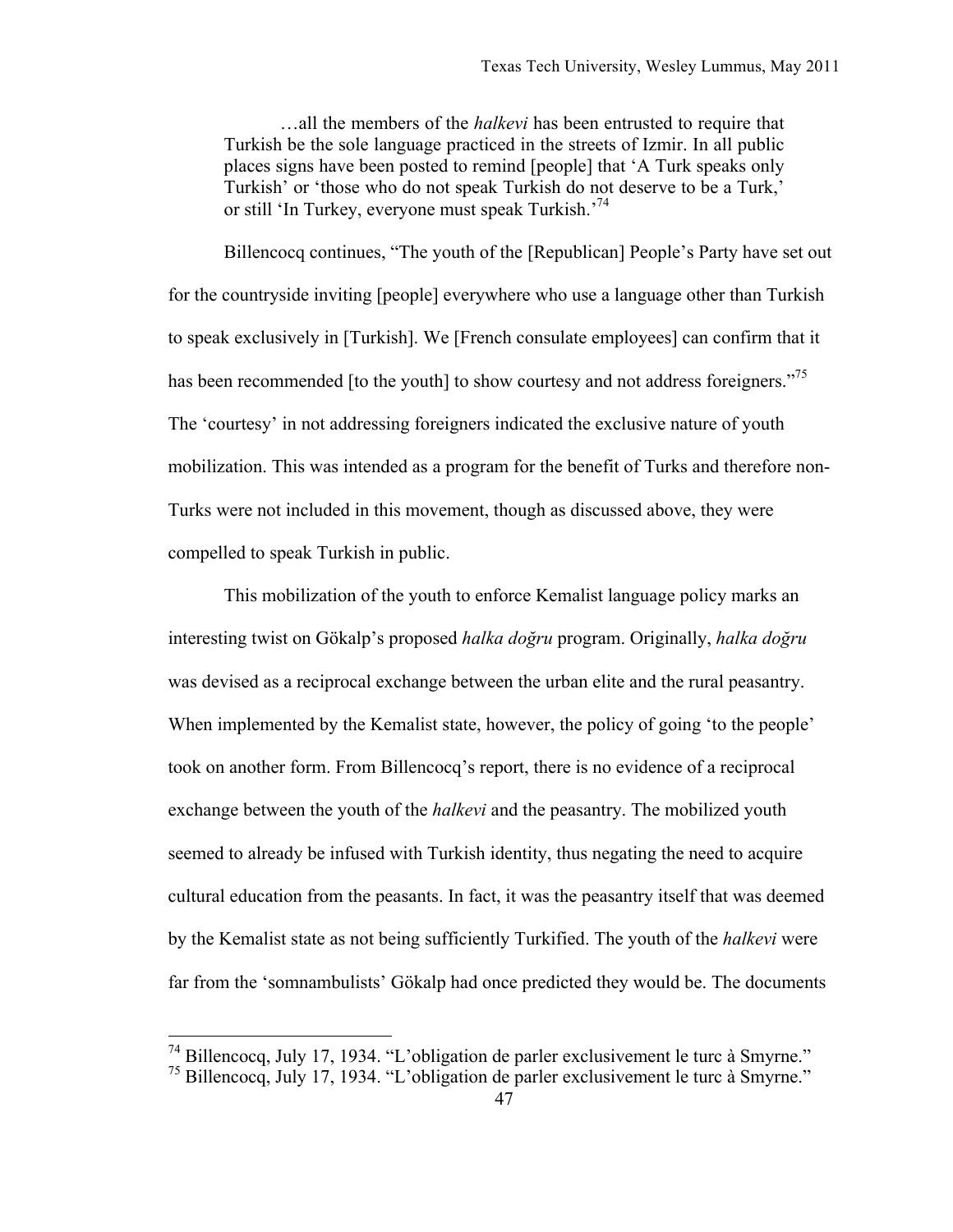from the French Consulate in Izmir portrayed them as assertive, organized and demonstrating unquestioning allegiance to Turkist principles. Another innovation of the Kemalist state concerning the idea of 'going to the people' was the abandonment of *halka doğru* as a voluntary act. Instead, the mobilized youth actively used propaganda and state-party insitutions to force compliance from the local population to their dictates. *Halka doğru,* as enacted by the metropole in Ankara, became the Kemalists' *mission civilisatrice* as they demanded compliance from the periphery in the implementation of Turkism.

Thus, it is ironic that Kemalist mobilization diverged ideologically from Gökalp's *halka doğru* program to enforce speaking a langauge altered in ways Gökalp would not have supported. Though Gökalp did not live to see the Turkish Language Revolution<sup>76</sup>, he did comment on the attempts at purification of vocabulary proposed during the Ottoman era. Gökalp wrote, "The linguistic doctrines of the Turkists are diametrically opposed to those of the *purists*, nor are they compatible with the views of the linguistic reformers known as *purifiers*."77 Though Gökalp recognized the need to abolish Arabic and Persian *grammatical* elements in Turkish, such as Arabic passive participles he saw as alien to Turkish grammar, he did not necessarily advocate the purification of Turkish vocabulary proposed by the purists of his era. In fact, Gökalp encouraged borrowing vocabulary from Arabic, Persian and French as he saw that an 'international vocabulary' would suit Turkish because with diverse vocabulary, it could engage with both the

 <sup>76</sup> Gökalp died in 1924.

 $77$  Gökalp, ed. Devereux, 81.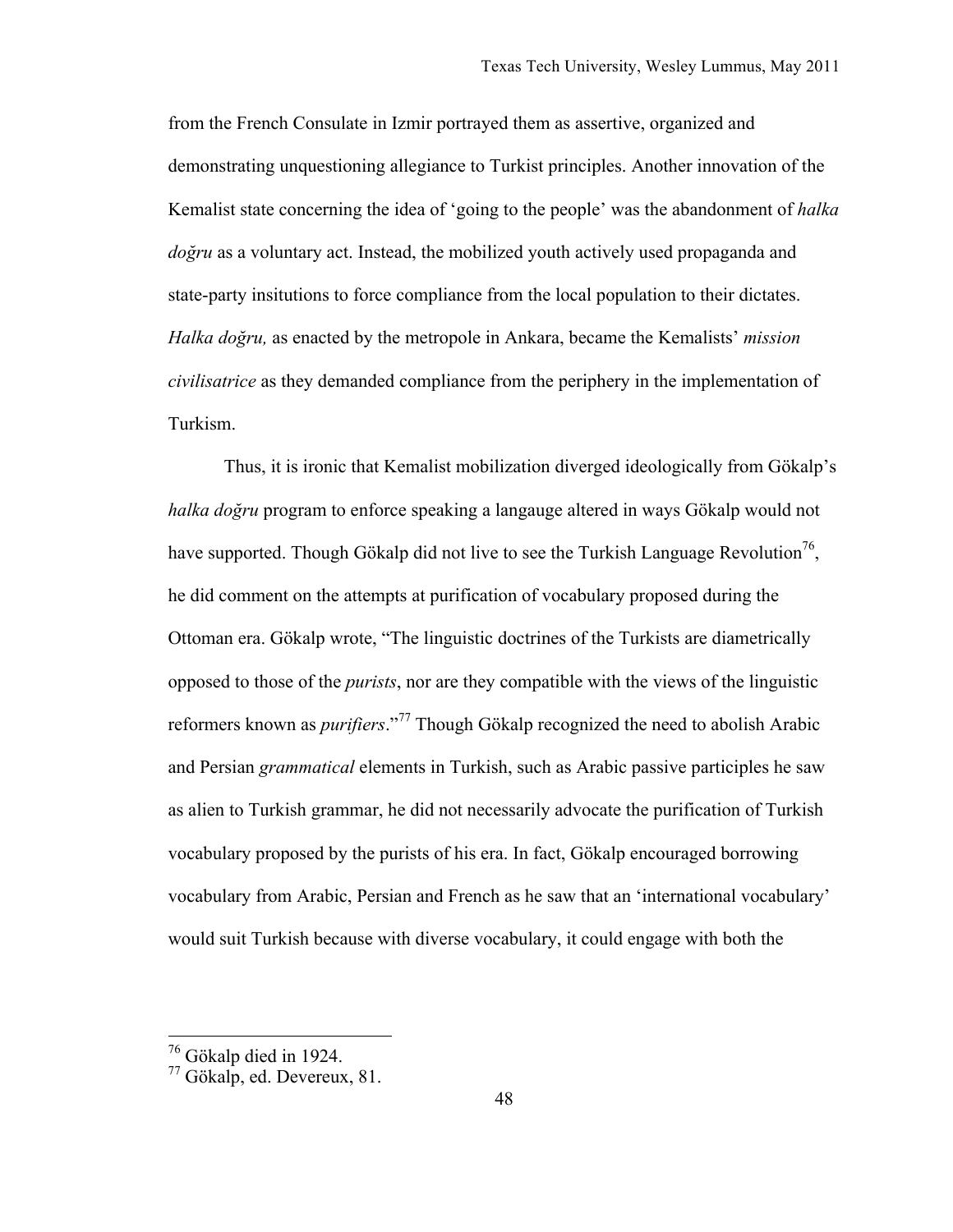scientific advancements of the West and the tenets of Islam which Gökalp did not consider to be exclusive to Western thought and the tenets of Islam.

#### Turkism, Modernization and Single Party Governance

*Halka doğru* certainly provided a theoretical legitimacy for the Kemalist state to mobilize its youth. However, when it came to actual application, the Turkish state relied on methods not dissimilar from those employed by the Soviets for spreading ideology rather than resembling what Gökalp had outlined. In his book *Magnetic Mountain*, Stephen Kotkin discusses a particular innovation in the Soviet city of Magnitogorsk: the 'red corner.' According to Kotkin, 'red corners' were "intended as places to read, listen to lectures, watch films, and discuss political issues; the red corners were conceived as not simply showcases, but also cultural training grounds for the new civilization of socialism."78 In the same vein, the various *halkevleri* in Turkey were set up "to modernize the social relations, to bring an end to poverty and ignorance among the peasants, to create peasant intellectuals, to increase agricultural productivity, and to help spread the Kemalist Revolution in the countryside.<sup>"79</sup> The attempt to create 'peasant' intellectuals' is not representative of Gökalp's original *halka doğru* program. Turkish peasants in Gökalp's mind were *intrinsically* endowed with a cultural intelligence that they preserved in the face of Ottoman 'subjugation.'

Both the Soviet and Kemalist governments constructed public facilities to serve as the place where the population would be educated in state's ideology. Kotkin cites the

 <sup>78</sup> Stephen Kotkin, *Magnetic Mountain: Stalinism as a Civilization.* (Berkeley: University of California Press, 1995), 180.

<sup>79</sup> Karaömerlioğlu, 47.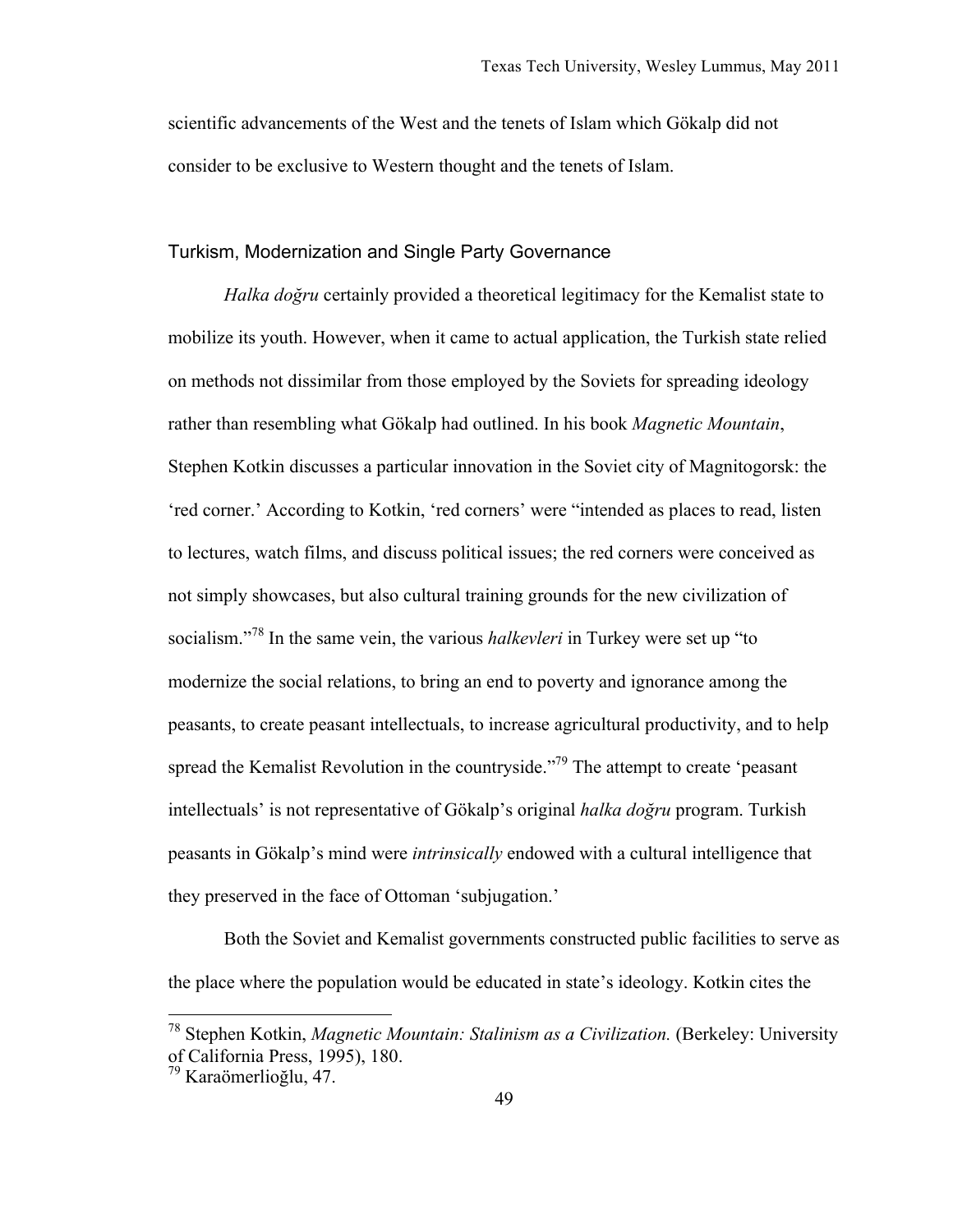Soviet desire for 'cultural hegemony' as the reason for the construction of red corners. With the *halkevleri,* the Kemalists also sought cultural hegemony. The mobilization of the youth in the Izmir *halkevi* to encourage the sole use of Turkish as a means of communication was one way to push for this cultural hegemony. Likewise, in the town of Samsun, the youth of the local *halkevi* "devoted quite a bit of [their] spare time to the spreading of Kemalist values" by maintaining a weekly schedule of events that included reading and writing classes, sporting events, sanctioned history classes, museum exhibits, village group meetings, party meetings, lectures, concerts, conferences, and curiously enough, foreign language classes.<sup>80</sup> The inclusion of foreign language classes in the Samsun *halkevi*, in contrast to the deep suspicion of foreign languages in Izmir, indicates that implementation of Turkism by the Kemalist state was somewhat adaptive in addition to being ideological. The lack of hostility towards foreign languages in Samsun could also be a result of its relative isolation from outside influence, hence the perceived threat and menace of foreign communication was not as acutely felt as it was in Izmir.

The Turkist elites believed that "in order for the Turkish nation to become modern," in the western sense of the word, "they must elicit an appropriate cultural level to exist in modern civilization."<sup>81</sup> Not only were the peasants to be educated according to the beliefs of Turkism, but these so-called 'peasant intellectuals' were to attain an 'appropriate' cultural level to ready themselves for inclusion into Western Civilization.

 <sup>80</sup> Erik J. Zürcher, "Chapter IV: Institution Building in the Kemalist Republic, the Role of the People's Party." In *Men of Order: Authoritarian Modernization under Atatürk and Reza Shah*, ed. Touraj Atabaki and Erik J. Zürcher (London: I.B. Tauris, 2004), 108. 81 Ahmet Vebi Ecer, "Atatürk'ün Din ve İslam Dini Hakkındaki Görüşleri," in *Atatürk Düşüncesinde Din ve Laiklik*, ed*.* Atatürk Araştırma Merkezi (Ankara: Divan Yayıncılık Ltd. Ştd., 1999), 117.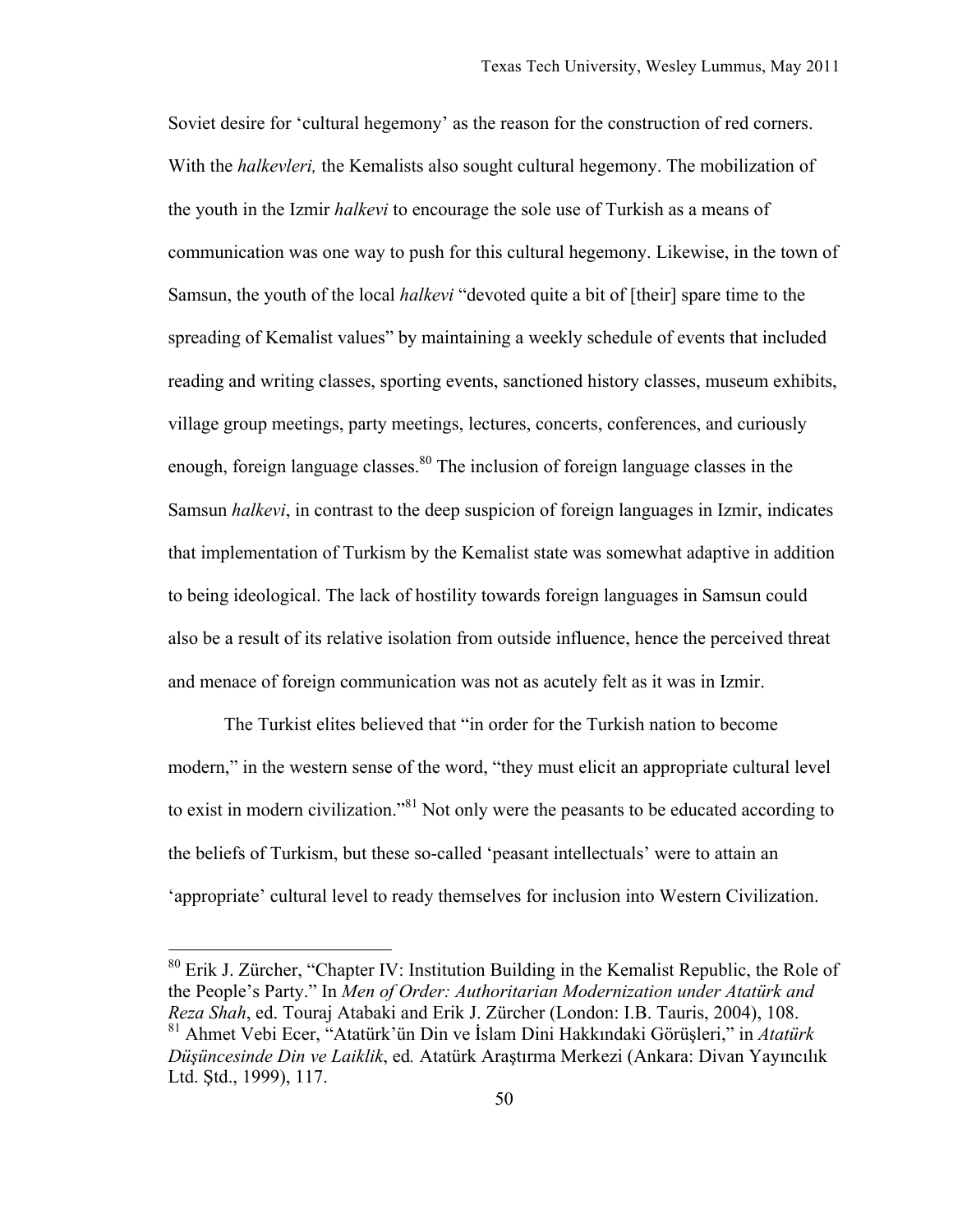An 'appropriate' cultural level meant that, among other aspects, Europe's positivism was to replace religious mysticism and scientific rationality was to replace superstition. In short, included in the process of Turkification was the intent for the citizenry to become modernized.

To facilitate this process, the Kemalist government adopted the structure of a single party state to both strengthen its hold on the country and ensure the proper implementation of its nationalist ideology. As a reaction against various Kurdish and Islamic-motivated rebellions that challenged the new nation state, the Grand National Assembly declared the Takrir-i Sükûn Law in March of 1925 that established martial law in Turkey for a period of four years and in turn paved the way for "authoritarian single party governance.<sup>82</sup> Then, in 1931, building on the precedent set by the Takrir-i Sükûn Law, the annual Party Congress of the Republican People's Party<sup>83</sup> "established [itself] in every aspect as the single party in power *[iktidar*].<sup>84</sup> This allowed the Republican People's Party unprecedented authority to direct the mobilization of the youth. Billencocq explicitly made this connection between the state and party by tying the Izmir halkevi with the '*parti du peuple*.'

Along with the assertive nationalism exhibited by the editorialist in the *İzmir Postası*, the single party state in Turkey would not have been an anomaly when placed in

 <sup>82</sup> Erik Jan Zürcher, *Moderleşen Türkiye'nin Tarihi*. (London: I.B Tauris & Co., 1993, 2004), 261.

<sup>&</sup>lt;sup>83</sup> The Republican People's Party has many forms in the historiography. English sources refer to the party as both *Republican People's Party* or *The People's Party.* Likewise, French sources usually refer to the party as Billencocq does: *le parti du peuple*. French sources also refer to it as *le parti populaire*. In Turkish sources, Cumhuriyet Halk Fırkası or Cumhuriyet Halk Partisi.

 $84$  Zürcher, 261.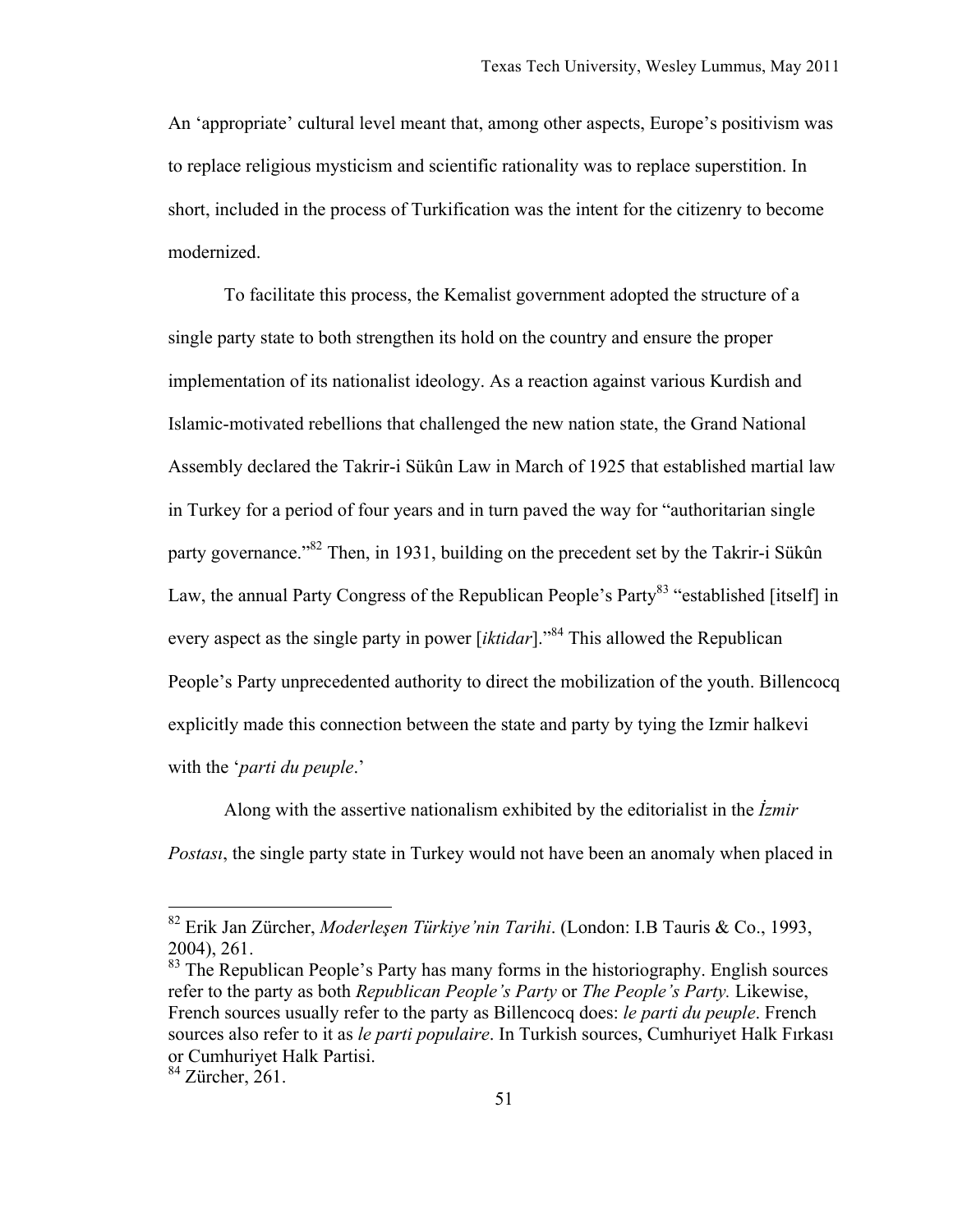context with contemporaneous political developments in Europe and globally. The Soviet Union, too, was a single party state with the Bolshevik Party acting as the driving force for spreading the tenets of its ideology to the masses. Likewise, Italy and Germany in the 1930s were also under single party governance. Though the historiography classifies the Kemalist single party state 'dictatorial,<sup>85</sup> it should be noted that, considering this trend of single party governance, the Kemalist state was no more dictatorial than many states of the time. In fact, Turkey stood out from other single party states of the time in its attempt to create so-called *itaatkar muhalefet partileri*, or '*loyal opposition parties*.' This was the state's attempt to imitate multiparty parliamentary systems of the French and British. Although such attempts proved to be short-lived and served only to reinforce the authority of single party governance in Kemalist Turkey, these attempts provide insight into the extent to which the Kemalist state saw itself as promoting Western Europeanstyle nationalism in Anatolia.

After the temporary experiment of introducing a multiparty system, the return to a single party state represented the pragmatic side of the Kemalist state. Enacting reforms to Turkify and modernize Anatolia required a political system that would best ensure their realization. The young state could not afford interruptions as its durability was tied to the success of its programs. Thus, the Republic's single party system, under which "party discipline was tightened," provided a smooth process of legislating then implementing the tenets of Turkism.<sup>86</sup> Tightening of party discipline also ensured that party members and deputies in the Assembly would not stand in the way of the state's

 $85$  H.B. Sharabi and Erik J. Zürcher are major authors using this term.

<sup>86</sup> Erik Jan Zürcher, *Moderleşen Türkiye'nin Tarihi*. (London: I.B Tauris & Co., 1993, 2004), 262.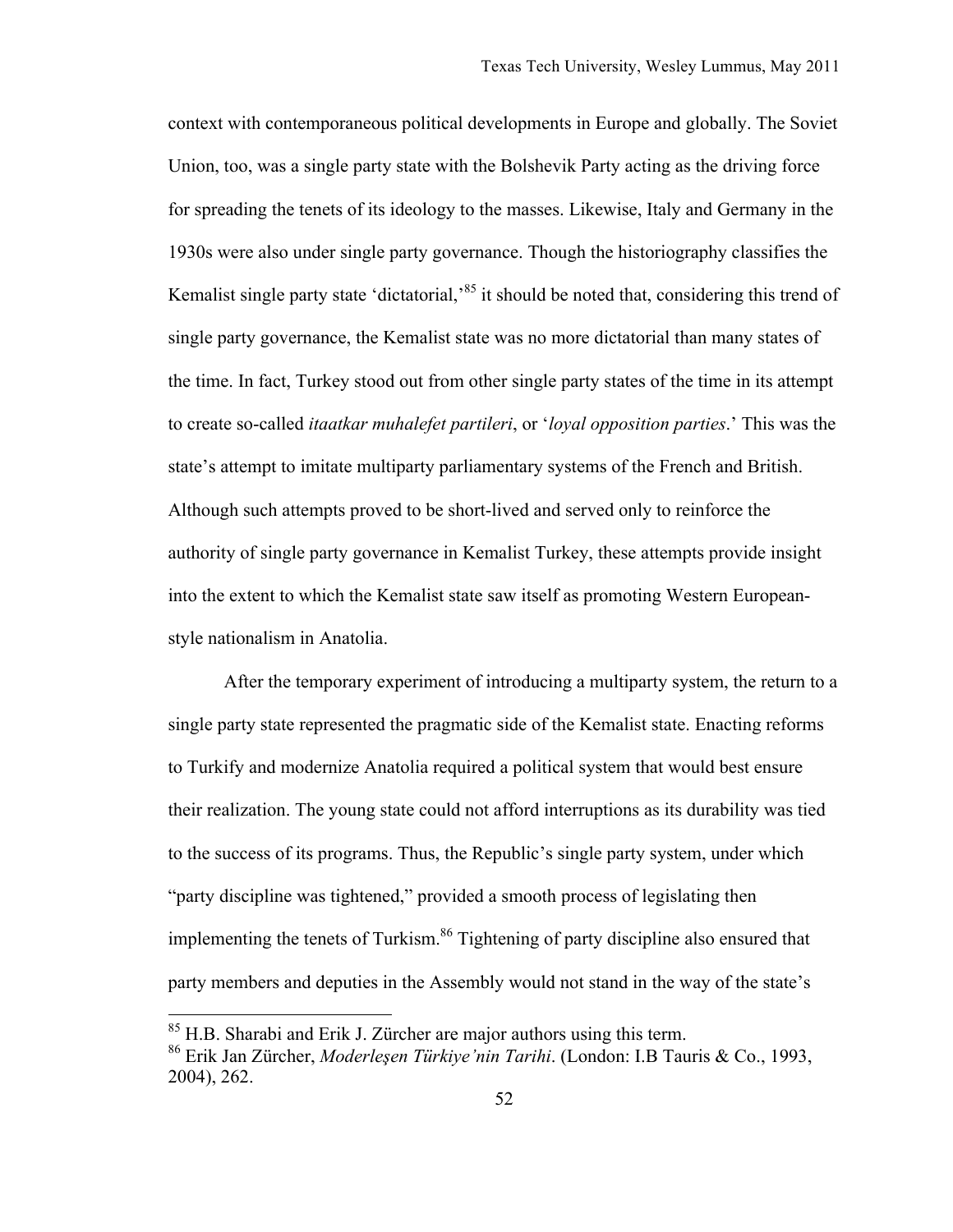nationalist mission. In fact, for the Assembly during the Kemalist period, "voting became a [mere] formality" because the outcome of voting was always "a foregone conclusion [*sonucu baştan*]."87

As the mobilization to spread the state-constructed *Öztürkçe* among the masses, modernization became a feature of Turkish nationalism. Together with *Öztürkçe,* the modernization programs under the Kemalist state represented a break with the Ottoman past. The Empire was shamed as the stagnant 'sick man of Europe' since its defeat in 1774 in the Russo-Turkish War. Seeking to avoid this label for the new nation state, the Kemalist state's program of Turkism included the idea of modernization to advance the cultural level of its populace and also to enter the ranks of other European states. The single party system became the surest method of carrying out the state's ideals.

### **Conclusion**

The construction and spread of Turkish identity under the Kemalist state represented the state's attempt to break from its "stagnant" Ottoman past and join the ranks of "modern" Western Civilization. More importantly, the Kemalist state sought to imbue its populace with a Turkish identity that was to empower and enlighten it. In order to implement the state's goals, the governing elites used the writings of intellectuals, such as Ziya Gökalp, to legitimize its nationalist vision. In turn, these writings provided a program for the state to mobilize the newly educated youth in its attempt to spread Turkism to the countryside. Language revolution and construction became a major agent for spreading Turkist ideology. The state-constructed *Öztürkçe* came to embody the

 <sup>87</sup> Zürcher, 262.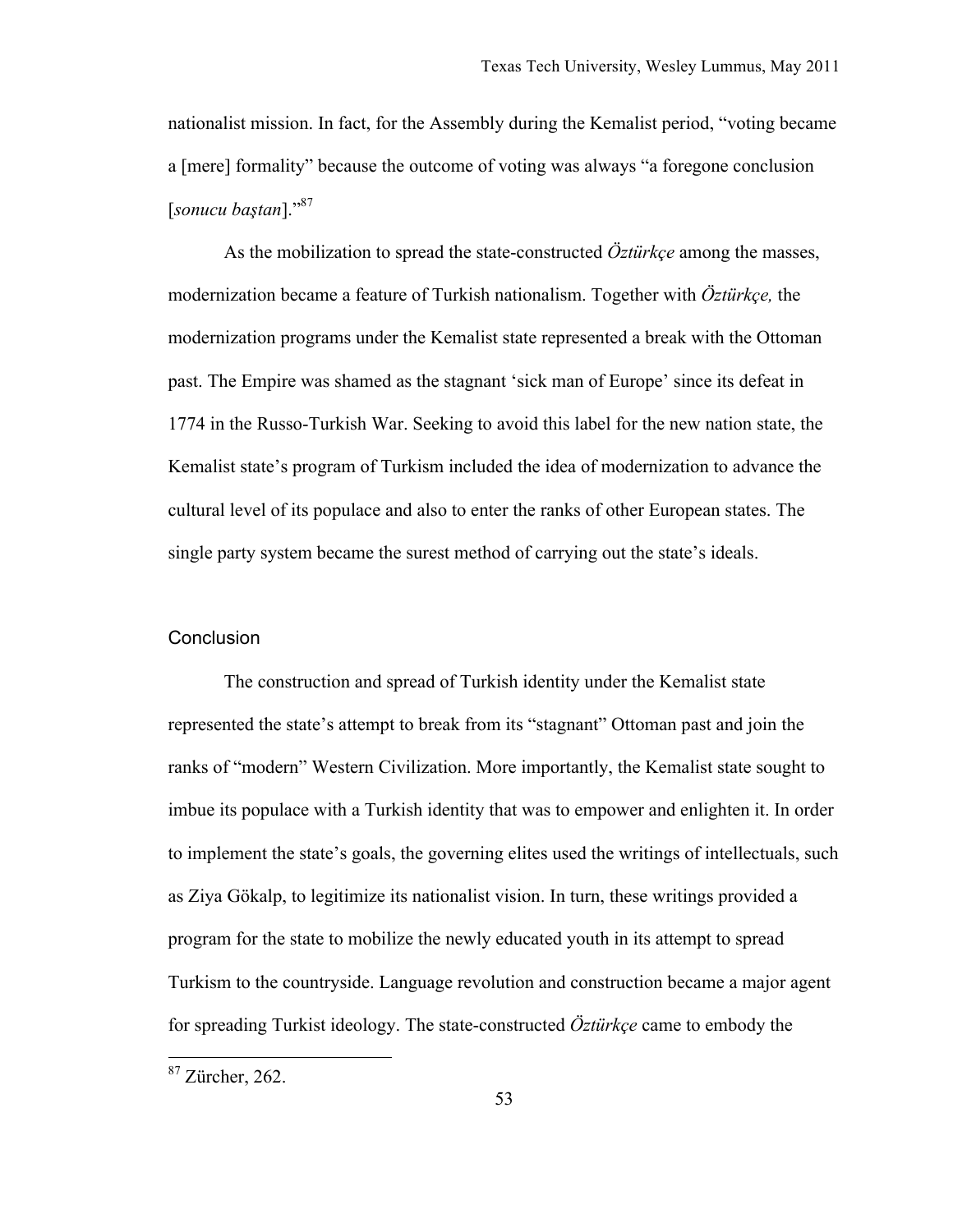state's vision for a society and culture that would sufficiently undergo Turkification. In this process, the youth of the *halkevleri* proved invaluable as they showed great enthusiasm for bringing this nationalist idiom to the peasants of Anatolia.

Likewise, the single party structure of the Kemalist state facilitated the spread of its nationalist vision among the populace as voting on legislation that further implemented the state's goals became a mere formality. In this regard, the People's Party, like the mobilized youth it governed, served as a useful tool for the governing elites in their spread of Turkism. With the single party structure, the Kemalist state saw that pragmatic realities could help implement its ideological and nationalist visions.

Throughout the history of the Turkish state, the governing elites, the intellectuals and the educated youth have employed an assertive nationalist ideology aimed at legitimizing and empowering the nation-state. From the writings of Ziya Gökalp to the *en önemli keşif* of Dr. Anılır, the intelligentsia has continually reinforced this state and eliteconstructed Turkish identity. Thus, the use of intellectuals by the state to further construct the identity of the Turks has a longstanding tradition.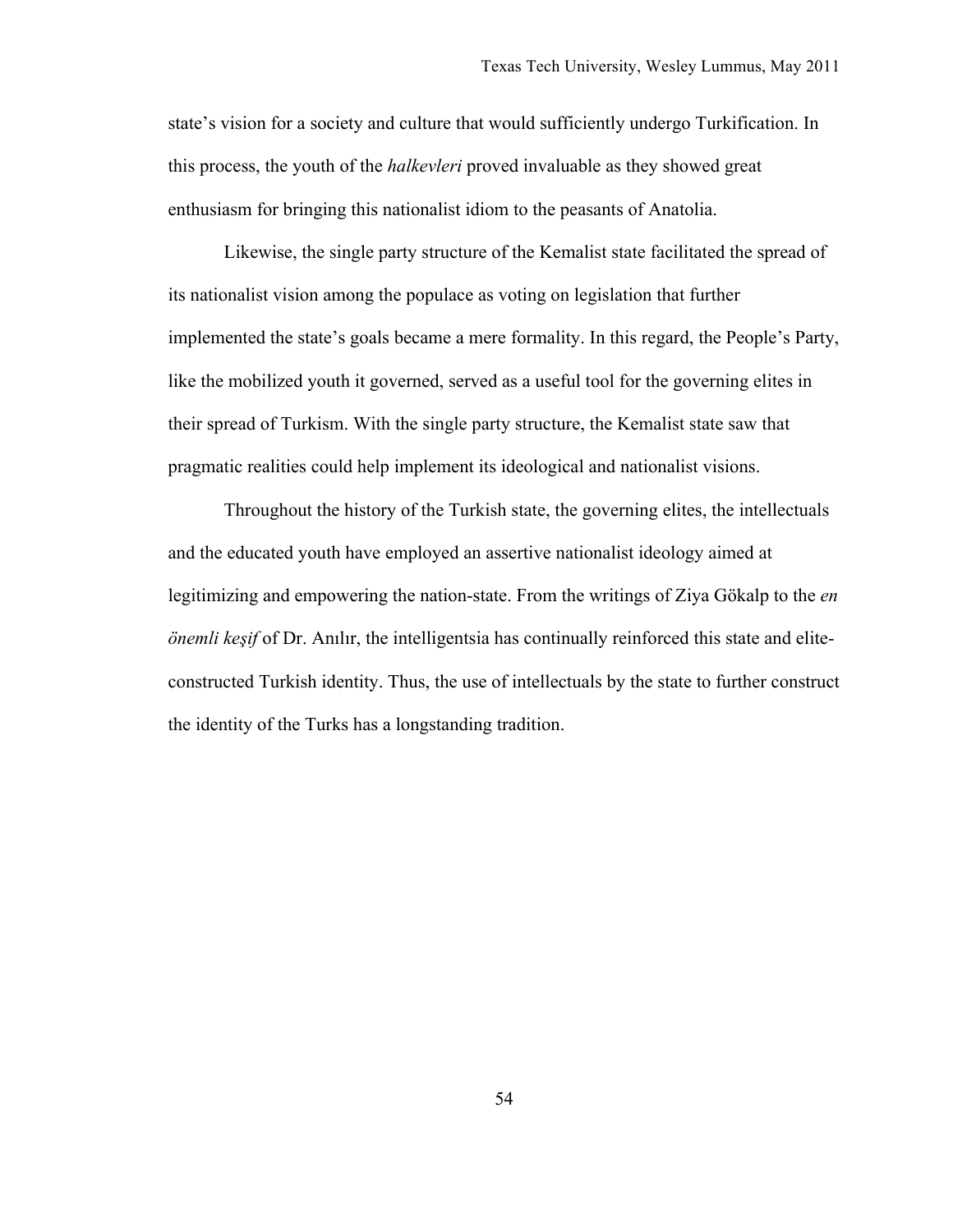### **CHAPTER III**

## **GÖKALP'S "PROPRE" TURK: MUSTAFA KEMALS AS A COLLECTIVE REPRESENTATION**

#### **OF TURKISM**

October  $29<sup>th</sup>$  1933 saw an explosion of ceremony and celebration across Turkey

as The Republic marked the tenth anniversary of its founding. In Ankara, the French

Ambassador to Turkey, Albert Kammerer, reported that celebrations took place "in the

midst of a gathering of people [of] extraordinary enthusiasm" who witnessed "a review

[of the troops] that lasted four hours..."<sup>88</sup> A French newspaper reported that in Istanbul,

At ten o'clock, the loud speakers aired the speech that the Gazi [Mustafa Kemal] was going to give from Ankara. Complete silence hung then over the 150 thousand people gathered in Bayazid Square. The people, touched, prepared to listen religiously to the words of the Great Leader. A little while after, we heard the Gazi's voice. The speech of the President of the Republic lasted a quarter of an hour. The last words were received by enthusiastic ovations: Long live the Gazi!<sup>89</sup>

Commenting on the state's planning of these festivities, L.L. Bellan, the head of the

French Consulate in Adana and Mersin, reported as early as July of 1933 that

"instructions [were given]…to organizational committees [in Adana and Mersin] on the

preparations" for the  $10^{th}$  Anniversary Celebrations.<sup>90</sup>

The 1933 celebrations not only featured Turkish officials, but also officials from

other countries. Kammerer noted somewhat snidely in his diplomatic cable that "an

*unrivaled* spot had been reserved in the festivities for the Soviet delegation [who had]

 <sup>88</sup> Albert Kammerer, October 29, 1933. "N°305." Microfilm Series: P2250. Pp. 93. *Ministère des Affaires Etrangères, Archives Diplomatiques.* La Courneuve, Paris.

<sup>89</sup> Author Unknown, October 29, 1933. "*La Revue.*" Microfilm Series: P2250. Pp. 111. *Ministère des Affaires Etrangères, Archives Diplomatiques.* La Courneuve, Paris. 90 L.L. Bellan, July 19, 1933. "De la célébration du 10e anniversaire de la fondation de la République Turque." Microfilm Series: P2250. Pp. 55. *Ministère des Affaires Etrangères, Archives Diplomatiques.* La Courneuve, Paris.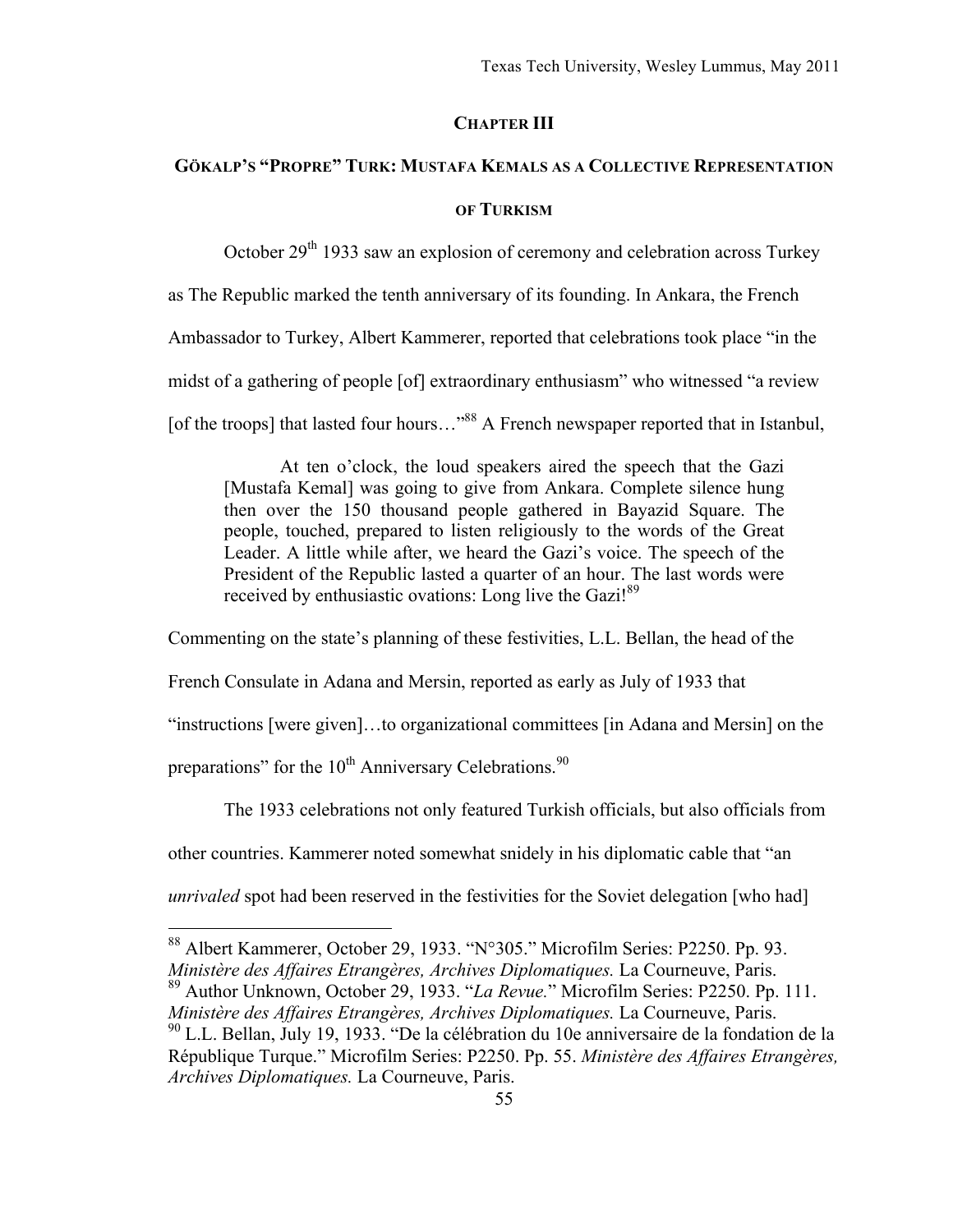arrived [with] hands full of rich gifts for Turkey..."<sup>91</sup> Despite not receiving special accommodation as the Soviets did, French officials did publically congratulate the Republic on its anniversary. Monsieur Souritch, the most senior member of the French Diplomatic Corps, extended his ministry's "warm hearted congratulations" to Mustafa Kemal:

We who are present...are witnesses to the dazzling success achieved by your country in the areas of politics, economics, and culture, despite the numerous difficulties and grave economic crises that run across the world. This success is precious, not only for your country but also for people of other countries for whom [these successes] have provided an encouraging example…By congratulating you yet another time, Mister President, on this great journey, I am permitted…to express to you the certainty that work begun under your guidance will continue to be developed, by bringing new progress and success to the welfare of the Turkish people as well as to the good of humanity. $92$ 

Additionally, Souritch's superior, the French Foreign Minister Paul Boncours, sent a

cable to his Turkish counterpart, Tevfik Rüştü Bey, expressing congratulations:

I am very happy to communicate to Your Excellency the very lively congratulations that the government of the French Republic gives to the government of the Turkish Republic on the  $10<sup>th</sup>$  Anniversary of its foundation and the warm wishes that it makes for the prosperity of a friendly nation [guided by] an illustrious leader by peaceful and progressive means towards its destiny.<sup>93</sup>

 <sup>91</sup> Kammerer, October 29, 1933. "N°305."

<sup>&</sup>lt;sup>92</sup> Author Unknown, October 29, 1933. "M. Souritch doyen des Ambassadeurs présente au Gazi les felicitations du Corps Diplomatique." Microfilm Series: P2250. Pp. unknown. *Ministère des Affaires Etrangères, Archives Diplomatiques.* La Courneuve, Paris. <sup>93</sup> Paul Boncours, October 26, 1933. "Analyse." Microfilm Series: P2250. Pp. 89. *Ministère des Affaires Etrangères, Archives Diplomatiques.* La Courneuve, Paris. Note: This cable is interesting in that its title "*Analyse"* suggests that it was a rough draft to be edited before being sent. The date, October 26<sup>th</sup>, also seems to indicate that. In the text of this particular document, Paul Boncours scratched off "*son existence"* and wrote over it "*sa fondation*."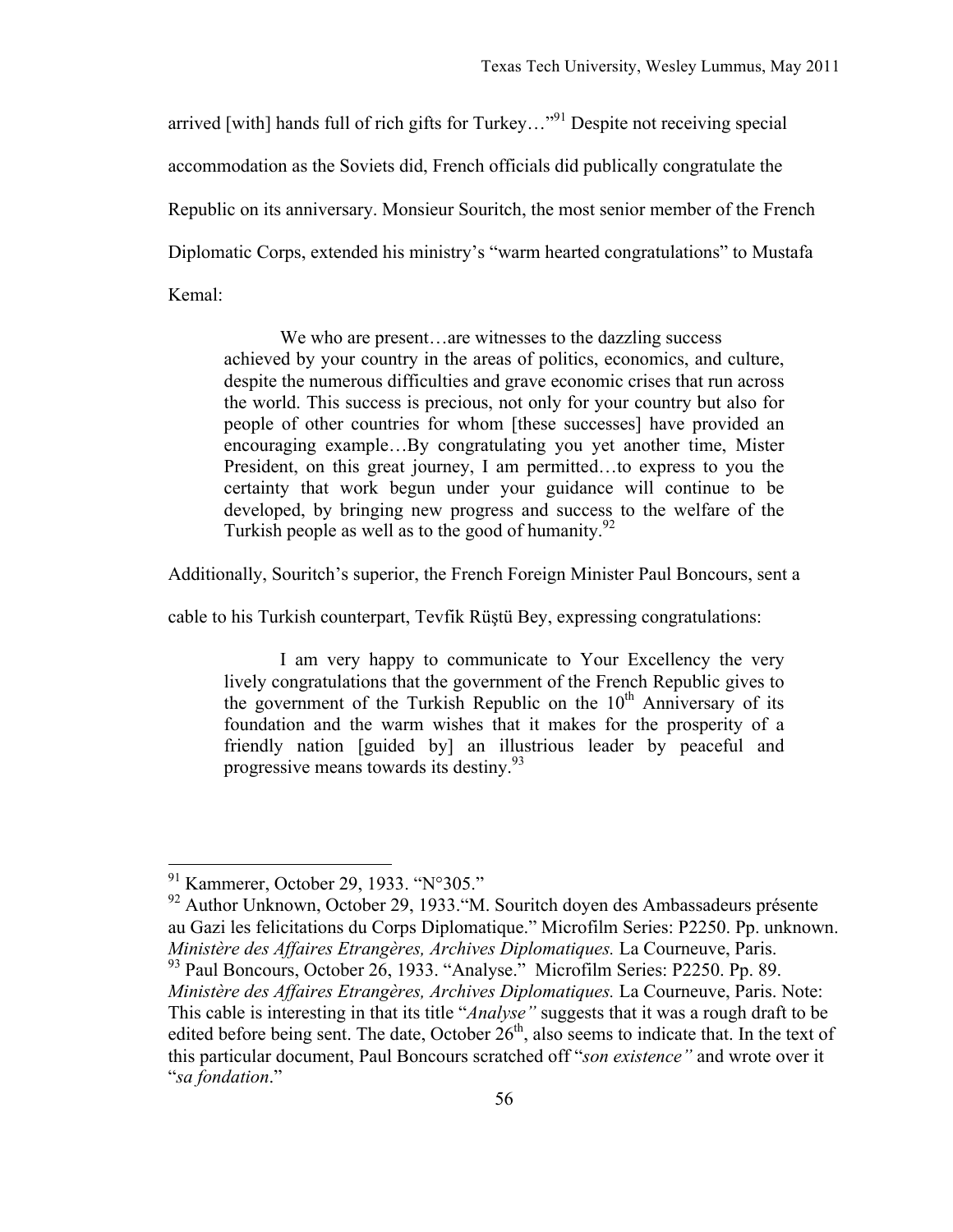By all accounts, the Turkish government responded quite graciously to these external expressions of congratulation, even lavishing praise on countries that had extended such "warm" words. In response to Boncours' cable, Tevfik Rüştü responded that "His Excellency, the President of the Turkish Republic, thanks you quite deeply" and also that "esteemed sentiments of admiration as well as profound friendship [were expressed] from the Turkish people to the French nation for which…much happiness and perfect prosperity in peace" was wished.<sup>94</sup> Writing directly to the Foreign Minister, Kammerer stated that "the Turkish government is very touched by the spontaneous marks of friendship from the French Republic."95 Kammerer went on to write that "Rüştü Bey had just charged him [Kammerer] with making the appreciation and the satisfaction of the Gazi known to [Boncours]."<sup>96</sup>

In the midst of organized celebrations, external congratulations, public ceremony and 'extraordinary enthusiasm,' one must ask what the Kemalist state intended to achieve by holding such lavish celebrations of the Republic's tenth anniversary. The effects of the worldwide depression on the Turkish economy were dire, prompting the state to take a more active role managing industry. The celebrations undoubtedly served to "cheer up" the Turkish people and direct their focus away from their immediate misfortune to the "triumph" of their recent past. But this motivation alone does not quite sum up the goals of the Kemalist state in sponsoring these grandiose ceremonies. The real answer lies in

<sup>&</sup>lt;sup>94</sup> Tevfik Rustu [sic], November 1<sup>,</sup> 1933. "Télégramme du Ministre des Affaires Etrangères de Turquie à Monsieur Paul-Boncours, Ministre des Affaires Etrangères Paris {reçu le 1er novembre 1933}." Microfilm Series: P2250. Pp. 116. *Ministère des Affaires Etrangères, Archives Diplomatiques.* La Courneuve, Paris.

<sup>&</sup>lt;sup>95</sup> Albert Kammerer, November 2, 1933. "N°308." Microfilm Series: P2250. Pp. 112. *Ministère des Affaires Etrangères, Archives Diplomatiques.* La Courneuve, Paris. 96 Kammerer, November 2, 1933. "N°308."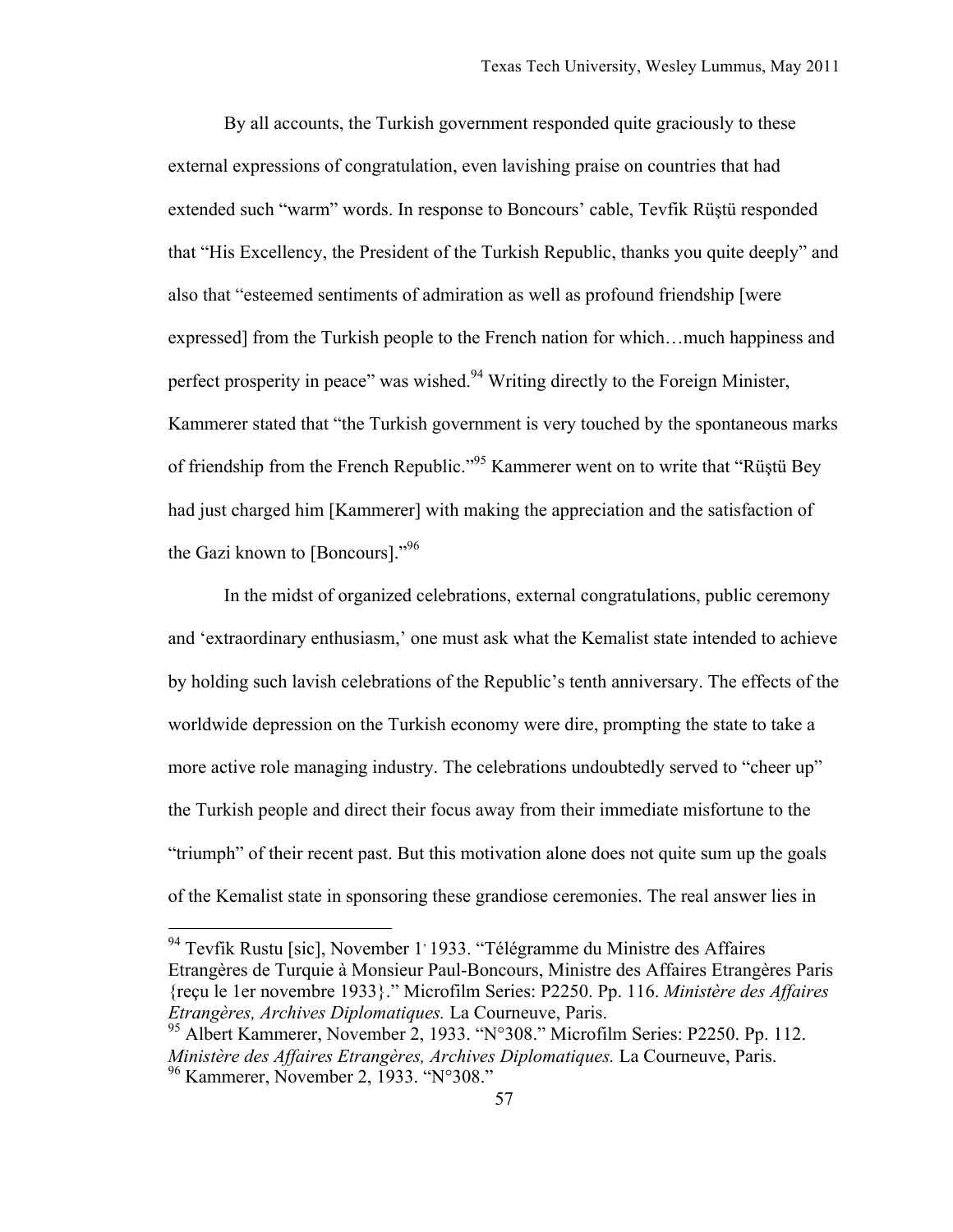the state's ongoing attempt to disseminate its Turkist ideology within its borders. By staging patriotic parades and allowing foreign diplomats to lavish praise on Mustafa Kemal, the Kemalist state was fostering and nurturing an image of Mustafa Kemal as the "collective representative" of the Turkish nation among its citizenry. The deliberate manufacturing of a "collective representative" was proposed by Gökalp in his *Principles* as an effective means of facilitating the spread of Turkism among the peoples of Anatolia.

#### Durkheim, Gökalp and Collective Representation

In his book *A Brief History of the Late Ottoman Empire*, historian M. Şükrü Hanioğlu states that Gökalp was "[a] devour follower of Durkheim" throughout the period when he was began to provide "an ideological framework for action" concerning Turkish nationalism.97 Hanioğlu's assertion is certainly valid as Gökalp went to great length to provide a rational plan for the creation of a Turkish *esprit de corps* utilizing Durkheim's ideas of "the collective" as the prime mover. In this conceptualization of civilization, "the collective" transcends all, hence sets in motion the process of transformation ultimately shaping identity and affirming legitimacy. In Chapter Seven of *Principles*, entitled *Historical Materialism and Social Idealism*, one can see a clear process by which Gökalp deduced that "the collective" would be instrumental to the formation of a Turkish nation state. Gökalp begins this chapter by contrasting the sociological systems of Marx and Durkheim. According to Gökalp, Marxist cosmology is

 <sup>97</sup> M. Şükrü Hanioğlu, *A Brief History of the Late Ottoman Empire* (Princeton and Oxford: Princeton University Press, 2008), 159.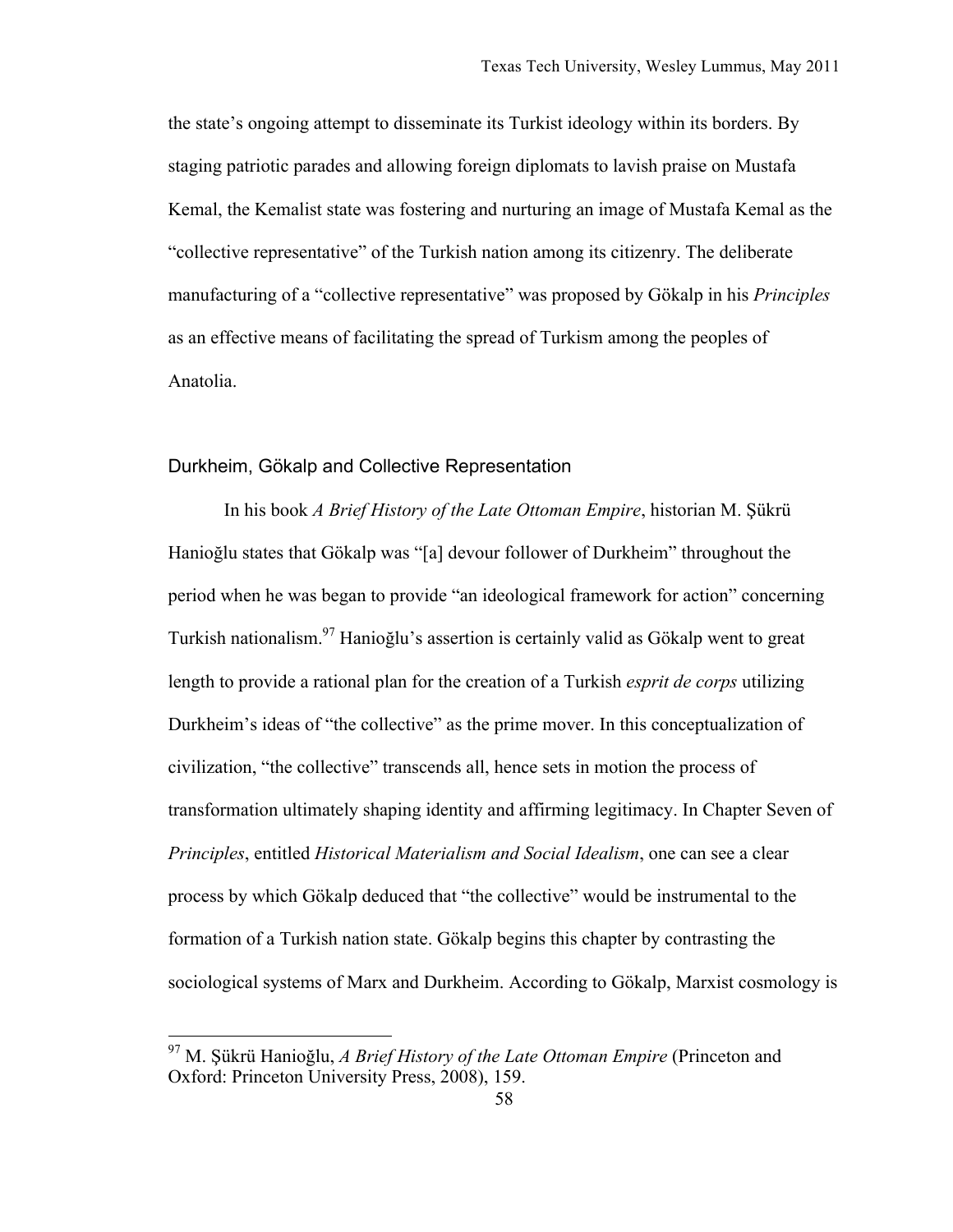characterized by the belief that economic phenomena are solely responsible for fomenting social change. Apart from economic phenomena, according to Marx, all other phenomena are relegated to the category of epiphenomena. As a result other motivators deemed integral to change by Gokalp would become no more than "forceless shadows that trail behind" actual phenomena.<sup>98</sup> For this reason, Gökalp sternly rejects the Marxist claim that things outside of economics are merely epiphenomena. Instead, he supports Durkheim's claim that, in addition to economics, religion, morality, and aestheticism are viable social phenomena that are capable of driving change in a society.

Gökalp extends Durkheim's logic further by affirming that these "social phenomena [are] conscious realizations [existing] in the collective consciousness of the group to which they pertain."<sup>99</sup> In other words, these "collective conscious realizations" of society are the "mental patterns that are common to all individuals of a society…"<sup>100</sup> Durkheim labeled these "mental patterns" *collective representations.* Gökalp saw in these collective representations the power to radically alter existing society. Since collective representations were social phenomena that were believed to be the driving forces of society, the power to create or destroy them was invaluable to Gökalp. For example, according to Gökalp, it was only when the elites of the Ottoman Empire collectively began to consider themselves as *Turks* that the rise of Turkish nationalism was able to happen. Turkish identity, born out of this collective recognition of being Turkish, became a powerful, if an initially limited, force in society. One can see why Gökalp rejected

 <sup>98</sup> Ziya Gökalp, *The Principles of Turkism,* ed. Robert Devereux (Leiden: E.J. Brill, 1968), 49.

<sup>&</sup>lt;sup>99</sup> Gökalp, ed. Devereux, 51.

<sup>100</sup> Gökalp, ed. Devereux, 52.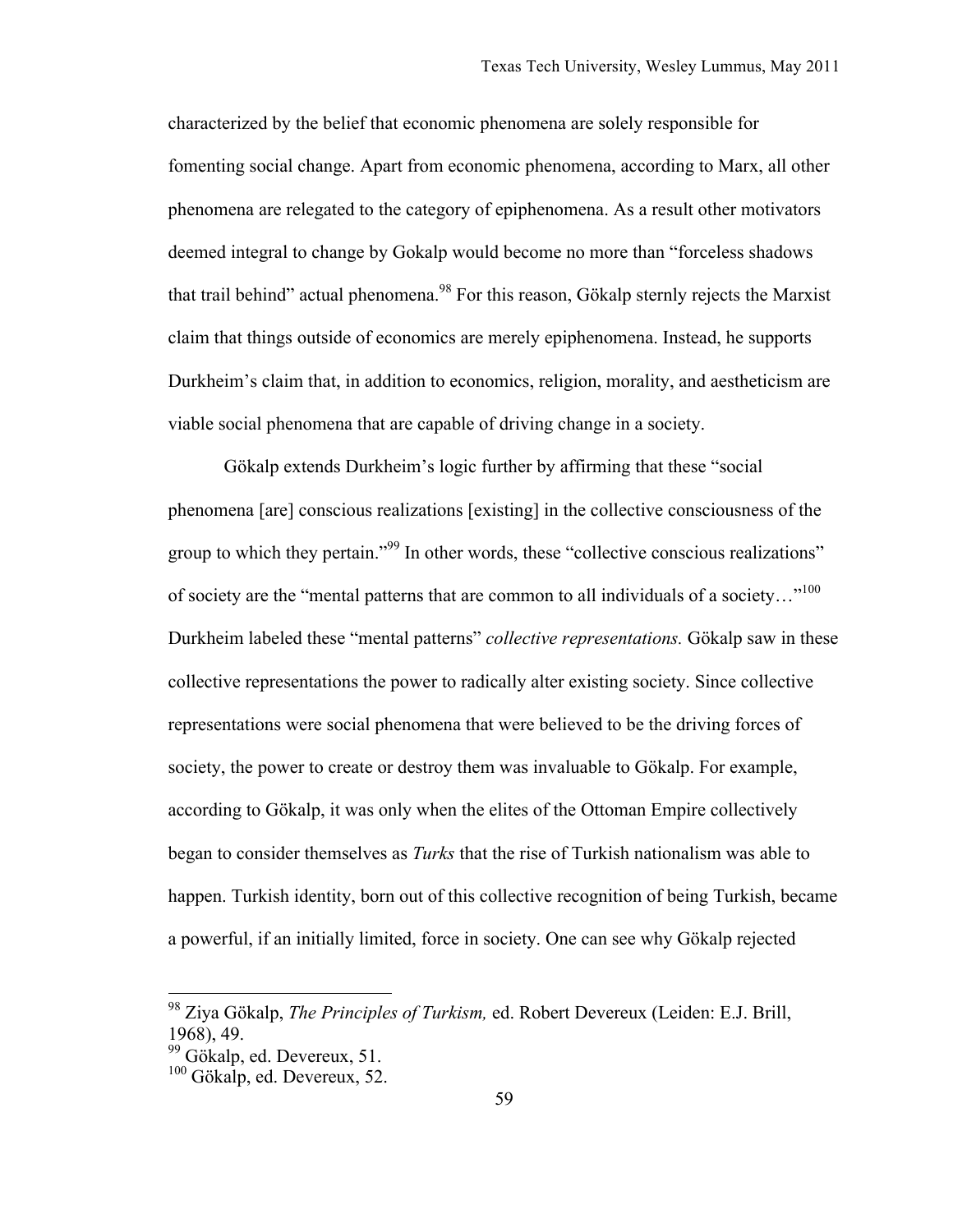Marx's idea that the economy was the sole phenomenon able to shape collective recognition. Gökalp wrote that extra-economic phenomena (i.e. art, literature, religion) would prove invaluable as tools for the Turkist movement to build, mold and spread such collective representations of Turkish identity.

One way in which collective representation of Turkish identity was perpetuated was through written "histories" penned by Turkist intellectuals of the Tanzimat and Late Ottoman periods. Gökalp credited these early Turkists as a vanguard from which Turkish identity was constructed and communicated to future generations. One such writer, Ahmet Vefik Paşa, used both ethnic and linguistic history to lay the building blocks of Turkish identity. In Vefik's 1864 work *Şecere-i Türki,* or *Turkish Lineage,* he presented a "historical" dialog between the non-Turkic Mahmud Yalvaç, an ambassador for Genghis Khan, and Sultan Mehmed Harzemşah of the Turkic Harzemşah Sultanate. Here, Vefik's characters have been differentiated into categories of Turk and non-Turk. Yalvaç, who is "othered" in Vefik's narrative as a non-Turk, taunts the Turkish sultan by affirming the might of Genghis Khan and his armies in the face of the sultan's apparent "inferior" forces. Yalvaç claims that Genghis Khan possesses the means and the right to expand his empire. To this claim, the Turkish sultan boldly declares,

Oh Mahmud, do you realize [the extent of] my country's borders, how virtuous my country is in its demand [to preserve this borders]? And [do you realize] how glorious a state my state is? By what standard does your Khan consider himself greater than I when he calls me son [a derogatory label] [?] And by what measurement as a solider does he considers himself greater than  $I$ ?<sup>101</sup>

<sup>&</sup>lt;sup>101</sup> Ahmet Vekif, "Secere-i Türki," in Yeni Lise Kitapları: Metinli Türk Edebiyatı III, ed. Abdurrahman Nisari (Istanbul: İnkılap Kitabevi, 1951), 86.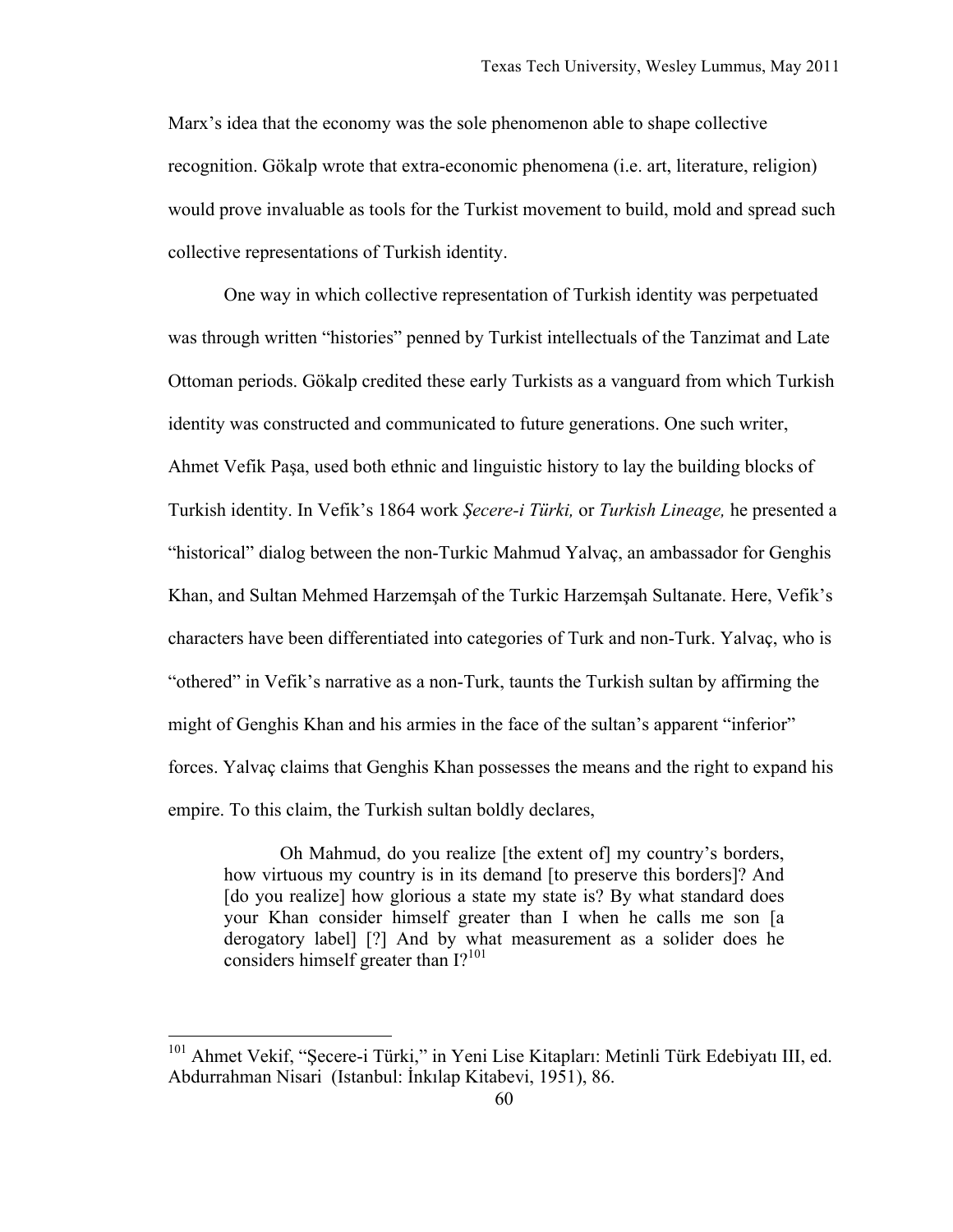According to Vefik, the sultan's bold speech convinced the Mongol ambassador to immediately recognize the glory of the sultan's domains and thus the ambassador agreed to share conquest with the Turks. By concocting this *deus ex machina*, Ahmet Vefik did not subject his narrative to historical inquiry, but instead used historical narrative to proclaim the defining qualities he associated with Turkish identity. The Turks were "virtuous," "glorious," and devoted to the preservation of their homeland. Vefik's "history" was intended to instruct the Turks of his era to pursue truly Turkish qualities. Through the phenomenon of "history," as Gökalp would classify it, Vefik's early work *contributed* to a budding collective representation of the "Turkish nation."

In addition to Ahmet Vefik, Gökalp also cites Süleyman Paşa, a member of the Ottoman military elite and writer during the Late-Ottoman period, as instrumental in perpetuating collective representation of the Turkish nation. As Minister of Military Schools from 1874-1877 until the defeat of the Ottomans in the Turko-Russian War, Gökalp revered Süleyman Paşa for making the first attempts "to introduce Turkism into the [Ottoman] military schools."102 In *Tarih-i Alem,* or *History of the World,* Süleyman Paşa reconstructed a speech given by Oğuz Han, who represented the Oghuz Turkic peoples, ancestors of the modern-day Turks, to his sons. Süleyman Paşa arranged this speech to come before Oğuz Han's sons planned to embark on a hunt in the desert territories of Iran, Syria and Egypt. "We are in a foreign land," the Khan says to his sons, careful to differentiate his identity from that of the surrounding inhabitants, "and I have no time to hunt for my tasks are many. From the sunrise, I have learned that there is a lot of game in the nearby desert. Go there and take your maidservants and menservants and

 <sup>102</sup> Gökalp, ed. Devereux, 4.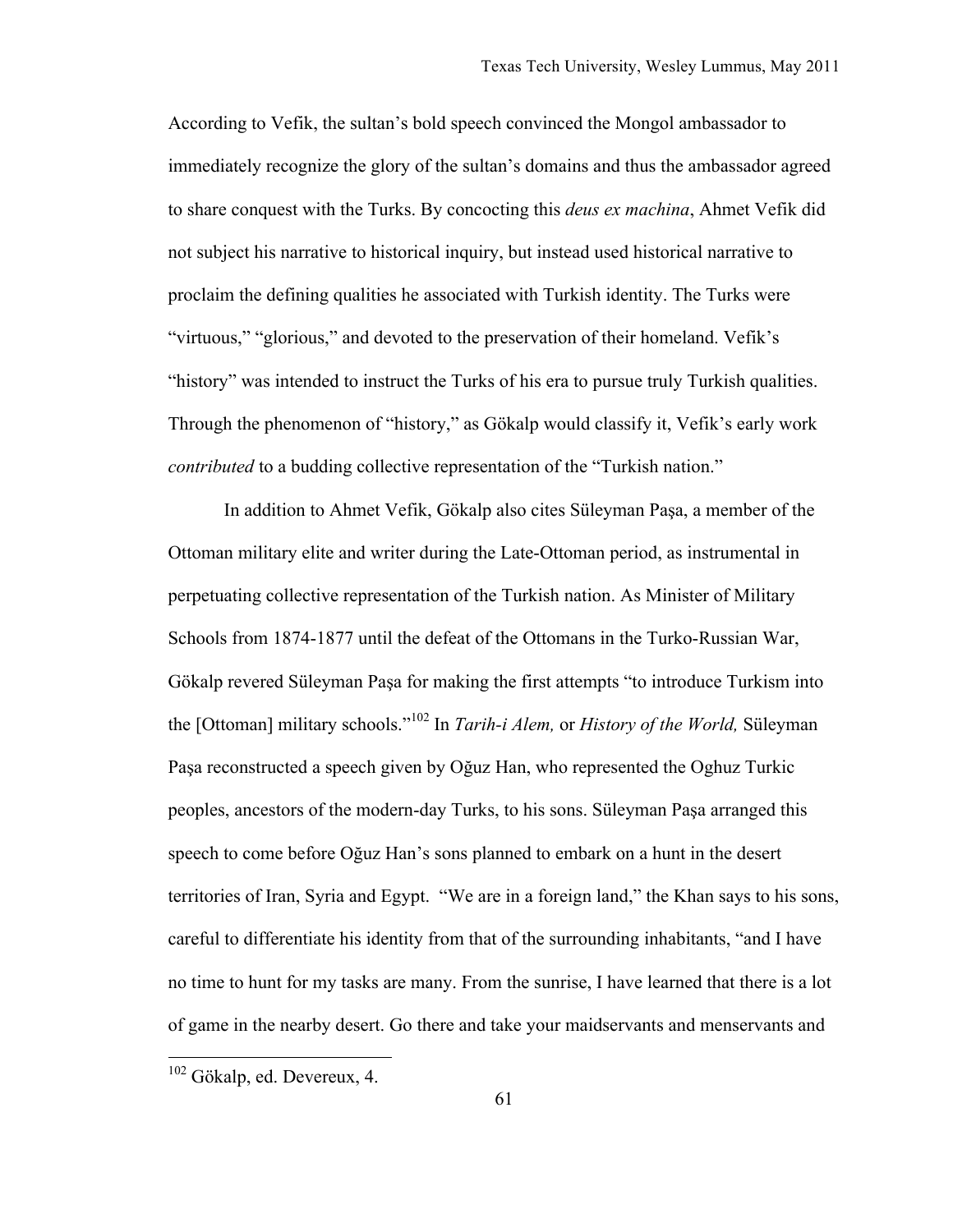hunt." <sup>103</sup> Süleyman Pasa later explains the significance of Oghuz Khan sending his three sons out to hunt in these "foreign" lands: his sons were "Gök Han of the [future] Ottomans, Deniz Han of the Seljuks and Dağ Han of the Oghuz." According to Süleyman Paşa, these three branches of identity, Ottoman, Seljuk and Oghuz, would eventually contribute to "exalted status of [modern] Turks" by claiming the "foreign desert" as their own and producing a Turkic population to inhabit it.<sup>104</sup>

Thus, with the early writings of Ahmet Vefik and Süleyman Paşa, the foundations of Turkism were born. Validated by "academic disciplines" such as history and geography, these foundations would prove invaluable to Turkist intellectuals of subsequent generations. Ahmet Vefik and Süleyman Paşa both emphasized the Turks' primordial "attachments" that they believed were "dervied from [the Turks'] place of birth, [their] kinship relations, religion, language, and social practices that [were] natural for [them]..."<sup>105</sup> Yet, as important as these writings were to Gökalp, he felt that Turkism remained incomplete as a fully realized "collective representation" as of 1923, when his treatise, *Principles*, was published. The final triumph of Turkism, for Gökalp, depended not merely on the ability to communicate the particulars of Turkish identity, but also on collective internalization of this identity. To this end, Gökalp wrote that Turkism's ultimate success would be dependent on societal adherence "[to] a [national] savior who enjoy[ed] a great moral influence [and who himself could] soon become part of the

 <sup>103</sup> Süleyman Paşa, "Tarih-i Alem," in Yeni Lise Kitapları: Metinli Türk Edebiyatı III, ed. Abdurrahman Nisari (Istanbul: İnkılap Kitabevi, 1951), 159.

<sup>104</sup> Süleyman Paşa, ed. Nisari, 159.

<sup>105</sup> Paul R. Brass, "Elite Competition and Nation-Formation," in *Oxford Readers: Nationalism*, ed. John Hutchinson and Anthony D. Smith (Oxford: Oxford University Press, 1994), 83.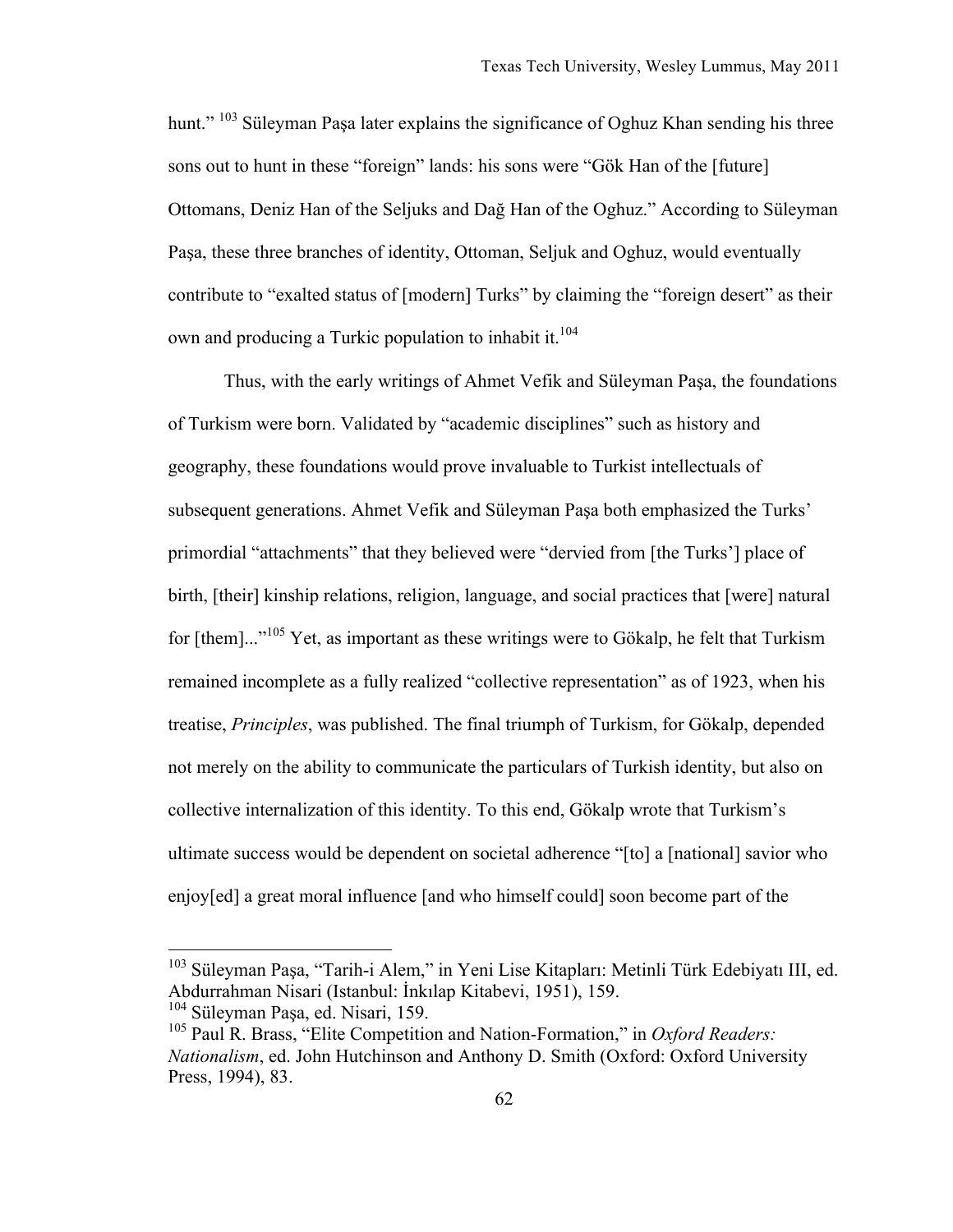common thoughts of the whole people."<sup>106</sup> In other words, it was not enough to merely *teach* the Turks their history and identity; the Turkist state needed to actively *promote* a modern-day individual, with whom the populace could engage. This mythic figure would, by his example, *embody* the tenets of the Turks' "national salvation."

The success of Turkism, both for Gökalp and the Kemalists, depended upon the wholesale adoption of a Turkist-constructed collective identity. Kemal, the heroic leader, was the model Turk whom all the populace was to emulate. It was incumbent upon Gökalp's proposed leader to impart to the inhabitants of Anatolia the Turkist-created collective identity. The people must be made to realize that "they [were indeed] Turks" and that "[their] religion and race [were] noble."<sup>107</sup> Hence, Kemal simultaneously became the leader and the chosen tool of the new Turkist state. It was to that end that such great efforts were poured into the  $10<sup>th</sup>$  anniversary celebration of the founding of the Turkish state. Displays of military might, speeches from the beloved Gazi, declarations of friendship and praise from foreign nations all reinforced the idea of the supremacy of the Turkist-created collective identity that was measured in the flattering speeches of foreign diplomats.

### Mustafa Kemal: Gökalp's "Great Turk"

Among the proponents of Turkism the belief is widely shared that the "truth" of Turkish identity was concentrated initially in the hands of a select elite in the Ottoman bureaucracy, military and intelligentsia. They were the guardians and eventual

 <sup>106</sup> Gökalp, ed. Devereux, 52.

<sup>107</sup> Gökalp, ed. Devereux, 5. Gökalp quotes from Mehmet Emin Bey, "*Ben bir türk'üm, dinim, jinsim uludur.*"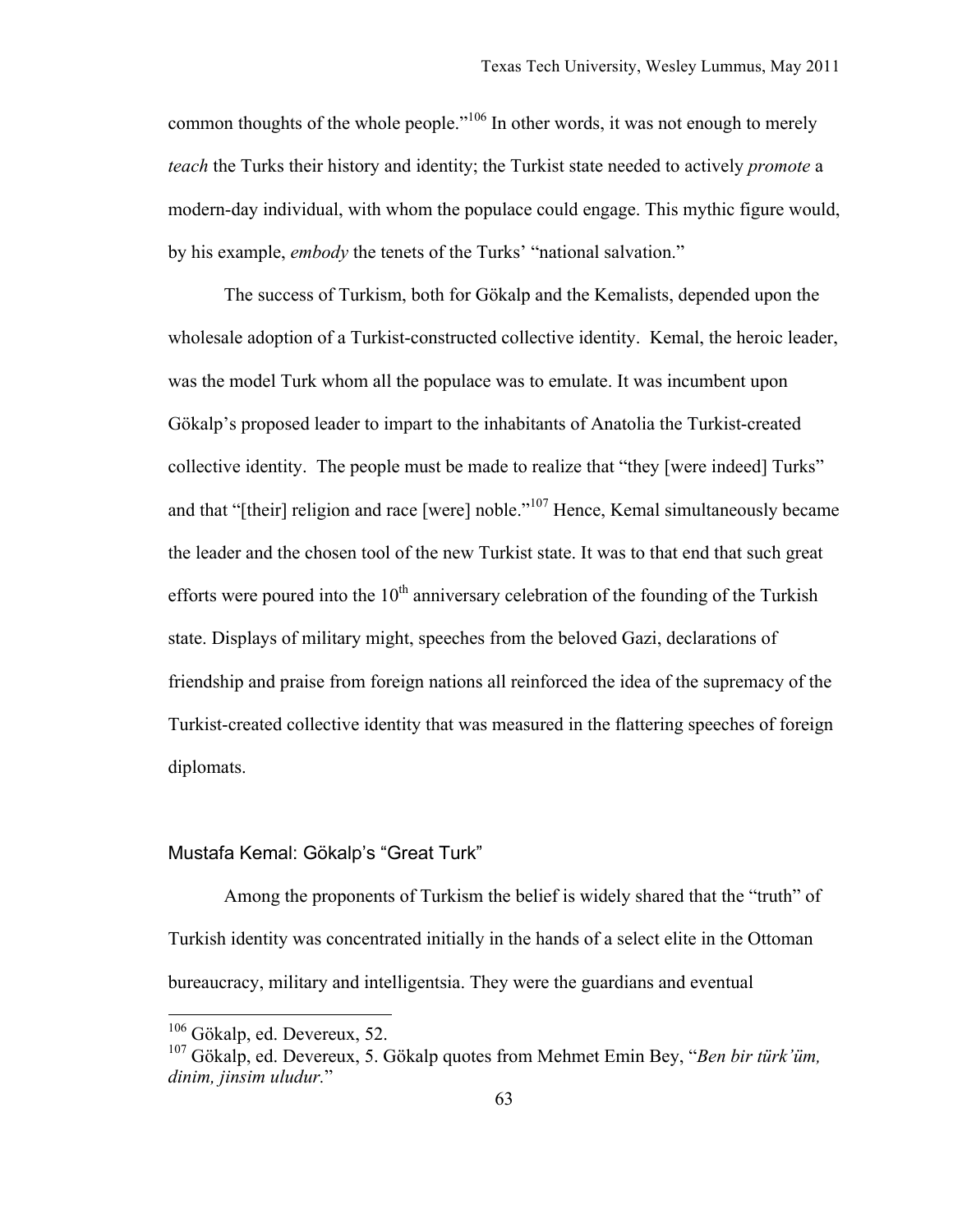proselytizers of the immutable "Turkish national character." Men such as Ahmet Vefik, Mehmet Emin Bey and Süleyman Paşa bore what those proponents have deemed to be the "truth" of the Turks' righteousness, bravery and morality. This "message" was then inherited by the next generation of elites, including Ziya Gökalp and Halide Edip Adıvar, who safeguarded it, nurtured it, intrepreted it and sought to implement it. All they lacked, then, was the appearance of their "apocalyptic figure" (to use Mardin's terminology) to fullfill the promises of this carefuly guarded message.

The anointing of Mustafa Kemal as the "Great Turk" who would accomplish this endeavour was achieved via a process of deliberate and ideological construction by the Kemalist state. In other words, it was never preordsained that Mustafa Kemal would fullfill the role of Gökalp's "Great Turk," able to implement Turkism in Anatolia. This took years of consistent image building, but such determination on the part of the state paid off. By the year of his death in 1938, Mustafa Kamal was hailed by the vast majority of Turks not only as the enduring leader of the country, but also as the unifying symbol of its revolutionary ideals.

Mustafa Kemal's ascent to the role of Turkey's "Great Turk" was the result of the efforts of the Kemalist state as well as certain Turkist ideologues from within his inner circle. They recorded and emphasized his intellectualism, knowledge, and his intimate command of the ideals of the enlightenment and positivism. Those were the intellectual traditions which had long informed the Turkist movement. It was only natural then, that only he who had mastery over these ideas would be qualified to preside over the birth of the new nation, and to reign as its "philosopher king." One historical source that showed how successful the Kemalists were in promoting and perpetuating Mustafa Kemal's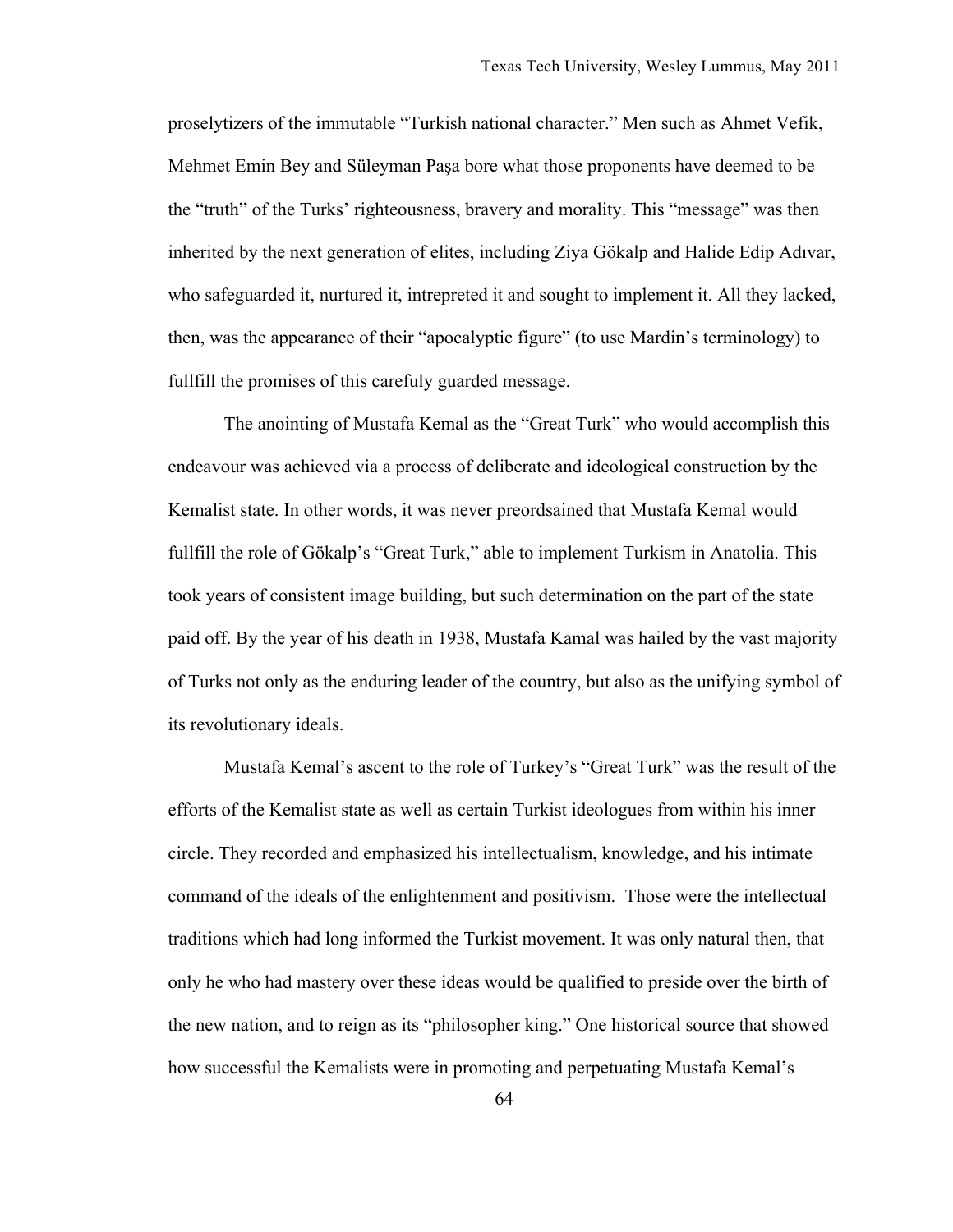"Great Turk" image was Halide Edip Adıvar's memoir on the Turkish War of Independence titled *Türk'ün Ateşle İmtihanı*, or *The Turk's Trial by Fire*. In her memoir, which was written in 1962, Adıvar recounts her time spent in Ankara as an interpreter to Mustafa Kemal. When reading Adıvar's account it is striking to discover the extent to which Kemal and the other leaders of the Turkish nationalist movement were portrayed as completely versed in the writings of the French philosophes and as well as Turkist intellectuals such as Gökalp. This is significant because French philosophy, as discussed in Chapter One, was central to the creation of Turkish national identity. Adıvar's writings reinforced this image of the "Turkish nationalists versed in French political thought." As Mustafa Kemal best "understood" French political ideology, according to Adıvar's account, he was naturally poised to claim the leadership of the Turkist movement which was after all conceived by French-knowing elites of the Ottoman past.

To illustrate this, Adıvar recounted a debate that took place between Mustafa Kemal and other nationalists in March of 1920. The debate was centered on the type of representative body the new Turkish state would adopt. Firstly, Adıvar's narrative presents the views for the vision of the future Turkish state as advocated by the faction of the "[distinguished] professor of constitutional law," Celâlettin Arif. Arif advocated for "a legislative parliament, a cabinet and also an executive council at the head of which [these partisans] wanted to bring a parliamentary chairman."<sup>108</sup> Vehemently opposed to this vision was Mustafa Kemal. Believing that Arif's proposed government "would frighten the people," Mustafa Kemal, as recounted by Adıvar, boldly asserted that "all

 <sup>108</sup> Halide Edib Adıvar, *Türk'ün Ateşle İmtihanı*: *İstiklâl Savaşı Hatıraları* (İstanbul: Can Sanat Yayınları, 2007), 133. "*Bir teşrî-i meclis, bir kabine, bir de icra heyeti kurmak ve bunun başına de meclis reisi getirmek istiyorlardı.*"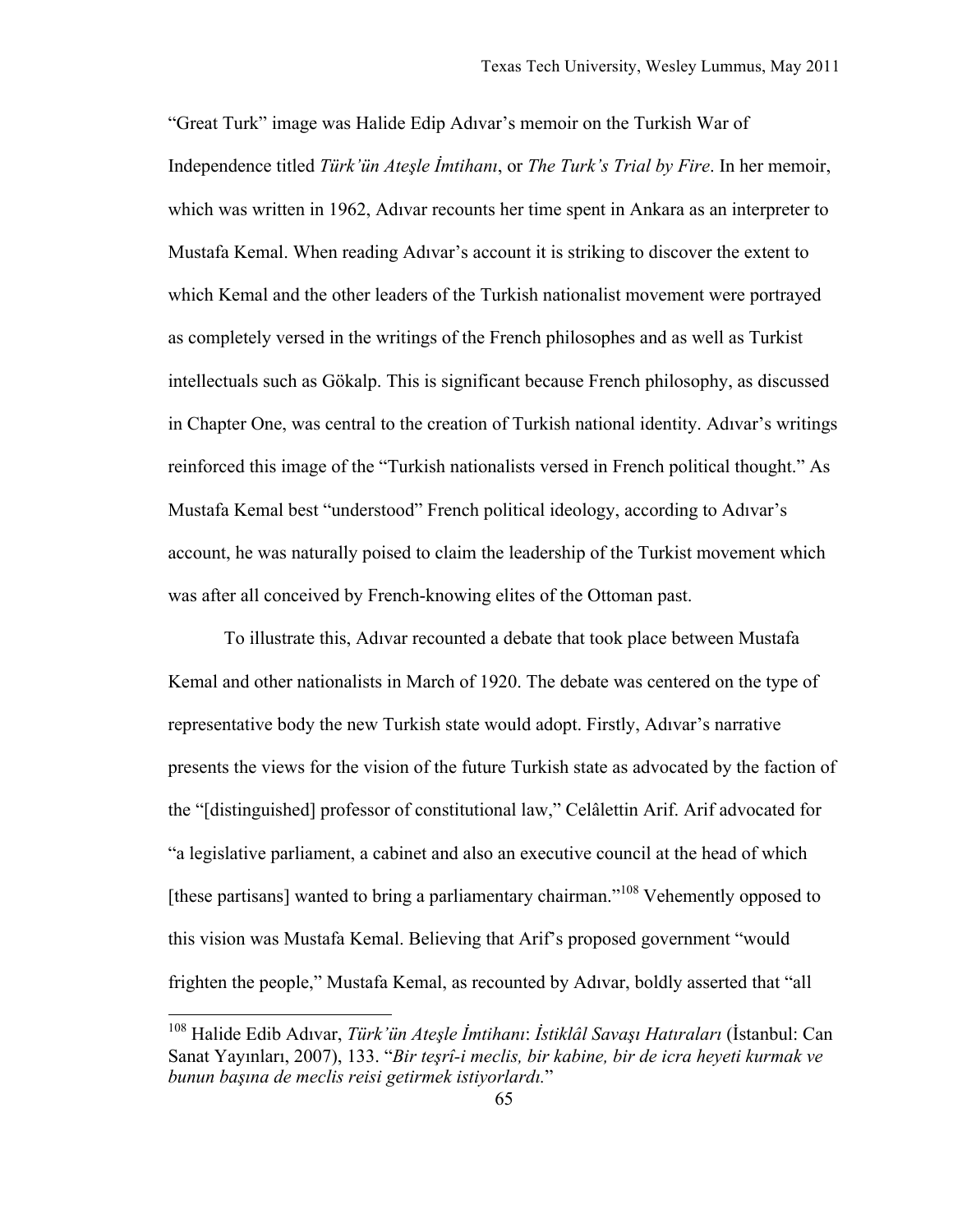power [rests with] the people." Furthermore Kemal stated that "[this] power is not [to be] divided; the executive and legislative [should not be] separated from one another."<sup>109</sup> In this speech, Adıvar states that Kemal "spoke completely like Jean Jacques Rousseau"<sup>110</sup> as he advocated the principle popular sovereignty. By painting Mustafa Kemal in this light, Adıvar reinforced the myth that it was the elite "French-knowers," who would harbor and protect Turkism. Ultimately, Kemal was portrayed as the most accomplished of these new age philosophers, and the one best suited to bring a modern and powerful Turkish nation into being.

Adıvar portrayed Mustafa Kemal and his partisans as firm advocates for the implementation of Rousseau's theories of governance. She paid particular attention to Kemal's advocacy of Rousseau's notion of *volonté générale*, or "the general will of the people." Kemal's opposition to a representative body with divided executive and legislative chambers was based, according to Adıvar's account, on his "concern" that such a division would bypass popular sovereignty and *volonté générale*. Kemal's argument used Rousseau's idea that sovereignty should not be divided by the political structure of government. Hence, Mustafa Kemal advocated a single chamber *meclis*, or *assembly*, that would act as the legislative and executive body of the new Turkish state. Adıvar quotes Mustafa Kemal further,

All legislative and executive power will be in the hand of the assembly and [both] will elect representatives to the cabinet. They [the deputies] will only be accountable to the assembly. By this, their accountability will not be to the cabinet. $111$ 

 <sup>109</sup> Adıvar, 133. "*Bütün kudret halkındır. Kudret bölünmez, icrai ve teşriî diye birbirinden ayrılmaz."* 

 $110$  Adıvar, 133.

<sup>111</sup> Adıvar, 133.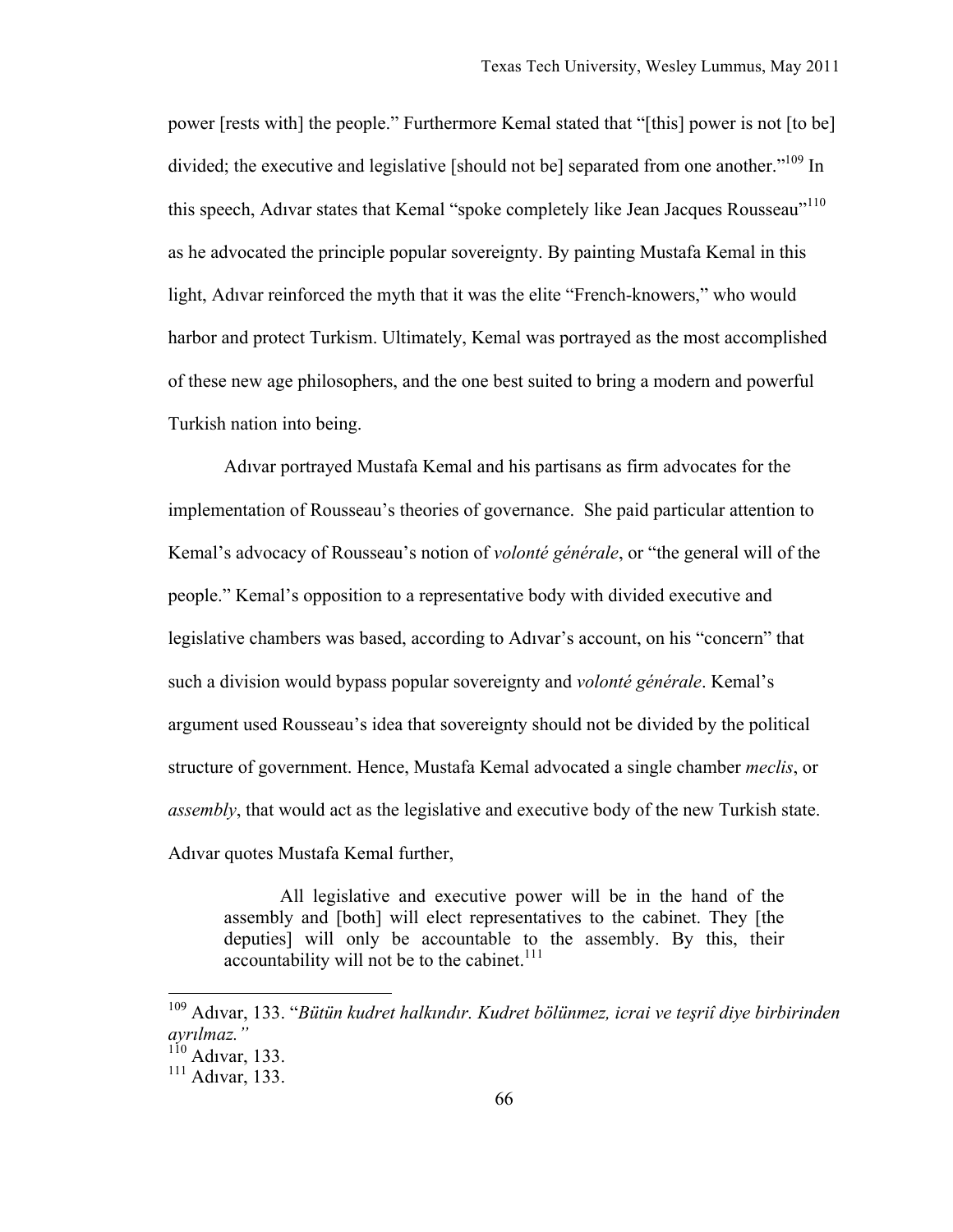Mustafa Kemal, according to Adıvar's account, envisioned a *meclis* where one chamber exhibited both legislative and executive authority and from that chamber a ruling cabinet [kabine] would be selected. In this system, the political notion of *volonté générale* would be affirmed. It was believed that, in order to best implement a Turkist government, it would be quite appropriate and necessary to borrow from Rousseau's idea of *volonté générale*. The use of French nationalist concepts, such as *volonté générale*, had a long precedent in the trajectory of Turkism and, when taken up by authors like Adıvar, further affirmed Mustafa Kemal's identity as the "Great Turk" who, by his superior intellect, would stand ready to guide the masses.

Along with acknowledging the principles of French political thought as fundamental to Turkist legitimacy, Mustafa Kemal's insistence on a single-chamber assembly was also intended to return to the supposed governmental structure of the pre-Ottoman Turkic tribes. In other words, Kemal and his followers, in addition to patterning their ideas off Rousseau, harkened back to the imagined past of their tribal confederations for inspiration on forming an assembly. Thus, the Kemalists secured their legitimacy twofold: by using French political rhetoric so integral to their ideological forerunners and by seeming to return to their Turkic past by patterning the nationalist *meclis* off of pre-Ottoman Turkic "tribal assemblies." In *Principles*, Gökalp, too, melded French political thought, *volonté générale,* with the idea that the pre-Ottoman Turkic tribes preserved national sovereignty through their assemblies. In his chapter on "*Ethical Turkism*" Gökalp writes that "Among the ancient Turks, sovereignty belonged to the tribe. Small tribes ruled by a national assembly that administered the fate of the people, while in large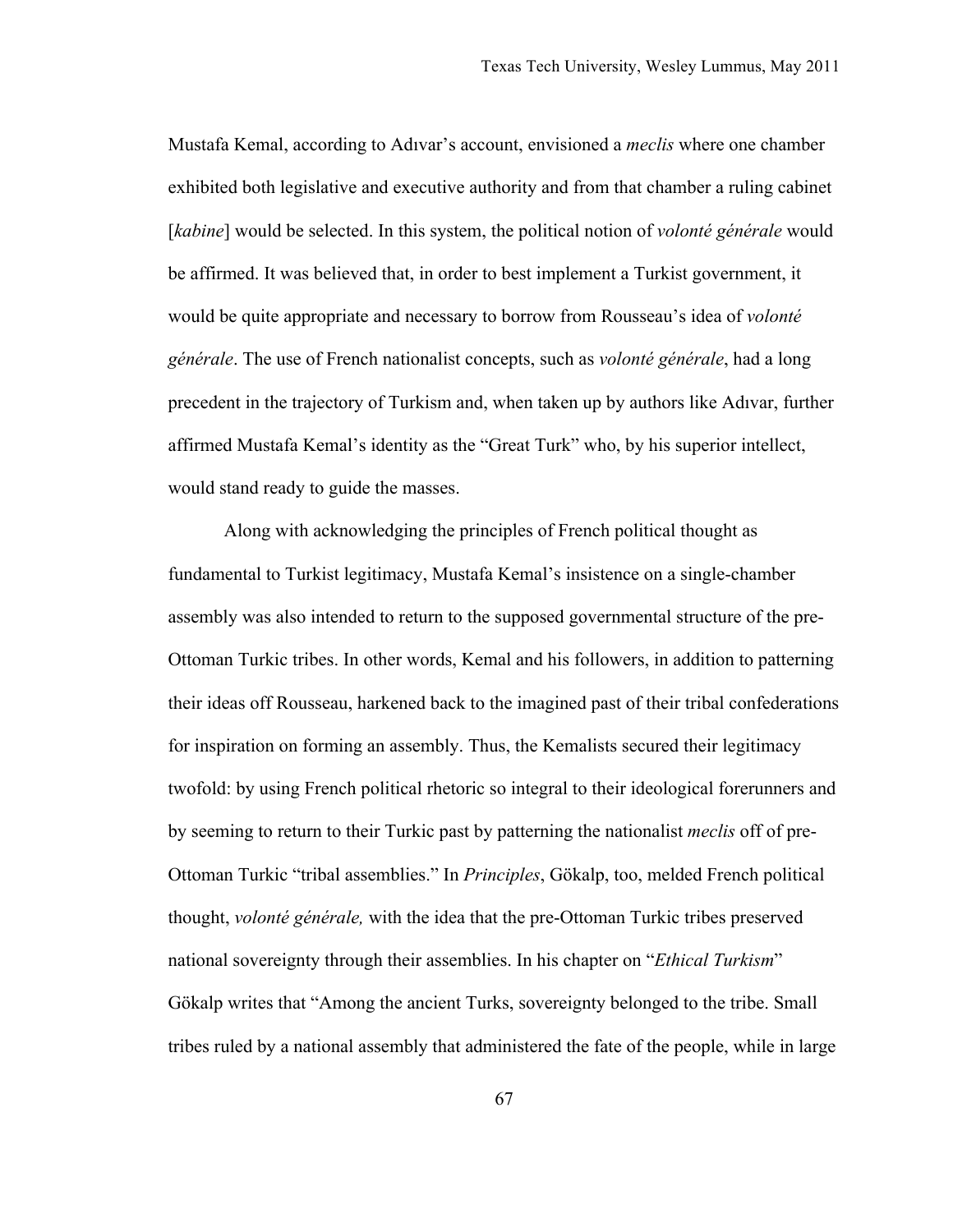tribes tribal affairs were in the hands of an assembly... $n^{112}$  Thus, Gökalp affirmed that tribal sovereignty indeed existed among the pre-Ottoman Turks. The all-power tribal "assembly" embodied this sovereignty.

Mustafa Kemal's insistence on the pivotal role the cabinet would play in selecting a leader for the *meclis* was also upheld in Gökalp's *Principles*. Gökalp wrote that the tribal *kurultay*, or *council*, "[was] elected, and could depose, the [tribe's] ruler."113 The function of the *kurultay* became synonymous with that of the *kabine* proposed by Mustafa Kemal. According to the Turkist vision, the *kabine* would be a modern-day *kurultay* that would select the leader of the assembly or parliament. It should be noted that *kurultay* remains a term used extensively in modern Turkish politics and it exists under various spellings in other Turkic languages.

The question must be asked then, "in their pursuit of collective representation, did Turkists like Gökalp simply reconstruct the governing structure of the pre-Ottoman Turkic tribes in order to match neatly with Rousseau's idea of *volonté générale?*" Significant research, conducted by historians focusing on Imperial Russia's interaction with the Turkic tribal confederations, offers a provocative answer. In his monograph on the expansion of Imperial Russia into the frontier, *Russia's Steppe Frontier,* Michael Khodarkovsky explains the political structure of individual Turkic tribes Russia encountered. Khodarkovsky writies that "In both the Crimea and Kazan, major decisions were made at the Khan's council (divan), or, if necessary, at a larger gathering (kurultay),

 $\frac{112}{112}$  Gökalp, 103.

 $113$  Gökalp, 104.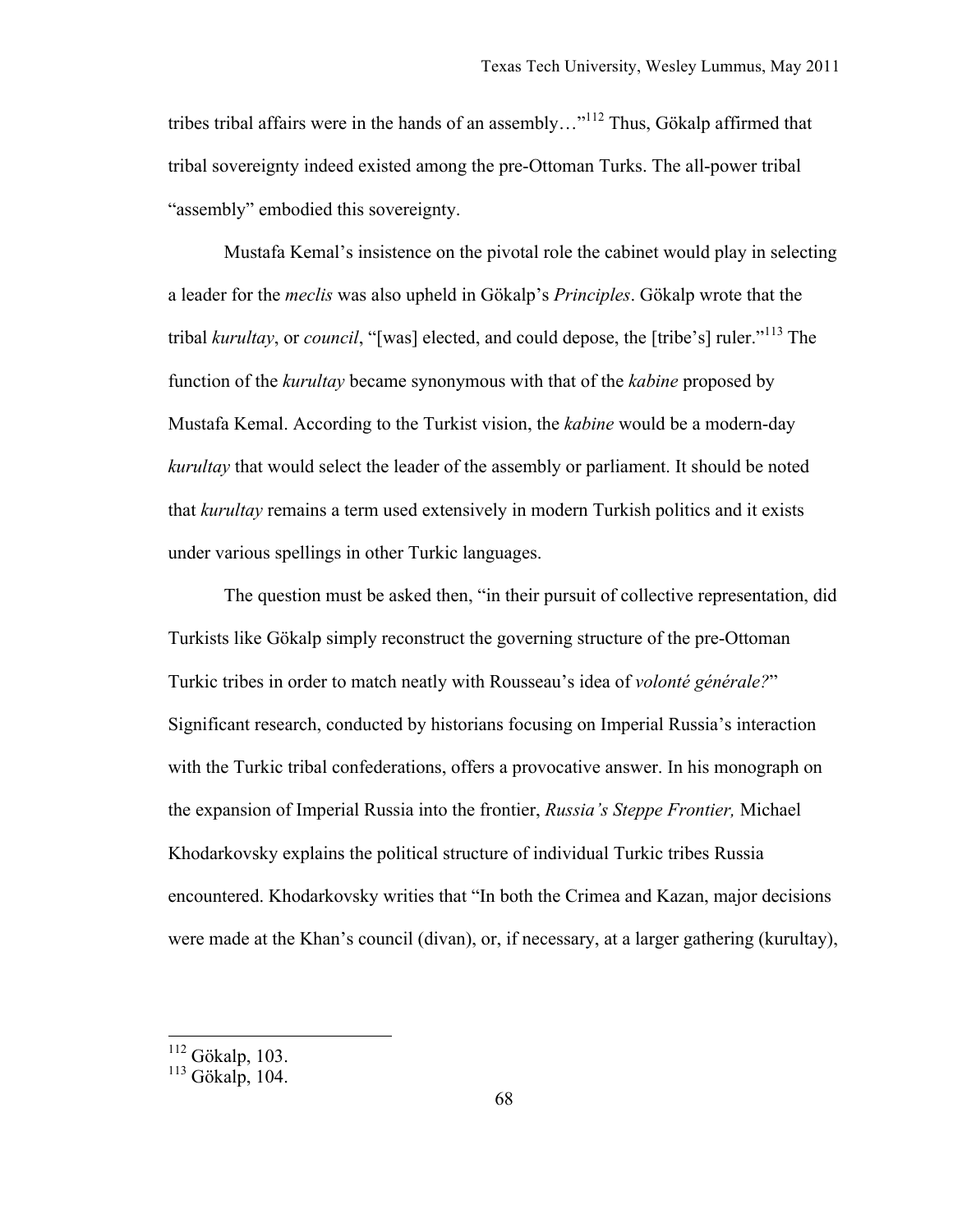which included nobles, clergy, and the 'best' people."<sup>114</sup> Here, the *kurultay* emerges as one type of council responsible for major tribal decisions. Khodarkovsky characterizes the "authority of the [Kazakh] khan [as being] severely circumscribed by members of the nobility, who preserved their influence and independent power base" as well as Buddhist Kalmyk Turks' leader, or chief *tayishi*, as being elected "by consensus among the [other] *tayishis* and influential *zayisang* [lesser nobility]."115 Thus, Khodarkovsky's research on the Turkic tribes of the Russian Empire reveals some truth to Gökalp's assessment of tribal sovereignty. For the Crimean, Kazan, Kazakh and Kalmyk tribes, there existed a council, comprised mainly of nobles, which elected the khan or an equivalent to power.

Along with the ideological side of Kemal, reciting Rousseau and defending the national sovereignty of the Turkish nation, Adıvar included the pragmatic side of Kemal as well. Further in her memoir, Adıvar reports that "On August 5, 1921, Mustafa Kemal Paşa was elected by the Grand National Assembly as *başkumandan* [head general], meaning a type of military dictator possessing all power."<sup>116</sup> The assembly, formed according to the vision of the partisans of Kemal, manipulated *volonté générale* and "Turkic" national sovereignty in order to bestow limitless authority upon Mustafa Kemal. It is ironic that, in the end, the Turkists' wish to emulate French nationalism would indeed be granted as the "Napoleonic" Mustafa Kemal would seize control of the assembly and invest himself with limitless authority. The initial investiture of Mustafa Kemal with limitless power was seen as crucial to ensure the success of the war effort.

 <sup>114</sup> Michael Khodarkovsky, *Russia's Steppe Frontier: The Making of a Colonial Empire, 1500-1800* (Bloomington and Indianapolis: Indiana University Press, 2002), 11.

<sup>&</sup>lt;sup>115</sup> Khodarkovsky, 14.<br><sup>116</sup> Adıvar, 215.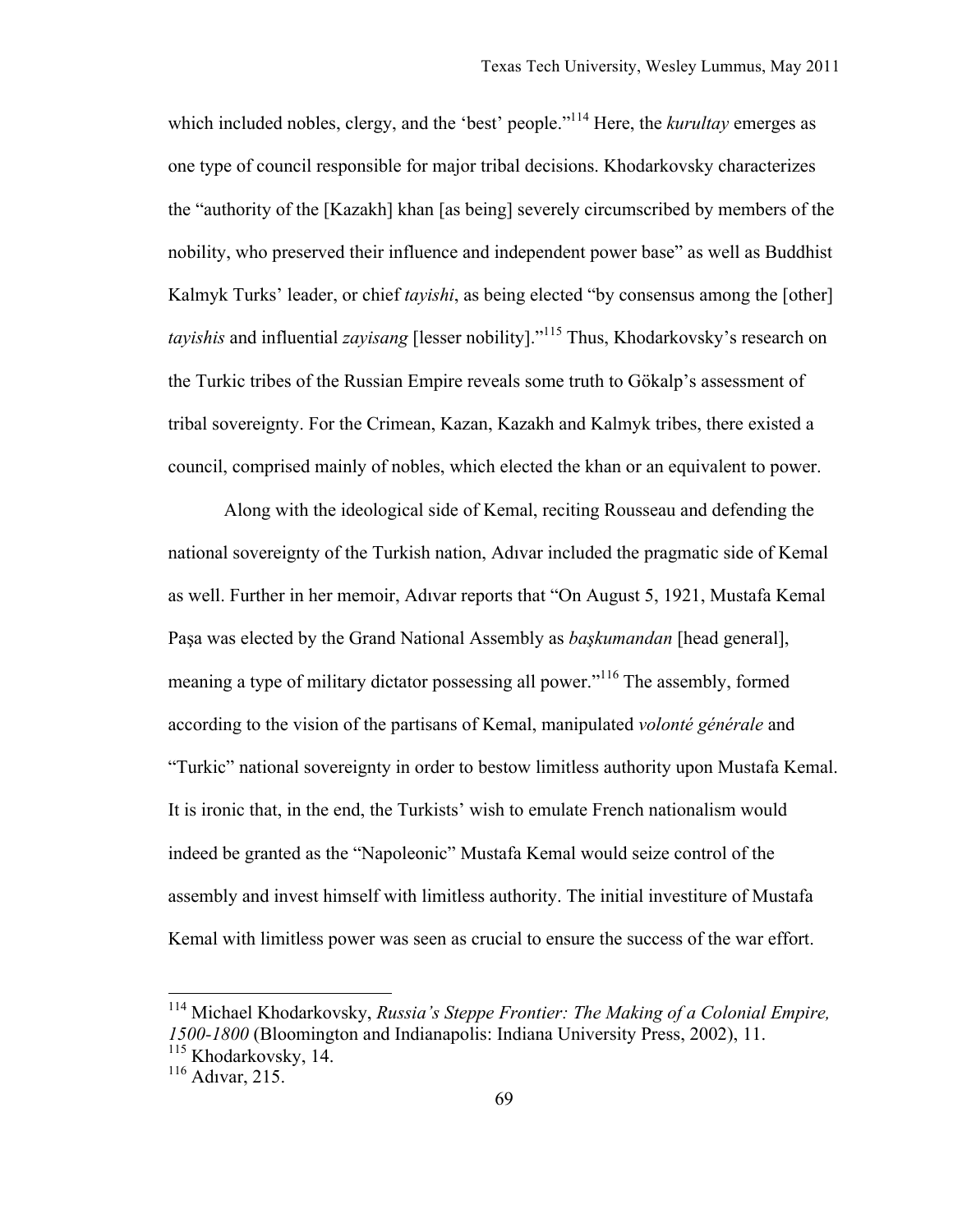By the authority of the assembly representing national sovereignty and *volonté générale,*  Mustafa Kemal had consolidated his supreme position among the nationalists in Ankara. He was, for all practical purposes, elected the "khan" of the newly empowered Turkish "tribe". From his initial position as *başkumandan* of the nationalist forces to his undisputed authority as the Republic's first president, Mustafa Kemal, and his partisans, sought to elevate his status to that of the "Great Turk" through collective representation; effectively Kemal was to become the "apocalyptic figure" Gökalp sought: the longawaited messiah who would establish perfect justice and peace among the Turks through the implementation of Turkist ideology.

#### Mustafa Kemal's Anatolian Tours

As the Kemalist state entered the 1930s, one of the ways it guarded the image of its reforming savior was to keep Mustafa Kemal highly visible to the populace. The Gazi's frequent tours through Anatolian villages and cities, all in the name of monitoring the progress of the nation, became one way for the state to continually reinforce adherence to his image and hence to Turkism. In this regard, Mustafa Kemal's tours of Anatolia mirror those of his contemporary, Reza Pahlavi, the recently crowned Shah of Iran. Both men made frequent and extended tours of their countries in an effort to promote the metropole's programs of nationalizing identity to its periphery. In Reza Pahlavi's case, the metropole was Tehran and the periphery were the provinces of north and south. In Mustafa Kemal's case, the metropole was Ankara and the periphery were major towns in eastern and western Anatolia.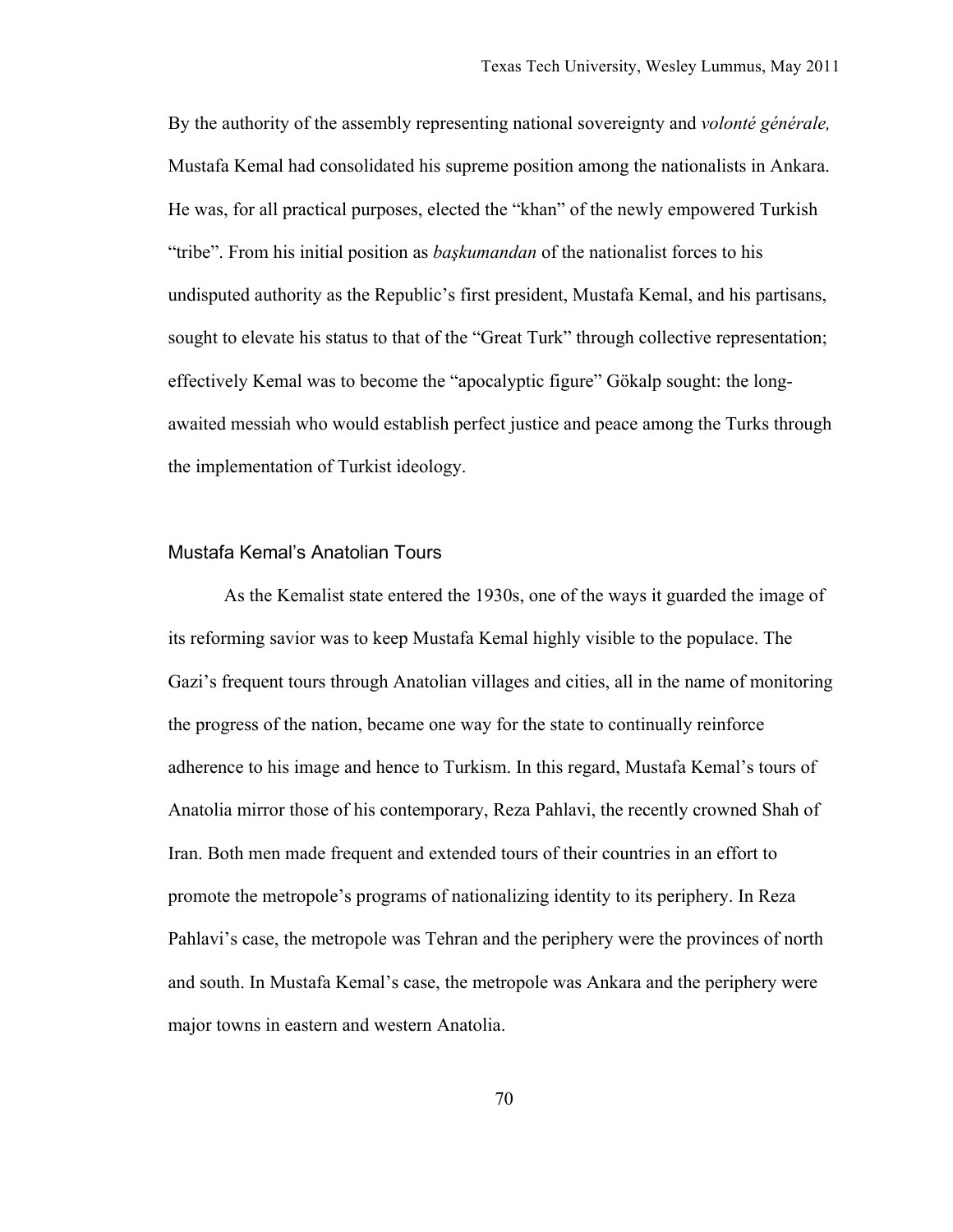From various reports on Mustafa Kemal's tours across Anatolia by French diplomats, one can see that there were varying degrees of success in soliciting admiration for the Kemalist state's great leader. In a diplomatic cable dated January of 1933 from J.S. Barbier, the French *chargé d'affaires* to Turkey, it was reported that Mustafa Kemal and his cadre decided to "leave Ankara on the  $15<sup>th</sup>$  [of January] to embark on a trip [through] Anatolia lasting multiple weeks."<sup>117</sup> On a voyage that included sojourns in Eskişehir, İsmit, Bursa, Konya, Adana, Mersin and İzmir, Mustafa Kemal and his "*familiers habituels,"* or *close circle,* were reported to have inspected the progress of industrial development in each locale. For example, Barbier reported that Mustafa Kemal "had his special train stop at principle stations on the new iron track that [was] directed towards [the] Kütahya [province]. After having been stationed for a day in this city [Kütahya], where he visited, among others, the [centers] of pottery manufacturing, the Gazi departed again for Konya, Adana and the southern provinces..."<sup>118</sup> Like other industrializing countries of the 1930s, Turkey had been hit hard by the worldwide economic crisis, prompting the state to enact *etatism*, or state-directed investment in industrial development. Barbier provided a general assessment of the Gazi's voyage by stating that "the zigzag voyage [of Mustafa Kemal]…seems only to be oriented towards enterprise without a certain political goal other than to bring enthusiasm to a population traumatized by the crisis and [also] to keep up, by passing through, the zeal of the local

<sup>&</sup>lt;sup>117</sup> J.S. Barbier, January 27, 1933. "A.S. Voyage du Gazi en Anatolie." Microfilm Series: P2250. Pp. 3. *Ministère des Affaires Etrangères, Archives Diplomatiques.* La Courneuve, Paris.

<sup>118</sup> Barbier, January 27, 1933. "A.S. Voyage du Gazi en Anatolie."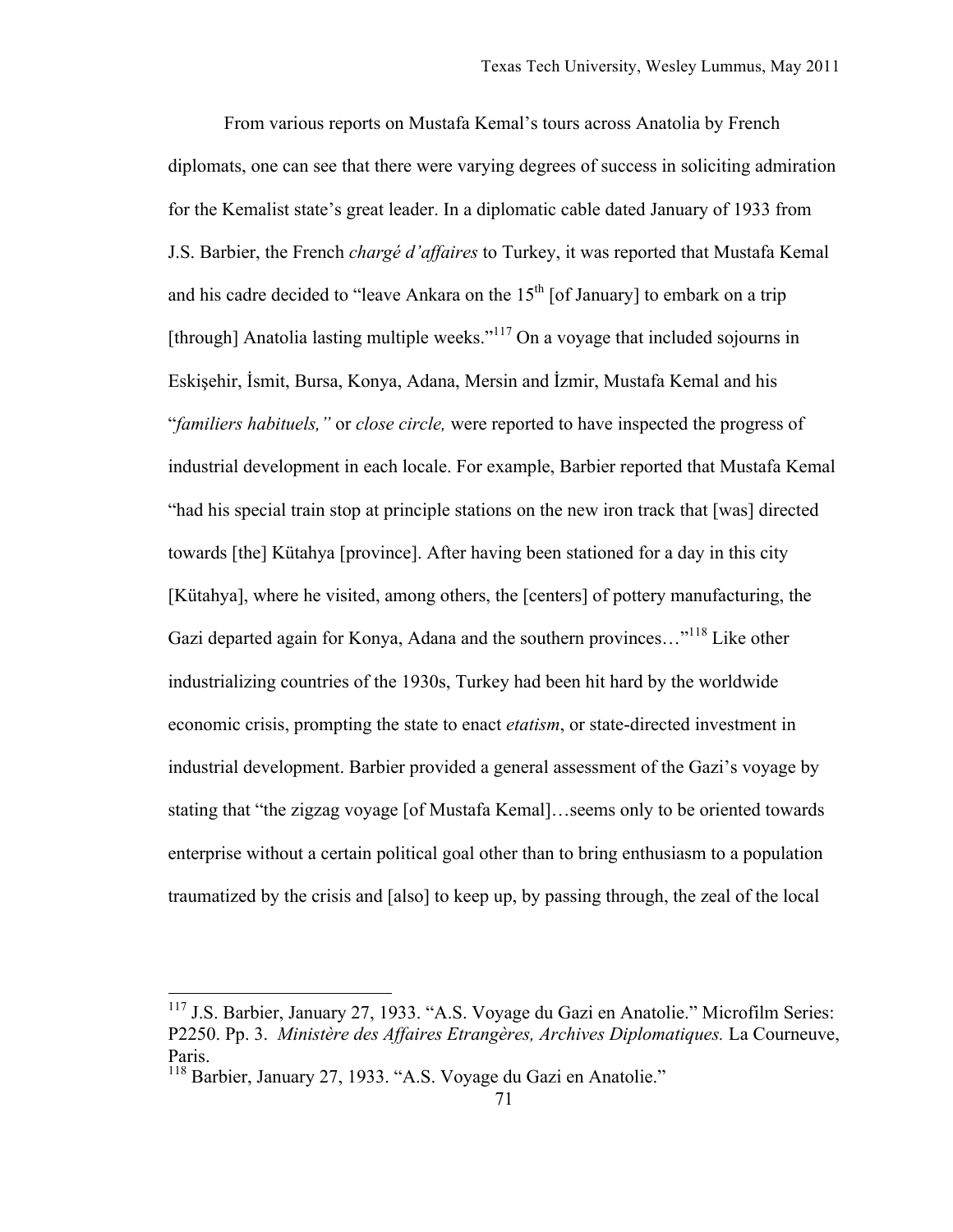chapters of the People's Party."119 Barbier certainly failed to understand the *raison d'être* of Kemal's tour by ruling out the political intentions of state's attempt to maintain morale in the local chapters of the People's Party. This was precisely the goal of the state in sending Mustafa Kemal on tour of Anatolia.

Barbier's report on the Gazi's tour, despite failing to see the tour as a political move, does, however inadvertently, provide insight into the motives of the state. Barbier explained that from among Kemal's cadre, "the Minister of the National Economy…came into contact with producers, to inquire into their situation and, if need be, to raise their morale and promise government assistance looking towards the largest possible development of national industry and agriculture."120 Therefore, the state ministers certainly paid lip service to the economic concerns of local industrialists. Mustafa Kemal, however, had much more pressing concerns than the ailing economy. Barbier wrote,

As for the Gazi, his principle personal concern seems to be, if the local press is to be believed, to inquire from the delegations he has received the state of linguistic research in the surrounding regions, [as well as] to investigate the etymologies of area names in order to make their origins seem purely Turkish…[He] seeks, in all circumstances, to establish that the Turks, far from being…considered recent invaders of Anatolia, are directly tied to the ancient populations of this region, in particular to the Hittites $^{121}$ 

Therefore, one can see in Barbier's report that the state's goals in affirming its Turkist ideology through proto-Turkic claims to Anatolia remained a top priority, even in the face of economic hardships. Here, Mustafa Kemal took an active role in making inquiries

 <sup>119</sup> Barbier, January 27, 1933. "A.S. Voyage du Gazi en Anatolie."

<sup>120</sup> Barbier, January 27, 1933. "A.S. Voyage du Gazi en Anatolie."

<sup>&</sup>lt;sup>121</sup> Barbier, January 27, 1933. "A.S. Voyage du Gazi en Anatolie."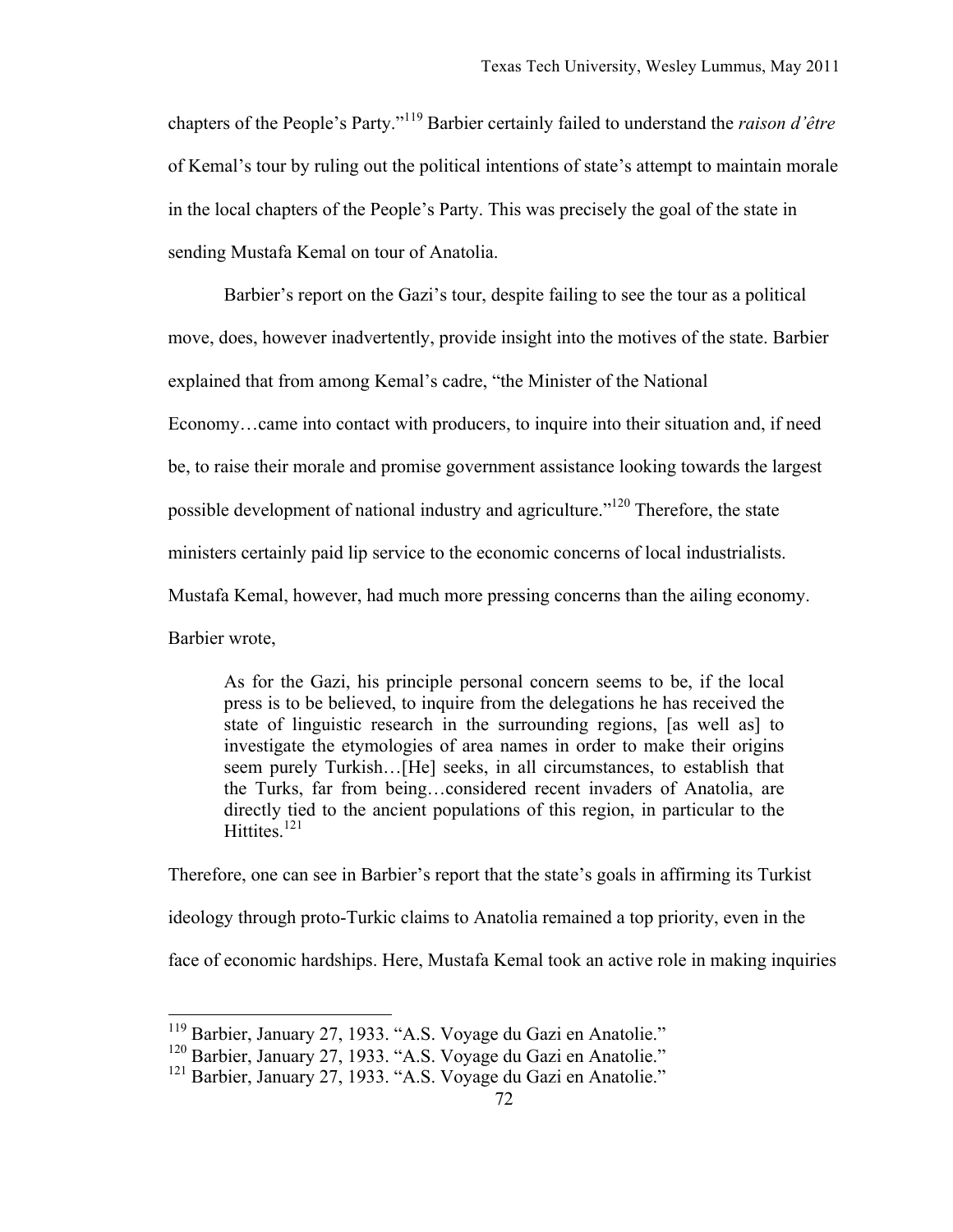on the progress of local etymologists and historians commissioned with "discovering" proto-Turkic settlement. In this, Kemal employed his exalted status to advance one of Turkism's core tenets: the ancient presence, and therefore legitimacy, of the Turks in Anatolia. If the "visionary" ideas of Ahmet Vefik and Süleyman Paşa pronounced the historical greatness of the Turks, then Mustafa Kemal, Turkey's "philosopher king," would seek verify such ideas through historical and etymological inquiry. This inquiry of Mustafa Kemal shows not only the extent to which the Kemalist state was committed to Turkism, but also the personal role the leader played in upholding this ideology through academic and scientific inquiry.

From Barbier's report, the Kemalist state did not only send Mustafa Kemal on tours of Anatolia in the effort to perpetuate his mythic status, but, in his absence, also sent other influential members of the government to surrounding *valiyetler* to promote Turkism's collective representative. Barbier reported that government ministers, "imitating at once [the Gazi's] example [,]…embarked on tours of diverse regions; [for example] the President of the Council…[went] on route to Adalia, and the President of the Assembly, Kiazim Paşa<sup>122</sup>, [set out for] Cilicia."<sup>123</sup> According to Barbier, "it [was] evident that these influential personalities did not choose to undertake such long trips at the same time that winter show[ed] its severity on the high plateaus of Anatolia, but [instead] preferred to spend the up-coming holiday in Istanbul."124 Nevertheless, their coopted participation in spreading the cult of the leader was indicative of the efforts of the

 <sup>122</sup> Barbier, January 27, 1933. "A.S. Voyage du Gazi en Anatolie." Note: Most likely Kazım Karabekir. "Kiazim" could be misspelled or a French rendition of the name.

<sup>123</sup> Barbier, January 27, 1933. "A.S. Voyage du Gazi en Anatolie."

<sup>&</sup>lt;sup>124</sup> Barbier, January 27, 1933. "A.S. Voyage du Gazi en Anatolie."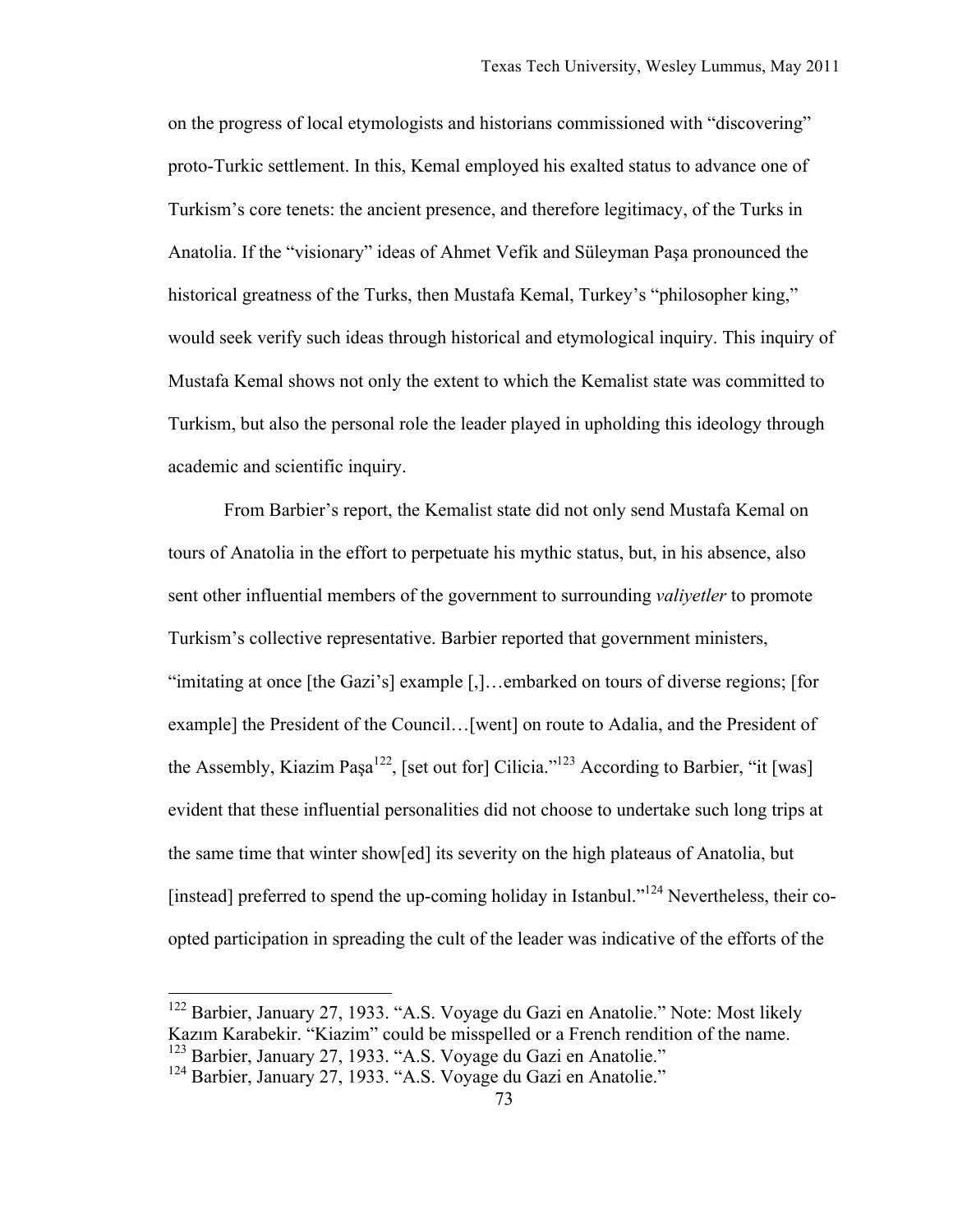*state* as a whole. In order words, the promotion Mustafa Kemal's image was not resigned to him alone or to his inner circle; instead, the state as a whole took part in his promotion. By stating that these officials "did not choose to undertake such long trips," Barbier hinted at the fact that their tours of Anatolia were not voluntary but rather coerced. The political climate was indeed such that the Kemalist elites could coerce its ministers to embark on such tours of promotion.

The touring of various government ministers raises an important question: how were the Kemalists able to *compel* these ministers to perpetuate Mustafa Kemal as Turkism's "messiah?" After all, could these ministers, many of whom acquired impressive nationalist credentials during the War of Independence, not have taken the opportunity to promote themselves instead of Kemal? A diplomatic cable from Charles Pineton de Chambrun, the French ambassador to Turkey, dated May of 1933, provides a possible answer to this question. In reporting on an interview given by Kazım Karabekir, the President of the National Assembly, to the newspaper *Milliyet*, de Chambrun writes that the reporter who interviewed Karabekir "envok[ed] the origins of the Kemalist movement, [and] personally placed blame on Karabekir [for] having favored a regionalist, if not separatist, movement in the neighboring provinces of the Caucasus" during the Turkish War of Independence.<sup>125</sup> In other words, the journalist was reported to have accused Karabekir outright of being a traitor to the Turkish Republic. De Chambrun's report would not have been farfetched, as historians do know that Karabekir

 <sup>125</sup> 125 Monsieur de Chambrun, May 16, 1933. "Incident survenu entre la presse officieuse et le Générale Kaizim Karabekir." Microfilm Series: P2250. Pp. 38. *Ministère des Affaires Etrangères, Archives Diplomatiques.* La Courneuve, Paris.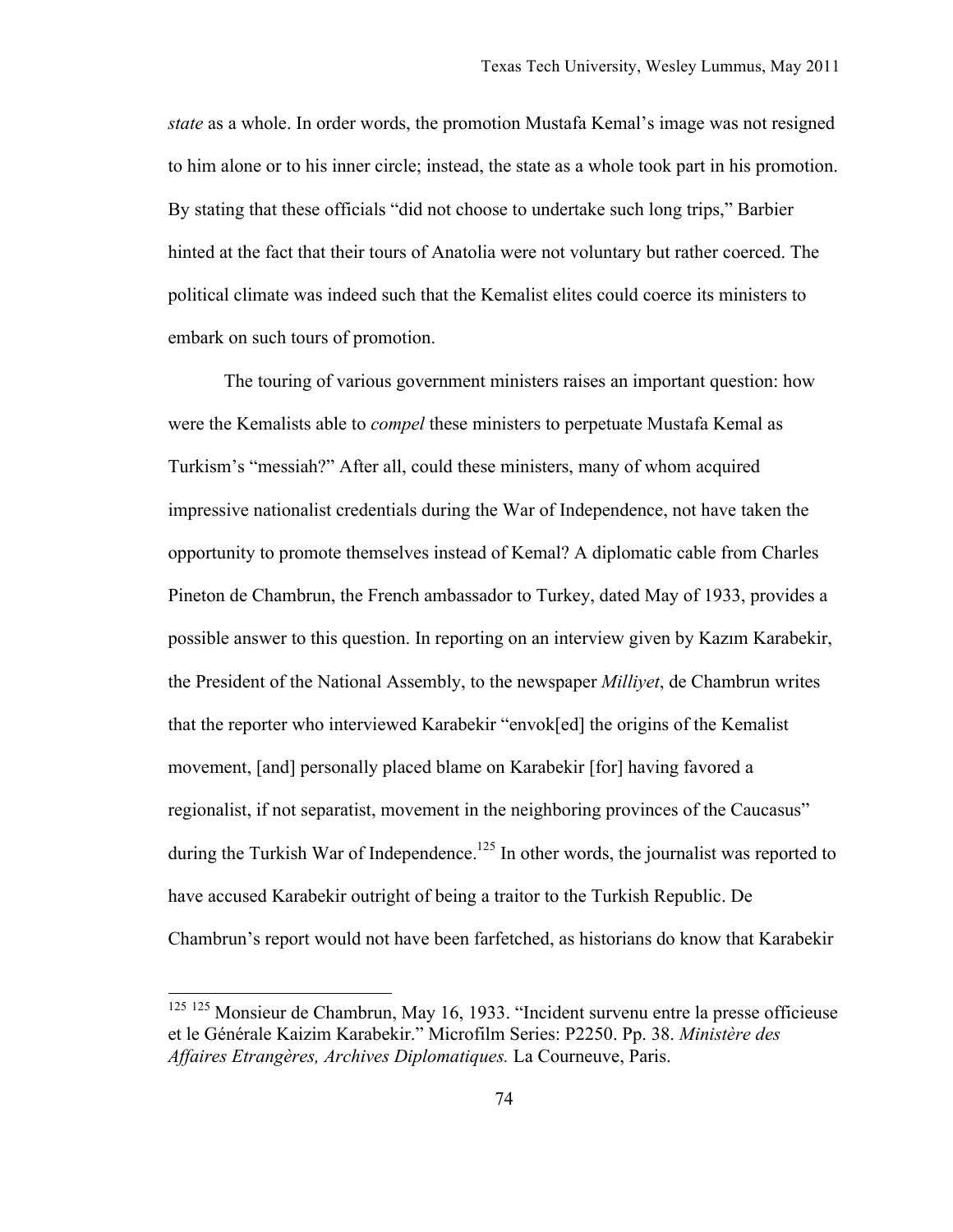was accused numerous times of treason by the Kemalist state, which even went so far as to threaten him with execution and to publically burn his memoirs. In the brief span of time the Kemalists allowed multiple political parties, October of 1924 to June of 1925, Karabekir founded the *Progressive Republican Party* with other influential nationalists such as Rauf Orbay, Adnan Adıvar (husband of Halide Edip Adıvar) and Ali Fuat. This party was opposed to Kemalist's Republican People's Party not so much in terms of ideology (for example, all members of the PRP supported the act of abolishing the Caliphate), but instead they were opposed to the timing and specific implementation of state programs. Under the pretext of "foiling" a PRP assassination plot, the Kemalists disbanded this party during its efforts to set up single party governance.

In this 1933 interview, Karabekir could not escape his past association with the PRP. What was worse, the Kemalists had deemed such an association to be "separatist" thereby opening the door to intimidation and coercion. However, Karabekir responded to the journalist's allegations by stating first that "[the journalist] [should] abstain…from mentioning [in a negative way] those who worked body and soul for national independence, but if [he did] speak of them, to have the scruples not to present them as *insolvent*."126 Later on in the interview, Karabekir seemed to affirm his loyalty to Kemalist state and "verified" Kemal alone as the "savior" of Turkey. Karabekir quoted Mustafa Kemal, stating, "Those who attribute the exclusive glory of our liberation to me commit an error of judgment. There exists two Mustafa Kemals. I am the mortal and fallible [Mustafa Kemal]. The other [Mustafa Kemal] is all of you, it is all of those [on]

 <sup>126</sup> de Chambrun, May 16, 1933. "Incident survenu entre la presse officieuse et le Générale Kaizim Karabekir."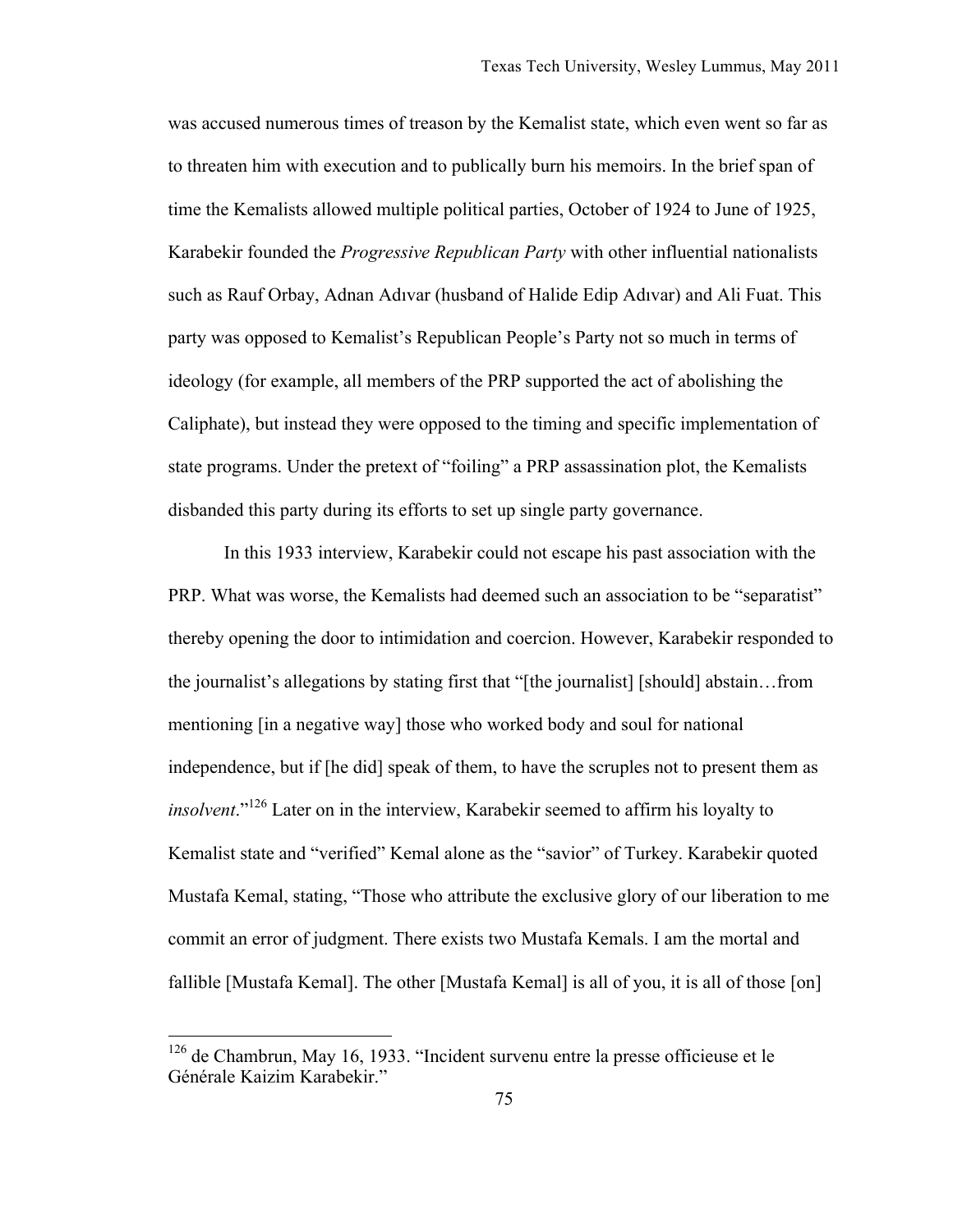whom I have defined and based the hopes [of the nation], all of those with whom I have worked to realize them [these hopes]. This [Mustafa Kemal] is immortal."<sup>127</sup>

Thus, as the example of Kazım Karabekir shows, the state went to great lengths to "compel" its ministers and officials to actively promote the image of Mustafa Kemal as Turkey's sole "savior," even to the detriment of the acknowledgement of their own contributions. As one sees from Karabekir's interview, not only had these prominent figures been silenced as well as constantly put on the defense for the slightest ideological deviation from the Kemalist state's conception of Turkism, but also that they had no choice but to resort to perpetuating their "Great Turk" as an outlet to voice their loyalty to the state. Again, one sees the gap between theory and practice in this. Gökalp advocated for Mustafa Kemal to embody the identity of the Turkish nation. The Kemalist state took Gökalp up on that; however, in order to ensure that no other individual would claim glory for himself, the state aggressively sought to intimidate and silence these potential "pretenders." Gökalp envisioned that collective representation would be enough to win the people to the Turkist cause. He believed that the populace would naturally accept the exalted image of Mustafa Kemal if the Gazi stepped out as their "Great Turk." Gökalp, however, *did not* envision the state's need to silence other prominent figures in its effort to promote Mustafa Kemal as the sole inheritor of Turkist ideology and application.

One must ask then *why* the Kemalist state had to resort to such measures of intimidation against otherwise credible nationalists such as Karabekir. The answer lies in a shortcoming in Gökalp's logic: that collective representations, once conceived, would

 $127$  de Chambrun, May 16, 1933. "Incident survenu entre la presse officieuse et le Générale Kaizim Karabekir."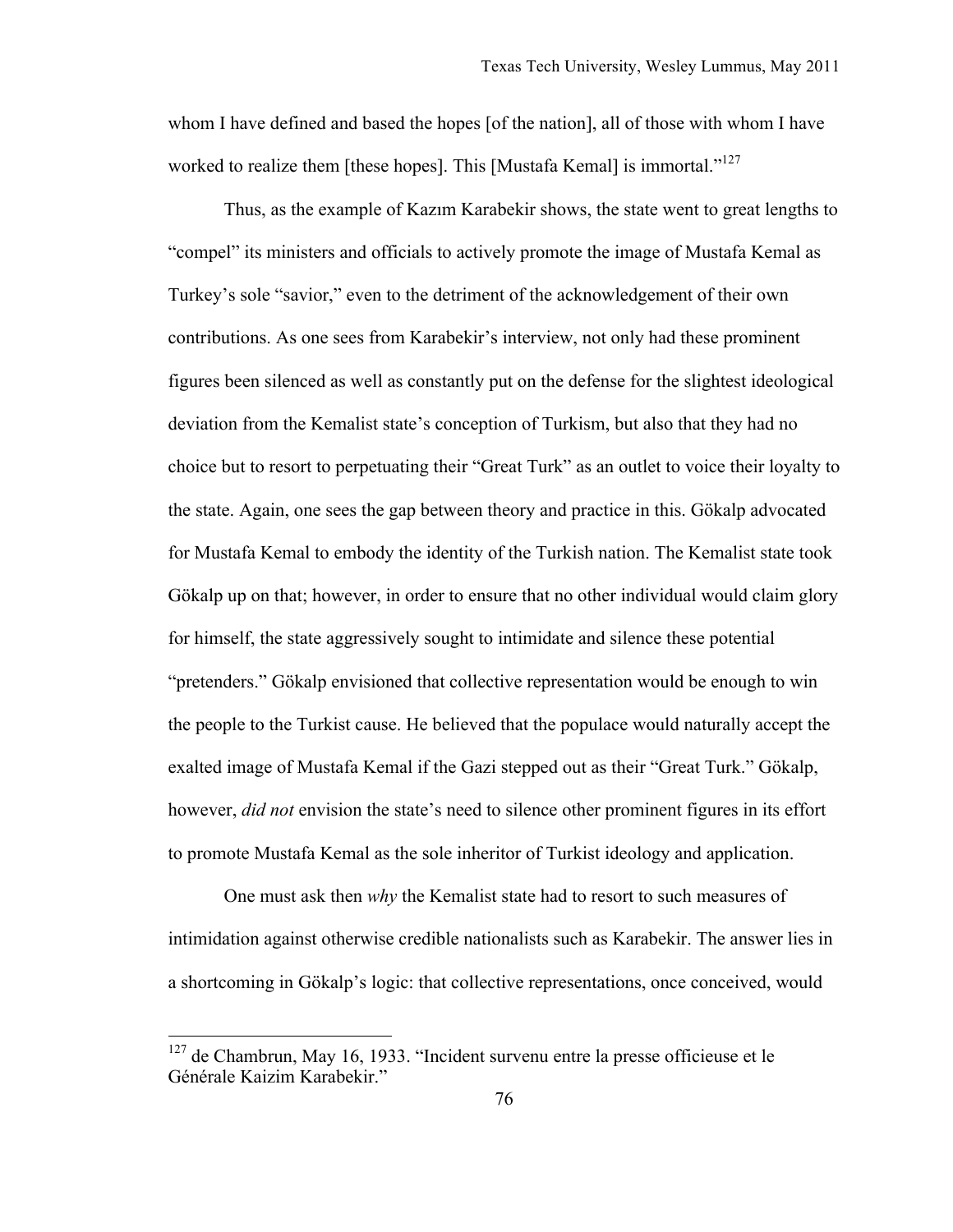maintain their perpetual potency in Turkey. This was not the case in reality. In fact, a

diplomatic cable from Billencocq dated February of 1933 comments on a rather

lukewarm reception thrown for Mustafa Kemal by the people of İzmir. Billencocq

reported that

Although the local press [in İzmir] consecrates laudatory [*dithyrambiques*] articles of raging enthusiasm among the people of İzmir [*la population smyrniote*] on the subject of the [up-coming] visit of their 'glorious liberator,' the truth is that the welcome made for the Gazi had been one of the most cold. Far from reaching the number of ten thousand people of which the newspapers spoke, the crowd that stood at the customs entry [where Mustafa Kemal entered the city] did not exceed seven or eight hundred people, the majority various [local] employees and dockworkers…128

From this cable, it is apparent that the newspapers' efforts to inspire enthusiasm from the

people of İzmir for the visit of their "great leader" were in vain as Mustafa Kemal

received a meager reception upon his visit to the city in 1933. Billencocq cites a credible

reason for the small numbers who greeted the Gazi. He states that "the harsh repression

of the attempted Menemen revolt and the numerous executions that followed…are visibly

the reasons for the dissatisfaction for the Gazi..."<sup>129</sup> The Menemen revolt, to which

Billencocq referred, took place in December of 1930 when a self-proclaimed *mehdi*, or

messiah, Derviş Mehmet, led his supporters in a full-scale riot over the Kemalists'

secular programs.<sup>130</sup> After decapitating one solider who tried to put down the riot, Dervis

<sup>&</sup>lt;sup>128</sup> M. Jean Beguin Billencocq, February 8, 1933. "A/S. Séjour à Smyrne du Gazi Moustapha Kemal Pacha." Microfilm Series: P2250. Pp. 9. *Ministère des Affaires Etrangères, Archives Diplomatiques.* La Courneuve, Paris.

<sup>&</sup>lt;sup>129</sup> M. Jean Beguin Billencocq, February 8, 1933. "A/S. Séjour à Smyrne du Gazi Moustapha Kemal Pacha."

<sup>&</sup>lt;sup>130</sup> For more detail, see Gavin G. Brockett, "Collective Action and the Turkish Revolution: Towards a Collective Framework*"* Middle Eastern Studies, Vol. 34, No. 4, Turkey before and after Atatürk: Internal and External Affairs (Oct., 1998), pp. 44-66.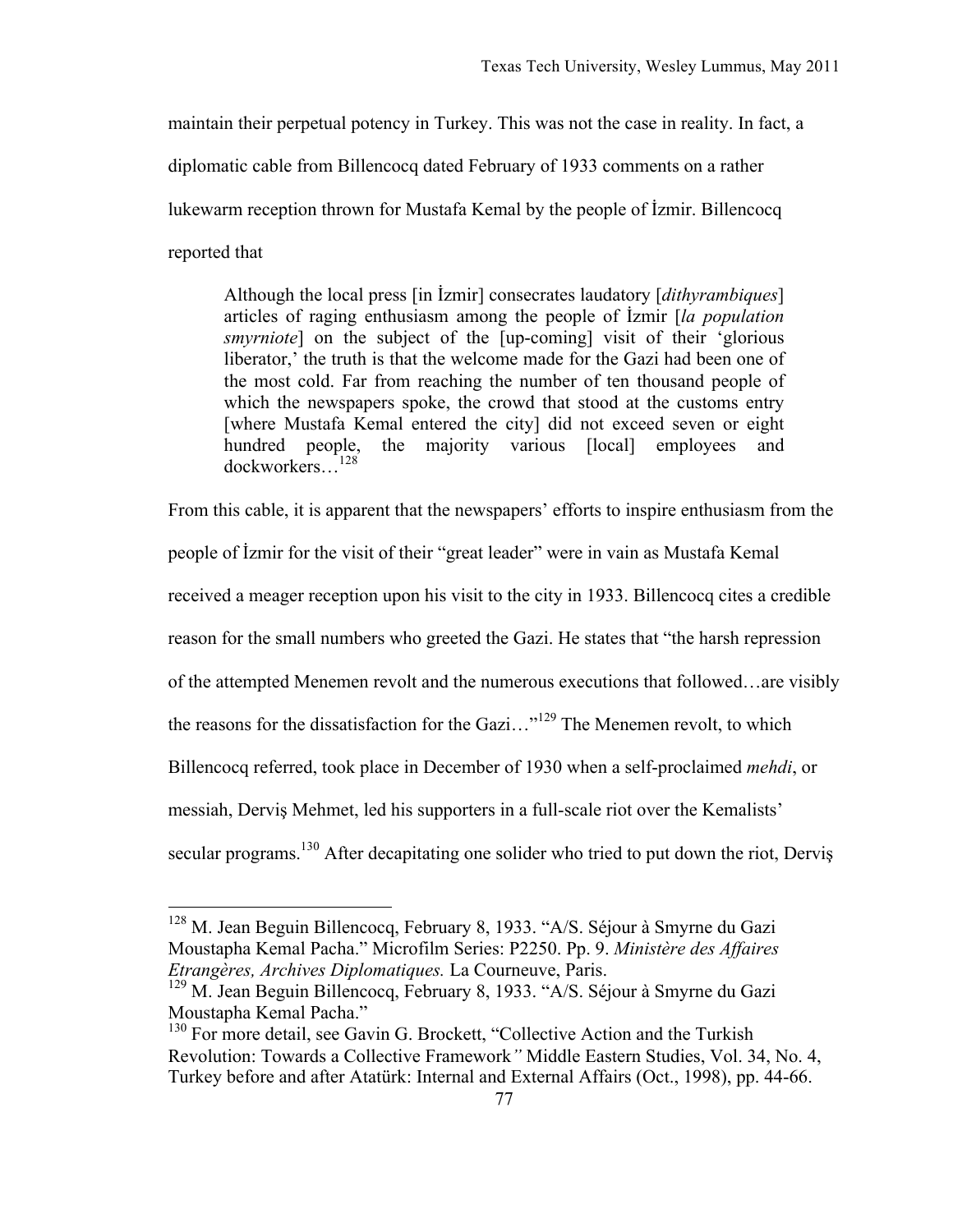Mehmet and his supporters seized the local mosque's green flag, placed the soldier's severed head on top of the pole and paraded it around the city. The riots were eventually crushed and the rioters made examples of by the Kemalist state to other would-be "*mehdis*." Derviş Mehmet and thirty-seven of his associates were publically hanged in the city square. The memory of that event, if one is to believe Billencocq's assessment, had since created negative sentiments among the people of Izmir for their "Great Turk" as they saw him as repressive and brutal for resorting to public execution. Given that this negative connotation of Mustafa Kemal and the Kemalists could possibly hinder the progress of Turkism in the city, it is not surprising that İzmir was a hotbed of Turkist intercession during the language and nationalist campaigns in the local halkevi 1934.

### "Atatürk"

 $\overline{a}$ 

Mustafa Kemal's rise to power began with victory over the European Imperial forces during Turkey's War of Independence. The so-called "radical wing" of the nationalist movement achieved independence for Turkey through shrewd negotiation of the 1923 Lausanne Treaty. The emergent Turkish state, however, did not stop at independence; instead, it sought to differentiate itself from the Ottoman past by aggressively combating Ottoman institutions, societal structure and identity and, in turn, reconstruct them along Kemalist-constructed "Turkist" lines. One such way the state went about the simultaneous process of Turkification and westernization was to make the adoption of surnames mandatory. Leading by example, Mustafa Kemal "accepted" the surname "Atatürk" after the deputies in the National Assembly voted overwhelmingly to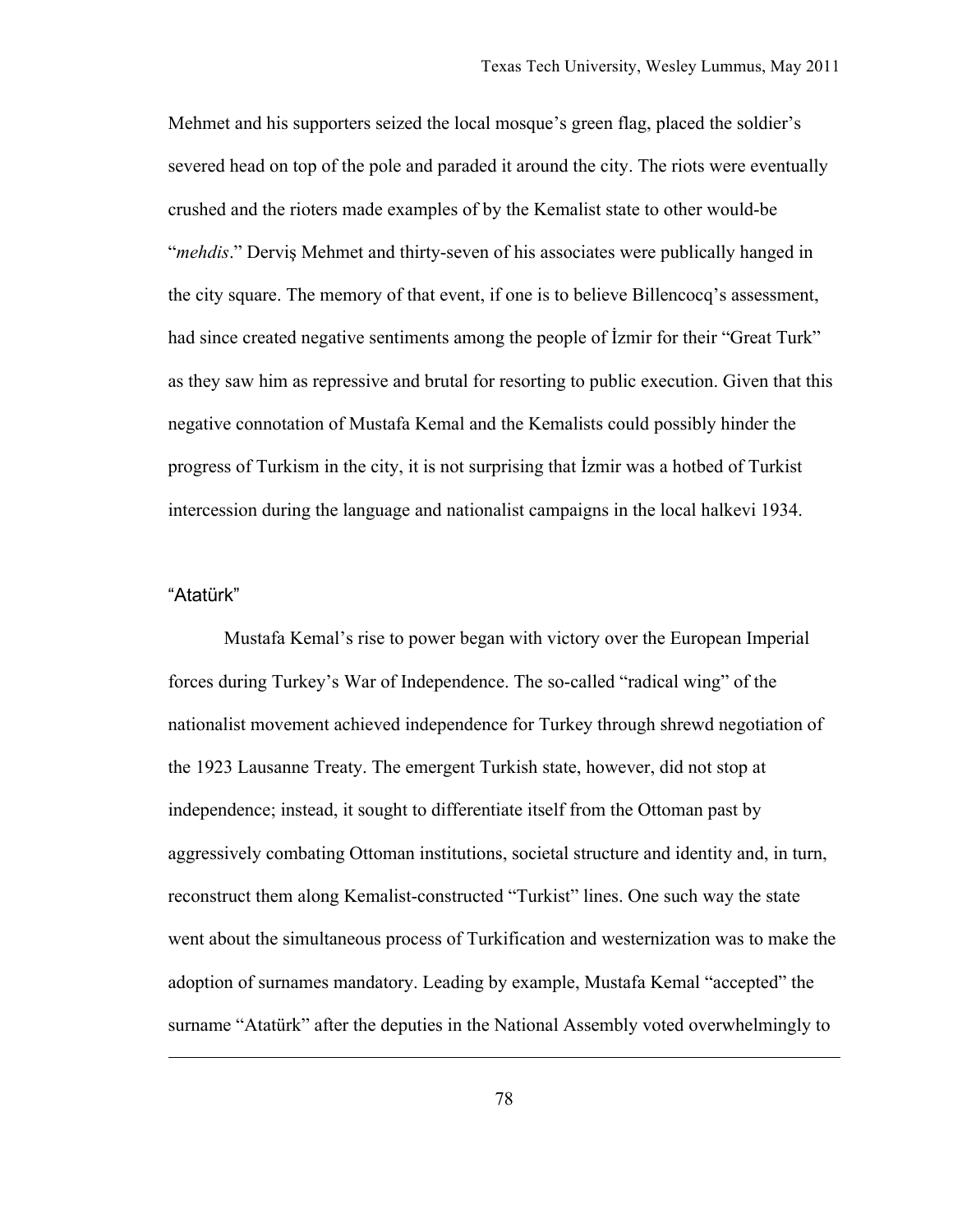bestow it upon him. As with the formation of an assembly that reflected the models of Rousseau and the pre-Ottoman tribes, the adoption of surnames marked the Kemalists' plan to elicit its Turkic past in the effort to both spur Turkism and "elevate" the Turks to the status of western, itself a principle of Turkism.

French diplomats in Turkey, privy to the nuanced ambitions of the Kemalists, reported on the law mandating that surnames be adopted in Turkey. The secretary of Interpretation in the French Consulate in Adana, L.L. Bellan, wrote a letter, dated November of 1934 that reported on the significance of Mustafa Kemal's adopted surname to the simultaneous programs of westernization and Turkification. Bellan reported that "…*Atatürk* [signified], not exactly 'the father of Turks' but 'Father Turk' or 'Turk the Father…in this sense [of conveying the]… meaning of "*Great* Turk."<sup>131</sup> Therefore, according to a deputy of the Grand National Assembly, Ferit Güven, who provided this insight for Bellan, the surname "Atatürk" did not necessarily mean that Mustafa Kemal was set up personally as the "*father* of Turks," but instead, his "*greatness*" was reinforced and institutionalized by the assembly. Mustafa Kemal Atatürk became living proof, through name and example, that the "greatness" of Turkey was indeed alive. The surname "Atatürk" became a way to reinforce to Mustafa Kemal's fellow countrymen their status as " $\ldots$  the most eminent representatives of the world of Turkism."<sup>132</sup>

The "world of Turkism" is indeed a curious statement; however, considering that the Soviet Union's policy of indigenization (intended for national territories such as the Soviet republics of Turkmenistan, Azerbaijan, and Kazakhstan) ran contemporaneous

 <sup>131</sup> L.L. Bellan, November 28, 1934. "Des Atatürks." Microfilm Series: P2250. Pp. 326. *Ministère des Affaires Etrangères, Archives Diplomatiques.* La Courneuve, Paris. <sup>132</sup> Bellan, November 28, 1934. "Des Atatürks."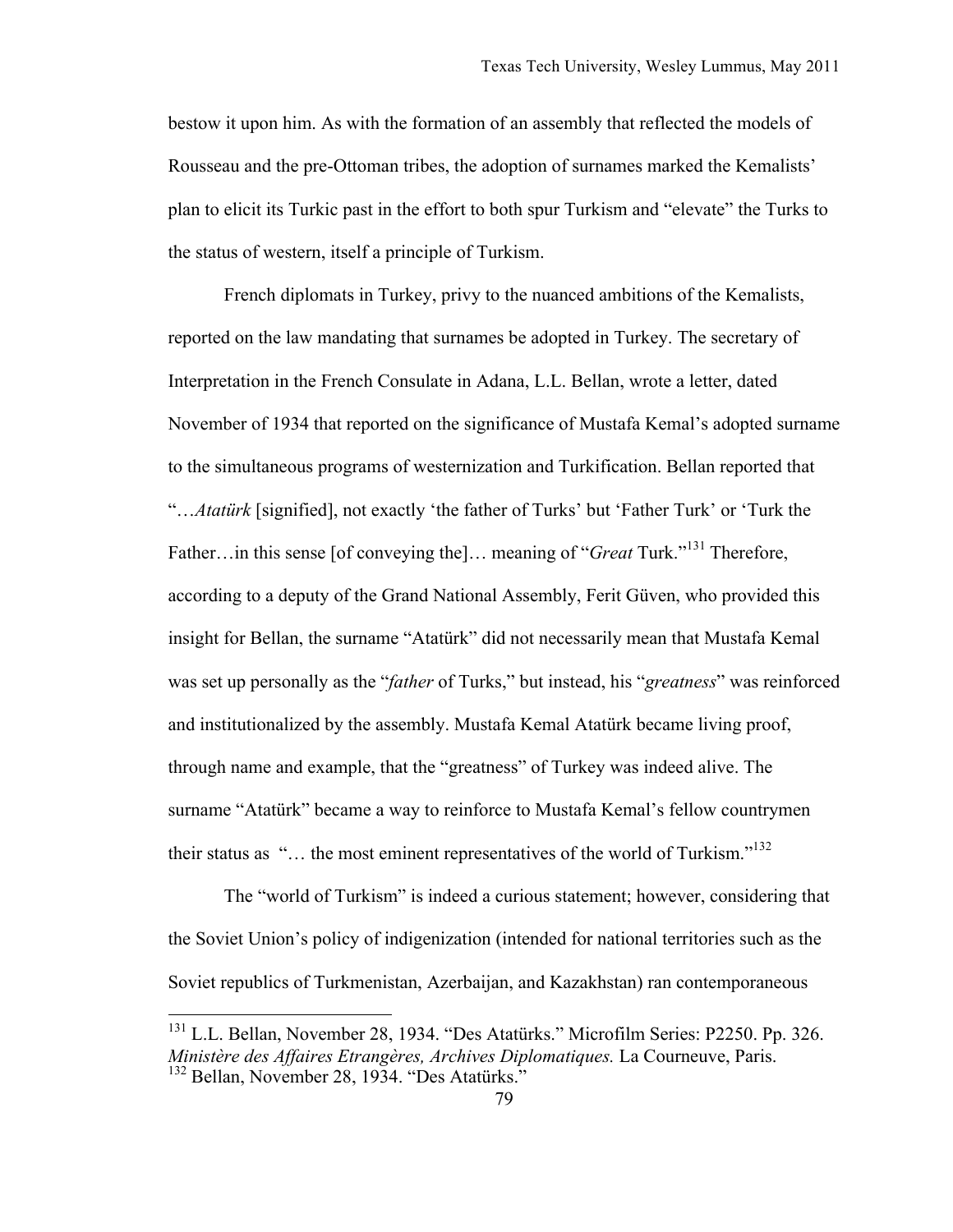with the Kemalists' program of Turkification, "Turkism", the promotion of Turkic language, culture, and history, did assume an international character. Bellan's wording (*the world of Turkism*) signaled the efforts of both the Kemalist and Soviet states to launch Turkification programs. Unlike the Kemalist state, however, the Soviets believed indigenization would facilitate the spread of Socialist Internationalism. Despite being motivated by different ideologies, the Kemalist state's efforts to project its populace as "the most eminent representatives of the world of Turkism" most likely meant that in the face of the Soviet Union's indigenization policy, Turkey aspired to project itself as the eminent example of Turkism's realization.<sup>133</sup>

Bellan's 1934 letter discussed the link between bestowing the surname "Atatürk" and the Kemalists attempt to reconstruct and reintroduce their Turkic past. Bellan wrote that "…the only known Turkish word [that has] similar formation [to Atatürk] is *Atabek*."134 Bellan explained that *Atabek* was a "noble title placed in circulation for the first time by the Seljuks and that [signified] not Father Bek but Great Bek."135 Therefore, Bellan made the connection between the Turkish word *ata*, which means *ancestor* or *forefather*, and the idea of greatness or eminence among the Turkists. The greatness of the nation resided in the Turkic past of its people, hence the association of *ata* with *greatness*. For Bellan, the fact that the surname "Atatürk" was first constructed, then

 $133$  For more information on indigenization under the Soviet Union, see Adrienne Lynn Edgar, *Tribal Nation: The Making of Soviet Turkmenistan* (Princeton and Oxford: Princeton University Press, 2004); Matthew J. Payne, *Stalin's Railroad: Turksib and the Building of Socialism* (Pittsburg: University of Pittsburg Press, 2001); Terry Martin, *The Affirmative Action Empire: Nations and Nationalism in the Soviet Union, 1923-1939* (Ithaca and London: Cornell University Press, 2001).

<sup>&</sup>lt;sup>134</sup> Bellan, November 28, 1934. "Des Atatürks."

<sup>&</sup>lt;sup>135</sup> Bellan, November 28, 1934. "Des Atatürks."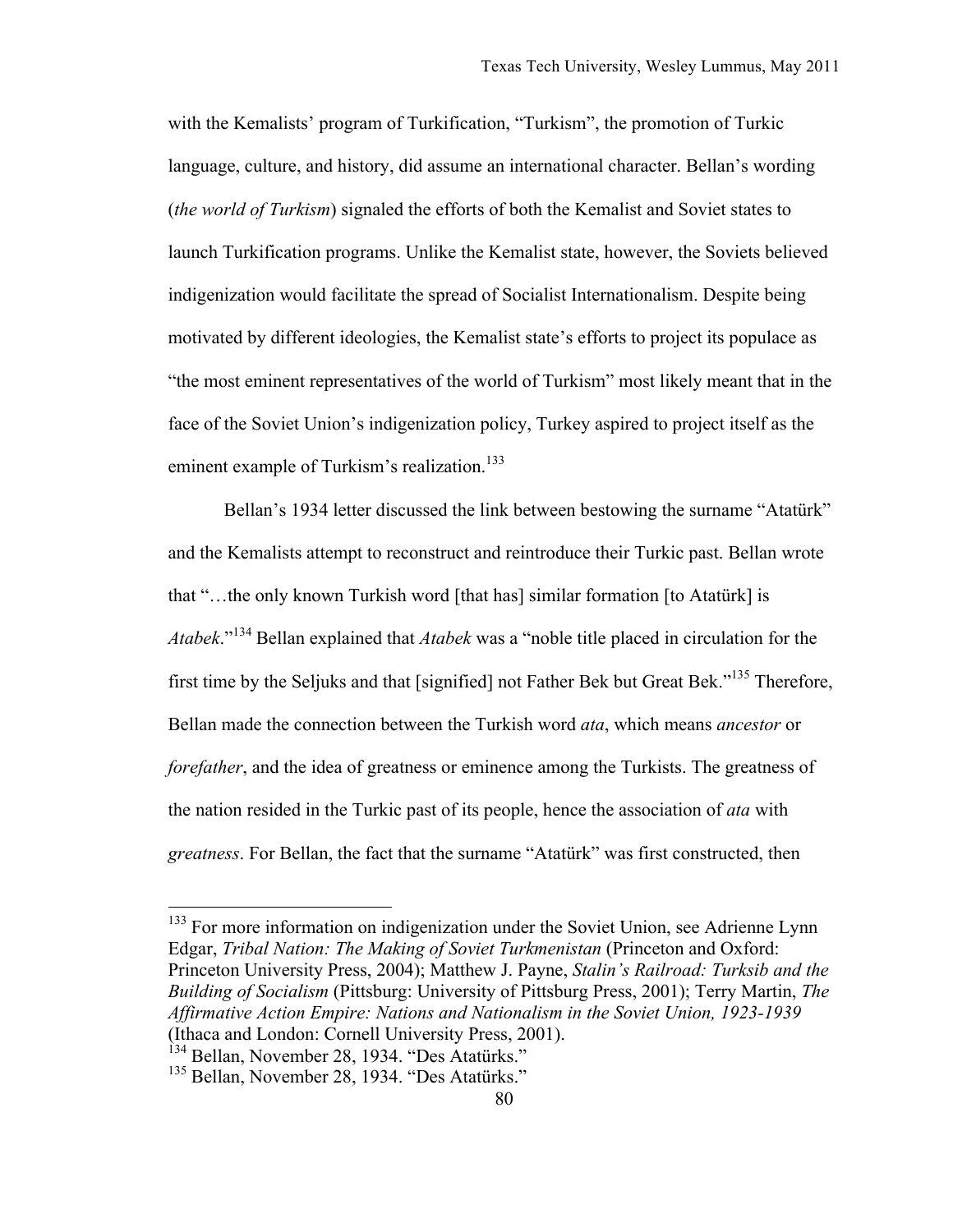bestowed on Mustafa Kemal, and meant that the assembly was looking into its Turkic past to recreate symbols of greatness.

With the surname law, the Kemalists both westernized the populace by mandating the adoption of surnames and Turkified them by creating such surnames as "Atatürk" that were intended to "remind" people of the glory of the Turkish past and the state's commitment to rediscovering that glory. Surnames, such as *vatansever*, *he who loves his country,* or *aslan, lion*, which invoked animal symbolism central to Turkic literature, were created and adopted by the new citizenry of the Kemalist state. Bellan pointed out that the title "Great Turk" was similar to other "contemporary ones such as…*Grand*  Mogol<sup>"136</sup> which also had connections to the Turks' origins among Mongolian tribes and among the Mughal Empire of Turkic-Mongol descent.

In taking on the title of Great Turk, Mustafa Kemal solidified his status as the "savior" of the newly formed Turkish nation. Though no doubt such a surname was personally beneficial for Mustafa Kemal's rule, his acceptance of it does not seem to be merely for personal gain. Bellan does not discuss any personal motives Mustafa Kemal could have had in adopting the name, but instead focuses on the broader implications for the Kemalist nationalizing mission. The Turks had their "khan," their Great Turk, who symbolized the nation's return to its past as well as its forward progress. Their past included throwbacks to the glories of the Seljuk and Mughal Empires, whose Turkic roots Bellan stressed, as well as symbolized the solidarity of the "tribe" with their elected "khan".

<sup>&</sup>lt;sup>136</sup> Bellan, November 28, 1934. "Des Atatürks."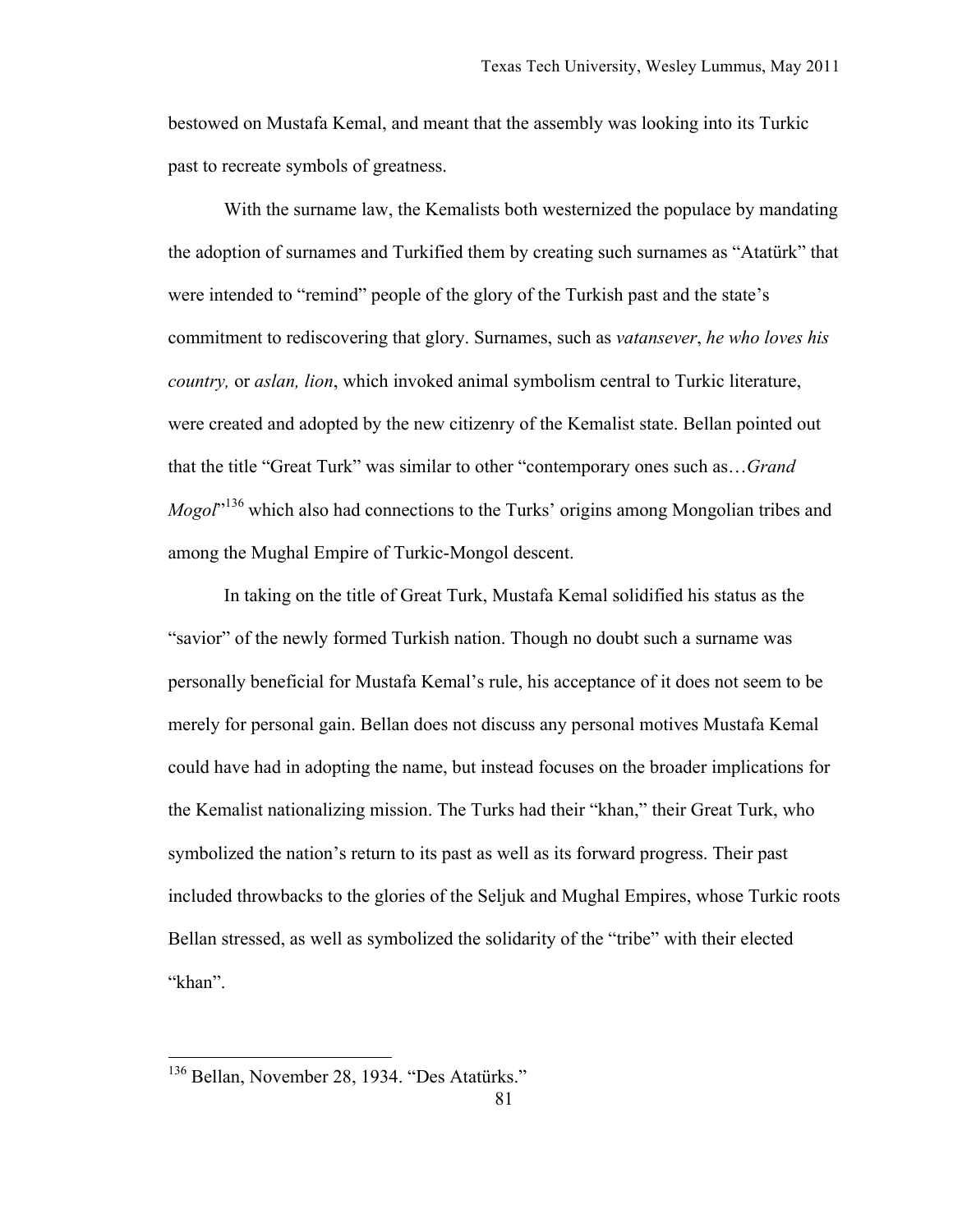Halide Edip Adıvar, who had left Turkey in the wake of Kemalist crackdowns on opposition, later employed the image of Atatürk as the symbol of the nation in the closing remarks of her 1962 memoir. Adıvar wrote that "in the trial of the Independence War, it was Mustafa Kemal who became the symbol and was regarded foremost."<sup>137</sup> By adopting the surname Atatürk, Turkism's long awaited savior had secured his place as *the* collective representative of the Turkish nation.

# **Conclusion**

Mustafa Kemal in all his forms, whether the "Great Turk", the nation's savior or the military's khan, perpetuated his image as Turkey's defining and all-encompassing collective representative. This was in accordance with Gökalp's theories. In this, the Kemalist sought to legitimize its Turkist programs. If the collective representative of the nation willed a reform, then that reform must be enacted. In addition to Mustafa Kemal, the state employed other government officials (sometimes through coercion) to spread the message of Turkey's leader while on their own tours of Anatolia.

 <sup>137</sup> Adıvar, 311. "*İstiklâl Savaşı'nın imtihanında en başta telâkki edilen ve sembol olan Mustafa Kemal vardı."*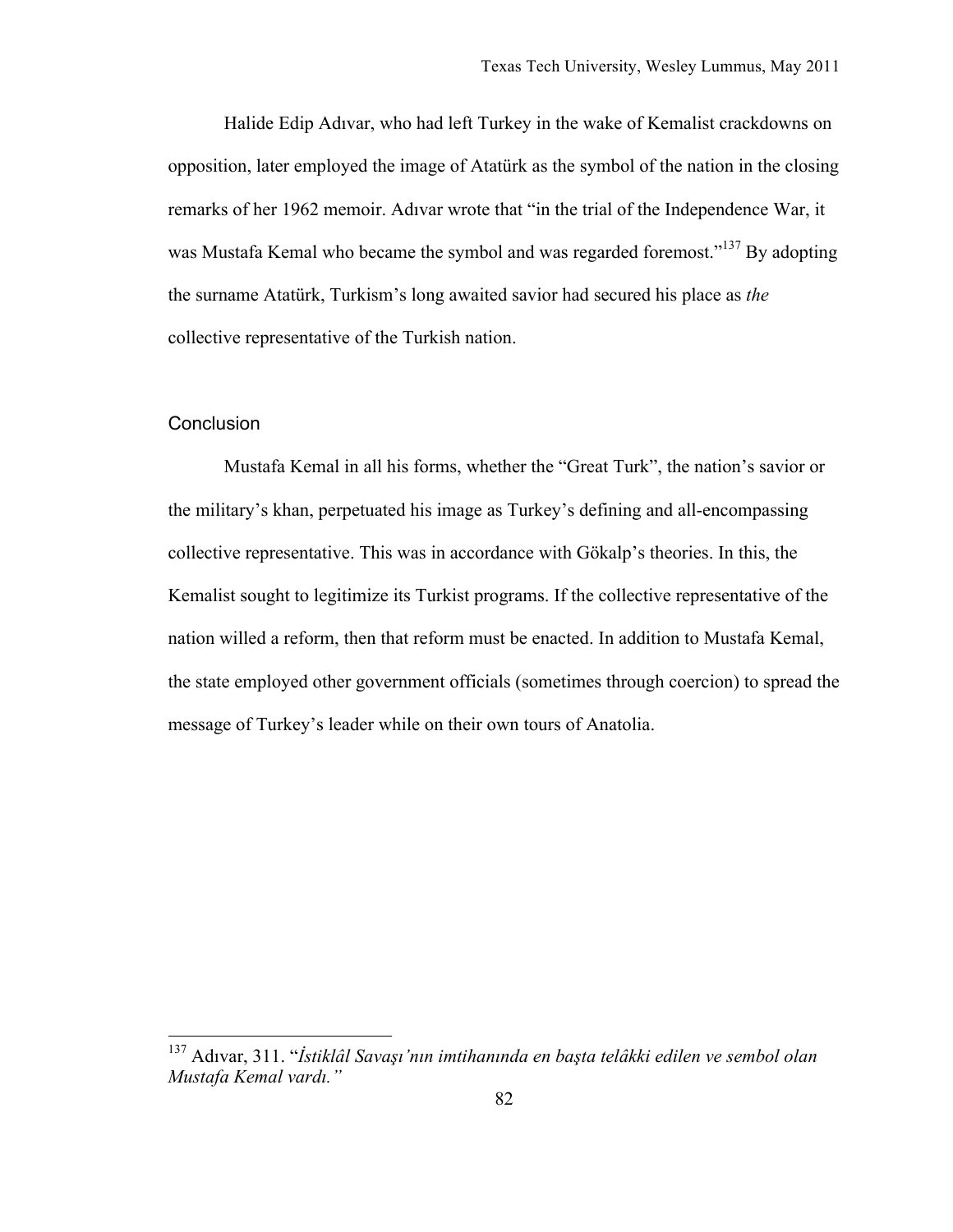## **CHAPTER III**

# **KEMALIST LAIKLIK: AN IDEOLOGY OF IMPROVISATION AND PRAGMATISM**

Political scientists and historians of Turkey have made much about the "resurgence" of Islamic identity among the Turks today. Many attribute this "resurgence" to Turkey's frustration with its stagnant candidacy to the European Union. Others claim that Turkey's increased economic ties, facilitated under the present ruling party, *Adelet ve Kalkma Partisi* of Recip Tayyıp Erdoğan, with its immediate Muslim neighbors have also fostered a surge in Islamic identity at home. In the traditional historiography, Turkey has been presented as a battleground between the proponents of secularism and those of Islam. For both, the Kemalist period is traditionally seen as the era of "radical secularism" in Turkey. $138$ 

This chapter stands as a rejection of this mutually exclusive dichotomy between "secular" and "Muslim," especially where Kemalist Turkey is concerned. Instead, this chapter proposes that both *secular* and *Muslim* identities were continually negotiated concepts for the Kemalist elites; these two identities clashed at times, yet other times they played off each other. This fluidity between "secular" and "Muslim" in Kemalist Turkey resulted from the fact that, unlike other tenets of Turkism, there was no clear and concise *ideology*, let alone *program*, outlining the way in which secularism was to be implemented. Differing from other areas of Turkist ideology, the Kemalist elites did not have a comprehensive precedent from the Ottoman-era Turkists regarding secularism. Ziya Gökalp himself provided no consistent opinion on secularism. The Turkish word for

 <sup>138</sup> Noah Feldman, *The Fall and Rise of the Islamic State* (Princeton: Princeton University Press, 2008), 87-88.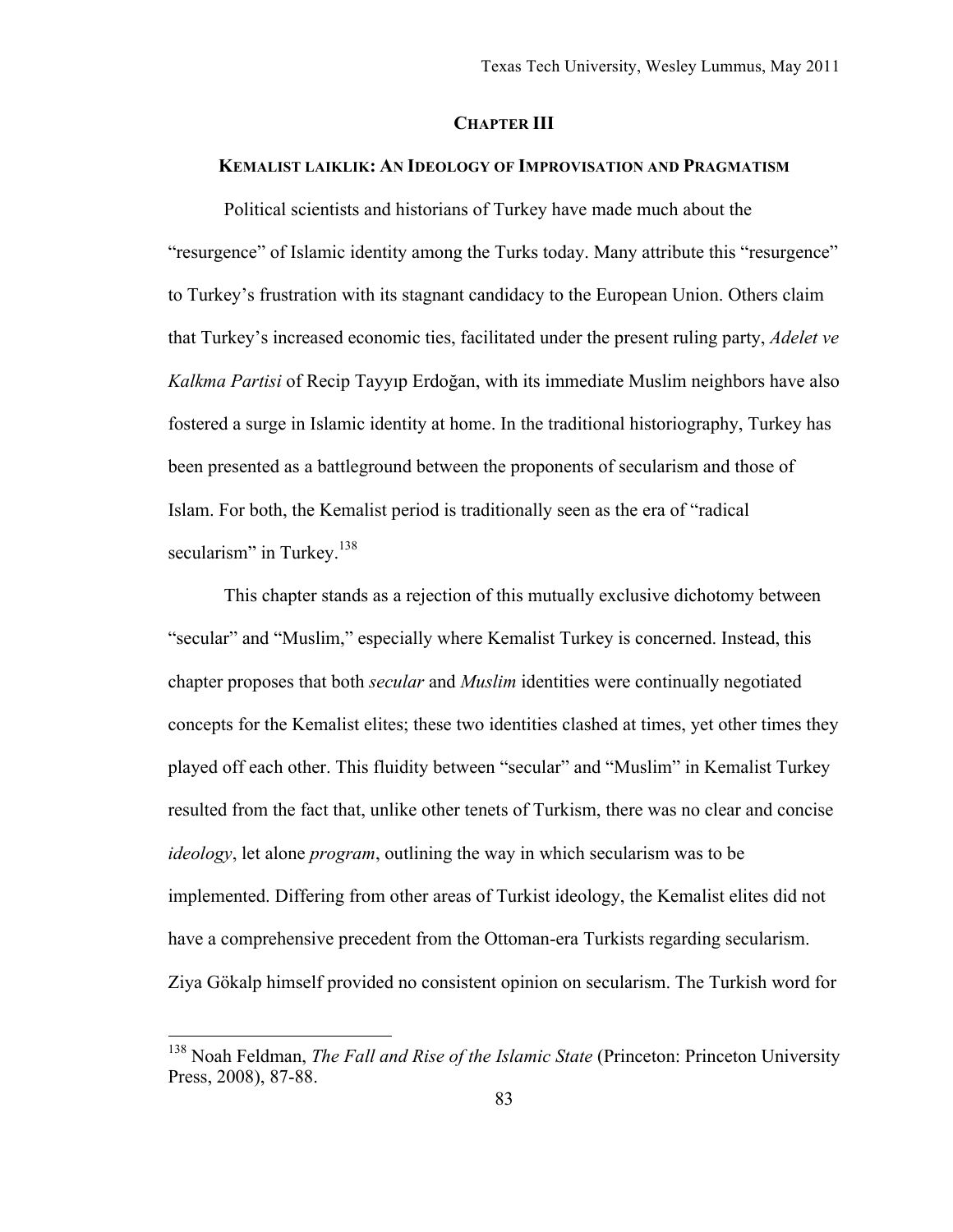*secularism* is *laiklik*. Taken from French *laïcité,* Kemalist secular model attempted to imitate the French secular model in which "the sanctification of the [French] state [had] enabled it to cast the church outside the political realm."<sup>139</sup> What emerged in reality however was an improvised and pragmatic program of secularism enacted by the Kemalist state. This improvisation developed in response to violent opposition to the state's initial program of secularism, thereby causing the Kemalists to rethink the exclusion of Islam from its program of *laiklik*. Kemalist *laiklik* ultimately developed into something different from French *laïcité*, however, both programs remained similar in that a strong state in both countries reinforced them. In fact, as Olivier Roy states, "…there is no true laïcité without a strong state: the political domain is at the heart of the process of secularization."<sup>140</sup> The presence of the "strong state" in Turkey was certainly instrumental in the application and later the renegotiation of *laiklik*.

#### Gökalp and Secularism

Unlike other Turkist principles (*halka doğru,* language purification, collective representation, etc.), the writings of Ziya Gökalp gave no concise or comprehensive blueprint for Kemalist *laiklik*. In fact, his feelings on secular and Muslim identity proved at times contradictory. In a 1915 editorial, entitled *Dinin Içtimai Vazifeleri,* or *The Social Functions of Religion*, Gökalp stated that "In primitive societies there is only one kind of authority—that is, religious authority—because no political or cultural authority developed in [these societies] independently…In organic societies, at first political *mores*

 <sup>139</sup> Olivier Roy, *Secularism Confronts Islam* (New York: Columbia University Press, 2007), 41.  $^{140}$  Roy, 41.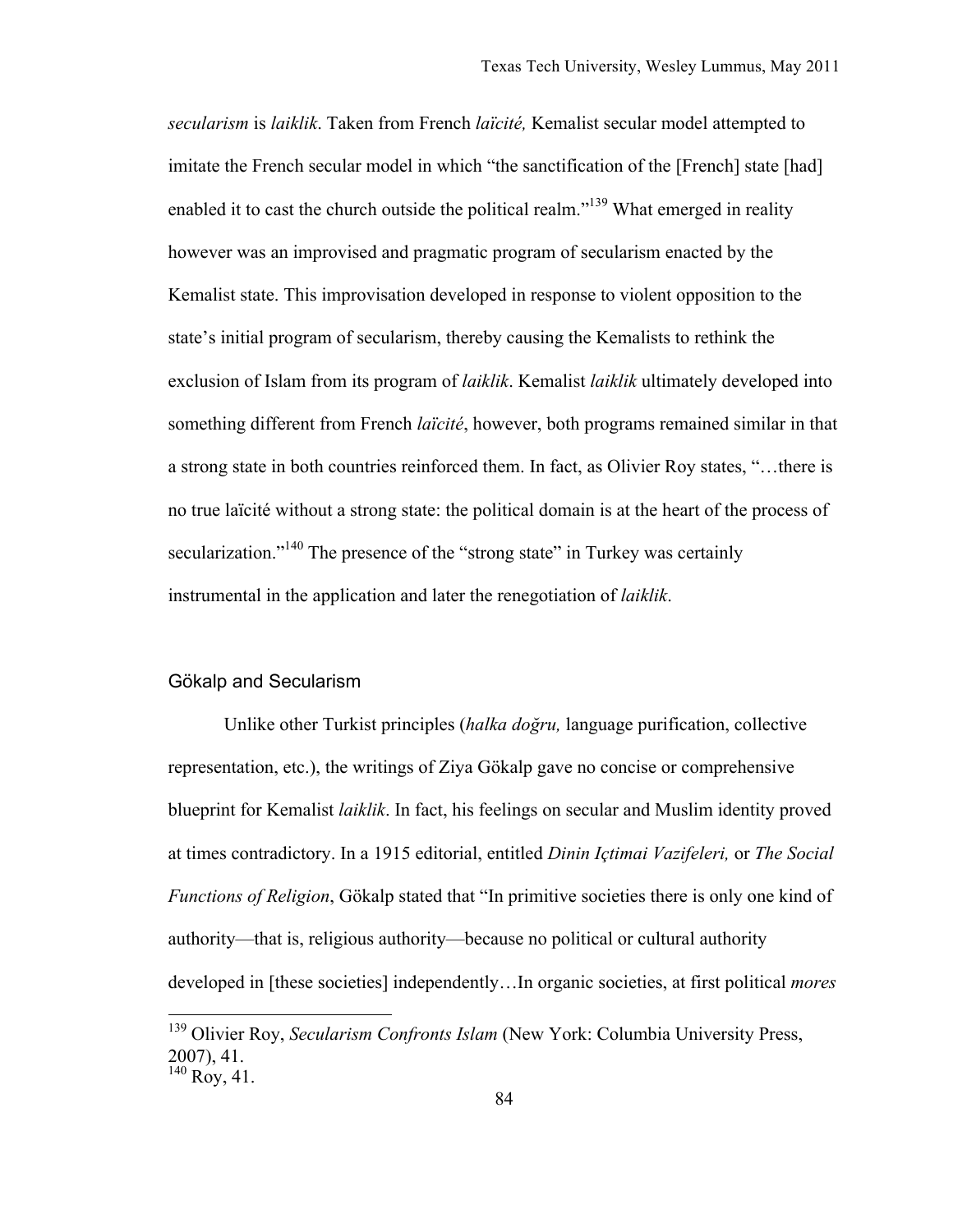and later cultural *mores* take shape in addition to religious *mores*."141 Gökalp goes on to state that the Turkists, such as himself, "seek the functions of religion in organic society because only there can [they] see religion in its own sphere.<sup>"142</sup> Therefore, one can see that in this editorial, Gökalp argued for the separation of religion from politics and culture. He advocated this not to guard against religious influence in the other two areas, but as a way to *purify* religion by separating it from other areas of the "organic society" he sought Turkey to become.

Yet, in the same editorial, Gökalp argues that Islam should occupy a prevalent place in Turkish society. Gökalp categorized the Turks as belonging to a multilayered societal system: on one hand, they belonged to the Muslim *ümmet*, or *community*, and on the other, to Turkish *vatan*, or *nation*. Again, Gökalp seemed to separate Muslim and Turkish identity from one another; however, he advocated strengthening the *ümmet* for the benefit of the *vatan.* Gökalp rationalized this by stating that

To fulfill [national and societal] duties, one has to develop a will powerful enough to overcome individual ambitions. In short the individual has to 'negate' himself in community before he may 'survive' in it…[whoever achieves this] elevates himself to the status of a genuine human being by acquiring a will-power to overcome his desires in this "training-school" [i.e. Islam] of self-control.<sup>143</sup>

Gökalp believed that "if [such] religious policing did not exist, a moral and legal policing of men would not be possible."144 If Gökalp seems inconsistent on the place of religion in society, it was because he remained consistent on a more "important" point: the need for

 <sup>141</sup> Ziya Gökalp, "Social Functions of Religion." Niyazi Berkes. *Turkish Nationalism and Western Civilization: Selected Essays of Ziya Gökalp*, ed. Niyazi Berkes (New York: Columbia University Press, 1959), 184.

<sup>&</sup>lt;sup>142</sup> Gökalp, ed. Berkes, 185.

<sup>&</sup>lt;sup>143</sup> Gökalp, ed. Berkes, 188.

<sup>&</sup>lt;sup>144</sup> Gökalp, ed. Berkes, 188.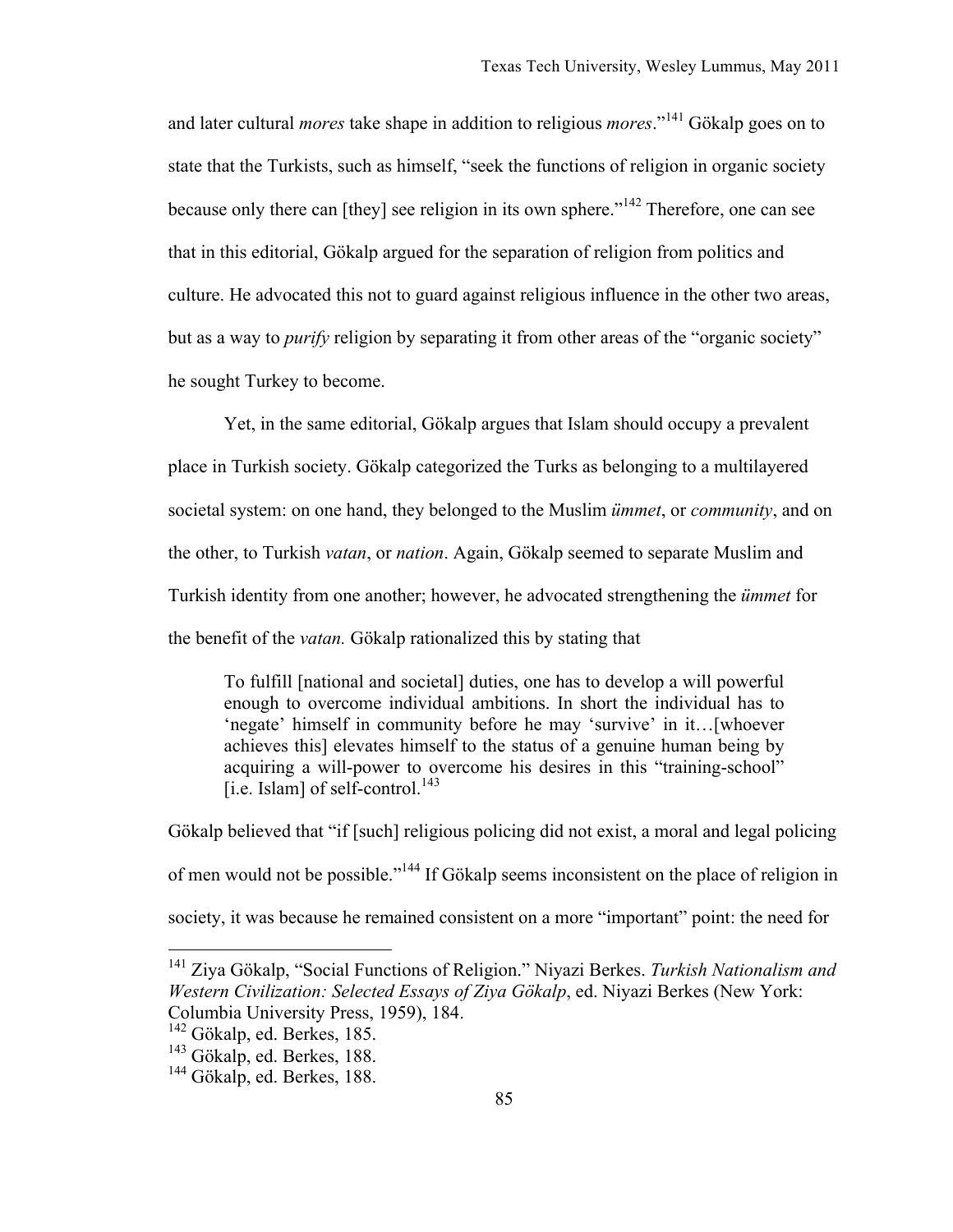the individual to give *"himself"* up for the good of the community and by extension, for the nation. For Gökalp, individualism was an evil that threatened to tear the fabric of society apart. He would express this nine years later in his *Principles* when discussing economic solidarism. On this subject, Gökalp's economic theories, like his religious and societal ones, affirmed his commitment to social well being over individual interest:

…Turks must possess the same economic well-being that they once enjoyed in [their pre-Ottoman] past, and the wealth which is earned must belong to everyone…The large sums that will result from collecting surplus values [taken from private enterprise] in the name of society will serve as capital for the factories and farms to be established for the benefit of society. Earnings of these public enterprises will be used to establish special refuges and schools for paupers, orphans, widows, invalids, cripples, the blind and deaf…to build housing for workers and peasants. In short, everything necessary will be done to end all forms of misery and to assure the well-being of the populace.<sup>145</sup>

It was adherence to and sacrifice for collective good that empowered a nation. Thus, Gökalp saw that Islam as a communal religion that would prove a useful *tool* to police mankind's otherwise unchecked individual desires and instruct him in the ways of collective self-sacrifice. It can be said that Gökalp advocated, if only lightly, for the separation of Islam from the political and cultural spheres, but not for the *disappearance* or the *subjugation* of Islam to either.

# Gökalp and Rida: Turkist and Islamists' views of the "new" Caliphate

When the Turkish nationalists separated the sultanate from the caliphate in November of 1922 and abolished the former, the victory of the nationalist movement was solidified. The abolition of the sultanate was met with much support from the upper

 <sup>145</sup> Gökalp, ed. Devereux, 122-123.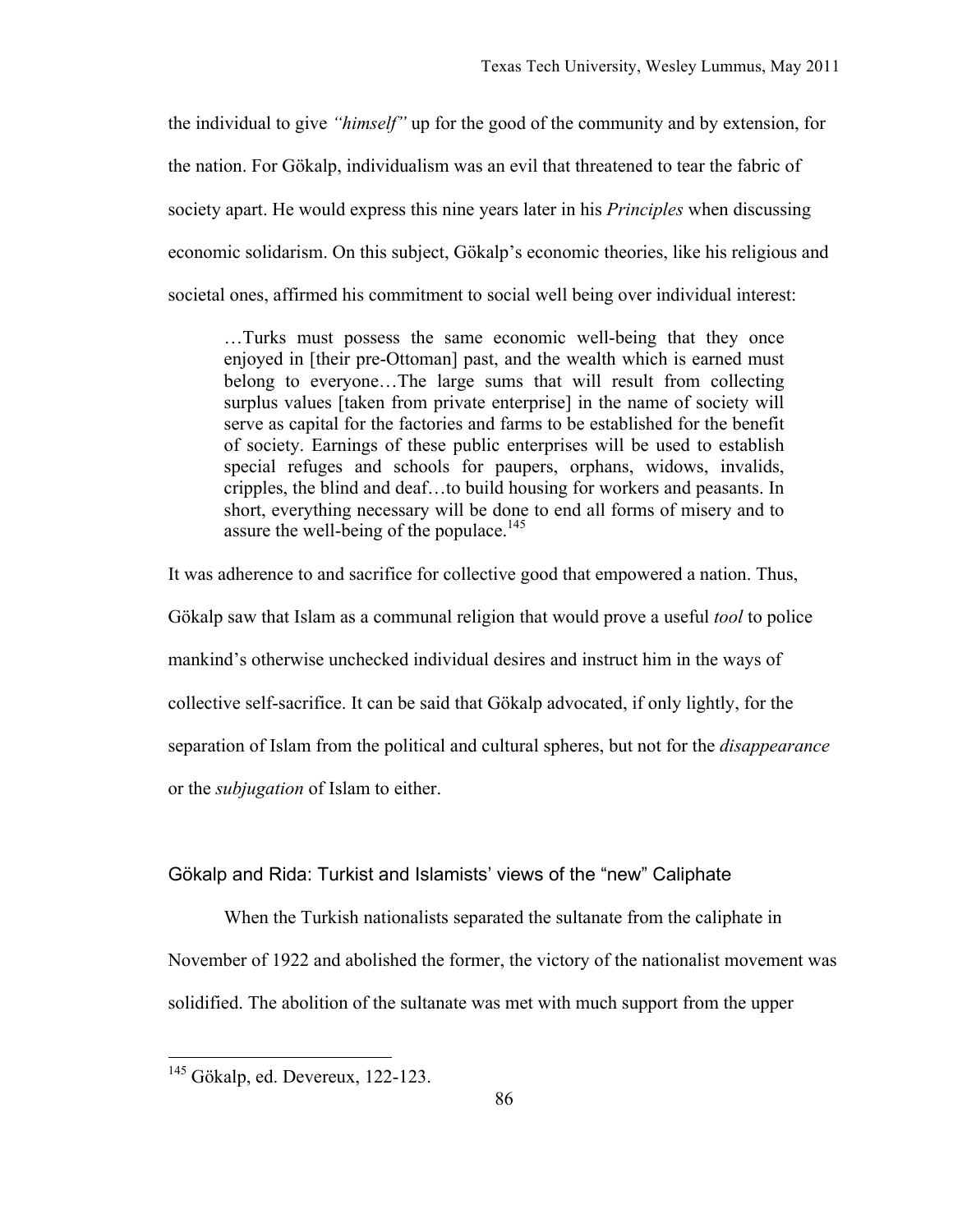echelons of the military, bureaucracy and intelligentsia. Gökalp, who abhorred the institution as it exemplified Ottoman degeneracy, also lent his support to its abolition. Gökalp characterized the last sultan, Mehmet Vadeddin, as one who committed "treason" by virtue of his "alliance with the enemies of the [Turkish] nation."146 Under this *Ottomanist* sultanate, treason against the monarch's people was possible, according to Gökalp and his Turkist contemporaries, "due to the usurpation of the rights of the people for the interests of the court."<sup>147</sup> As many in the nationalist camp felt the same as Gökalp, the abolition of the sultanate by the National Assembly in Ankara came as no big shock. The debate over the Caliphate's future, however, would prove an entirely different one.

Decrying the long-standing "deterioration" of the caliphate brought about by centuries of sultanic corruption, beginning "when [Sultan] Selim I…unified [the] two offices," Gökalp himself believed that the Caliphate had been newly liberated and thus restored to its prominence due to the Assembly's decree to separate it from the newly defunct *Ottoman* sultanate. He wrote euphorically in 1922 that

The Turkish revolution…[had] assured the complete independence and freedom of these two powers [Caliphal and National]. As the right of sovereignty of the Turks [had] passed entirely to the people, the Caliphacy [sic] too [had] won its independence by being separated from the Sultanate. Now the office of the Caliphate, having won its independence, will be able to establish…religious organization…<sup>148</sup>

For Gökalp, "religious organization" entailed the newly liberated Caliphate's authority to reinforce communal identity and social values that it had not enjoyed when bound to the office of the sultanate. Wanting to keep members of the House of Osman as the rightful

 <sup>146</sup> Gökalp, ed. Berkes, 225.

<sup>&</sup>lt;sup>147</sup> Gökalp, ed. Berkes, 225.

<sup>&</sup>lt;sup>148</sup> Gökalp, ed. Berkes, 229.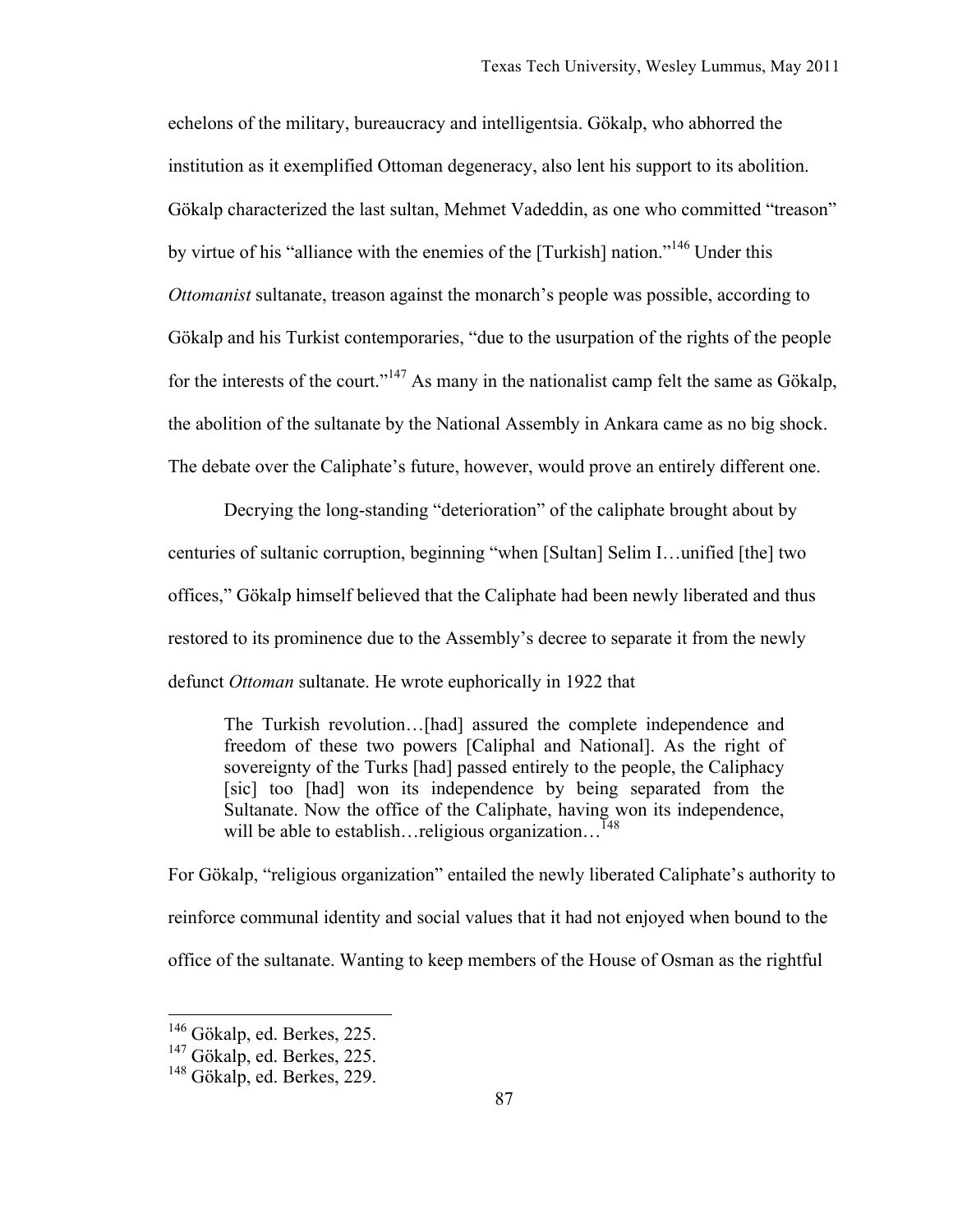inheritors of the Caliphal title, Gökalp effectively championed the *Turkish* supremacy in determining Caliphal authority. He wrote in 1922 that

As to the question of confining the right of election to the [Caliphate] only to the house of Osman, we [the Turkists] believe this is correct. This respectful family is a blessed dynasty which has served and elevated the Turkish nation for a thousand years and both Islam and the Turkish nation for six centuries.<sup>149</sup>

Caliph or not, Gökalp characterized the "House of Osman" as a historic bedrock of Turkish nationalism. How fitting then that this "blessed" dynasty not only be institutionalized in the new Turkish state but also continue the Turks' rightful claim as the spiritual leaders of the greater Muslim world. In both instances, Gökalp emphasized the centrality of Turkish identity.

In order to understand the historical context surrounding Gökalp's writings on the 1922 abolition of the sultanate as well as the full implications of the Kemalist's ultimate decision to abolish the Caliphate outright in March of 1924, one must briefly consider the writings of other prominent intellectuals of the former Ottoman Empire, mainly Islamist reformers centered in Egypt. One prominent reformer was Muhammad Rashid Rida. Rida was known as a staunch advocate for uniting the entire Muslim World under Pan-Islamism. Rida also advocated for the wholesale adoption of western technology, sciences and education in order to modernize the Muslim community. In this regard, Rida echoed Gökalp, though each argued for the empowerment of his own community, be they the Muslim or Turkish community.

During WWI, many Arab Muslim reformers, including Rida, found themselves on the opposite side of their Ottoman counterparts as they secretly conspired with the British

<sup>&</sup>lt;sup>149</sup> Gökalp, ed. Berkes, 227.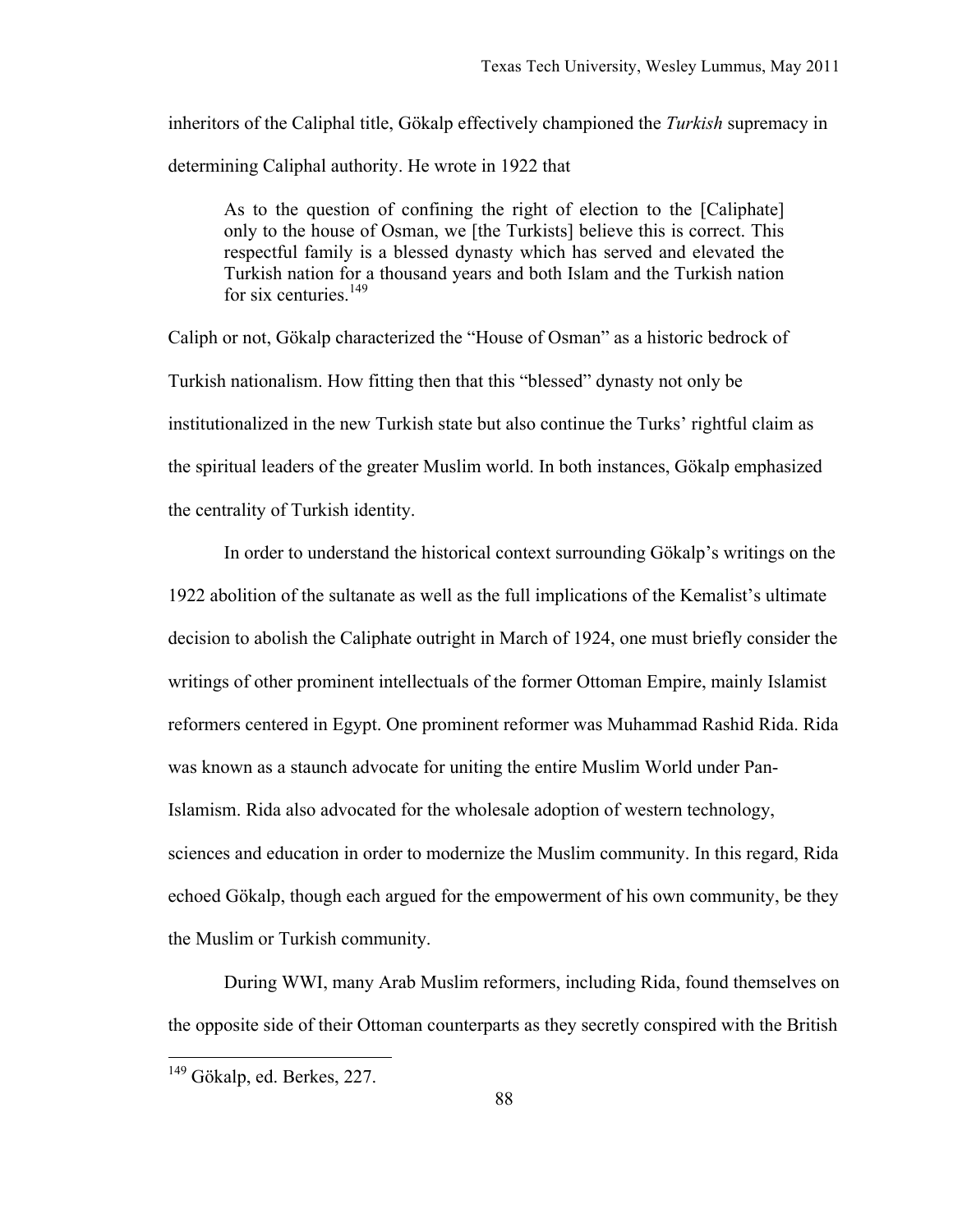to establish an Arab state with its own Arab caliphate in the event of Ottoman defeat. After the dismantling of the Ottoman Empire by Britain and France, and the subsequent European control of Arab lands under the mandate system, the once pro-British reformers such as Rida now found themselves in a more dire situation than was experienced before the war. These Arab reformers saw in the ultimate victory of the Turkish national forces against European encroachments into Anatolia a chance to follow their Turkish, more in more importantly in their mind, *Muslim*, compatriots in throwing off the yoke of British and French imperialism. Unlike Gökalp who saw the Caliphate as empowered by its separation from the political authority of the sultanate, Rida believed that this separation brought about an "emptiness of the [now solely] spiritual caliphate newly created in Ankara."150 Rida believed this new caliphate was "empty" because the Kemalists in Ankara deprived it of its "spiritual [and] temporal power [as well as] the right of *ijtihad* [religious interpretation]."151 In contrast, Gökalp saw this new Turkish caliphate as "no longer subject to the politics of any nation, [and able to] enjoy free communication with the Muslim muftis of all lands; [the new caliph could] issue decrees to all imams and khatibs...[and] exercise his right of religious authority over all religious institutions."<sup>152</sup>

Though Rida disagreed on a number of points with Gökalp and the Kemalists, he was willing temporarily to put aside these points of contention in order to unite against a common European occupier. The problem for Rida and reformers like him was that the Kemalists were in no way interested in rekindling relations with the former non-Turkish

<sup>&</sup>lt;sup>150</sup> Mahmoud Haddad, "Arab Religious Nationalism in the Colonial Era: Rereading Rashid Rida's Ideas on the Caliphate*.*" *Journal of the American Oriental Society*, (1997), 272.

 $^{151}$  Haddad, 272-273.

<sup>&</sup>lt;sup>152</sup> Gökalp, ed. Berkes, 226.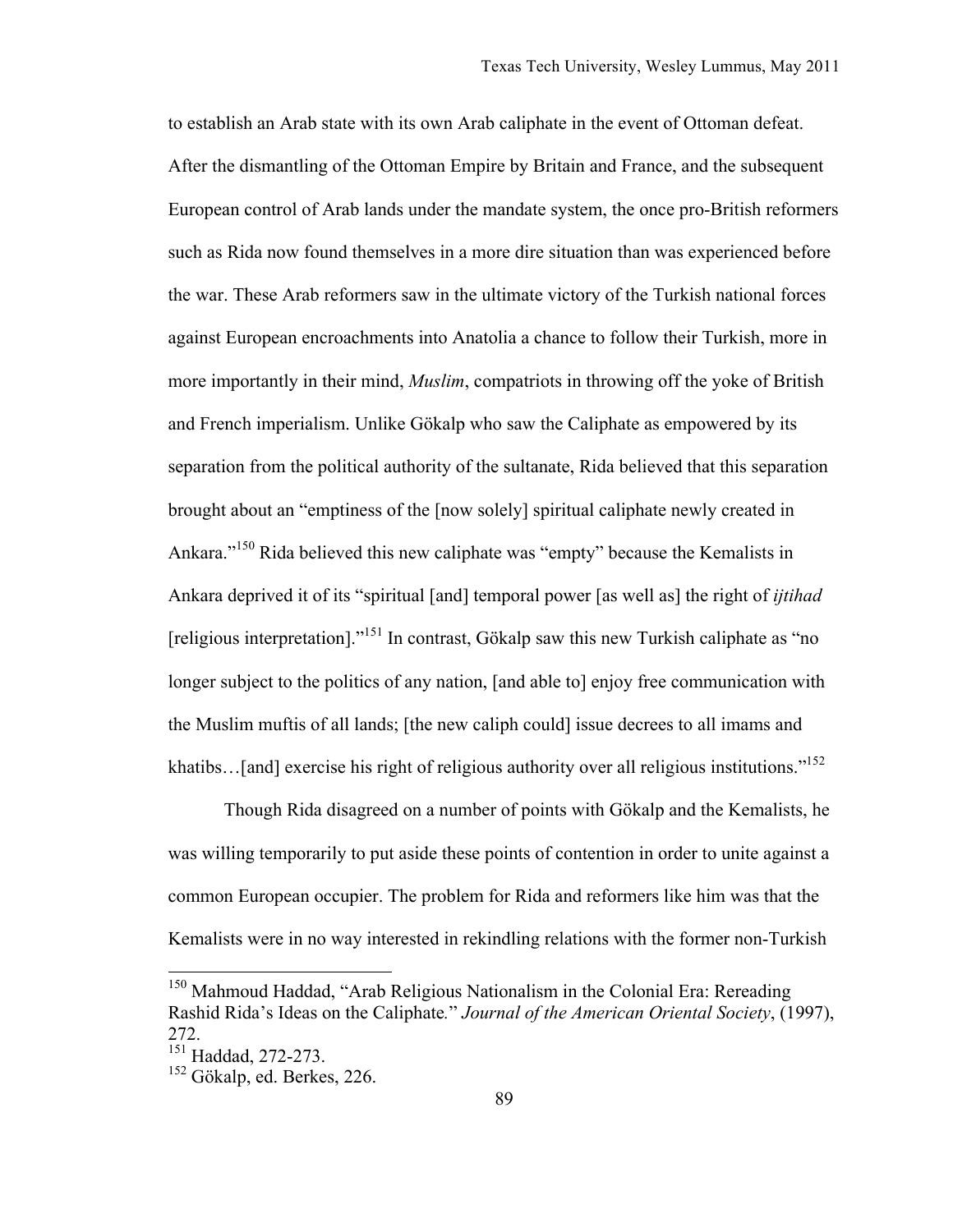subjects of the Ottoman Empire. In fact addressing the Arab World on any point, let alone the apparent "impotency" of the new Caliphate, was the last thing on the Kemalists' minds as they moved towards total abolition of the caliphate. In fact, Rida's major flaw in trying to establish dialog with the Kemalists in the area of the Caliphate was that he falsely "based his treatise [on the Caliphate] on the premise that the Turkish nationalists still had an abiding interest in the Arab and Muslim worlds.<sup>"153</sup> In the end, as the Kemalist moved to abolish the caliphate itself in March of 1924, any hope of international Muslim cooperation between Turks and Arabs was lost as the Kemalists demonstrated that "they were concerned about [Turkey's] national destiny [rather] than about cooperating with the Arabs to revive the caliphate, or about any notions of primacy in the Islamic world."154 The Kemalist state turned inward to enact its revolutionary reforms aimed at simultaneously westernizing and Turkifying the populace within the new borders of the Turkish state.

#### Abolishing the Caliphate: the First Phase of Kemalist Laiklik

On March 3, 1924, the Grand National Assembly in Ankara proclaimed the abolition of the Caliphate and thus severed all ties with the past institutions of the Ottoman Empire. In addition to the elimination of caliphate, the Assembly abolished the office of the *Şeyhülislam*, closed down religious schools, and outlawed Sufi orders. With this bold and shocking move to eliminate all facets of Ottoman Islamic institutions, the Kemalists laid the foundation for their eventual program of *laiklik*, or state secularism.

 $\frac{153}{153}$  Haddad, 276.

<sup>&</sup>lt;sup>154</sup> Haddad, 276.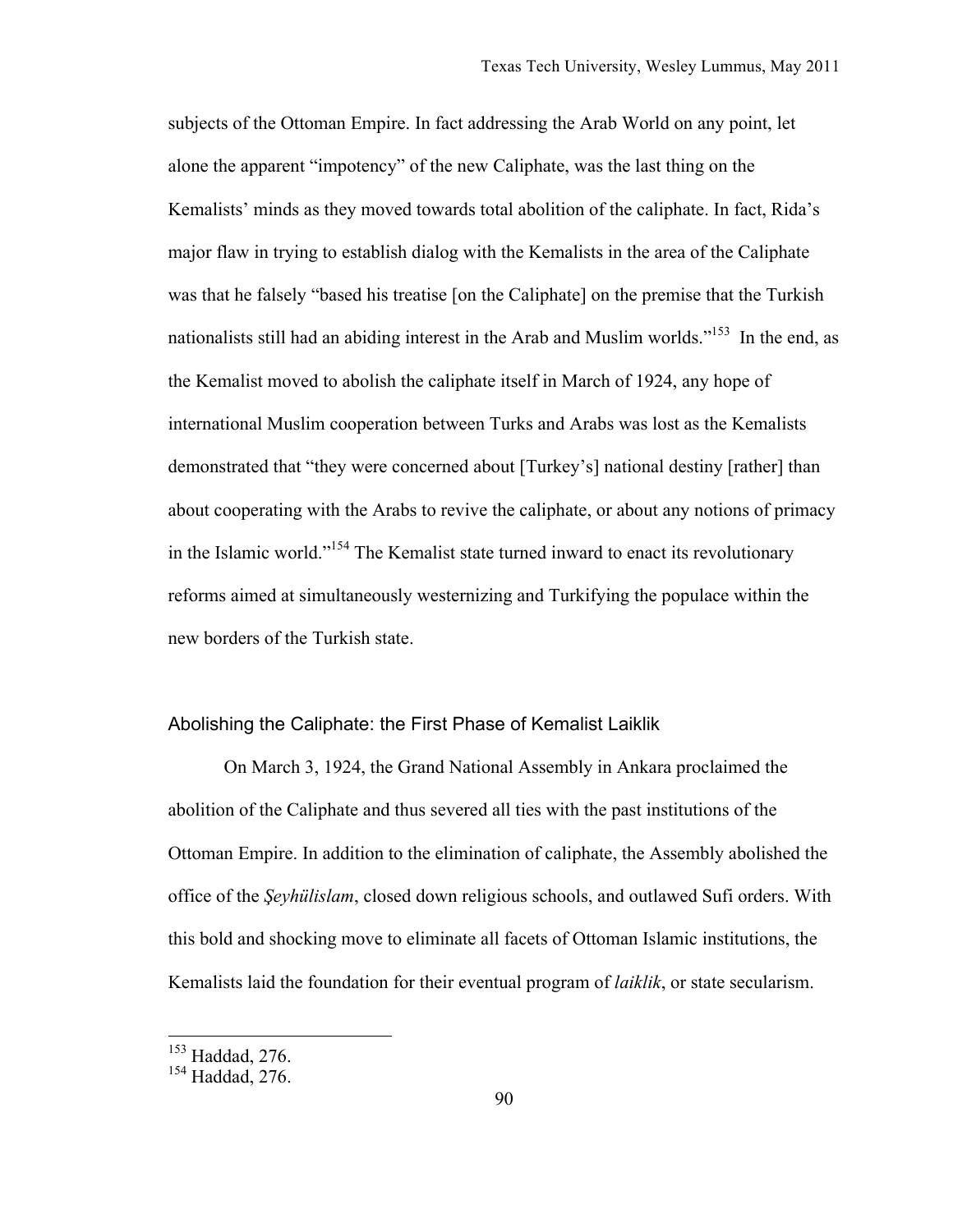*Laiklik* as enacted by the Kemalist state stood as its original contribution to Turkism, as neither Gökalp, nor any other Turkist forerunner, addressed the concept of secularism in terms of its total application to society that it would come to embody in the Kemalist state. But one must ask whether the Kemalists themselves had a definite plan of secularization of both state and society, or if secularism evolved as a functional process. I argue the latter, that secularism in Kemalist Turkey was a fluid and functional process that was profoundly shaped by the state's continual "testing of the waters" with regard to the attitudes of its population.

As radically revolutionary as other tenets of Turkism were, the implications of *laiklik* promised to be the most polarizing for Anatolian society. One must ask *why* the Kemalist state proceeded with *laiklik* then, considering that it had no clear precedent in the writings of Ottoman-era Turkists and if pushed too far, could threaten the legitimacy of the state. If the elevation of Turkish nationalism was key for the Kemalists, then would not the promotion of Islam, the majority religion of the Turks, be in the state's interest? The answer to this lies in the *type* of nationalism the state sought to construct and impose upon its population. The pursuit of wholesale westernization, concurrent with Turkification prompted the Kemalist state to break from Ottoman-era Turkism by grafting secularism onto traditional constructions of Turkish identity. The period between 1924 and 1930 represents the first phase of the implementation of Kemalist *laiklik*. In this first phase, *laiklik* was characterized by the state's aggressive program to prevent Islam from gaining any authoritative role in the structure of the Kemalist state. This phase mirrored the efforts of the French state to enact laïcité, a strict and state-mandated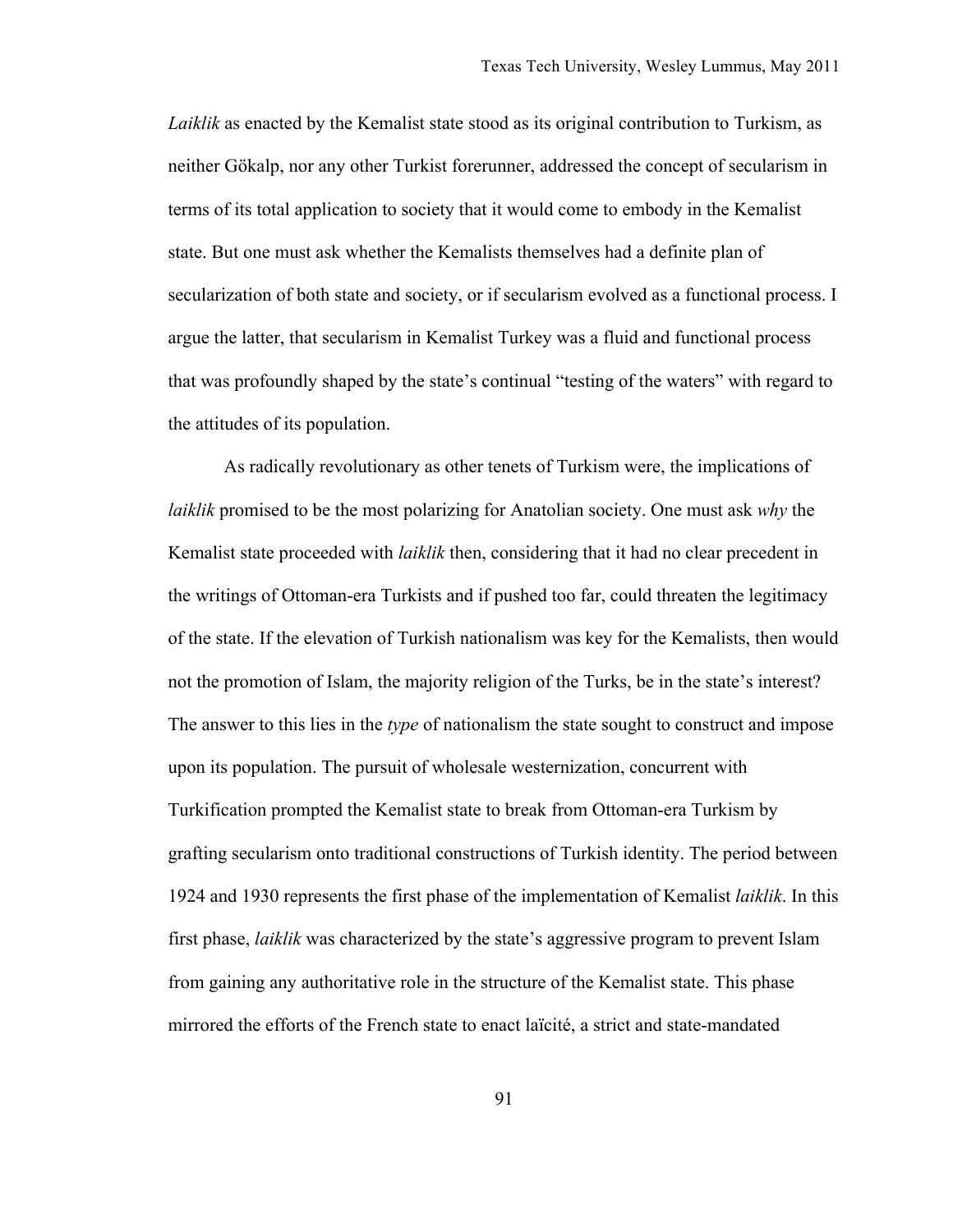separation of religion and state. The adoption of the term *laik* in Turkish signifies the Kemalist state's attempts to gear its own secular program towards that of France.

Writing an article on the newly formed Turkish Republic and the recent abolition of the Ottoman Caliphate in the *New York Times* in April of 1924, Abraham Mitrie Rihbany, an Arab nationalist and Christian theologian, commented glowingly that "having achieved true freedom by their own might and power, the liberated Turks find themselves in a position to tell the whole world—Arabs and all—that they are Turks first and Moslems [*sic*] afterward. Moslems as individuals, if they wish to be, but Turks as a nation."<sup>155</sup> In Rihbany's tone, praise is lavished on the Turks for having set a precedent for achieving independence from the imperialist "Christian nations" of the west. Rihbany recognized that the only language the world truly understood was the language of power, and thus, for him, it was "not by their whispered confessions [but by] their loud acts" that Turks achieved independence through a display of power.<sup>156</sup>

In the first phase of its implementation, both "loud acts" and "whispered confessions" were indeed characteristic of Kemalist *laiklik*. After being deposed, the last caliph, Abdülhamit, and his family were expelled from Turkey. A French diplomatic cable from Syria dated March 22, 1924 reported that in being stripped of his office, the ex-caliph had been "dispossessed of his dignity by the Assembly in Ankara."<sup>157</sup> Indeed,

 <sup>155</sup> ABRAHAM MITRIE RIHBANY. "What the Turks Demand!" *The Christian Science Monitor* (1908-Current file); Apr 9, 1924; ProQuest Historical Newspapers Christian Science Monitor (1908 - 1997), 22.

<sup>&</sup>lt;sup>156</sup> Rihbany, Apr 9, 1924. "What the Turks Demand!"

<sup>&</sup>lt;sup>157</sup> Department de Beyrouth, March 22, 1924. "Lettre Collective a.s. du Califat." Microfilm Series: PO1428. Pp. 39. *Ministère des Affaires Etrangères, Archives Diplomatiques.* La Courneuve, Paris.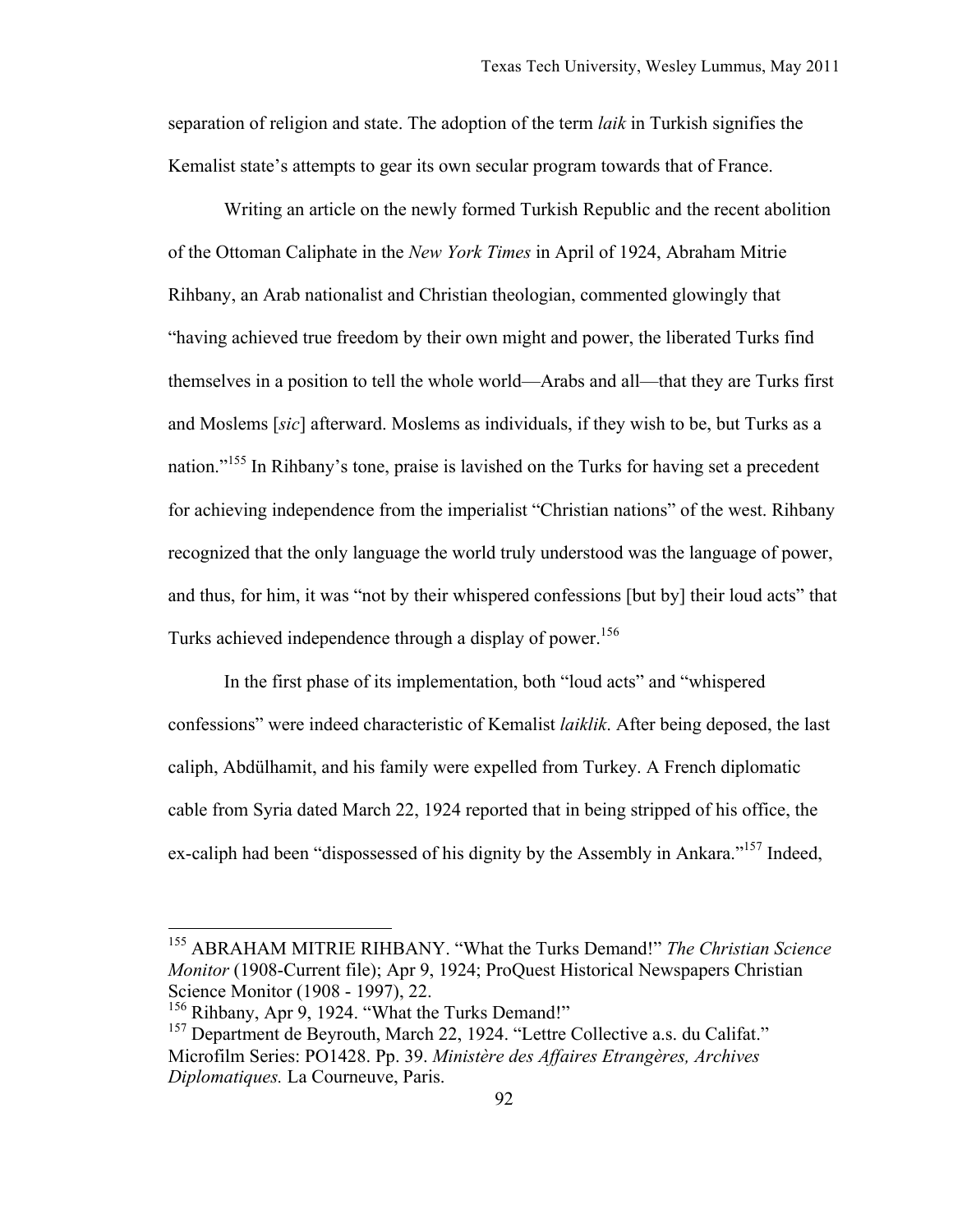the expulsion of the caliph had earned the Kemalist state bad press. Writing an editorial

in the Lausanne Gazette in March of 1924, Maurice Muret noted that

There is nothing more respectable than the religious faith of all people. It is absurd to clash with this head-on. A government has the right to control political manifestations of the clergy. [However] it commits a grave error in scorning…the masses [who] remain religious. The brutal expulsion of the caliph will not bring fortune to the young Turkish republic.

At any rate, the revolutionaries in Ankara are mistaken if they think they have answered once and for all the question of the caliphate in the dismantling of Abdulmecit, an open-minded, artistic, lettered and  $intriquine$  man.<sup>158</sup>

Many in France saw the abolition of the caliphate as a British plot to undermine their newly acquired colonial authority in Syria and the Levant. The editorialist Ludovic Pottier declared it was the "Young Turks" who "who lacked religion in general and Islam in particular" were coerced by "the deceitful British…to [render]…the Caliph in Constantinople [destitute] in order to transfer the title and function of the title to King Hussein of the Hedjaz [who was Britain's] creation and humble servant."<sup>159</sup>

In the outrage that poured out from these and other western periodicals, as well as from the Muslim world, one detail of the situation was, and continues to be, overlooked, if not forgotten. The Kemalist state did not merely abolish the caliphate without first replacing it with an alternate institution. On the contrary, the caliphate and *şeyhülislam* were *succeeded* by the state-run *Diyanet İşleri Başkanlığı,* or, *Presidency of Religious Affairs*. Under this new *Kemalist* institution, it was the state, not autonomous figures, that

 <sup>158</sup> Nicole, March 20, 1924. "A Propos de l'arrivée du califat Abdul Medjid à Territet." Microfilm Series: PO1428. Pp. 27. *Ministère des Affaires Etrangères, Archives Diplomatiques.* La Courneuve, Paris.

Ludovic Pottier, March 8, 1924. " Le Petit Orauais du 8 mars 1924." Microfilm Series: PO1428. Pp. 15. *Ministère des Affaires Etrangères, Archives Diplomatiques.* La Courneuve, Paris.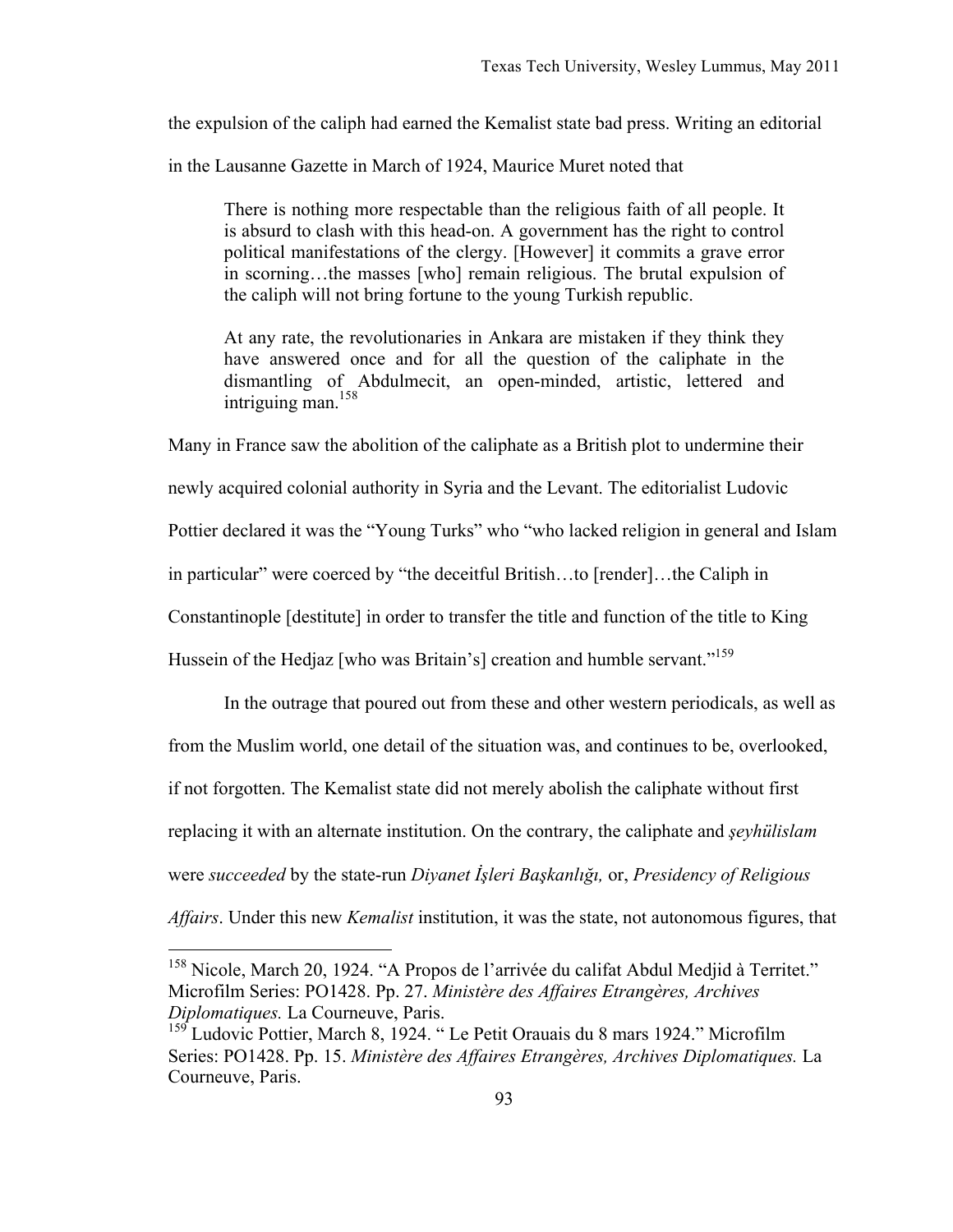was to assume the "responsibility" of religious affairs in the new republic. The Kemalists had seized authority of religious matters and sought to regulate them through the state organ. Another matter that is overlooked is the 1924 constitution drafted a month after the deposing of the Caliph. Article 2 of the constitution stated, "The Turkish State's religion is the religion of Islam; the official language is Turkish and the capital is Ankara."<sup>160</sup> Therefore, the picture that emerged was one of the Kemalist state abolishing the institution of the caliphate, and *transferring* the religious authority of the former office to the *Presidency of Religious Affairs*. In addition, the original 1924 constitution clearly stated that Islam was the state religion of the new republic.

In 1925, the Kemalist state pushed its secular program further. The Ottoman fez, symbol of Ottoman Islamic identity was outlawed and European hats were promoted. This would provoke a violent rebellion in the eastern portion of Anatolia that would rock the foundation of the Kemalist state. In March of 1925 in the eastern provinces of Diyarbakır and Mardin, a full-scale revolt was instigated against the authority of the Kemalist state. Frustrated at not receiving their own autonomous state during the negotiations at Lausanne as well as the aggressive Turkification policies of the young republic, Kurdish inhabitants of these eastern provinces took to the street as the core participants of this revolt. The Kurds, however, were not the only group to join; "Alevis, Kurds and Sunnis" alike, in addition to the Zaza and Kırman tribes soon joined their Kurdish counterparts in violent displays of opposition to the Kemalist state.<sup>161</sup> This

 <sup>160</sup> Kemal Gözler, *Türk Anayasaları* (Bursa, Ekin Kitabevi Yayınları, 1999), 73-79. Featured on: Türk Anayasa Hukuku Sitesi, "1924 Teşkilat-ı Esâsiyye Kanûnu." http://www.anayasa.gen.tr. 161 Erik J. Zürcher, *Modernleşen Türkiye'nin Tarihi,* 253.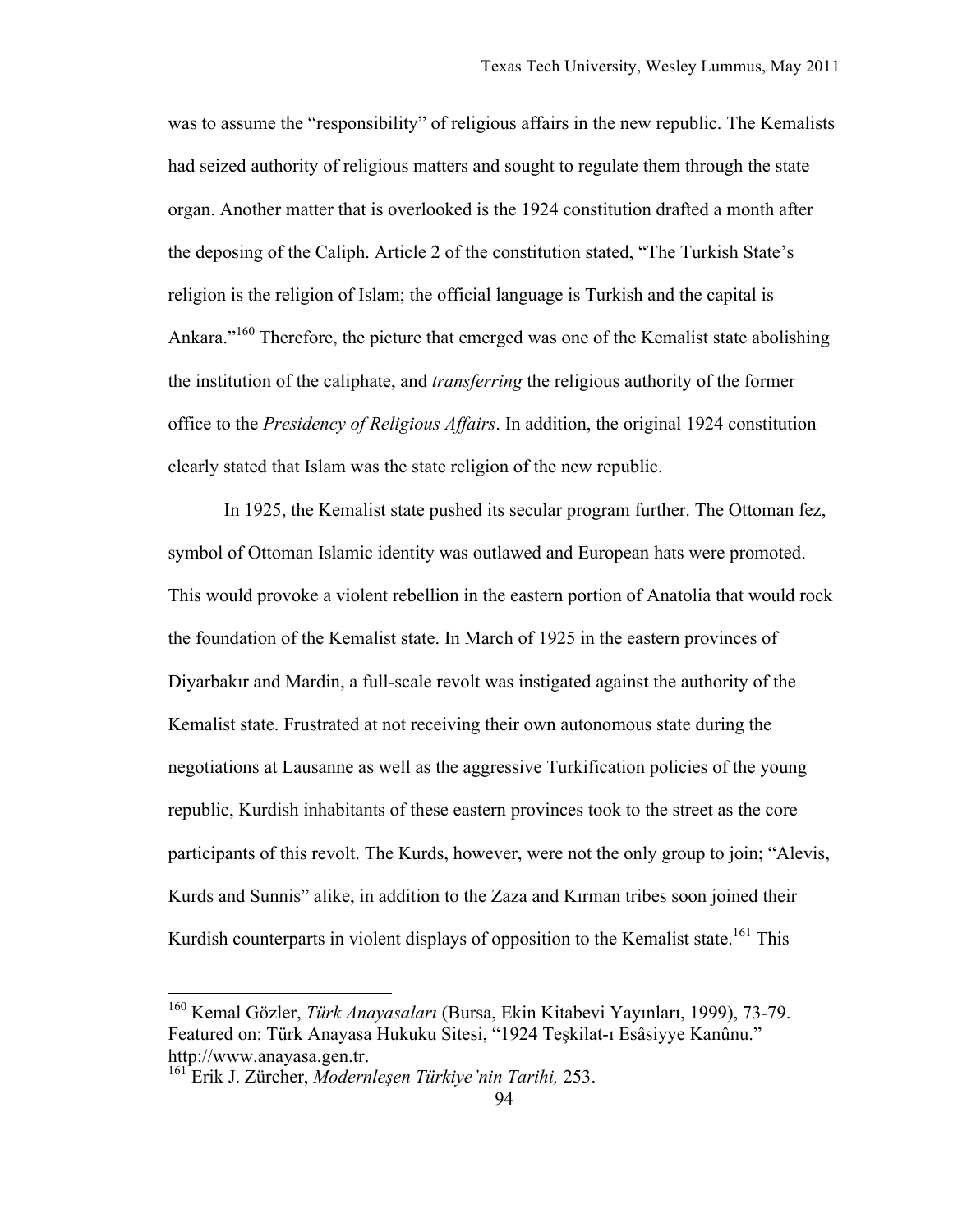diverse demographic of those who took part in the revolt has led historians to conclude that *religious* frustrations, along with ethnic frustrations, were instrumental in mobilizing the participants of this revolt. The "religious impetus" for the rebellion, organized under the charismatic religious leader Şeyh Sait, was the demand that "the *şeriat* and the caliph be restored [*getirmek*]."162 The rebellion was violently crushed by the Kemalist state and Şeyh Sait and his associates were publically hanged. Emerging victorious in crushing the revolt, the Kemalist state was convinced that the perpetrators were motivated solely by religious fanaticism. Secularism would thus need to be applied even more rigorously in order to ensure the success of the state's westernization and Turkification programs by further curtailing all religious dissent. In April of 1928, the constitution was updated and Islam was effectively omitted as the official religion of the state. The new article merely read, "Turkey's official language is Turkish and its capitol is Ankara," leaving out any mention of Islam. $163$ 

### American Missionaries and Turkish Secularists

The first phase of Kemalist *laiklik*, 1924-1930, was characterized by an aggressive campaign against "religious propaganda" of any sort. This was especially the case after the Şeyh Sait Rebellion of 1925. However, it was not only Islam that was the target of the state's secular program, but "foreign" faiths as well, including Christianity. A series of diplomatic cables between the American ambassador to Turkey, Joseph Grew,

 <sup>162</sup> Zürcher, *Modernleşen Türkiye'nin Tarihi,* 253.

<sup>163</sup> Kemal Gözler, *Türk Anayasaları* (Bursa, Ekin Kitabevi Yayınları, 1999), 73-79. Featured on: Türk Anayasa Hukuku Sitesi, "1924 Teşkilat-ı Esâsiyye Kanûnu." http://www.anayasa.gen.tr.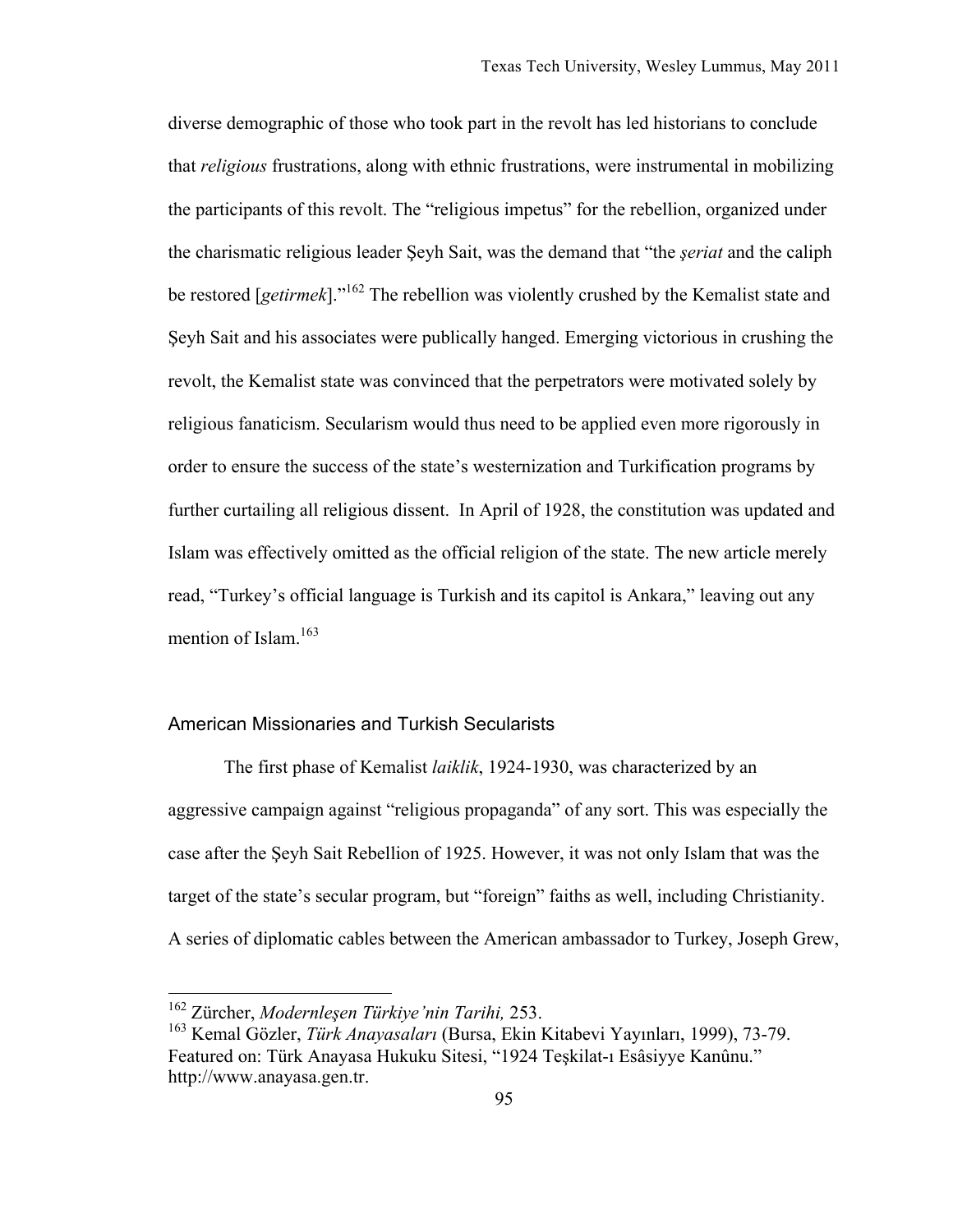and the Secretary of State, Frank B. Kellogg, in January of 1928 show the extent to which the Kemalist state sought to eliminate *all* religious intrusion, whether Islamic or Christian, into the public sphere.

On the 22<sup>nd</sup> of January 1928, Ambassador Grew wrote to Secretary of State Kellogg stating that "In view of the Turkish law prohibiting religious propaganda in schools, [the] Turkish government has sent representatives to investigate alleged conversion to Christianity of four girl students in [the] American School in Brusa [sic] whose diaries were stolen and turned over to Turkish authorities."<sup>164</sup> When the investigation by the Turkish authorities concluded, Grew informed Kellogg of the exact nature of the situation, "The charge against the school by the Turkish educational authorities is that religious propaganda had been carried on which resulted in the conversion of at least three Moslem [sic] girl students to Christianity. Whatever the method employed, there seems to be no doubt that the charge of proselytizing has been sustained."<sup>165</sup> One of the teachers apprehended, Miss Edith Sanderson, openly admitted to the Turkish authorities that she had "described the spiritual forces of Christianity so effectively" that her students sought to organize into "Bible study groups" in order to learn more about the faith.

This case created a sensation in the local Bursa press. Grew reported that "the Turkish press…has been inflammatory and has called on parents to take their children

 <sup>164</sup> Department of State, *Papers Relating to the Foreign Relations of the United States, 1928, Vol. III* (Washington: Government Printing Office, 1943), 964.

<sup>165</sup> Department of State, *Papers Relating to the Foreign Relations of the United States, 1928, Vol. III*, 966.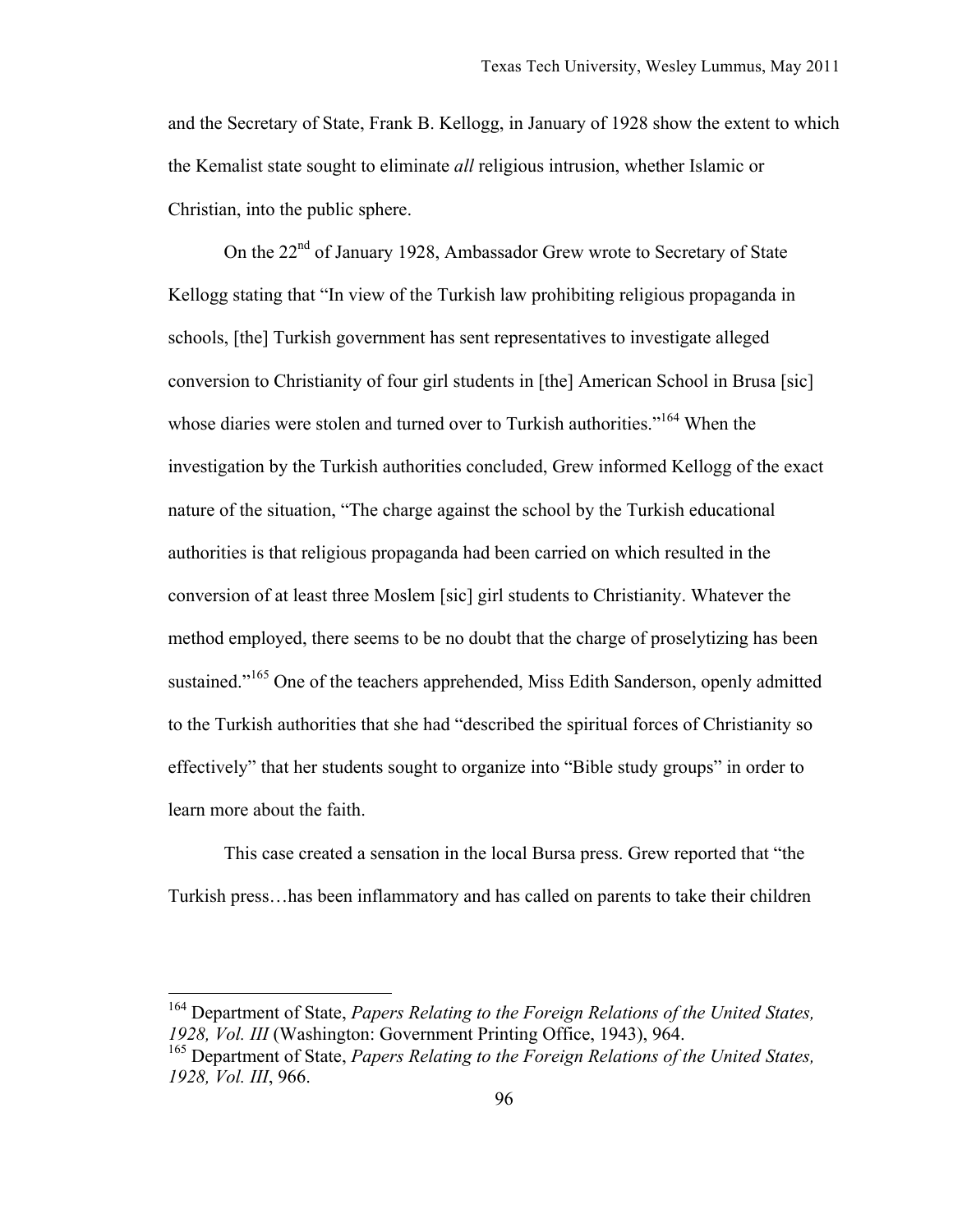away from these mission schools lest they be contaminated by foreign influence."<sup>166</sup> The anger over this incident even touched "İsmet [İnönü] Pasha and other members of the cabinet [who were] much stirred up over the incident and were determined from the first to close the school if the reports of religious propaganda should be confirmed."167 From Grew's description, the ire of the Bursa press towards the "foreign influence" of Christian proselytizing demonstrates *nationalist*, not *secular* concerns. In a sentiment that would mirror that of the *İzmir Postası* during the height of the youth mobilization in the city, the press of Bursa demonstrates a deep-seated suspicion of "foreign" and "outside" influences. *Laiklik*, then, was invoked by the press and upheld by İnönü during this instance not for its own sake, but for the sake of guarding the Turkish youth against outside influences. This presents a contradiction in the Kemalist state's reasoning, as on the one hand, the state sought to *westernize* to the fullest extent and, on the other, the nationalist fervor of the state was deeply suspicious of "foreign influence" coming from the west. Therefore, *laiklik* was not equated with keeping religion from the public sphere, but instead was equated with keeping outside and foreign influences away from the Turkish youth who could be susceptible to them. Grew wrote that "The Minister of Public Education [was]…opposed to [the schools'] existence as they were continually under suspicion of conducting the very activities which have occurred at Brusa [sic] and

 <sup>166</sup> Department of State, *Papers Relating to the Foreign Relations of the United States, 1928, Vol. III*, 967.

<sup>167</sup> 167 Department of State, *Papers Relating to the Foreign Relations of the United States, 1928, Vol. III,* 968.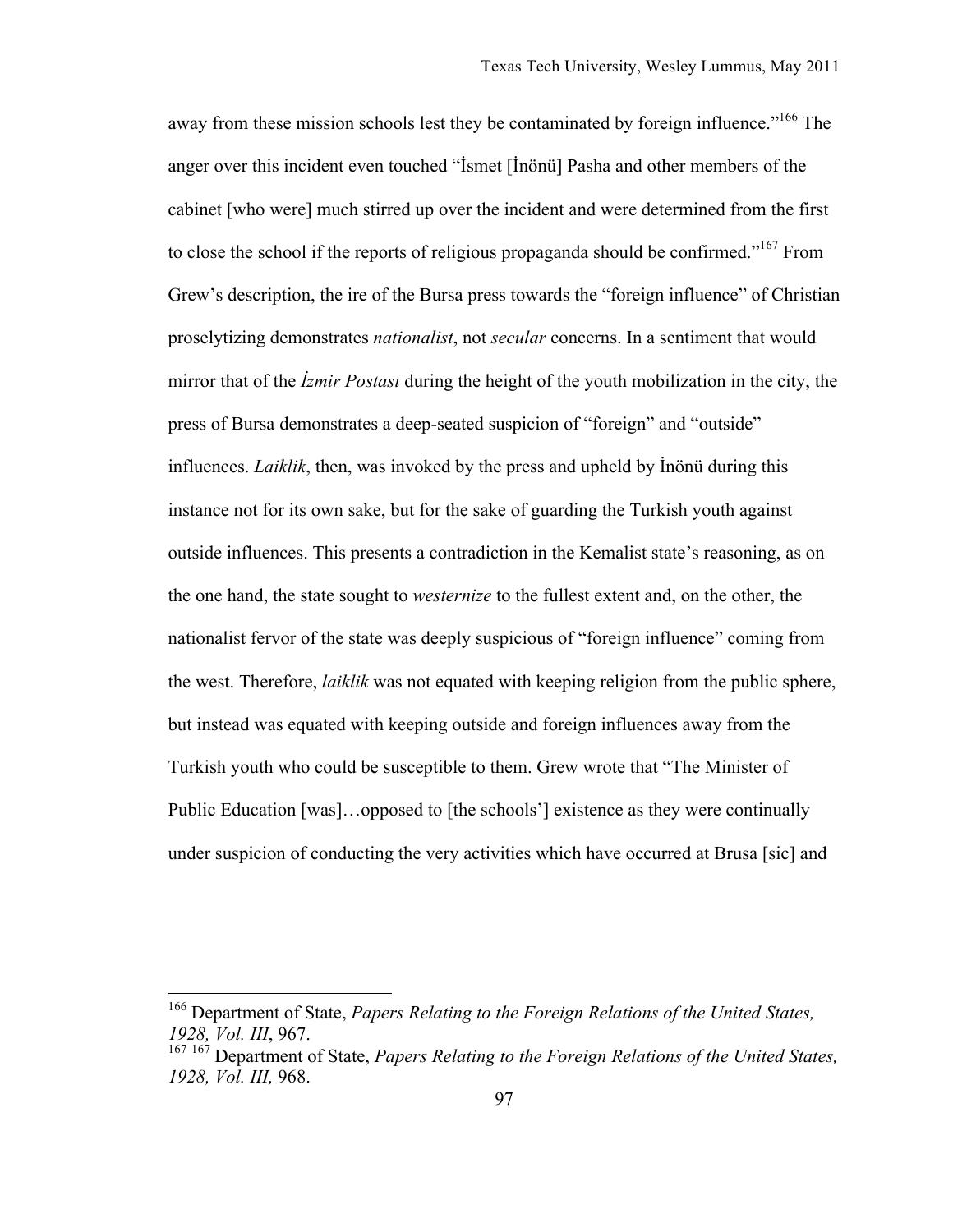which even under a secular government are held to be opposed to Turkish nationalism."168

The invocation of *laiklik* during this episode by the Kemalist state also served a pragmatic purpose. Grew states the obvious question in a May  $8<sup>th</sup>$  1928 cable to Kellogg: "Looking back at the closing of the Brusa school and the prosecution of the teachers, one may well ask why all this fuss by a government which was then on the point of complete laicization."169 He cites a conversation held with Tevfik Rüştü as the answer to this question. Crews states that Rüştü's "frank explanation to [him] was sincere: the Government was obliged in self defense to take drastic steps against alleged Christian propaganda in a locality which was well-known for its opposition to the Government on religious grounds—a fanatically Moslem community. $170 \text{ In other words, though}$ "Christianity itself [was] of little consequence to [this] irreligious government," the Kemalist state felt it pertinent to go on the offensive in prosecuting the American teachers who had sought to spread it in Bursa. In a climate where religious tensions were high, especially anti-secular sentiment among devout Muslim populations, the state sought to use *laiklik* as a tool to "combat" Christian missionaries so as to seem as if it was protecting its populace from proselytization. *Laiklik*, in this sense, became a tool to subdue Muslim fears of Christian penetration in Bursa. In the end, the Kemalist state publically deemed Christianity "to be contrary to Turkish culture and Turkish

 <sup>168</sup> Department of State, *Papers Relating to the Foreign Relations of the United States, 1928, Vol. III*, 969.

<sup>169</sup> Department of State, *Papers Relating to the Foreign Relations of the United States, 1928, Vol. III*, 975.

<sup>170</sup> Department of State, *Papers Relating to the Foreign Relations of the United States, 1928, Vol. III*, 975.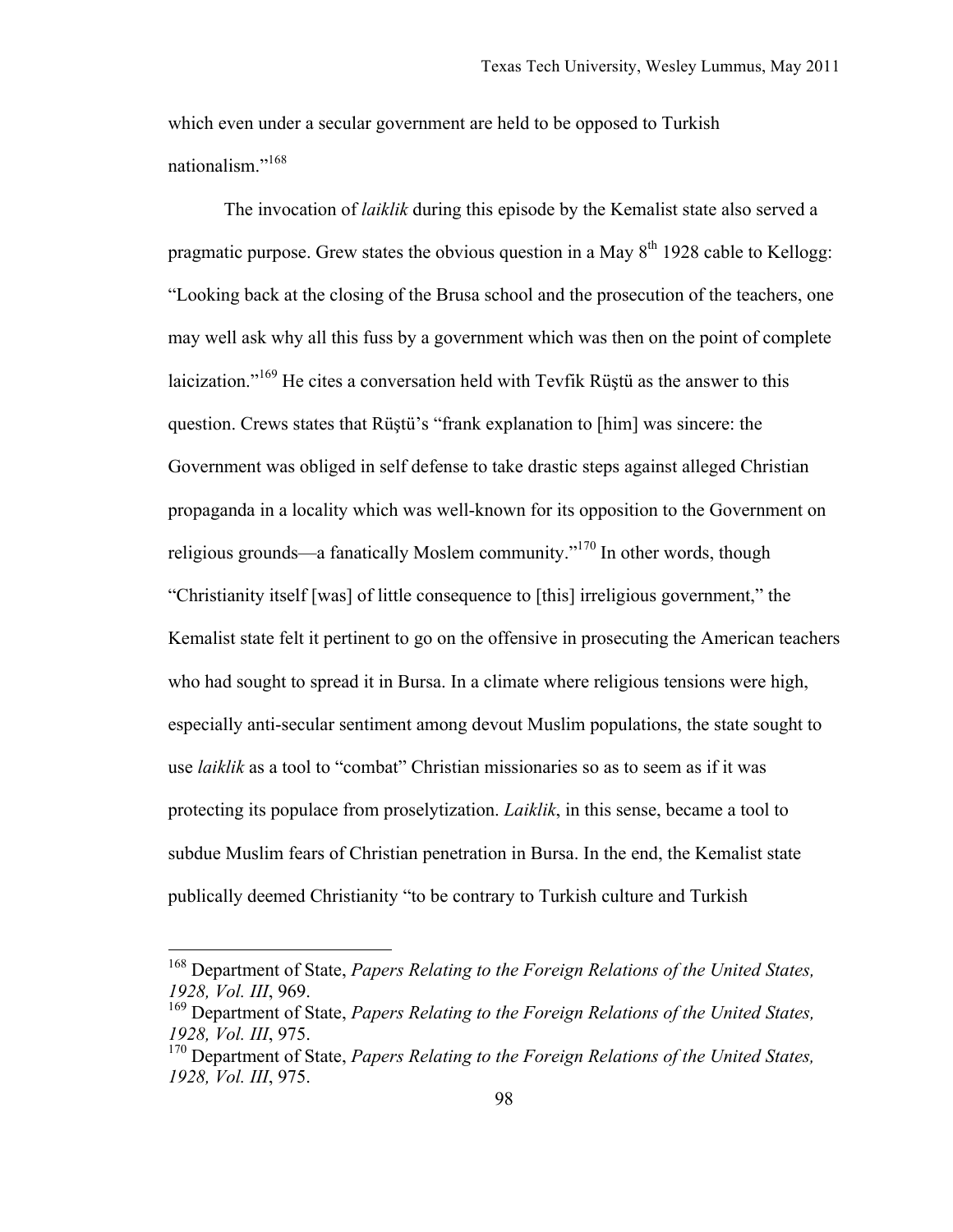nationalism, and therefore in effect essentially anti-Turkish."<sup>171</sup> Though in private, Crews was assured by the Turkish officials that such an incident would have been of little consequence had it occurred in a more diverse and metropolitan area.

In the first decade of its existence, the Kemalist state had abolished the caliphate and most Islamic institutions, but, as the state was fragile, it had to proceed with caution in perpetuating its secular program. In the aftermath of the 1925 Şeyh Sait Rebellion, which threatened to undermine the state's legitimacy, the Kemalists preceded with a pragmatic, yet ideological, program of *laiklik*. The pragmatic side came as the state used *laiklik* to "demonstrate" its commitment to countering western *religious* penetration in Turkey. *Laiklik* became "necessary" to preserve Turkish culture and identity. With the state's newfound control over Islam through its *Diyanet*, it seemed to many Turks as if Islam, while its autonomy was greatly curtailed by state control, would actually be preserved and protected under the banner of *laiklik*. It would be the emphasis of the state acting as the *patron* of Islam in Turkey that would characterize the second phase of Turkish *laiklik* from 1930 to 1938.

#### Kemalist "Patrons" of Islam: Turkish Laiklik 1930-1938

In the wake of the Menemen Incident of 1930 in İzmir, the latest of a series of anti-secularism riots and rebellions, the Kemalist state's policy of *laiklik* shifted from distancing Islam from the Turkish state to *secularizing* and *Turkifying* Islam to "complement" the Turkish state. Though Islam would never again reclaim its status as the

<sup>&</sup>lt;sup>171</sup> Department of State, *Papers Relating to the Foreign Relations of the United States, 1928, Vol. III*, 975.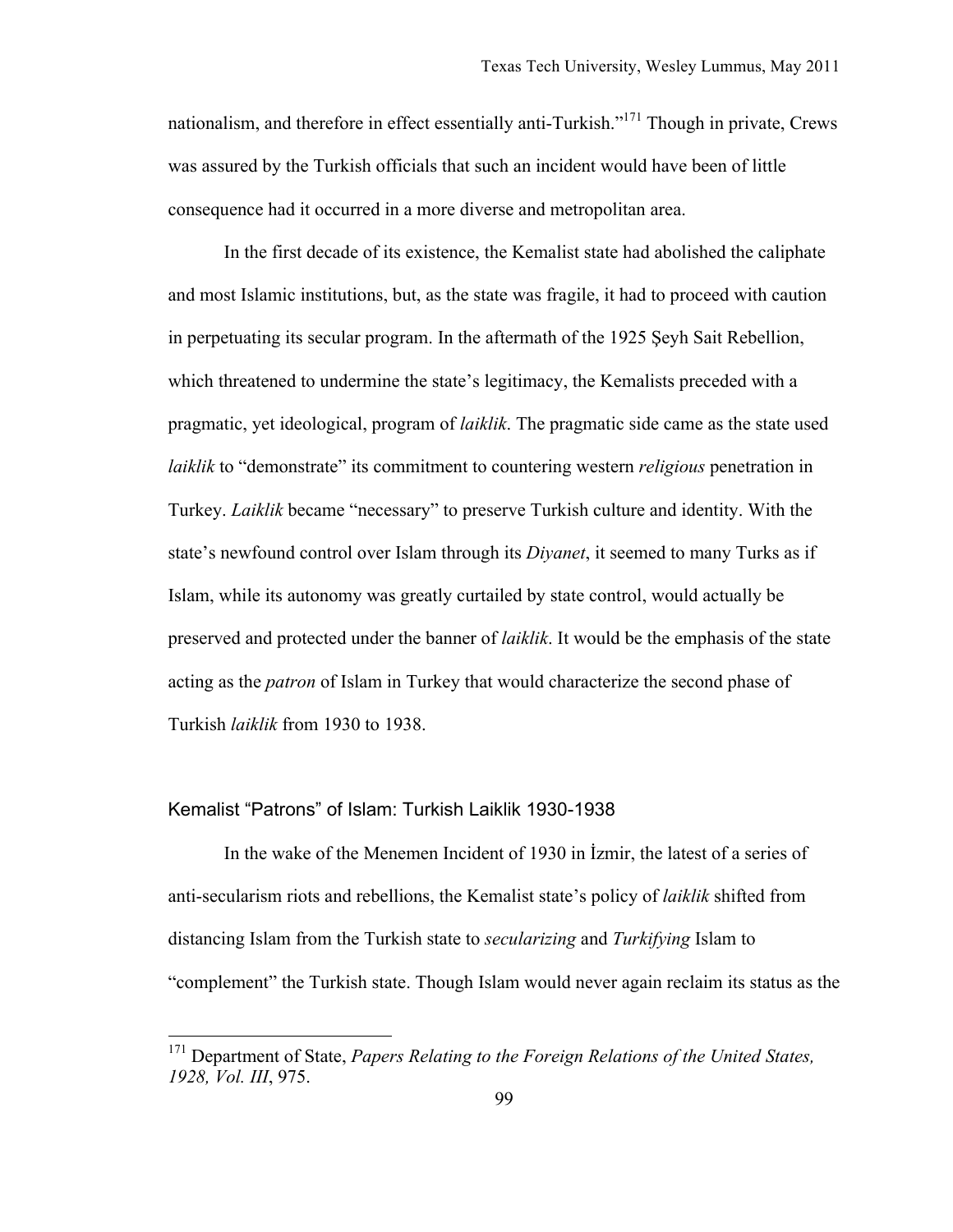republic's official religion as it had been from 1924 to 1928, the Kemalist state would mold the faith into a truly *Turkish* one. In fact, in restructuring *traditional* Islam into a completely *Turkified* and *secularized* Islam, the Kemalists seemed to strike a compromise. Yes, Islam, a cornerstone of Turkish identity, would continue to exist in Anatolia; however, the Kemalist state would strip Islam of its "radical" and "antimodern" elements and retailor it to *fit* into the modernist and Turkifying state. As prominent historian of the Kemalist period, Suna Kili, states,

The Atatürkist principle of laicism did not advocate atheism. It was not an anti-God priniciple. There was no liquidiation of religion in Atatürk's Turkey. Rather, religion and clergy were removed from areas that they had traditionally controlled. The latter were asked to confine themselves to specifically religious affairs. In short, it can be stated that the Atatürkist principle of laicism was not against an enlightened Islam but rather against an Islam that was opposed to modernization.<sup>172</sup>

The situation that emerges with *laiklik* then is not one of the state *removing* Islam from its people, but one of the state *modifying* Islam for them.

The first order of buisness for the Kemalists was to implement Turkish as the language of Islam. In March of 1930, Mustafa Kemal gave a speech on the need to *translate* the Koran from Arabic into Turkish. Two years prior, the state had prohibited Arabic classes; now, Arabic was further driven from Turkish society with the publication of the Koran translated into Turkish. Mustafa Kemal stated in his 1930 speech, "Recently, I have ordered the Koran to be translated. For the first time, it will be translated into Turkish. I have also ordered a book on the life of Muhommad to be

<sup>&</sup>lt;sup>172</sup> Suna Kili, *The Atatürk Revolution: A Paradigm of Modernization* (Istanbul: Türkiye İs Bankası Kültür Yayınları, 2003), 242.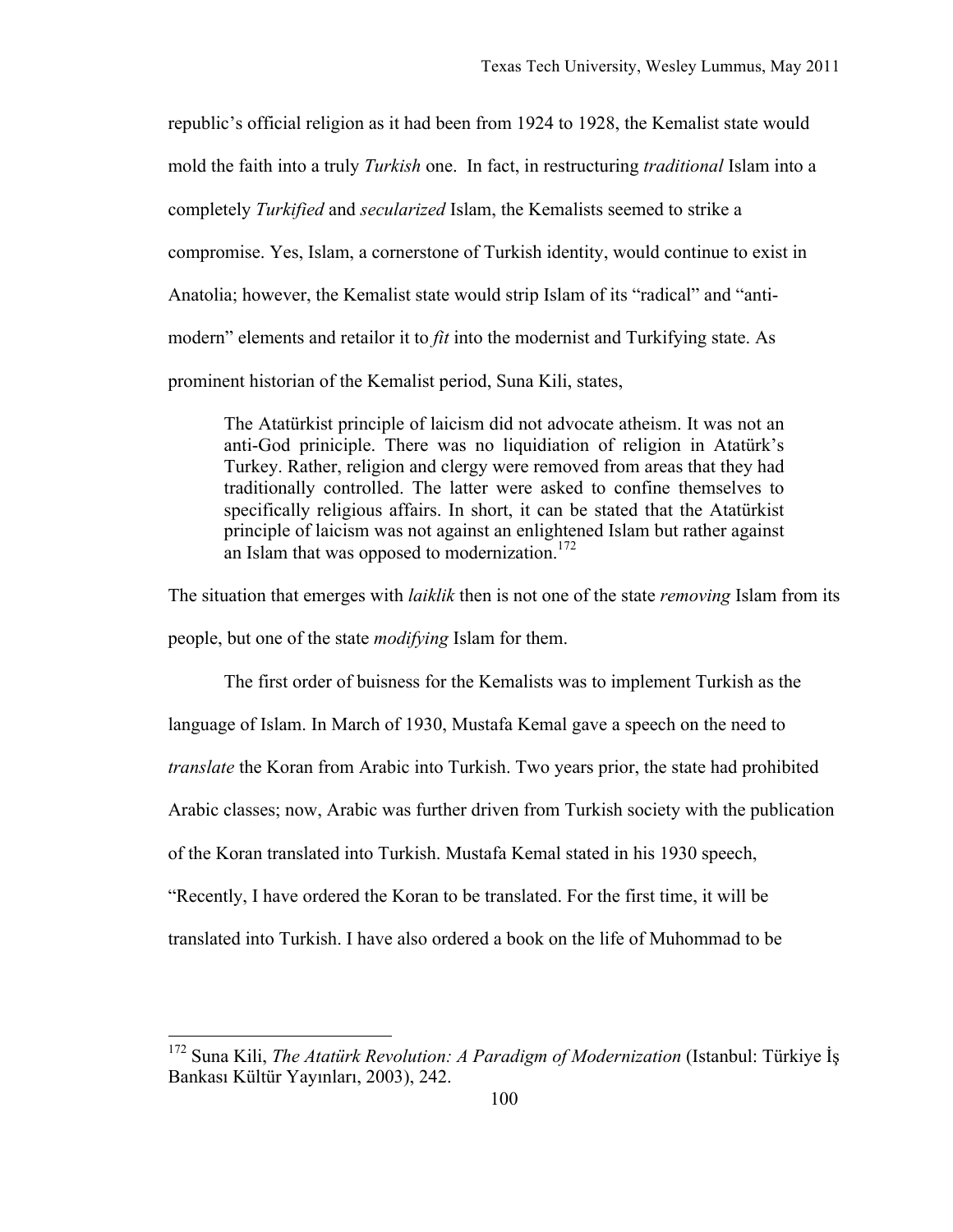translated [into Turkish]."173 Mustafa Kemal used the word *tercüme* which gives the meaning of "translating."174 The implications of "translating" the Koran directly from Arabic to Turkish were enormous. It was believed that the Koran could never be *translated* from Arabic into another langauge as it was the literal *word* of God. The meaning of God's word could be *intrepreted* by scholars into the vernacular language of the respective community, but could never translated directly. The Kemalist state slowly took steps to counter this tradition by comissioning religious scholars, the most prominent of which was Elmalılı Muhammad Hamdi Yazır, to *translate*, not merely intrepret, the Koran from Arabic into Turkish. Here, the Kemalist state acted as a "patron" of Islam by comissioning Islamic scholars to translate and write their commentaries for these new Turkish Korans. This comission resulted in various Turkish language Korans, the most prominent of which was Yazır's 1935 *Hak Dini Kur'an Dili*, or *Religious Rights of the Koran in Vernacular*, which was soley in Turkish and featured extensive exegesis from Yazır. The title of this Turkish Koran indicates the state's cautious approach to promoted Turkish translations in place of the Arabic original. Nevertheless, beginning with this effort, the Kemalist state was to use *laiklik* "to nationalize and modernize Islam."<sup>175</sup>

 <sup>173</sup> Mustafa Kemal Atatürk. "*Mart 1930; S, D, III."* in *Atatürk Düşüncesinde Din ve Laiklik,* ed*.* Atatürk Araştırma Merkezi (Ankara: Divan Yayıncılık Ltd. Şti, 1999), 3. <sup>174</sup> The primary meaning of *tercüme etmek* is *to translate*. The word's secondary meaning is *to interpret,* which would be less problematic for Muslims. However, the verb *yorumlamak*, which Mustafa Kemal did not use, has the primary meaning of "intrepreting, rendering, deciphering, or paraphrasing." Due to the context of the period and the speech I conclude that Mustafa Kemal intended to use *tercüme etmek* in the sense of "translating."

 $175$  Zürcher, 284.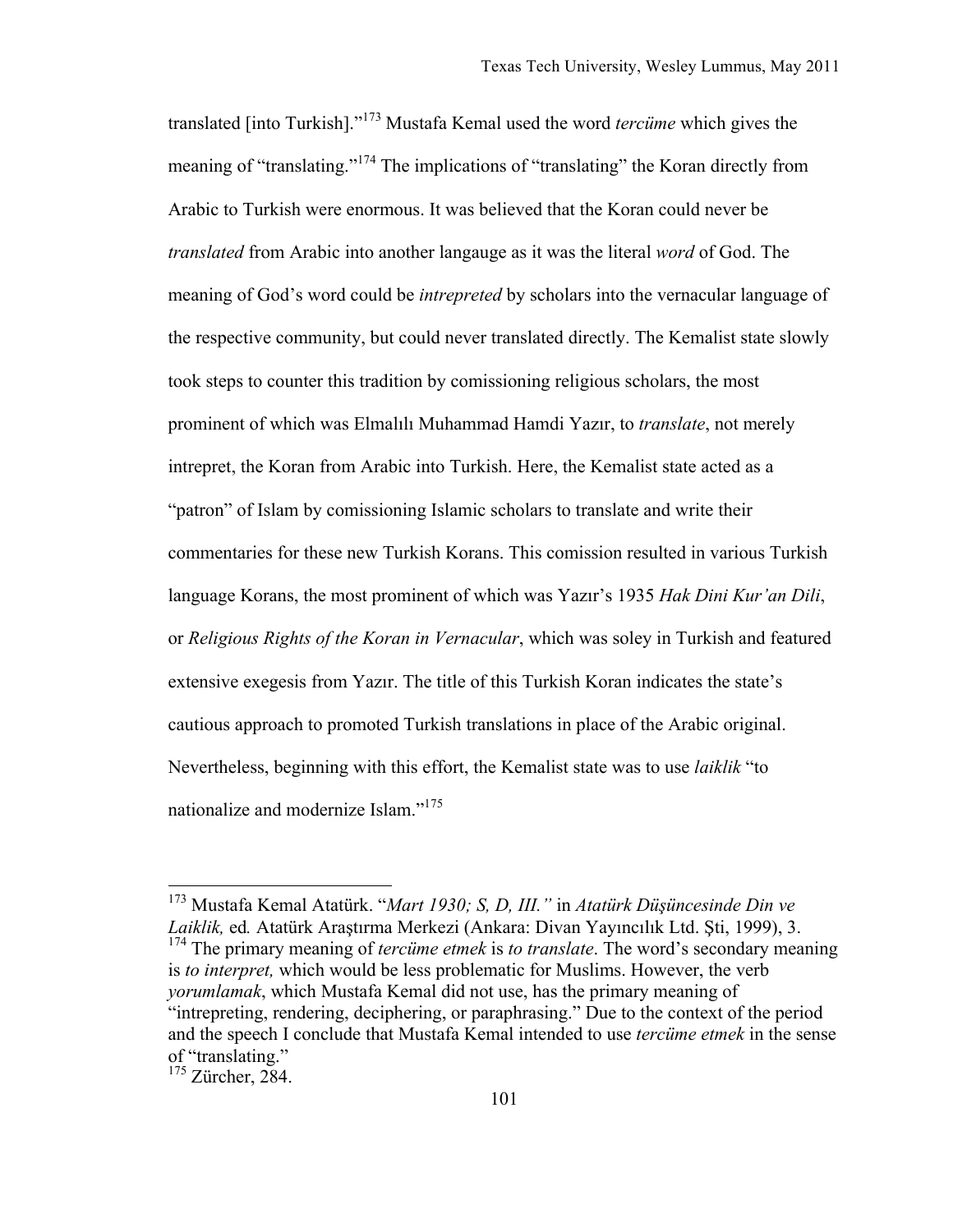In 1932, the state pushed the "nationalization" of Islam further during the month of Ramadan when "it was announced that the *hafiz* [would] read Turkish Korans" instead of Arabic ones.176 In addition to the *hafiz* reading the Turkish Koran exclusively, the state announced that "in place of the Arabic *ezan* [Muslim call to prayer], a Turkish *ezan* would be composed by the state conservatory" and be made mandatory for all mosques. As with the language revolution taking place concurrently, the Kemalist state found itself implementing Turkism with its program of *laiklik*. This phase of *laiklik*, as opposed to the first phase, directly echoed the Turkist program of Ziya Gökalp. Gökalp wrote in 1923 that "in order to give a greater rapture and exhilaration to our religious life, it is necessary that the Qur'an (except for the litanies)...and the services, as well as the prayers, supplications and sermons which follow the rituals, be read in Turkish."<sup>177</sup>

However, as with the program of *halka doğru*, the Kemalist state deviated from Gökalp's program in that the state's main concern was not "to give greater rapture and exhilaration" to Muslims in Anatolia but, instead, to further *legitimize* its own Turkist program. Mustafa Kemal, the "mehdi" of Turkism, publically read a Turkish Koran in 1932, the same year as Turkish *ezans* and sermons were made mandatory. There is another reason why the Kemalist state used *laiklik* to effectively *Turkify* Islam in Turkey. The Kemalist state characterized itself as an *enlightening* state, where access to *positivist* education was to raise its citizens to the heights of European civilization. Using words like *englightened* and *positivist* to describe itself meant that the Kemalists believed in the

 <sup>176</sup> Ahmet Vehbi Ecer, "Atatürk'ün Din ve İslam Dini Hakkındaki Görüşleri," in *Atatürk Düşüncesinde Din ve Laiklik,* ed*.* Atatürk Araştırma Merkezi (Ankara: Divan Yayıncılık Ltd. Şti, 1999), 132.

<sup>&</sup>lt;sup>177</sup> Gökalp, ed. Devereux, 120.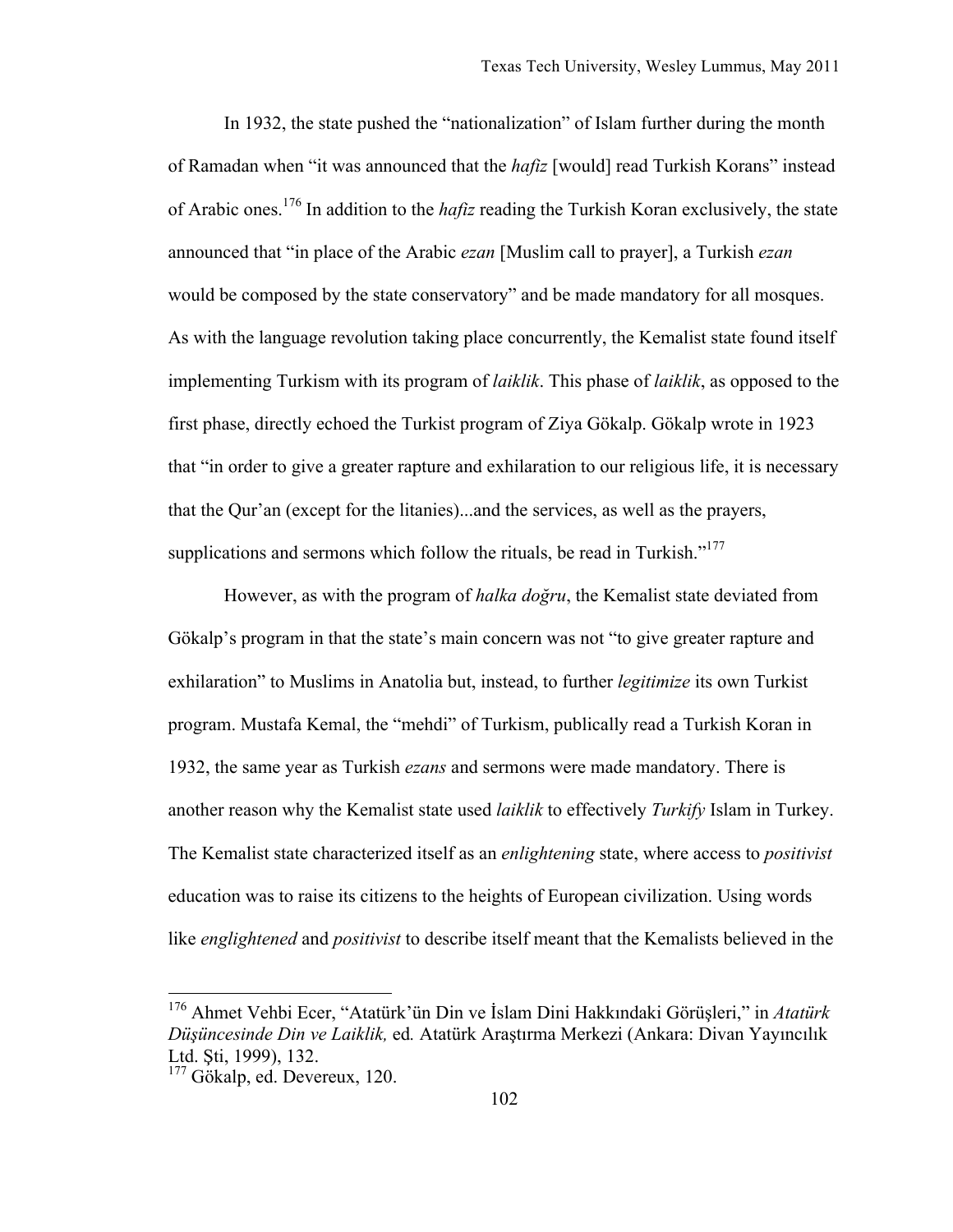power of logic to solve society's problems. For example, if the violent uprisings in 1925 and 1930 against the Kemalist state were the result of "illogical" ignorance that bred fanaticism, then this was seen as a societal problem and it was therefore the state's duty, in the eyes of its governing elite, to guide the masses towards a "logical" and "enlightened" Islam that would not be antithetical to the state's programs. To reiterate Suna Kili's view that "the Atatürkist principle of laicism was not against an enlightened Islam but rather against an Islam that was opposed to modernization" certainly affirms this *mission civilisatrice* of the Kemalist state towards its population.<sup>178</sup> Islam's Kemalists patrons saw issuing Turkish Korans, as well as mandating that all rites be done in Turkish, as implementing this more enlightened and modern religion. Commenting on the need to render Islam more enlightened, Mustafa Kemal wrote that "if our [the Turks'] religion is not a religion which corresponds to reason, it would not be the most perfect religion, it would not be the seal of religions."<sup>179</sup>

Given this view of the Kemalist state's policy towards religion, it is ironic that so many outside sources characterized the Kemalists as irreligious or even atheists. In May of 1934, the French Ambassador, Albert Kammerer, wrote to the Ministry of Foreign Affairs detailing the tenets of "*Kemalisme et materialisme*." Kammerer wrote that

The men in Ankara, in order to steer a profound and quick revolution…have officially freed themselves from all religious preoccupations. Not only is the new regime exclusively and rigorously *laïc*, but its leadership professes atheism. In Ankara, one is struck...by an

 <sup>178</sup> Kili, 242.

<sup>179</sup> Ecer, 133. "*Eğer bizim dinimiz akıl ve mantıkla uyuşan bir din olmasaydı, en mükemmel din olmazdı, en son din olmazdı."* I translated "en son din olmazdı" to mean the "seal of religions" rather than "the last religion." I took this stylistic liberty to illustrate the parallels between Kemalist and traditional Islamic views of Islam, the last, and therefore, final revelation of God.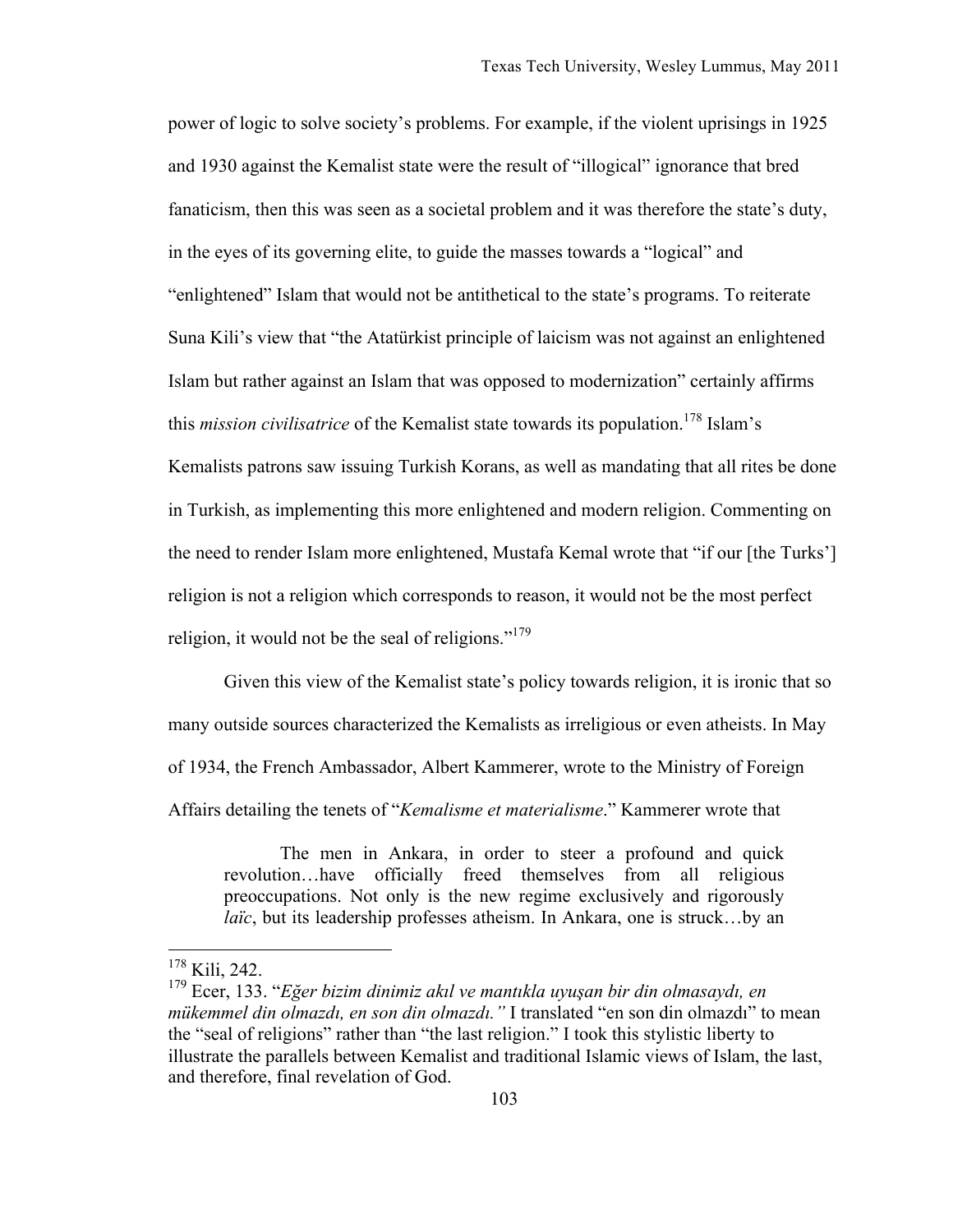ultra-positive spirit of science, [and] in the single force of [human] intelligence and human boldness.<sup>180</sup>

Kammerer's characterization of the Kemalists as adhering to "ultra-positivism" is certainly correct. As stated, the Kemalist used positivism to reconstruct Islam into a "Turkish" faith totally subservient to the Turkifying state. However, unless the Kemalist governing elites personally professed atheism to Kammerer, it would be unlikely to label them as such given their program of *laiklik*. Kammerer characterized the state as "rigorously *laïc,*" however, this is not totally accurate; the Kemalist state was "rigorously *laik*" in the full *Turkish* sense of the term. The 1905 Law establishing state-laïcité in France affirmed "The [French] Republic neither recognize[d] nor fund[ed] nor subsidize<sup>[d]</sup> any religion  $\lceil \text{cult}e \rceil$ .<sup>181</sup> Therefore, in France all religious expression was vigorously shut out from all forms of public discourse. This became the French concept of secularism, called *laïcité*.

The Kemalist concept of secularism, *laiklik*, indeed used the language of the French law. Mustafa Kemal stated that, "*Laiklik* [did] not mean only the separation between the affairs of religion and world. It also [meant] freedom of conscience, expression and religion for all countrymen."<sup>182</sup> This certainly echoed the wording of the French Law, "The Republic assures freedom of conscience. It guarantees the free exercise of religion under the sole restrictions laid down [in the below text] in the interest

 <sup>180</sup> Albert Kammerer, May 27, 1934. "Kemalisme et materialisme." Microfilm Series: P2250. Pp. 267. *Ministère des Affaires Etrangères, Archives Diplomatiques.* La Courneuve, Paris.

<sup>&</sup>lt;sup>181</sup>Assemblée Nationale, "Loi du 9 décembre 1905 concernant la séparation des Églises et de l'État," http://www.assemblee-nationale.fr/histoire/eglise-etat/sommaire.asp#loi. (accessed March 14, 2011). "*La République ne reconnaît, ne salarie ni ne subventionne aucun culte."* 

<sup>182</sup> Ecer, 134.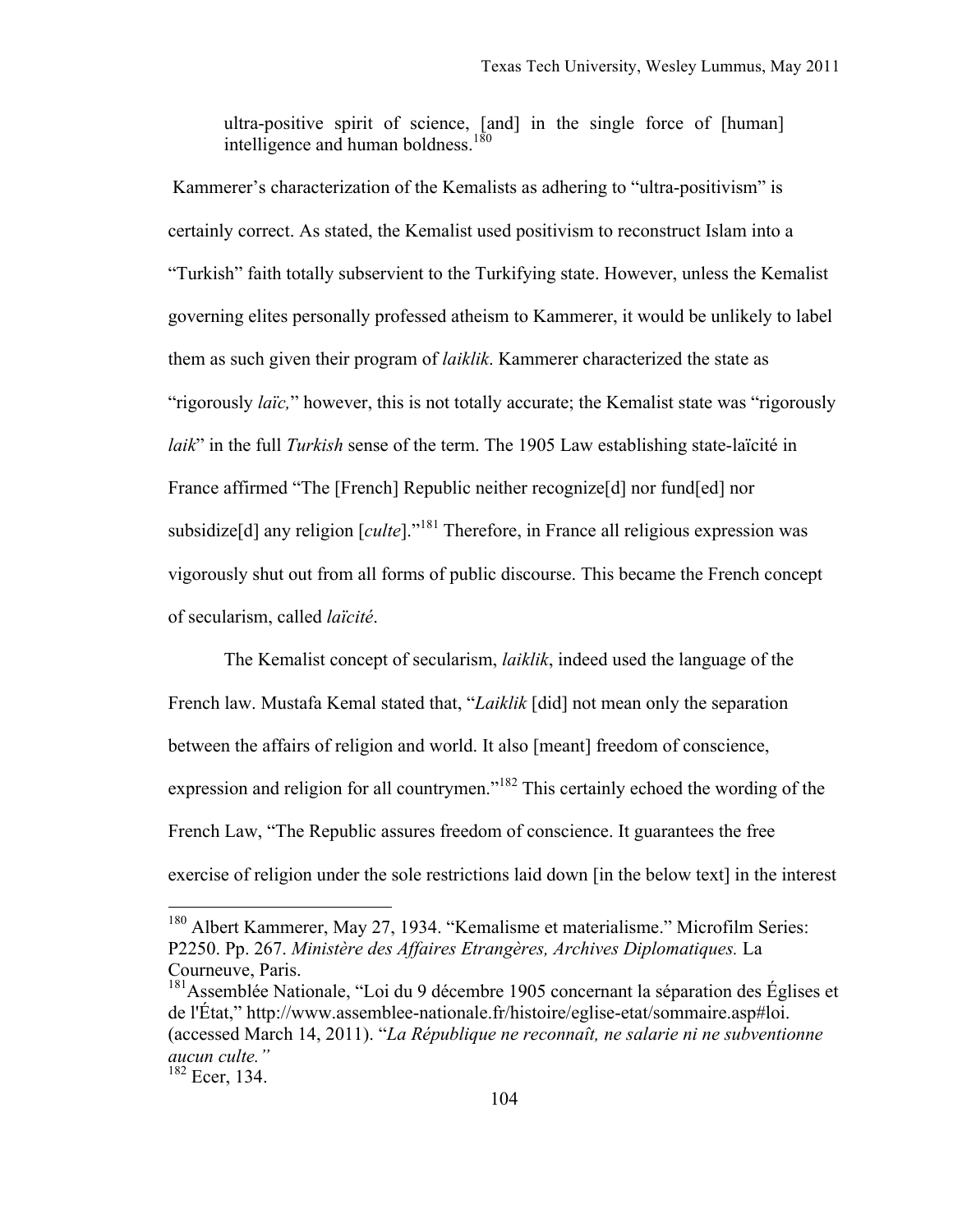of public order."183 Writing a treatise on religious tolerance, entitled *Taassupsuzluk*, in 1930, Mustafa Kemal stated that

In the Turkish Republic, everyone can worship God as he wishes. Nothing will be done<sup>184</sup> to anyone on account of his religious ideas. The Turkish Republic has no official religion. In Turkey there will be no one who will attempt to force others [towards] his ideas and this [force] will not be allowed." 185

In this treatise and in his other speeches, Mustafa Kemal certainly advocated for the Republic's religious neutrality. In certain actions, too, the Turkish Republic mirrored the efforts of France in establishing religious neutrality. Such actions included the decision in 1928 to remove any mention of Islam from the Turkish Constitution as well as the Republic vigorous crackdown on any form of "religious propaganda" in schools. It should be noted that even the *Turkified* Islam the Kemalists sought to promote was in no way part of the curriculum of schools. The abolition of shari'a law and the adoption of the Swiss Civil Code and the Italian Penal Code, both in 1926, to replace it also show the sincerity of the state to secularize Turkish society.

What differentiated Turkish *laiklik* from French *laïcité* was the establishment of

the *Diyanet* in 1924, as well as the efforts of the Kemalists to *Turkify* Islam. The

existence of both seems to show a contradiction in the logic of the Kemalists. However,

<sup>&</sup>lt;sup>183</sup> Assemblée Nationale, "Loi du 9 décembre 1905 concernant la séparation des Églises et de l'État," http://www.assemblee-nationale.fr/histoire/eglise-etat/sommaire.asp#loi. (accessed March 14, 2011). "*La République assure la liberté de conscience. Elle garantit le libre exercise des cultes sous les seules restrictions édictées ci-après dans l'interêt de l'ordre public."*

<sup>184</sup> Mustafa Kemal, "Taassupsuzluk (Tolerans)," in *Atatürk Düşüncesi Din ve Laiklik*, ed. Atatürk Araştırma Merkezi (Ankara: Divan Yayıncılık Ltd. Ştd, 1999), 3. Note: Mustafa Kemal used the present passive form *yapılmaz*, however, for ease of translation, I will render it "nothing will be done"

<sup>185</sup> Mustafa Kemal, "Taassupsuzluk (Tolerans)," in *Atatürk Düşüncesi Din ve Laiklik*, 3.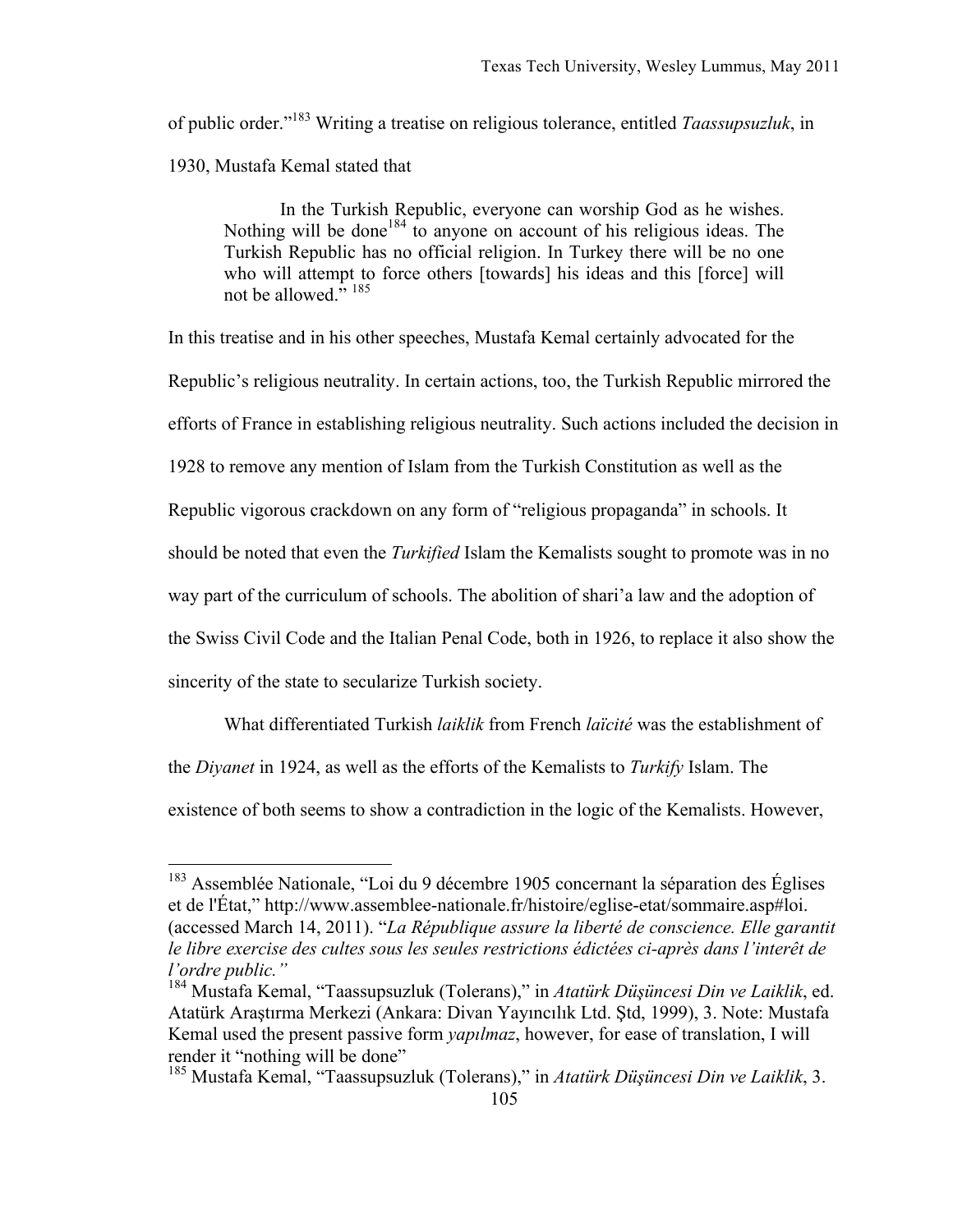in the aftermath of anti-secular rebellions, the Kemalists were convinced that their legitimacy rested on their ability to promote an "enlightened" and "modern" Islam. What Kemalist *laiklik* amounted to was an official program of secularization and a semi-official program of Turkifying Islam. The *Diyanet*, an official government organization, was to oversee the Turkification of Islam in Anatolia. The *Diyanet* oversaw compliance with the state's call for Turkish *ezans,* trained and licensed imams, and even wrote religious sermons for these imams to deliver. Eventually, in 1937, the Turkish Constitution would be changed to read "The Turkish Republic is Republican, Nationalist, Populist, Statist, Secular and Reformist. Its official language is Turkish and its capitol is Ankara."<sup>186</sup> This change to the constitution enshrined the six principles of Kemalism (republicanism, nationalism, populism, statism, secularism, and reformism) that emerged in the 1930s as the specific goals of the state's Turkist program. The state officially became a *laik* state with this change to the constitution in 1937, though it had functioned as such since the 1928 omission of Islam, or any religion for that matter, from the constitution.

## **Conclusion**

The program of *laiklik* stood as the Kemalist state's innovation to the ideology of Turkism. Neither Gökalp nor any other Turkist of the Late Ottoman Empire provided a comprehensive program for secularizing Turkish society. Gökalp indeed championed the post-1922 caliphate, "freed" from the corruption of the Ottoman sultanate, as independent

 <sup>186</sup> Kemal Gözler, *Türk Anayasaları* (Bursa, Ekin Kitabevi Yayınları, 1999), 73-79. Featured on: Türk Anayasa Hukuku Sitesi, "1924 Teşkilat-ı Esâsiyye Kanûnu." http://www.anayasa.gen.tr.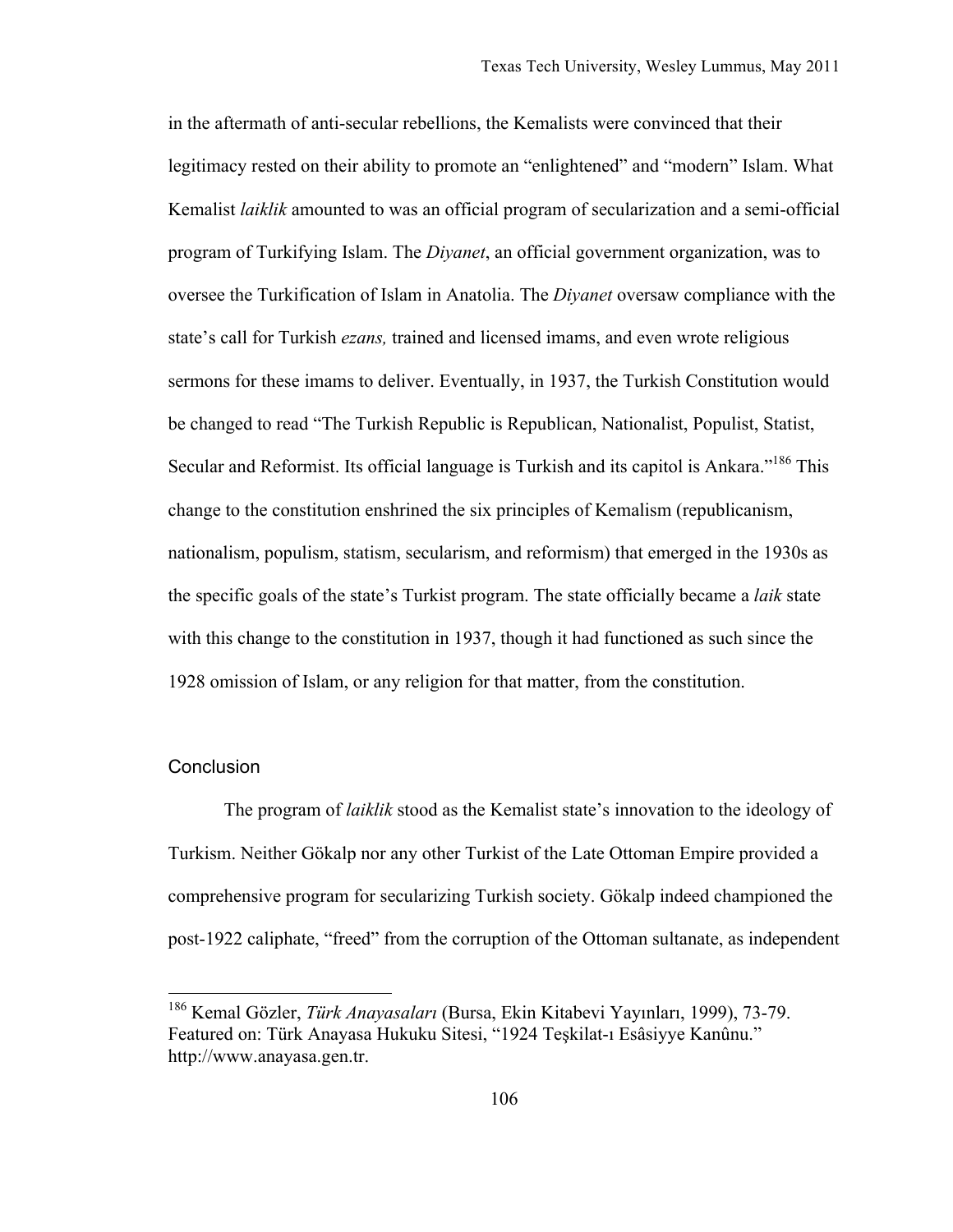and legitimate. The Kemalists would go "off script" however, by abolishing the Caliphate, much to the anger of many, in 1924. The period from 1924 to 1930 would mark the first phase of Turkish *laiklik*, whereby the governing elites would emphasize the *separation* of religion from state. After numerous and violent rebellions against the Kemalists, the elites, newly infused with a zeal to pursue complete *Turkification* of society, decided to become "patrons" of a *Turkish*, modern and enlightened Islam. Though the state would remain without an official religion, only to be declared officially *secular* in 1937, this Kemalist-sanctioned *Turkish* Islam would be implemented within Anatolia.

This *functional* program of secularism, while in theory resembling French laïcité, can only be labeled as *laiklik*. The word *secular* is a loaded term. To be secular, according to most standards in the west, is to disestablish an official religion from the respective state. The Kemalists certainly disestablished Islam from the state in 1928. However, their semi-official policy of creating a uniquely *Turkish* Islam complicates the view that Kemalist Turkey was indeed a *secular* state. From 1924 to 1937, the Turkish state was secular by *de facto* omission of Islam as the official religion. It was only with the inclusion of *laik* when characterizing the state that Turkey became secular *de jure*. However, because of the semi-official policy of *Turkifying* Islam, de-facto and de-jure secularism does not completely characterize *laiklik*. One must then label Turkey's secularism simply as *laiklik* and accept the nuances that existed. To borrow from Stephen Kotkin's argument about *Stalinism* being "true" *socialism* in the Soviet Union, Kemalist *laiklik* became "true" secularism" in Turkey.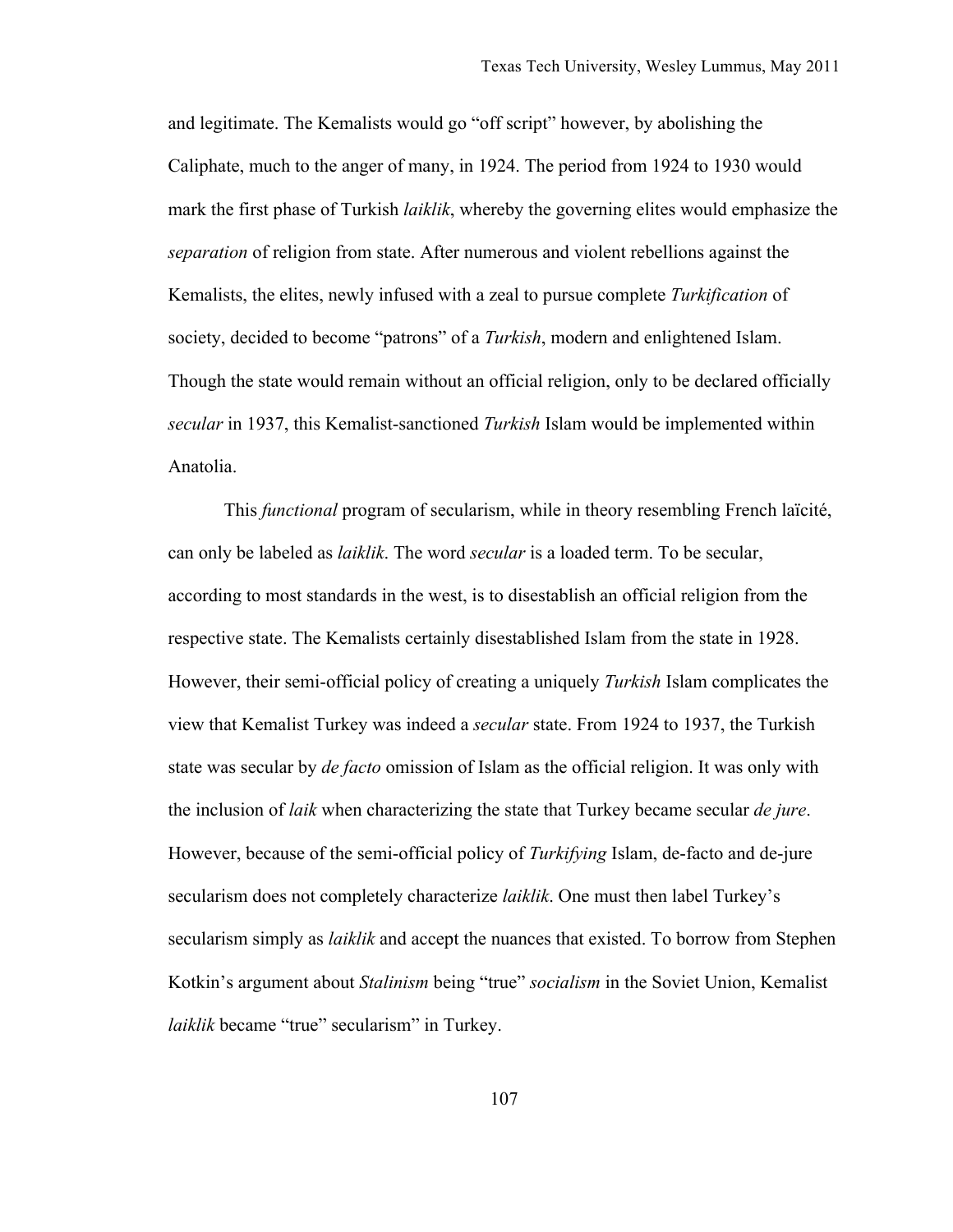# **CHAPTER IV**

## **CONCLUSION**

In his analysis on the role of nationalism and high cultures, Ernest Gellner wrote that "it is nationalism that engenders nations, not the other way around."187 This certainly was the case with the Turkish nation state. Before its creation, the bureaucratic, military and intellectual elites of the Ottoman Empire began to differentiate themselves from other ethnic groups. This differentiation became the basis for Turkism, the comprehensive ideology that "engendered" the Turkish nation-state. The Kemalist state's Turkist ideology was the lifeblood for the creation of Turkey as is known today. Turkism and its application by the Kemalist state is a potent example of nationalism engendering the nation. Turkism had its initial dreamers (Ahmet Vefik, Süleyman Paşa), its theorist (Ziya Gökalp) and its enactors (Mustafa Kemal, the People's Party, the youth). Along the way, the ideology was re-evaluated and reinterpreted to keep up with the succession of historical circumstances that faced the budding nation-state.

Prominent historian of the Late-Ottoman/early Republican period, Erik J. Zürcher, claimed that the Kemalists were a radical faction of the Turkish national movement who seized power during the War of Independence and, upon founding the republic, subsequently sought to spread their vision of Turkish nationalism among the populace. Using the theoretical writings of Ziya Gökalp as their blueprint, the Kemalists sought to radically reconstruct Anatolian society along Turkist lines; they enacted this through a

 <sup>187</sup> Ernest Gellner, "Nationalism and High Cultures," in *Oxford Readers: Nationalism*, ed. John Hutchinson and Anthony D. Smith (Oxford: Oxford University Press, 1994), 64.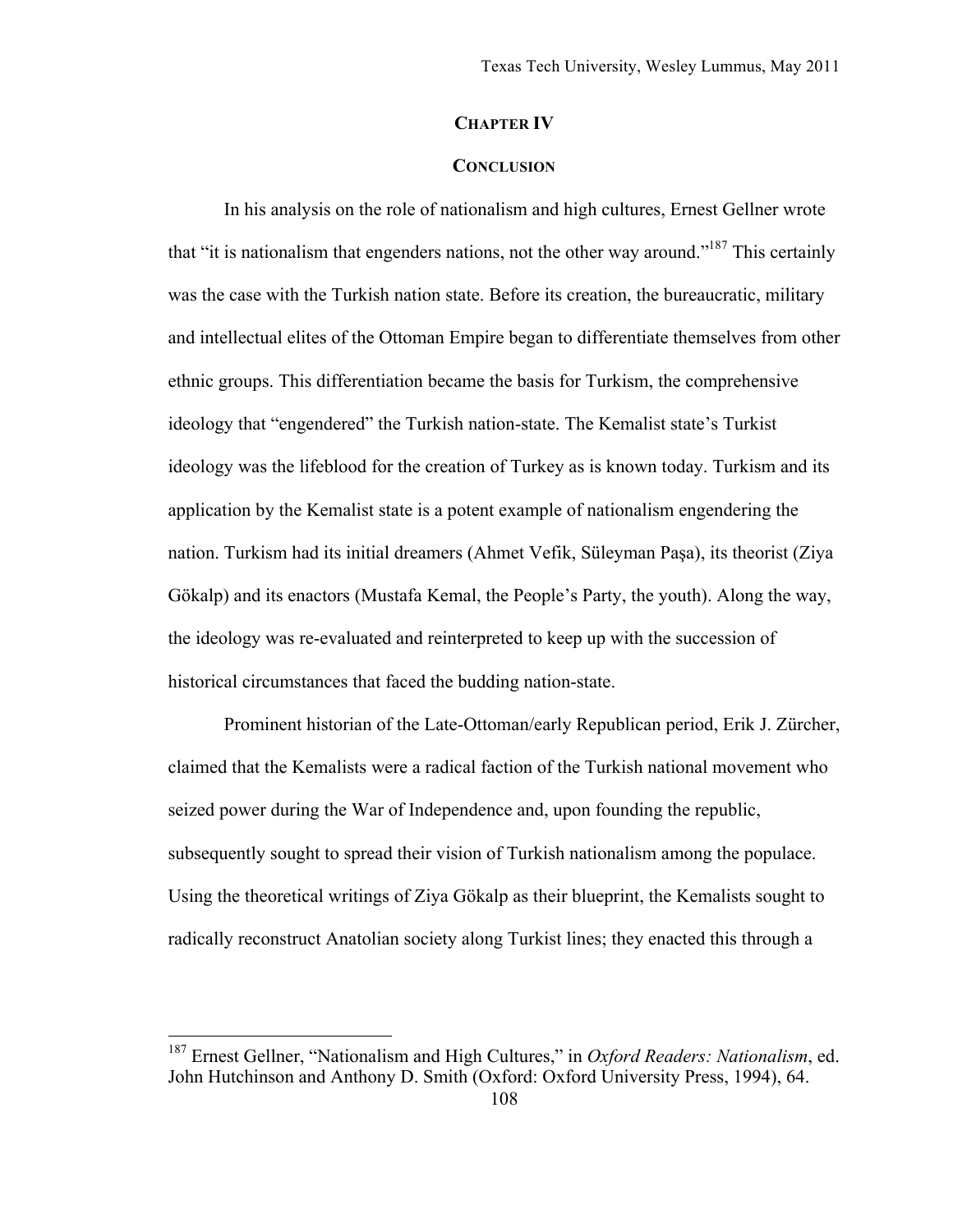state-sponsored, top-down revolution devised primarily through the single-party state apparatus.

Chapter One explained how the Kemalist state used Gökalp's theory of *halka doğru* to spread Turkism in the countryside. Though Gökalp envisioned a reciprocal exchange between urban elite and rural peasants in the Turkification of society, the state in reality bypassed reciprocity and imposed its vision of Turkism on the peasants. The height of this movement came in 1934, the same time the Kemalist state pushed for the spread of its version of secularism, *laiklik*. Therefore, the various programs of Turkism overlapped: the spread of a Turkified Islam was dependent on the masses knowledge of its liturgical language: Turkish, or rather the state-constructed and "purified" *Öztürkçe*. Both *halka doğru* and *laiklik*, then, sought the same ends: the spread of Kemalistconstructed Turkism. This showed the extent to which Turkish identity came from the metropole, Anarka, to the periphery, the countryside.

Chapter Two dealt with the perpetuation of Mustafa Kemal as the nation's "collective representation." Again, this idea, at least in the Turkist sense, originated with Gökalp who argued that "collective representation" was a sociological process by which an individual could become *the* embodiment of the nation through making himself its symbol. If Mustafa Kemal, and the state he led, could present him as something more than a mere man, as a Turkish *übermensch*, *khan,* or *mehdi*, then the programs needed to implement Turkism would be easily enacted and accepted by the population. One can see that Mustafa Kemal's image as Turkism's, and more importantly, *Turkey's* "savoir" did result in successfully implementing Turkish *laiklik*. Had their "mehdi" not declared that Islam should be secularized and Turkified, the populace would not have gone along with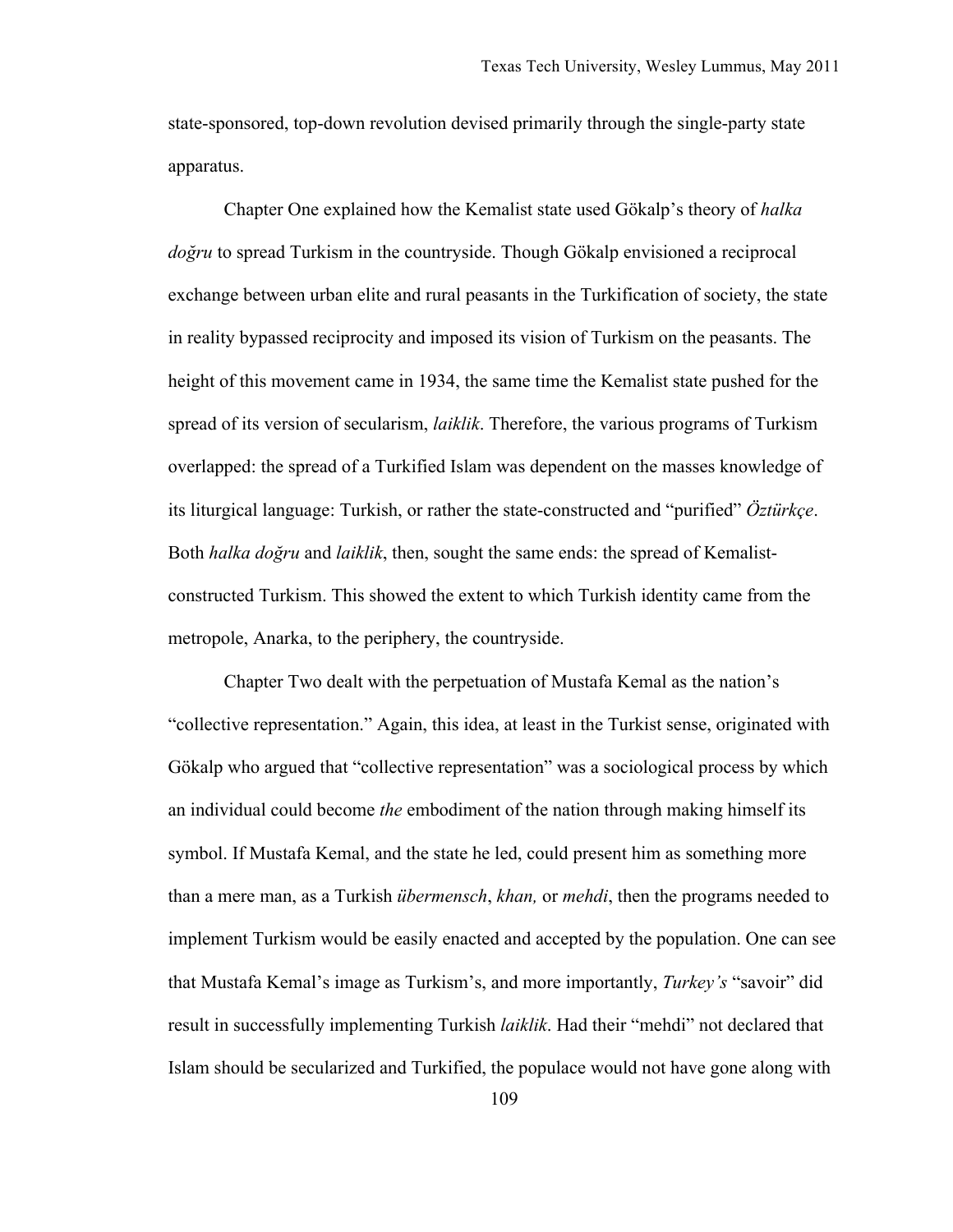the state's attempts to change Islam, indeed would have continued to violently resist such a program. This was evident to the Kemalists in the wake of the anti-secularist Şeyh Sait rebellion of 1924 and the Menemen Incident of 1930. However, in light of Mustafa Kemal's personal "guidance" in implementing the patronizing phase of Kemalist *laiklik*, the program became more *tolerated* among the populace, if not wholly accepted.

Chapter Three deals with this program of *laiklik*. In this chapter, I argue that secularism for the Kemalist state took a *functional* path, rather than an intentional one. No clear initiative from Gökalp or other Ottoman-era Turkists was available to the Kemalists. Gökalp vaguely hinted at separation of Islam from the state in the interest of regaining the "dignity" of the faith. Upon the separation of the sultanate from the caliphate in 1922, Gökalp extolled the new, independent, and *Turkish* caliphate as harboring moral authority for the new nation-state and for the rest of the Muslim world. Writing in his 1923 *Principles*, Gökalp did advocate for the complete Turkification of Islam in Turkey, with the Koran, prayers and rites being read, recited and conducted in Turkish alone. The Kemalist state would indeed achieve this Turkification of Islam.

The apparent "improvisation" of the Kemalist state with regard to *laiklik* came when the governing elites abolished the caliphate, şeyhülislam and şeriat courts in the effort to eradicate the last vestiges of the Ottoman past. In the introduction to Gökalp's writings on this subject, Niyazi Berkes claims that Gökalp would mostly likely have come to approve of the abolition of the caliphate. Given, Gökalp's complete abhorrence of anything Ottoman (he emphasized the *Turkish*, not *Ottoman*, character of the post-1922 caliphate), this would not be an unfounded assumption. However, history does not operate on ahistorical assumptions, but instead on the documented past. The simple truth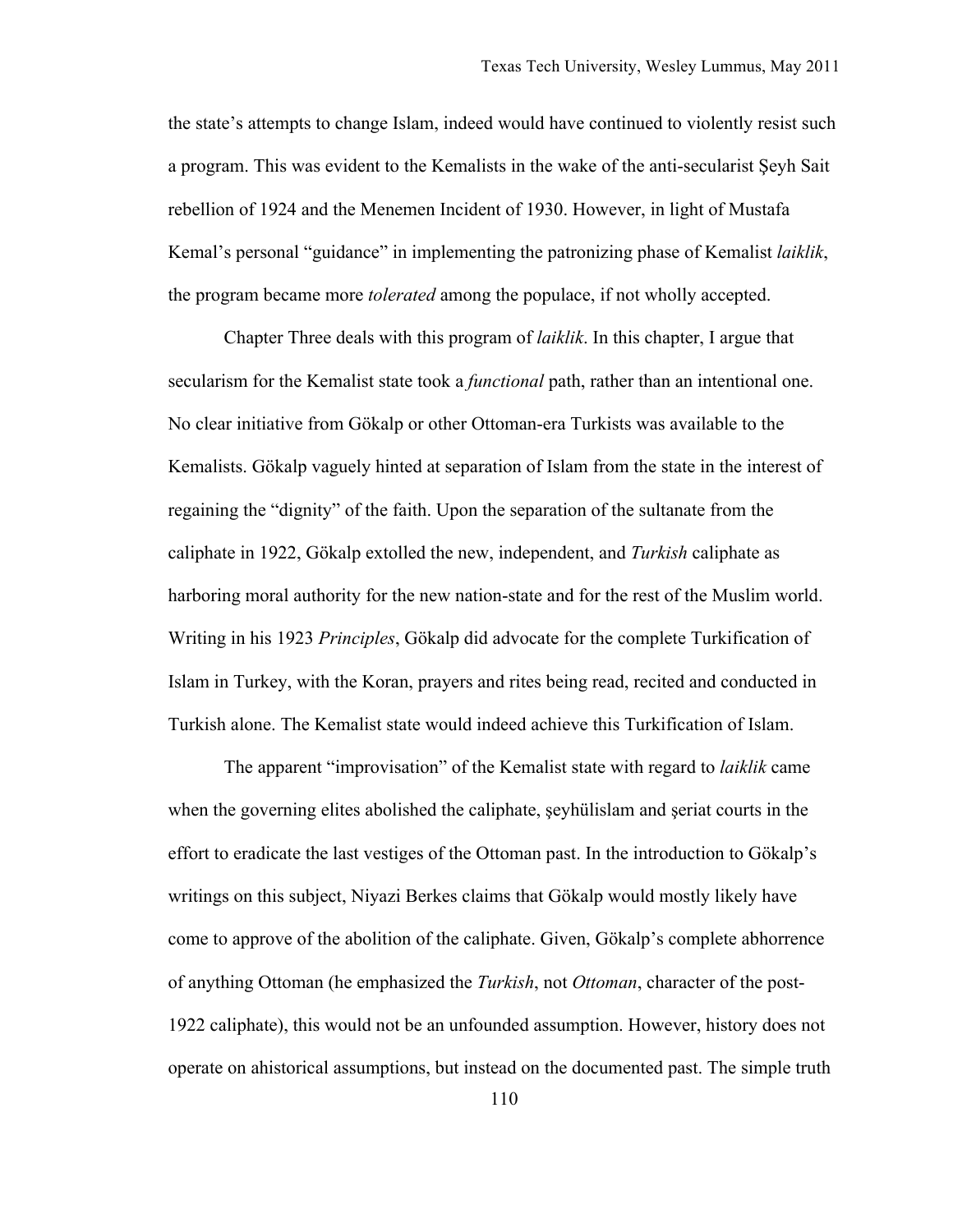is that Gökalp left no "documentation" sanctioning the abolition of the Caliphate. Therefore, we must view the abolition of this institution as the Kemalist state's innovation of and contribution to Turkism.

The Kemalist state abolished the caliphate due to ideological concerns that Turkism, the source of the state's legitimacy, would have to compete with the Islamism the caliphate represented. The Kemalists chose to eliminate the head of this competing ideology and bring Islam under the fold of the secularizing state. The Kemalists labeled this *laiklik*. The state went from a period of strict separation of Islam from the public sphere (1924-1930) to taking on the role of "patron" and "reformer" of Islam to fit its Turkist ideology. However, this new role was only an un-official one as the state preferred to leave any mention of Islam out of its constitution and discourse.

The use of the state apparatus to implement ideology is a defining characteristic of 20<sup>th</sup> century modernist regimes, be they Islamist, Ba'athist, Bolshevik, Facist, or Nationalist. This state-centered, top-down approach to fomenting revolution was indicative of *modernism*, in that it was believed that state institutions could revolutionize society. The Kemalist state fits firmly within this paradigm. In showing how the state spread its particular *–ism*, Turkism, by state-enacted social revolution, I hope to contribute to the overall dialog of the role of the  $20<sup>th</sup>$  century state in enacting revolution. I hope to provide insight not only into *how* the Kemalist state implemented Turkist ideology, but also, and more importantly, *the way in which* this ideology was re-evaluated and reconstructed in order to be applied by the state apparatus. Ideology is a fluid concept and the Kemalist state's application of Turkism is a clear example of how it changes depending on the particular circumstances it encounters.

111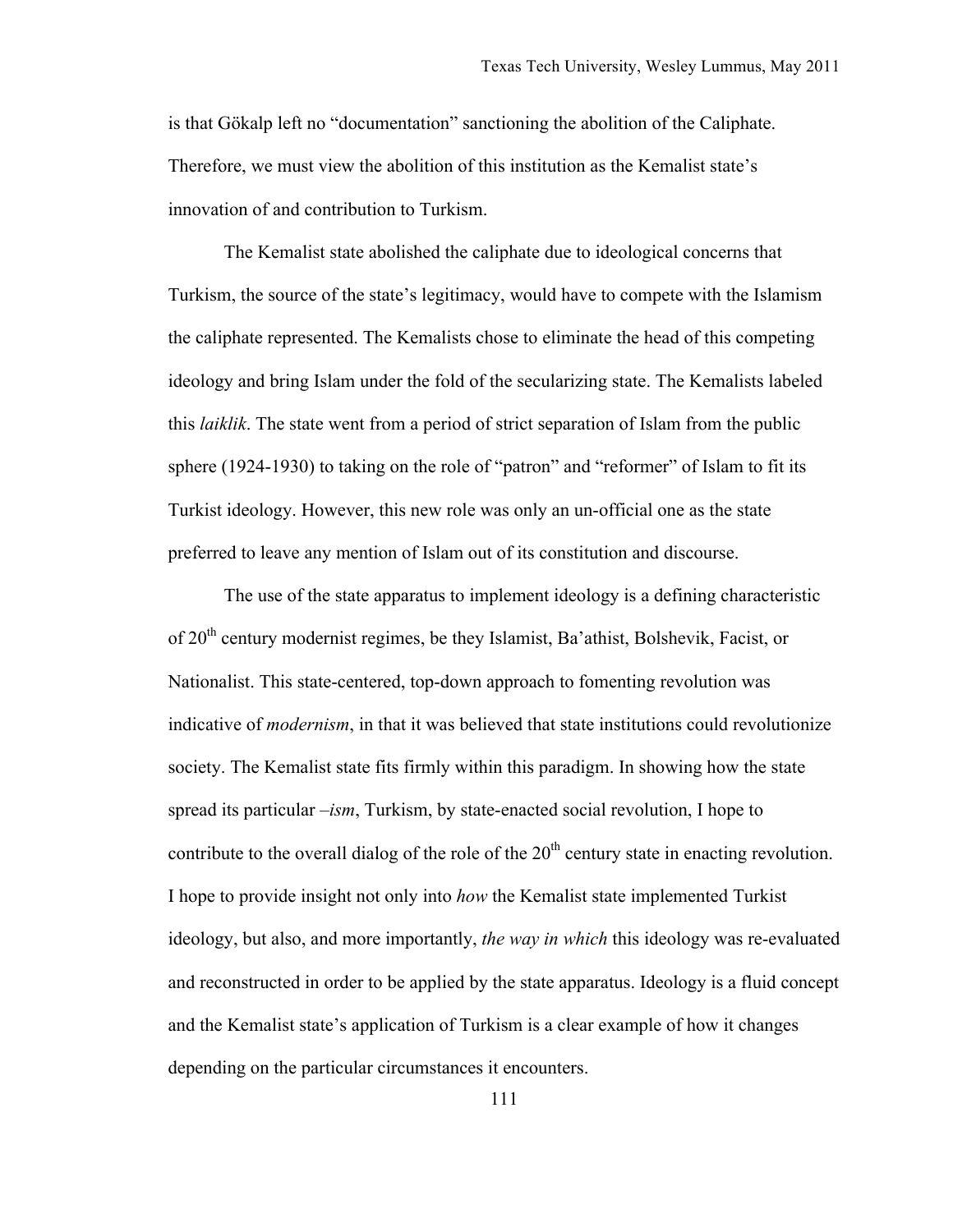### **BIBLIOGRAPHY**

# **Archival Material**

Ministère des Affaires Etrangères, Archives Diplomatiques. La Courneuve, Paris.

# **Previously Published**

- Akşin, Sina. *Turkey From Empire to Revolutionary Republic: The Emergence of the Turkish Nation from 1789 to Present.* New York: New York University Press, 2007.
- Atabaki, Touraj and Erik J. Zürcher, *Men of Order: Authoritarian Modernization Under Atatürk and Reza Shah.* London: I.B. Tauris, 2004.
- Berkes, Niyazi. *The Development of Secularism in Turkey*. Montreal: McGill University Press, 1964.
- Brass, Paul. "Elite Competition and Nation-Formation," in *Oxford Readers Nationalism*, ed. John Hutchinson and Anthony D. Smith, 83-89, Oxford and New York: Oxford University Press, 1994.
- Department of State. *Papers Relating to the Foreign Relations of the United States, 1928, Vol. III*. Washington: Government Printing Office, 1943.
- Edgar, Adrienne Lynn. *Tribal Nation: The Making of Soviet Turkmenistan.* Princeton and Oxford: Princeton University Press, 2004.
- Feldman, Noah. *The Fall and Rise of the Islamic State.* Princeton: Princeton University Press, 2008.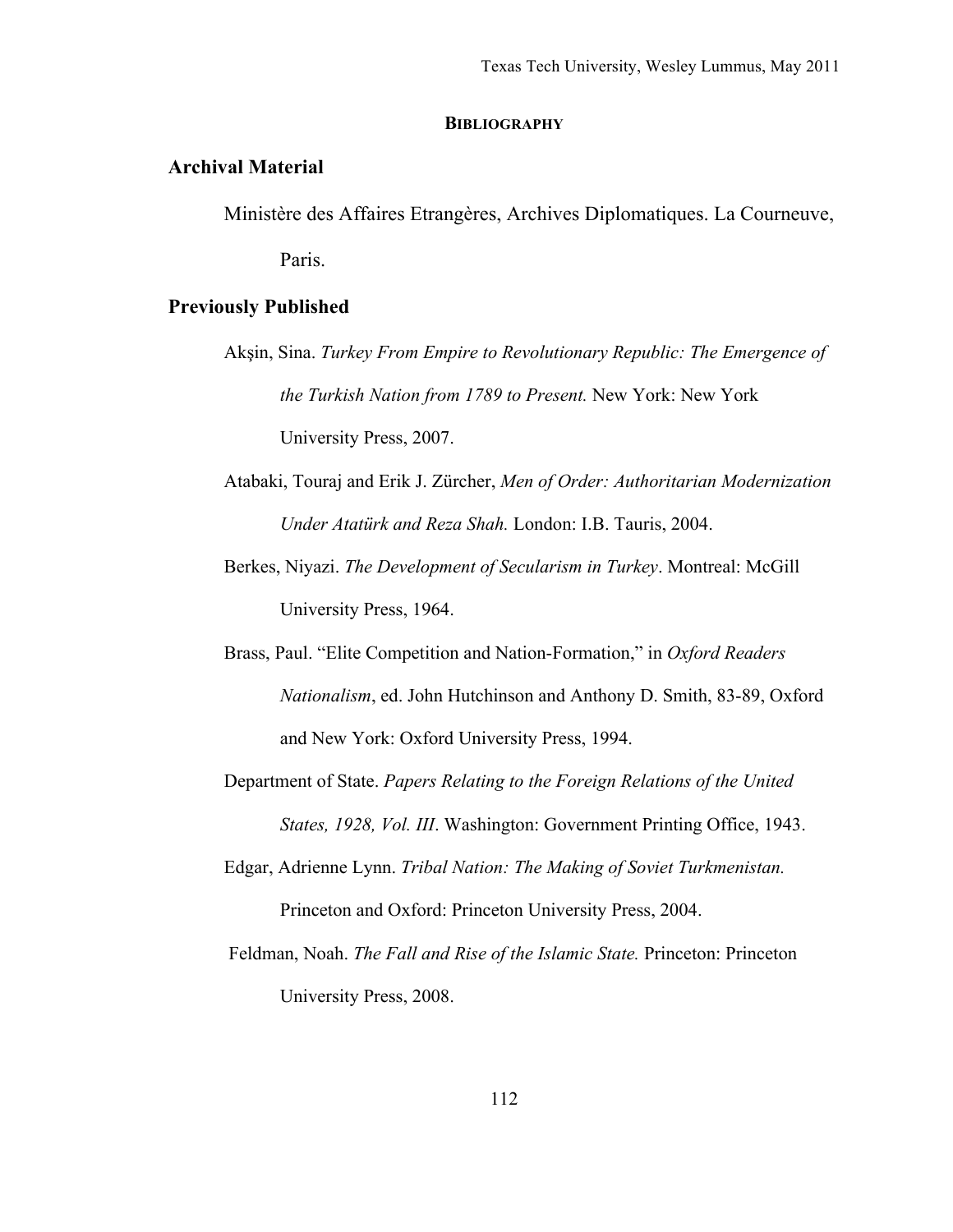- Gallagher, Charles F. "Language Reform and Social Modernization in Turkey." in *Can Language Be Planned? Sociolinguistic Theory and Practice for Developing Nations*, edited by Bjorn H. Jernudd and Joan Rubin, Honolulu: Bow Historical Books, 1971.
- Gellner, Ernest. "Nationalism and Modernization," in *Oxford Readers Nationalism*, ed. John Hutchinson and Anthony D. Smith, 55-63, Oxford and New York: Oxford University Press, 1994.
- Gökalp, Ziya. *The Principles of Turkism.* Translated by Robert Devereux. Leiden: E.J. Brill, 1968.
- Ziya Gökalp. "Social Functions of Religion," in *Turkish Nationalism and Western Civilization: Selected Essays of Ziya Gökalp*, edited by Niyazi Berkes, New York: Columbia University Press, 1959.
- Göksel, Aslı and Celia Kerslake. *Turkish: A Comprehensive Grammar*. New York: Routledge Taylor & Francis Group, 2005.
- Hanioğlu, M. Şükrü. *A Brief History of the Late Ottoman Empire.* Princeton and Oxford: Princeton University Press, 2008.
- Hoare, Quinton and Geoffrey Nowell Smith, trans. *Selections from the Prison Notebooks of Antonio Gramsci*. New York: International Publishers, 1971.
- Kazancıcıl, Ali and Ergun Özbudun. *Atatürk, Founder of a Modern State*. Edited by Ali Kazancıcıl and Ergun Özbudun. Hamden: Archon Books, 1981.
- Kedourie, Elie. "Nationalism and Self Determination," in *Oxford Readers: Nationalism*, edited by John Hutchinson and Anthony D. Smith, 49-55, Oxford: Oxford University Press, 1994.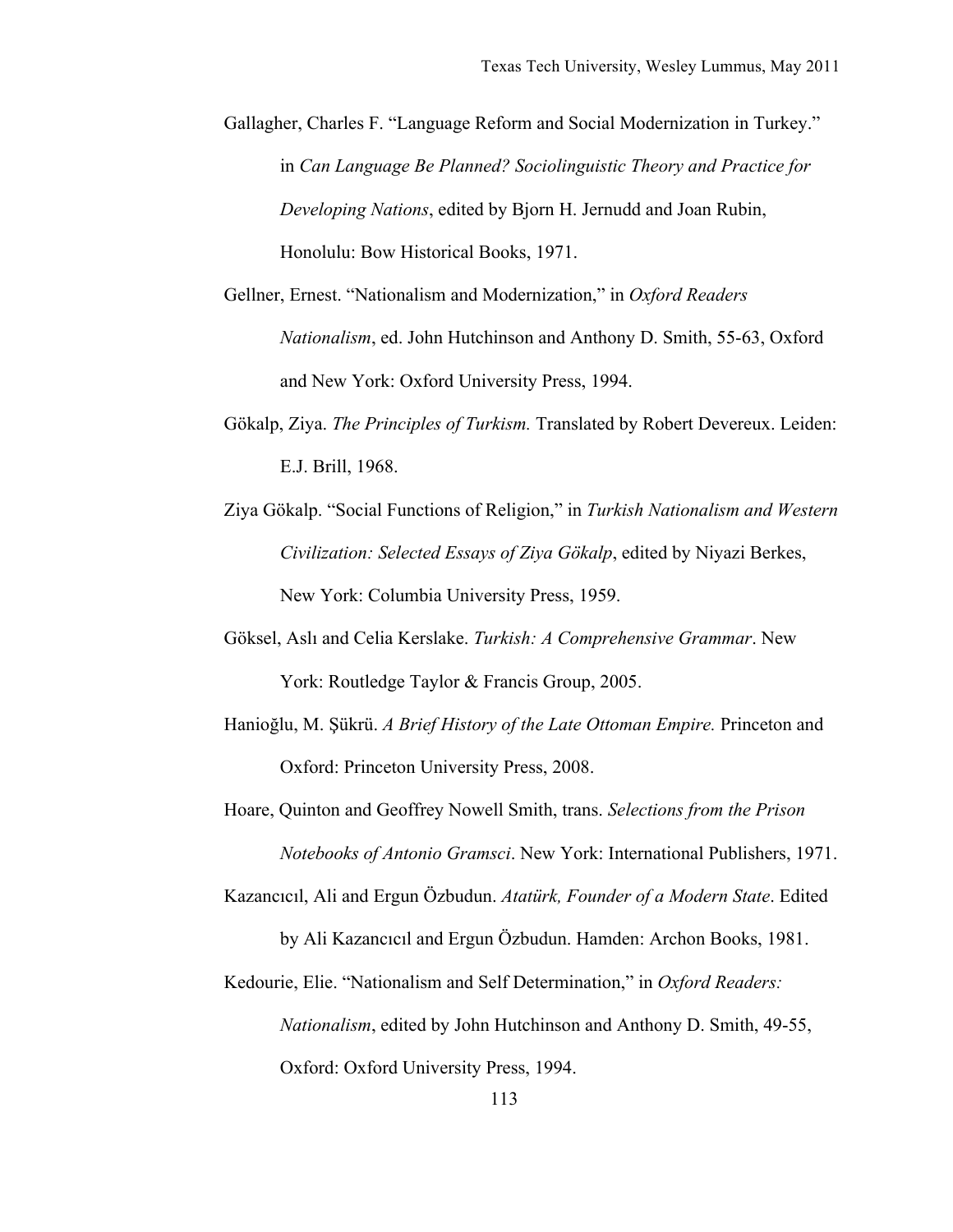- Kili, Suna. *The Atatürk Revolution: A Paradigm of Modernization*. Istanbul: Türkiye İş Bankası Kültür Yayınları, 2003.
- Kotkin, Stephen. *Magnetic Mountain: Stalinism as a Civilization.* Berkeley: University of California Press, 1995.
- Landau, Jacob. *Atatürk and the Modernization of Turkey*. Edited by Jacob M. Landau*.* Leiden: E.J. Brill, 1984.
- Lewis, Bernard. *The Emergence of Modern Turkey.* London: Oxford University Press, 1968.
- Mardin, Şerif. *The Genesis of Young Ottoman Thought*. Princeton: Princeton University Press, 1962.
- Martin, Terry. *The Affirmative Action Empire: Nations and Nationalism in the Soviet Union, 1923-1939.* Ithaca and London: Cornell University Press, 2001.
- McCarthy, Justin. *The Ottoman Turks: An Introductory History to 1923.* Harlow: Addison Wesley Longman, 1997.
- Payne, Matthew J. *Stalin's Railroad: Turksib and the Building of Socialism.* Pittsburg: University of Pittsburg Press, 2001.
- Süleyman Paşa. "Tarih-i Alem," in Yeni Lise Kitapları: Metinli Türk Edebiyatı III, ed. Abdurrahman Nisari, 159, Istanbul: İnkılap Kitabevi, 1951.
- Vekif, Ahmet. "Şecere-i Türki," in *Yeni Lise Kitapları: Metinli Türk Edebiyatı III*, Edited by Abdurrahman Nisari, 83-85, Istanbul: İnkılap Kitabevi, 1951.
- Roy, Olivier. *Secularism Confronts Islam*. New York: Columbia University Press, 2007.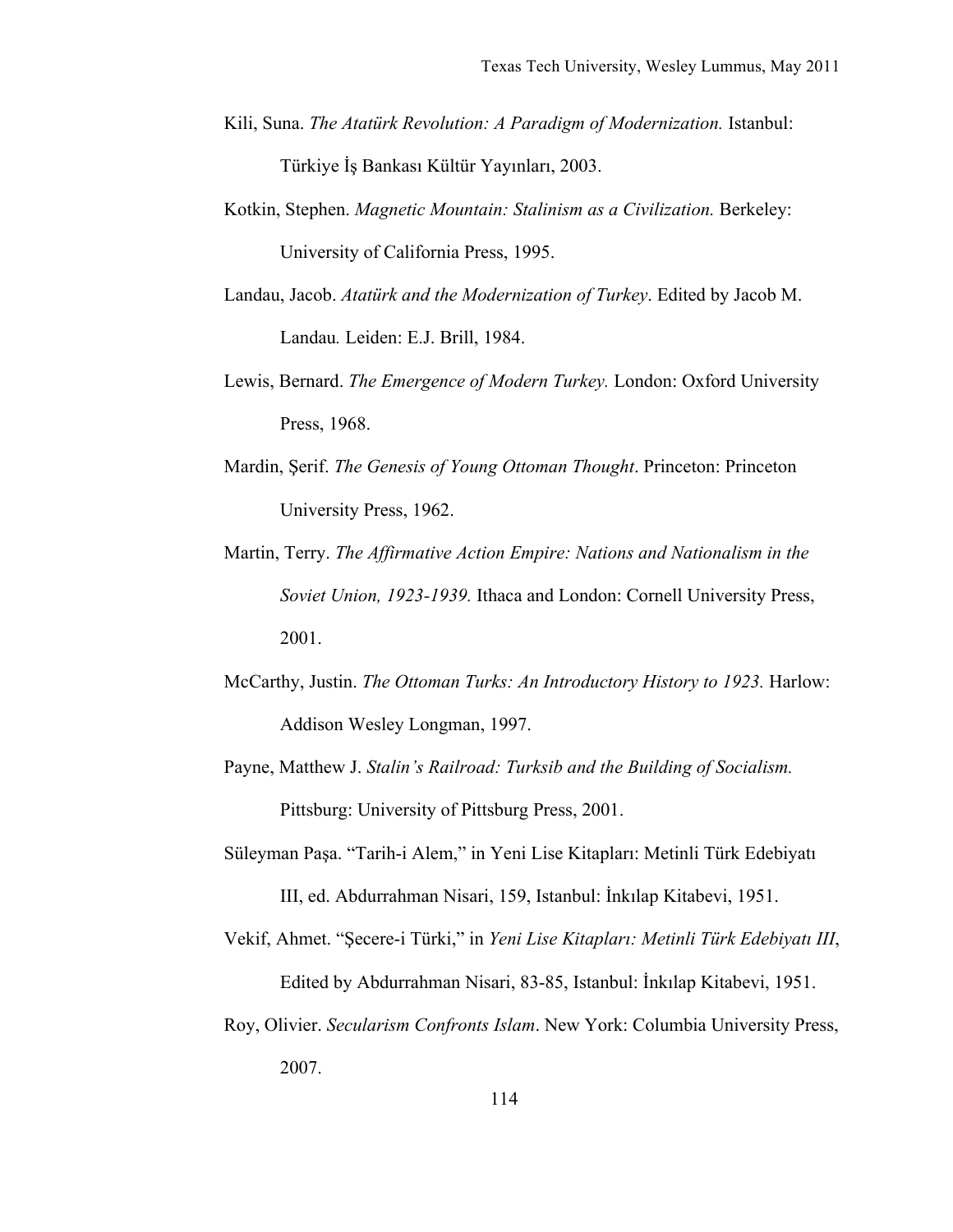- Weber, Eugen. *Peasants into Frenchmen: The Modernization of Rural France 1870-1914*. Stanford: Stanford University Press, 1976.
- Zürcher, Erik J. *Modernleşen Türkiye'nin Tarihi*. Istanbul: İletişim Yayınları, 2008.
- Zürcher, Erik J. *The Young Turk Legacy and Nation Building From the Ottoman Empire to Atatürk's Turkey*. London: I.B. Tauris, 2010.

## **JSTOR Articles**

- Brockett, Gavin D. "Collective Action and the Turkish Revolution: Towards a Framework for the Social History of the Atatürk Era, 1923-1938," *Middle Eastern Studies*, Vol. 34, No. 4 (1998), pp. 44-66. Published by: Taylor & Francis, Ltd. Article Stable URL: http://www.jstor.org/stable/4283969.
- Haddad, Mahmoud. *Arab Religious Nationalism in the Colonial Era: Rereading Rashid Rida's Ideas on the Caliphate.* Journal of the American Oriental Society. Vol. 117, No. 2. (Apr. – Jun. 1997), 253-277.
- Karaömerlioğlu, M. Asım. *The Village Institutes Experience in Turkey.* British Journal of Middle Eastern Studies, Vol. 25, No. 1 (May, 1998), 47-73. Published by: Taylor & Francis, Ltd. Article Stable URL: http://www.jstor.org/stable/195847.

Lewis, Bernard. "Recent Development in Turkey," *International Affairs (Royal Institute of International Affairs 1944-)*, Vol. 27, No. 3 (1951), pp. 320- 331. Published by: Blackwell Publishing on behalf of the Royal Institute of International Affairs Article Stable URL: http://www.jstor.org/stable/2606422.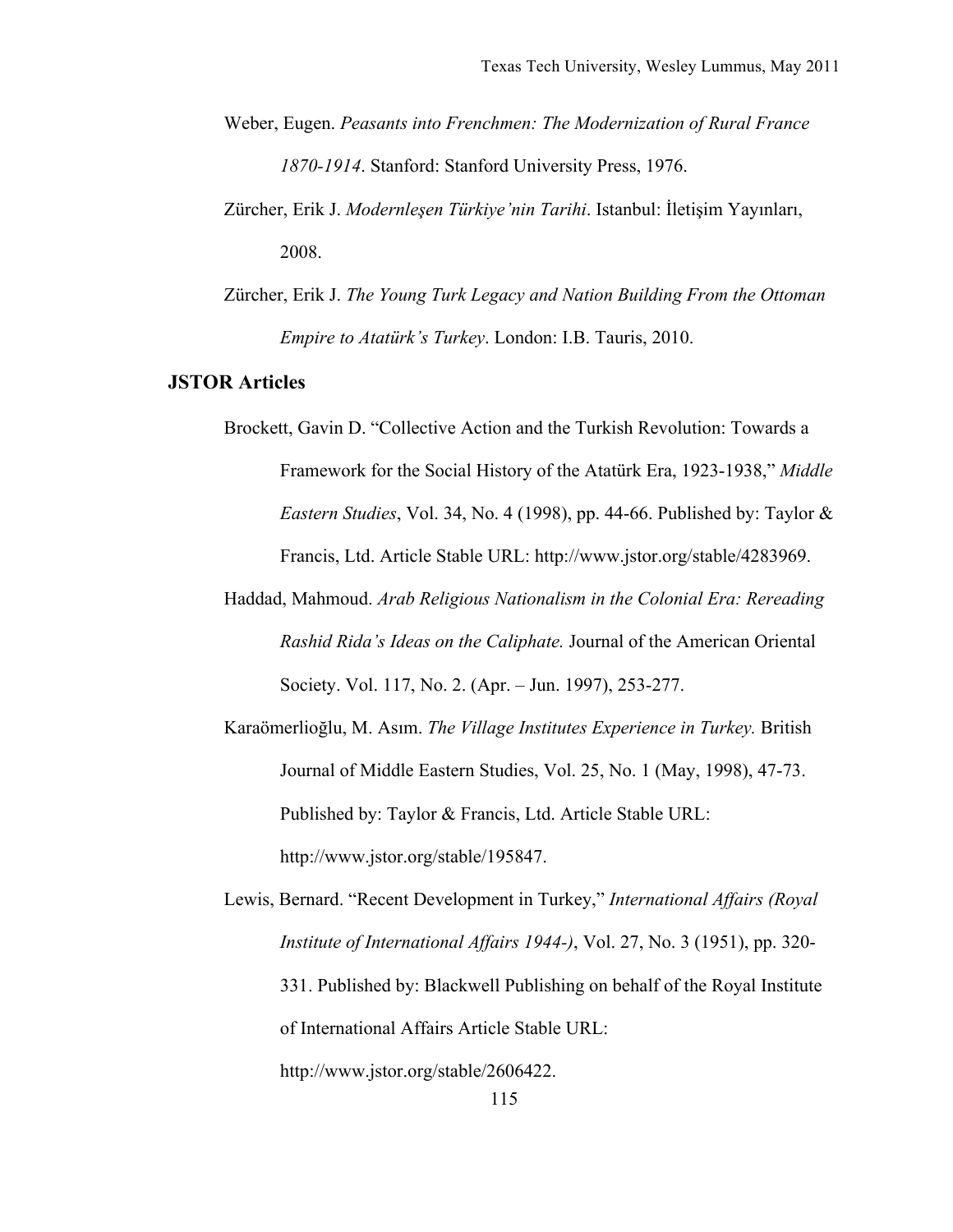Webster, Donald E. "State Control of Social Change in Republican Turkey*,*" *American Sociological Review*, Vol. 4, No. 2 (Apr., 1939), pp. 247-256. Published by: American Sociological Association. Article Stable URL: http://www.jstor.org/stable/2084211.

# **Newspaper Articles**

- "Article 6 -- No Title." *New York Times (1857-1922)*; Jul 26, 1908; ProQuest Historical Newspapers The New York Times (1851 - 2007).
- "En Eski İstanbullu," April 11, 2009, in *Okuma Kitabı TK S30*, ed. Dr. Özlem Öğüt, Dr. A. Sumru Özsoy, Dr. Sabahat Sansa, Dr. Eser E. Taylan. Boğaziçi University's Türk Dili ve Kültürü Programı, 2010.
- Manal Lotfi. "Turkish Exceptionalism: Interview with Serif Mardin." *Asharaq Alawsat*. December 12, 2007.
- Rihbany, Abraham Mitrie. "What the Turks Demand!" *The Christian Science Monitor* (1908-Current file); Apr 9, 1924; ProQuest Historical Newspapers Christian Science Monitor (1908 – 1997).
- "Sultan, in Panic, Gives Constitution." *New York Times (1857-1922);* Jul 25, 1908; ProQuest Historical Newspapers The New York Times (1851 - 2007).

#### **Websites**

Assemblée Nationale, "Loi du 9 décembre 1905 concernant la séparation des Églises et de l'État," http://www.assemblee-nationale.fr/histoire/egliseetat/sommaire.asp#loi, (accessed March 14, 2011).